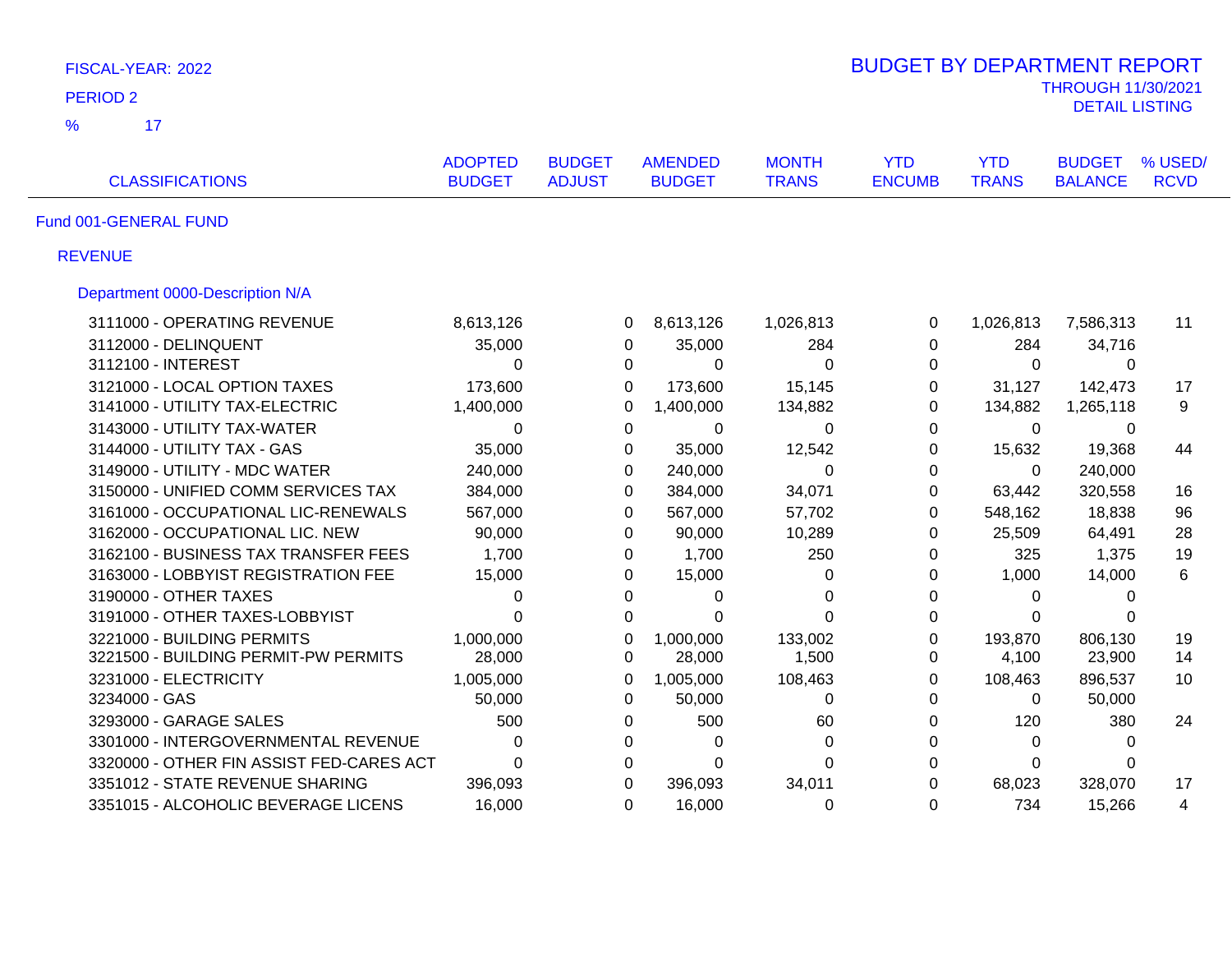17 %

|                                        | <b>ADOPTED</b> | <b>BUDGET</b> | <b>AMENDED</b> | <b>MONTH</b> | <b>YTD</b>    | <b>YTD</b>   | <b>BUDGET</b>  | % USED/         |
|----------------------------------------|----------------|---------------|----------------|--------------|---------------|--------------|----------------|-----------------|
| <b>CLASSIFICATIONS</b>                 | <b>BUDGET</b>  | <b>ADJUST</b> | <b>BUDGET</b>  | <b>TRANS</b> | <b>ENCUMB</b> | <b>TRANS</b> | <b>BALANCE</b> | <b>RCVD</b>     |
| 3351018 - LOCAL GOVT 1/2 C SALES TX    | 928,112        | $\Omega$      | 928,112        | 92,653       | $\Omega$      | 182,621      | 745,491        | $\overline{19}$ |
| 3354920 - LOCAL OPTION GAS TAX         | $\Omega$       | 0             | $\Omega$       | 0            | 0             | $\mathbf{0}$ | $\Omega$       |                 |
| 3382000 - COUNTY OCCUPATIONAL LICS     | 15,000         | 0             | 15,000         | 1,324        | 0             | 1,324        | 13,676         | 8               |
| 3412000 - ZONING HEARING FEES          | 50,000         | 0             | 50,000         | $\Omega$     | 0             | 6,500        | 43,500         | 13              |
| 3413000 - ENVIRO REVIEW & PRESER BOARD | 40,000         | 0             | 40,000         | 1,425        | 0             | 6,370        | 33,630         | 15              |
| 3413001 - LIEN SEARCH FEES             | 17,000         | 0             | 17,000         | 1,978        | 0             | 2,788        | 14,212         | 16              |
| 3413002 - SPECIAL EVENTS APP           | 4,000          | 0             | 4,000          | 640          | 0             | 1,140        | 2,860          | 28              |
| 3414000 - MICROFILM SALES              | 500            | 0             | 500            | 0            | 0             | $\Omega$     | 500            |                 |
| 3419010 - BLDG & ZON REINSPECT FEES    | $\Omega$       | 0             | 0              | 0            | 0             | $\Omega$     | $\Omega$       |                 |
| 3419030 - CERT OF USE/OCCUPANCY        | 15,000         | 0             | 15,000         | 1,250        | 0             | 7,050        | 7,950          | 47              |
| 3419040 - CODE ENFORCEMENT FINES       | 50,000         | 0             | 50,000         | 8,633        | 0             | 13,102       | 36,898         | 26              |
| 3419051 - BACKGROUND, NOTARY, COPIES   | 20,000         | 0             | 20,000         | 2,058        | 0             | 4,545        | 15,455         | 22              |
| 3421010 - POLICE SERVICES              | 30,000         | 0             | 30,000         | 2,463        | 0             | 4,712        | 25,288         | 15              |
| 3421021 - TOWING ADMIN FEE             | 3,000          | 0             | 3,000          | $\Omega$     | 0             | 150          | 2,850          | 5               |
| 3421025 - SCHL CRSNG GRDS- CTY REIM    | 20,000         | 0             | 20,000         | 0            | 0             | $\Omega$     | 20,000         |                 |
| 3434100 - SOLID WASTE CHARGES          | 30,000         | 0             | 30,000         | 1,866        | 0             | 2,952        | 27,048         | 9               |
| 3434200 - PRIVATE HAULERS PERMIT FE    | 665,600        | 0             | 665,600        | 89,630       | 0             | 161,260      | 504,340        | 24              |
| 3445100 - PARKING PERMITS              | 64,000         | 0             | 64,000         | 8,133        | 0             | 13,943       | 50,057         | 21              |
| 3445200 - PARKING METERS FRANCHISE     | 1,400,000      | 0             | 1,400,000      | 174,401      | 0             | 333,034      | 1,066,966      | 23              |
| 3445210 - VALET PARKING                | 0              | 0             | 0              | $\Omega$     | 0             | $\Omega$     | $\Omega$       |                 |
| 3445220 - PARKING FUND REVENUE         | 22,598         | 0             | 22,598         | 2,187        | 0             | 4,070        | 18,528         | 18              |
| 3445300 - PARKING VIOLATIONS           | 700,000        | 0             | 700,000        | 0            | 0             | $\Omega$     | 700,000        |                 |
| 3445400 - PARKING METER CASH KEY       | $\Omega$       | 0             | $\Omega$       | $\Omega$     | 0             | $\Omega$     | $\Omega$       |                 |
| 3472620 - TENNIS COURT FEES            | 555,000        | 0             | 555,000        | 80,279       | 0             | 89,848       | 465,152        | 16              |
| 3472630 - RECREATION PROGRAM FEES      | 65,000         | 0             | 65,000         | 2,255        | 0             | 4,207        | 60,793         | 6               |
| 3472631 - MULTIPURPOSE CNTR-RENTAL     | 15,000         | 0             | 15,000         | 700          | 0             | 6,680        | 8,320          | 44              |
| 3472632 - MULTIPRPOSE CNTR-MEMBSHIP    | 16,000         | 0             | 16,000         | 1,772        | 0             | 3,557        | 12,443         | 22              |
| 3472635 - REC FEES/ MURRAY PARK POOL   | 12,000         | 0             | 12,000         | 20           | 0             | 3,020        | 8,980          | 25              |
| 3472650 - S MIAMI PARK - RENTAL        | 47,462         | 0             | 47,462         | O            | 0             | $\Omega$     | 47,462         |                 |
| 3472660 - CONCESSION STANDS            | 3,000          | 0             | 3,000          | 0            | $\Omega$      | $\Omega$     | 3,000          |                 |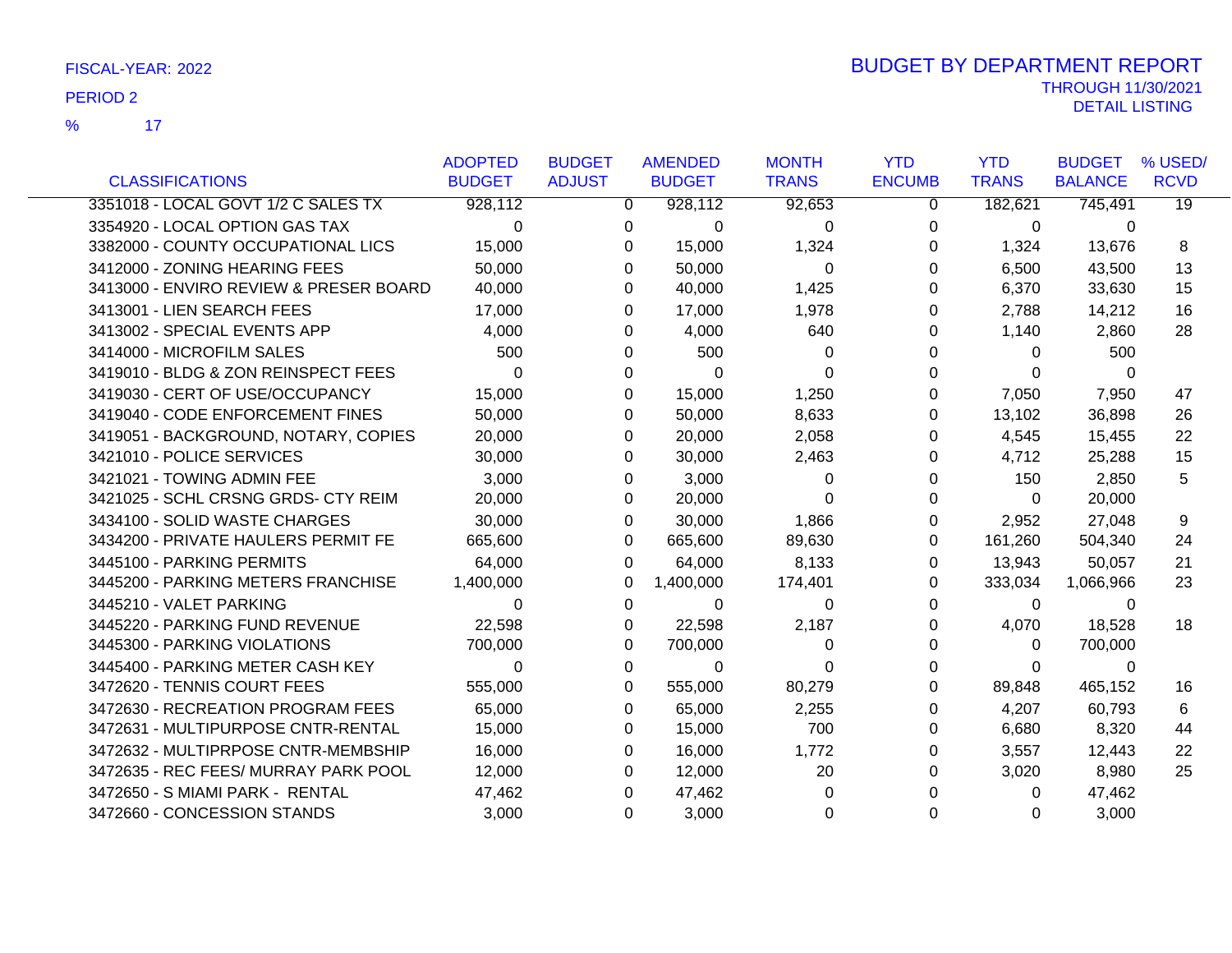17 %

|                                       | <b>ADOPTED</b>          | <b>BUDGET</b> | <b>AMENDED</b>            | <b>MONTH</b> | <b>YTD</b>    | <b>YTD</b>   | <b>BUDGET</b>        | % USED/         |
|---------------------------------------|-------------------------|---------------|---------------------------|--------------|---------------|--------------|----------------------|-----------------|
| <b>CLASSIFICATIONS</b>                | <b>BUDGET</b>           | <b>ADJUST</b> | <b>BUDGET</b>             | <b>TRANS</b> | <b>ENCUMB</b> | <b>TRANS</b> | <b>BALANCE</b>       | <b>RCVD</b>     |
| 3511200 - METRO COURT FINES           | 70,000                  | 0             | 70,000                    | $\Omega$     | 0             | $\Omega$     | 70,000               |                 |
| 3511210 - RED LIGHT CAMERAS           | 360,000                 | 0             | 360,000                   | 37,363       | 0             | 86,161       | 273,839              | 23              |
| 3540000 - VIOLATIONS LOCAL ORD.       | 20,000                  | 0             | 20,000                    | 4,714        | 0             | 4,816        | 15,184               | 24              |
| 3541000 - BURGLAR ALARM FINES         | 31,000                  | 0             | 31,000                    | 687          | 0             | 2,806        | 28,194               | 9               |
| 3541050 - ALARM REGISTRATION CHG      | 30,000                  | 0             | 30,000                    | $-566$       | 0             | 23,351       | 6,649                | 77              |
| 3612000 - INTEREST INCOME             | 195,000                 | 0             | 195,000                   | 7,449        | 0             | 18,034       | 176,966              | 9               |
| 3614000 - DIVIDENDS INCOME            | $\Omega$                | 0             | 0                         | 0            | 0             | $\mathbf 0$  | 0                    |                 |
| 3621100 - PARKING GARAGE RENT         | 55,000                  | 0             | 55,000                    | 6,333        | 0             | 12,666       | 42,334               | 23              |
| 3622000 - FASCELL PARK                | 25,000                  | 0             | 25,000                    | 3,685        | 0             | 7,653        | 17,348               | 30              |
| 3623000 - BUS BENCH ADS               | 13,824                  | 0             | 13,824                    | 0            | 0             | 0            | 13,824               |                 |
| 3625000 - RENT C.A.A.                 | 30,000                  | 0             | 30,000                    | 0            | 0             | 0            | 30,000               |                 |
| 3625010 - RENT- MOBLEY BLDG           | $\Omega$                | 0             | $\Omega$                  | $-466$       | 0             | $-1,469$     | 1,469                |                 |
| 3627500 - SOUTH MIAMI MIDDLE SCHOOL   | 23,340                  | 0             | 23,340                    | 0            | 0             | 0            | 23,340               |                 |
| 3629000 - PALMER PARK RENTALS         | 23,000                  | 0             | 23,000                    | 0            | 0             | 0            | 23,000               |                 |
| 3669000 - HOSPITAL LANDSCAPE REVENU   | 6,339                   | 0             | 6,339                     | 0            | 0             | 6,339        | $\Omega$             | 100             |
| 3669100 - DONATION                    |                         |               | 0                         | 0            | 0             | 13,650       | $-13,650$            |                 |
| 3695000 - REIMB WORKERS COMP.         |                         |               |                           | 0            | 0             | 0            |                      |                 |
| 3695400 - REIMBSMNT-PUB WORKS LABOR   |                         | 0             |                           | 0            | 0             | 0            |                      |                 |
| 3697000 - GAIN/LOSS ON ASSET SALE     |                         |               | 0                         | 32,400       |               | 32,400       | $-32,400$            |                 |
| 3699201 - MISC. OTHERS                | 15,000                  | 0             | 15,000                    | 1,196        | 0             | 1,271        | 13,729               | 8               |
| 3699225 - SUNSET DR MTCE-FDOT REIMB   |                         | 0             | 0                         | $\Omega$     | 0             | 995          | $-995$               |                 |
| 3699250 - INSURANCE CLAIMS RECOVERY   |                         | 0             | 0                         | 12,788       | 0             | 14,949       | $-14,949$            |                 |
| 3699501 - SECTION 185 STATE CONTRIB   | 106,000                 | 0             | 106,000                   | 0            | 0             | 0            | 106,000              |                 |
| 3811000 - CONTRIB. FROM OTHER FUNDS   | 1,008                   | 0             | 1,008                     | 0            | 0             | 1,008        | 0                    | 100             |
| 3811500 - TRANSFER WATER/SEWER FUND   | 150,000                 | 0             | 150,000                   | 0            | 0             | 150,000      | $\Omega$             | 100             |
| 3811700 - TRANSFER FROM CRA           | 0                       | 0             | 0                         | 0            | 0             | 0            |                      |                 |
| Department 0000-Description N/A TOTAL | $\overline{19,992,802}$ |               | $\overline{0}$ 19,992,802 | 2,148,264    | $\mathbf 0$   | 3,449,989    | 16,542,814           | $\overline{17}$ |
| <b>REVENUE TOTAL</b>                  | 19,992,802              |               | 0 19,992,802              | 2,148,264    | 0             |              | 3,449,989 16,542,814 | 17              |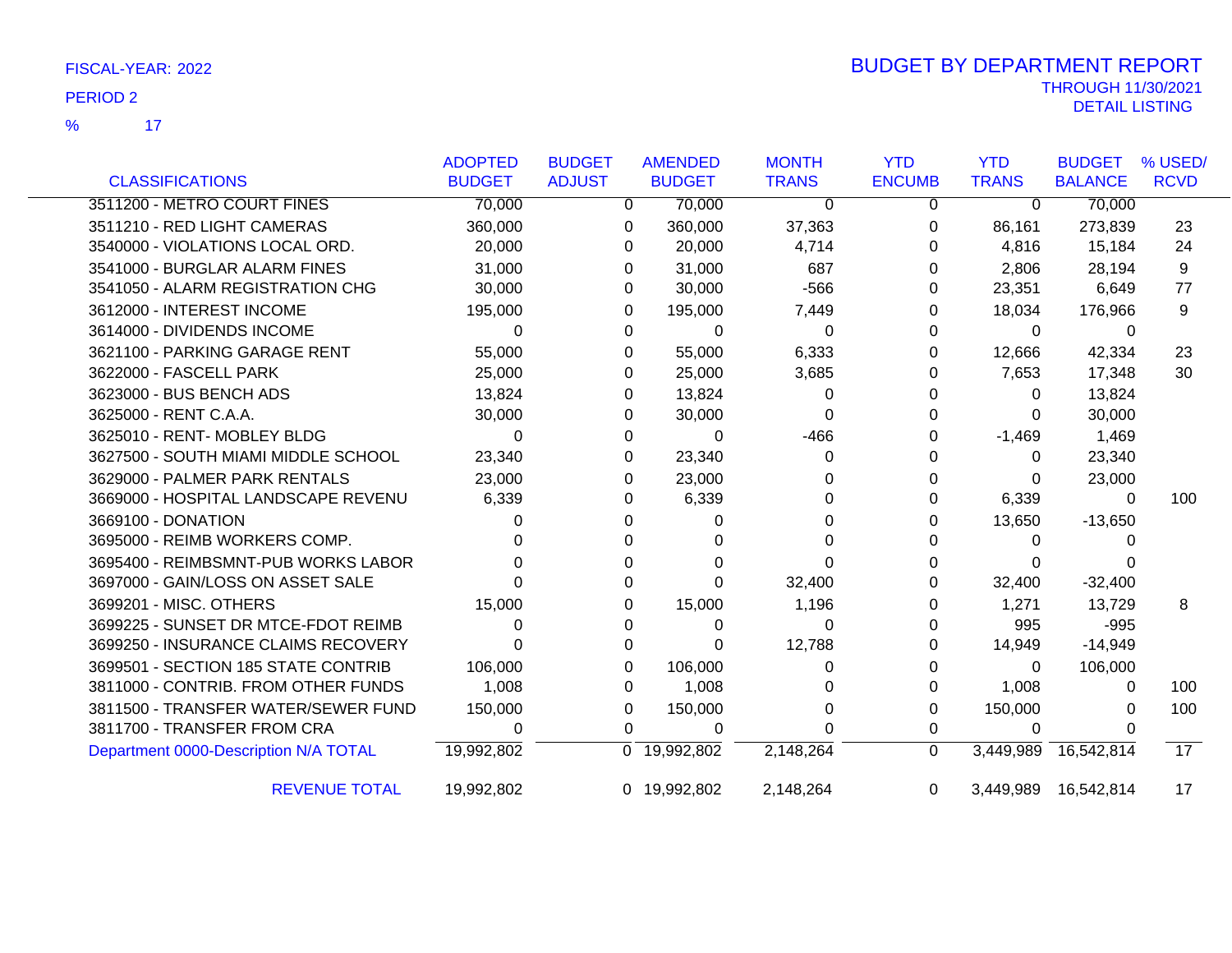$\overline{\mathbf{17}}$ %

| <b>CLASSIFICATIONS</b>                  | <b>ADOPTED</b><br><b>BUDGET</b> | <b>BUDGET</b><br><b>ADJUST</b> | <b>AMENDED</b><br><b>BUDGET</b> | <b>MONTH</b><br><b>TRANS</b> | <b>YTD</b><br><b>ENCUMB</b> | <b>YTD</b><br><b>TRANS</b> | <b>BUDGET</b><br><b>BALANCE</b> | % USED/<br><b>RCVD</b> |
|-----------------------------------------|---------------------------------|--------------------------------|---------------------------------|------------------------------|-----------------------------|----------------------------|---------------------------------|------------------------|
| <b>EXPENSE</b>                          |                                 |                                |                                 |                              |                             |                            |                                 |                        |
| Department 1100-MAYOR & CITY COMMISSION |                                 |                                |                                 |                              |                             |                            |                                 |                        |
| 5111110 - EXECUTIVE SALARIES            | 62,000                          |                                | 62,000<br>0                     | 5,167                        | 0                           | 10,333                     | 51,667                          | 16                     |
| 5112110 - F.I.C.A.                      | 4,743                           |                                | 4,743<br>0                      | 599                          | $\Omega$                    | 1,200                      | 3,543                           | 25                     |
| 5112310 - GROUP HEALTH INSURANCE        | 42,314                          |                                | 42,314<br>0                     | 3,312                        | 0                           | 6,613                      | 35,701                          | 15                     |
| 5112410 - WORKERS' COMPENSATION         | 186                             |                                | 186<br>0                        | 0                            | 0                           | 19                         | 167                             | 10                     |
| 5114010 - MAYOR'S EXPENSE               | 2,000                           |                                | 2,000<br>$\Omega$               | 0                            | $\Omega$                    | 0                          | 2,000                           |                        |
| 5114020 - COMMISSIONER'S EXP -ONE       | 1,500                           |                                | 1,500<br>0                      | 0                            | $\Omega$                    | 0                          | 1,500                           |                        |
| 5114030 - COMMISSIONER'S EXP-FOUR       | 1,500                           |                                | 1,500<br>0                      | 250                          | 0                           | 250                        | 1,250                           | 16                     |
| 5114040 - COMMISSIONER'S EXP-THREE      | 1,500                           |                                | 1,500<br>0                      | 62                           | 0                           | 62                         | 1,438                           | 4                      |
| 5114050 - COMMISSIONER'S EXP TWO        | 1,500                           |                                | 1,500<br>0                      | $\mathbf 0$                  | 0                           | 1,500                      | 0                               | 100                    |
| 5114060 - AUTO ALLOWANCE                | 500                             |                                | 500<br>$\Omega$                 | 42                           | $\Omega$                    | 83                         | 417                             | 16                     |
| 5114071 - MAYOR                         | 1,200                           |                                | 1,200<br>0                      | 60                           | 0                           | 60                         | 1,140                           | 5                      |
| 5114072 - COMM. ONE                     | 1,200                           |                                | 1,200<br>0                      | 60                           | 0                           | 60                         | 1,140                           | 5                      |
| 5114073 - COMM. TWO                     | 1,200                           |                                | 1,200<br>0                      | 0                            | 0                           | 1,200                      | 0                               | 100                    |
| 5114074 - COMM. THREE                   | 1,200                           |                                | 1,200<br>0                      | 0                            | 0                           | 0                          | 1,200                           |                        |
| 5114075 - COMM. FOUR                    | 1,200                           |                                | 1,200<br>0                      | 0                            | 0                           | 0                          | 1,200                           |                        |
| 5114120 - CELL SERVICES                 | 5,000                           |                                | 5,000<br>0                      | 336                          | 0                           | 673                        | 4,327                           | 13                     |
| 5114830 - KEYS AND FLOWERS              | 750                             |                                | 750<br>0                        | 106                          | 0                           | 106                        | 644                             | 14                     |
| 5115210 - SUPPLIES                      | 4,750                           |                                | 4,750<br>$\Omega$               | 175                          | $\Omega$                    | 175                        | 4,575                           | 3                      |
| 5115410 - MEMBER. & SUBSCRIPTIONS       | 6,125                           |                                | 6,125<br>0                      | 2,226                        | 0                           | 2,226                      | 3,899                           | 36                     |
| Department 1100-MAYOR & CITY COMMISSION | 140,368                         | $\Omega$                       | 140,368                         | 12,395                       | $\Omega$                    | 24,560                     | 115,808                         | $\overline{17}$        |
| Department 1200-CITY CLERK              |                                 |                                |                                 |                              |                             |                            |                                 |                        |
| 5121210 - REGULAR                       | 193,404                         |                                | 193,404<br>0                    | 15,356                       | 0                           | 23,853                     | 169,551                         | 12                     |
| 5122110 - F.I.C.A.                      | 14,795                          |                                | 14,795<br>$\Omega$              | 1,162                        | 0                           | 1,804                      | 12,991                          | 12                     |
| 5122210 - PENSION PLAN-CONTRIBUTION     | 12,148                          |                                | 12,148<br>0                     | 0                            | 0                           | 0                          | 12,148                          |                        |
| 5122220 - DEFERRED COMP CONTRIB.        | 4,089                           |                                | 4,089<br>0                      | 304                          | 0                           | 480                        | 3,609                           | 11                     |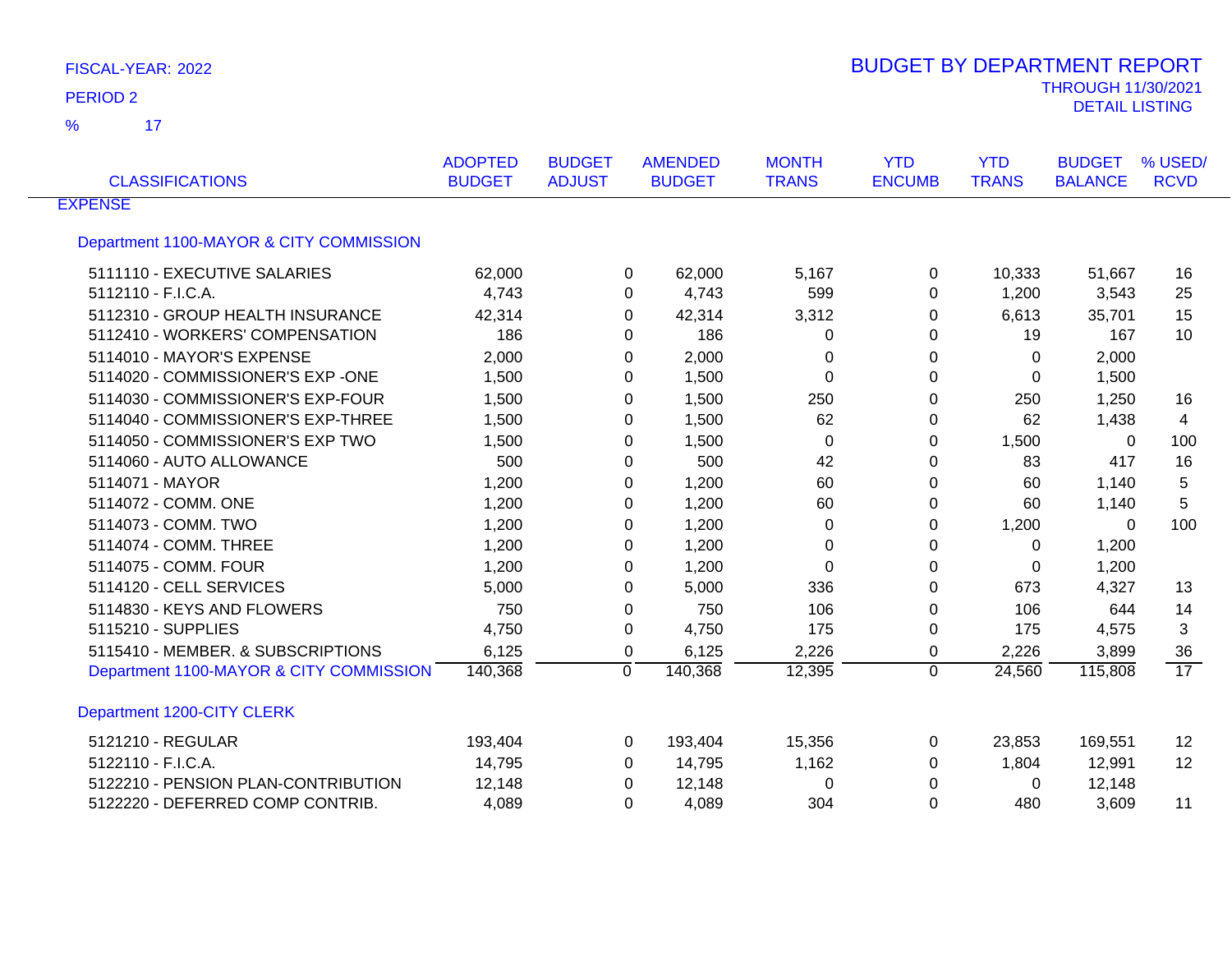$\overline{17}$ %

|                                     | <b>ADOPTED</b> | <b>BUDGET</b> | <b>AMENDED</b> | <b>MONTH</b> | <b>YTD</b>    | <b>YTD</b>   | <b>BUDGET</b>  | % USED/           |
|-------------------------------------|----------------|---------------|----------------|--------------|---------------|--------------|----------------|-------------------|
| <b>CLASSIFICATIONS</b>              | <b>BUDGET</b>  | <b>ADJUST</b> | <b>BUDGET</b>  | <b>TRANS</b> | <b>ENCUMB</b> | <b>TRANS</b> | <b>BALANCE</b> | <b>RCVD</b>       |
| 5122310 - GROUP HEALTH INSURANCE    | 25,389         | $\Omega$      | 25,389         | 1,397        | $\Omega$      | 1,603        | 23,786         | 6                 |
| 5122410 - WORKERS' COMPENSATION     | 580            | 0             | 580            | 0            | 0             | 59           | 521            | 10                |
| 5123450 - CONTRACTUAL SERVICES      | 53,861         | 4,274         | 58,135         | 4,488        | 49,368        | 53,856       | 4,279          | 92                |
| 5123480 - DIGITIZING                | 45,000         | 0             | 45,000         | 0            | 0             | 0            | 45,000         |                   |
| 5124070 - TRAVEL & CONFERENCE       | 7,500          | 0             | 7,500          | O            | 0             | $\Omega$     | 7,500          |                   |
| 5124110 - POSTAGE                   | 500            | 0             | 500            | 0            | 0             | $\Omega$     | 500            |                   |
| 5124120 - CELL SERVICES             | 1,080          | 0             | 1,080          | 90           | 0             | 99           | 981            | 9                 |
| 5124632 - INTERNET SERVICES         | 0              | 0             | $\Omega$       | $\Omega$     | 0             | 0            | $\Omega$       |                   |
| 5124710 - PRINTING MATERIAL-INFRAST | 1,230          | 0             | 1,230          | 103          | 0             | 103          | 1,127          | 8                 |
| 5124910 - LEGAL ADS/COMP PLAN ATTON | 90,000         | 0             | 90,000         | 451          | 0             | 451          | 89,549         |                   |
| 5124920 - ELECTIONS                 | 0              | 0             | 0              | 0            | 0             | 0            | 0              |                   |
| 5124950 - CODIFICATIONS             | 7,000          | 0             | 7,000          | 350          | 0             | 350          | 6,650          | 5                 |
| 5125210 - SUPPLIES                  | 2,379          | 0             | 2,379          | $\Omega$     | 0             | 0            | 2,379          |                   |
| 5125410 - MEMBER. & SUBSCRIPTIONS   | 770            | 0             | 770            | 0            | 0             | 0            | 770            |                   |
| 5129920 - GENERAL CONTINGENCY       | 5,000          | 0             | 5,000          | $\Omega$     | $\Omega$      | $\Omega$     | 5,000          |                   |
| Department 1200-CITY CLERK TOTAL    | 464,725        | 4,274         | 468,999        | 23,701       | 49,368        | 82,658       | 386,341        | 17                |
| Department 1310-CITY MANAGER        |                |               |                |              |               |              |                |                   |
| 5131210 - REGULAR                   | 429,471        | 0             | 429,471        | 34,830       | 0             | 53,986       | 375,485        | $12 \overline{ }$ |
| 5131310 - PART-TIME                 | 0              | 0             | 0              | 0            | 0             | $\Omega$     | $\Omega$       |                   |
| 5132110 - F.I.C.A.                  | 32,855         | 0             | 32,855         | 1,628        | 0             | 2,479        | 30,376         | $\overline{7}$    |
| 5132210 - PENSION PLAN CONTRIBUTION | 53,938         | 0             | 53,938         | 0            | 0             | 0            | 53,938         |                   |
| 5132220 - DEFERRED COMP CONTRIB.    | 0              | 0             | 0              | O            | 0             | 0            | $\Omega$       |                   |
| 5132310 - GROUP HEALTH INSURANCE    | 39,789         | 0             | 39,789         | 3,128        | 0             | 3,441        | 36,348         | 8                 |
| 5132410 - WORKERS' COMPENSATION     | 1,288          | $\Omega$      | 1,288          | $\Omega$     | 0             | 132          | 1,156          | 10                |
| 5133450 - CONTRACTUAL SERVCS-INFRA  | 245,000        | 25,799        | 270,799        | 8,667        | 141,657       | 184,789      | 86,010         | 68                |
| 5134060 - AUTO ALLOWANCE            | 11,100         | 0             | 11,100         | 944          | 0             | 1,038        | 10,062         | 9                 |
| 5134065 - CITY MANAGER'S EXPENSE    | 9,000          | $\Omega$      | 9,000          | 205          |               | 205          | 8,795          | 2                 |
| 5134070 - TRAVEL & CONFERENCE       | 10,000         | $\Omega$      | 10,000         | 0            | 0             | $\Omega$     | 10.000         |                   |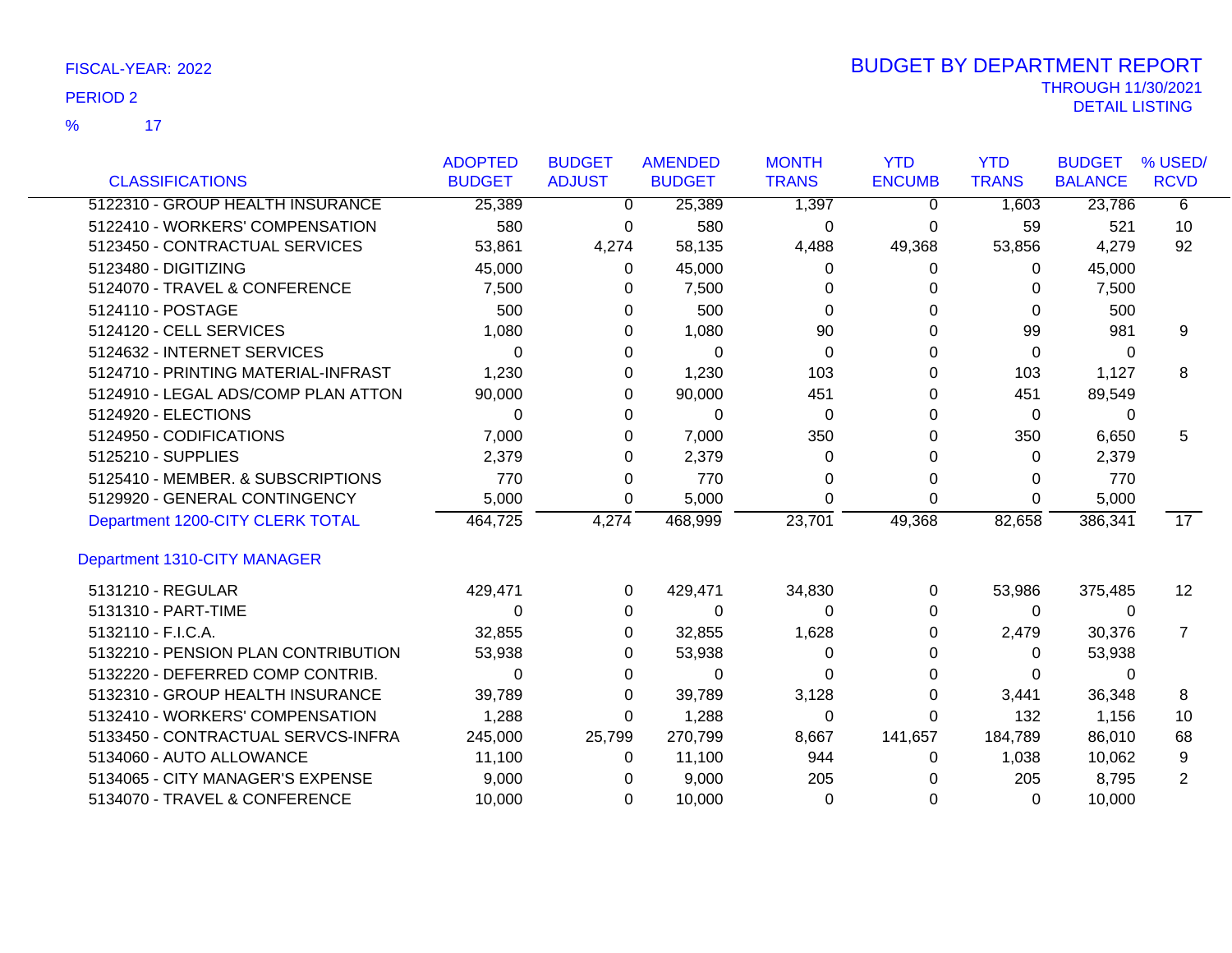$\overline{17}$ %

|                                      | <b>ADOPTED</b> | <b>BUDGET</b> | <b>AMENDED</b> | <b>MONTH</b> | <b>YTD</b>    | <b>YTD</b>   | <b>BUDGET</b>  | % USED/     |
|--------------------------------------|----------------|---------------|----------------|--------------|---------------|--------------|----------------|-------------|
| <b>CLASSIFICATIONS</b>               | <b>BUDGET</b>  | <b>ADJUST</b> | <b>BUDGET</b>  | <b>TRANS</b> | <b>ENCUMB</b> | <b>TRANS</b> | <b>BALANCE</b> | <b>RCVD</b> |
| 5134080 - EMPLOYEE EDUCATION         | $\Omega$       | $\Omega$      | 0              | $\Omega$     | $\Omega$      | 0            | 0              |             |
| 5134110 - POSTAGE                    | 1,000          | 0             | 1,000          | 0            | 0             | 0            | 1,000          |             |
| 5134120 - CELL SERVICES              | 1,800          | 0             | 1,800          | 46           | 0             | 51           | 1,749          | 2           |
| 5134515 - AUTO INSURANCE             | 500            | 0             | 500            | 0            | 0             | 97           | 403            | 19          |
| 5134634 - MAINTENANCE-INTERNET SFTW  | 0              | 0             | 0              | $\Omega$     | O             | 0            | $\Omega$       |             |
| 5134710 - PRINTING MATERIALS-INFRAS  | 2,000          | 0             | 2,000          | 116          | 0             | 116          | 1,884          | 5           |
| 5135205 - COMPUTER EQUIPMENT         | 0              | 0             | 0              | 0            |               | 0            | 0              |             |
| 5135210 - SUPPLIES                   | 10,000         | 0             | 10,000         | 0            | 0             | 0            | 10,000         |             |
| 5135230 - FUEL & LUBRICANT           | 500            | 0             | 500            | 0            | 0             | 0            | 500            |             |
| 5135410 - MEMBER. & SUBSCRIPTIONS    | 12,000         | 0             | 12,000         | 0            | 0             | 600          | 11,400         | 5           |
| 5136430 - EQUIPMENT-OPERATING        | 0              | 0             | 0              | 0            |               | 0            | 0              |             |
| 5139920 - GENERAL CONTINGENCY        | 100,000        | 0             | 100,000        | 0            | 0             | 0            | 100,000        |             |
| Department 1310-CITY MANAGER TOTAL   | 960,241        | 25,799        | 986,040        | 49,564       | 141,657       | 246,934      | 739,106        | 25          |
| Department 1320-PROCUREMENT DIVISION |                |               |                |              |               |              |                |             |
| 5131210 - REGULAR                    | 134,161        | 0             | 134,161        | 10,807       | 0             | 16,744       | 117,417        | 12          |
| 5131310 - PART-TIME                  |                | 0             | 0              | 0            | 0             | 0            | 0              |             |
| 5131410 - OVERTIME                   |                | 0             | $\Omega$       | 0            | 0             | 0            |                |             |
| 5132110 - F.I.C.A.                   | 10,263         | 0             | 10,263         | 914          | 0             | 1,371        | 8,892          | 13          |
| 5132210 - PENSION PLAN CONTRIBUTION  | 12,074         | 0             | 12,074         | $\Omega$     | O             | 0            | 12,074         |             |
| 5132220 - DEFERRED COMP CONTRIB.     | 0              | 0             | 0              | $\Omega$     | 0             | 0            | 0              |             |
| 5132310 - GROUP HEALTH INSURANCE     | 16,926         | 0             | 16,926         | 1,375        | 0             | 1,512        | 15,414         | 8           |
| 5132410 - WORKERS' COMPENSATION      | 402            | 0             | 402            | 0            | 0             | 41           | 361            | 10          |
| 5133450 - CONTRACTUAL SERVCS-INFRA   | 9,950          | 0             | 9,950          | 0            | 0             | 0            | 9,950          |             |
| 5134110 - POSTAGE                    | 3,000          | 0             | 3,000          | 88           | 0             | 88           | 2,912          | 2           |
| 5134120 - CELL SERVICES              | 1,200          | 0             | 1,200          | 93           | 0             | 102          | 1,098          | 8           |
| 5134125 - TELEPHONE                  | 43,913         | 0             | 43,913         | 2,146        | 0             | 2,146        | 41,767         | 4           |
| 5134420 - LEASE PURCH-POSTAGE MACHN  | 3,833          | 0             | 3,833          | 958          |               | 958          | 2,875          | 24          |
| 5134615 - REPAIR & MAINT. OFFC EQUI  | 1,295          | 0             | 1,295          | $\Omega$     | 0             | 0            | 1,295          |             |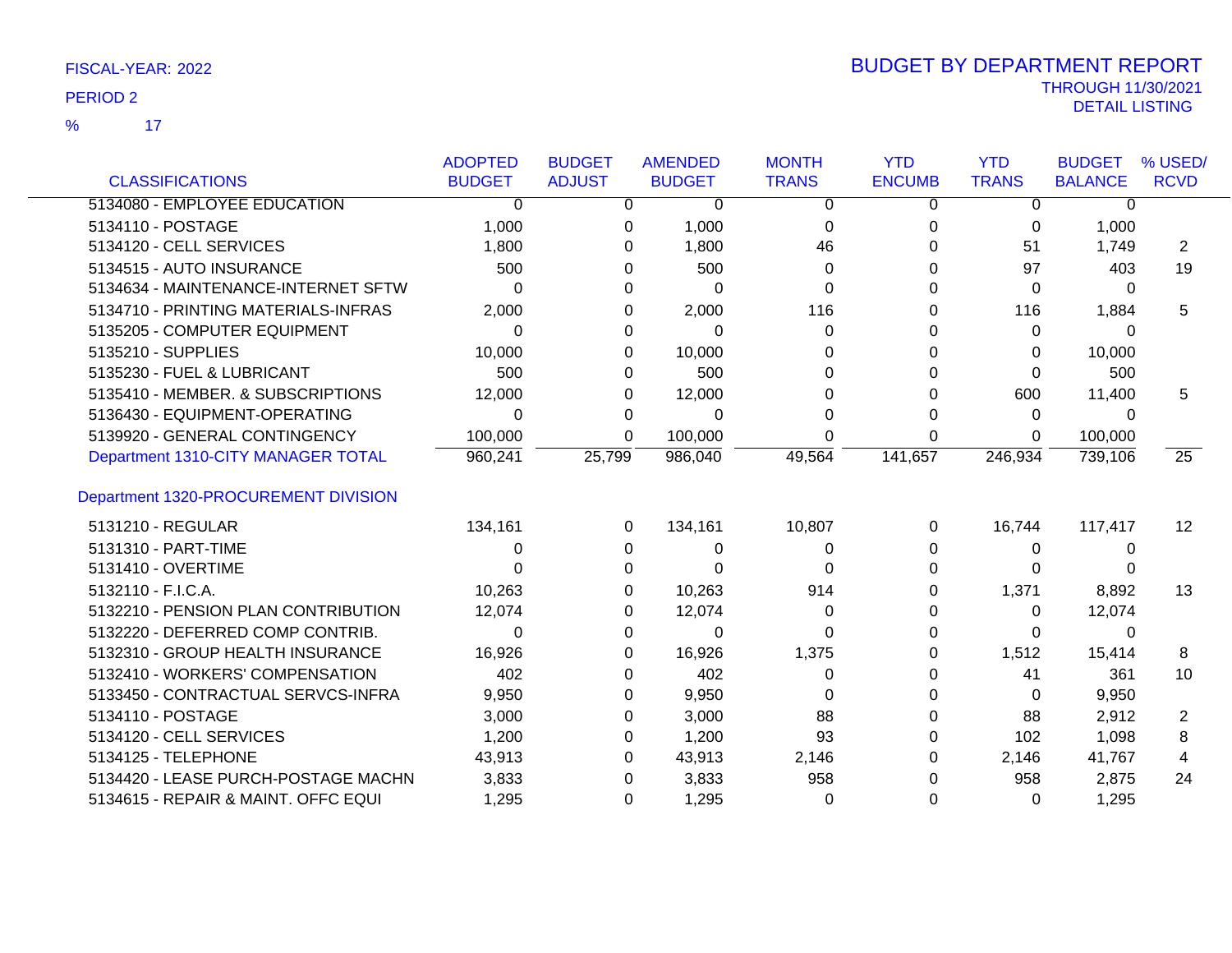|                                                    | <b>ADOPTED</b> | <b>BUDGET</b> | <b>AMENDED</b>    | <b>MONTH</b> | <b>YTD</b>    | <b>YTD</b>   | <b>BUDGET</b>  | % USED/     |
|----------------------------------------------------|----------------|---------------|-------------------|--------------|---------------|--------------|----------------|-------------|
| <b>CLASSIFICATIONS</b>                             | <b>BUDGET</b>  | <b>ADJUST</b> | <b>BUDGET</b>     | <b>TRANS</b> | <b>ENCUMB</b> | <b>TRANS</b> | <b>BALANCE</b> | <b>RCVD</b> |
| 5134620 - REPAIR & MAINT. OPER EQUI                | 0              |               | 0<br>0            | 0            | 0             | $\Omega$     | 0              |             |
| 5134634 - MAINTENANCE-INTERNET SFTW                | $\Omega$       |               | $\Omega$<br>0     | 0            | 0             | $\Omega$     | 0              |             |
| 5134710 - PRINTING MATERIALS-INFRAS                | 2,461          |               | 2,461<br>0        | 123          |               | 123          | 2,338          | 4           |
| 5134720 - PRINTING - CONTRACTUAL                   | 2,000          |               | 2,000<br>0        | 0            | 0             | $\Omega$     | 2,000          |             |
| 5135205 - COMPUTER EQUIPMENT                       | 0              |               | 0<br>$\Omega$     | 0            | 0             | $\Omega$     | 0              |             |
| 5135210 - SUPPLIES                                 | 24,150         |               | 24,150<br>0       | 2,375        | 2,375         | 4,750        | 19,400         | 19          |
| 5135211 - SUPPLIES-PASSPORT PROCESS                | 0              |               | $\Omega$<br>0     |              | 0             | $\Omega$     | 0              |             |
| 5135230 - FUEL & LUBRICANT                         | 0              |               | 0<br>$\Omega$     |              |               | 0            | 0              |             |
| 5135410 - MEMBER. & SUBSCRIPTIONS                  | 280            | 0             | 280               | 0            | 0             | $\Omega$     | 280            |             |
| 5139920 - GENERAL CONTINGENCY                      | 5.000          |               | 5,000<br>0        | 0            | $\Omega$      | 0            | 5,000          |             |
| Department 1320-PROCUREMENT DIVISION TOTAL 270,908 |                | $\Omega$      | 270,908           | 18,879       | 2,375         | 27,835       | 243,073        | 10          |
| Department 1330-PERSONNEL DIVISION                 |                |               |                   |              |               |              |                |             |
| 5131210 - REGULAR                                  | 64,970         |               | 64,970<br>0       | 6,352        | 0             | 9,147        | 55,823         | 14          |
| 5131310 - PART-TIME                                | 0              |               | 0<br>$\Omega$     | 0            | 0             | 0            | 0              |             |
| 5132110 - F.I.C.A.                                 | 4,970          |               | 4,970<br>0        | 442          | 0             | 631          | 4,339          | 12          |
| 5132210 - PENSION PLAN CONTRIBUTION                | 5,847          |               | 5,847<br>0        | 0            | 0             | $\Omega$     | 5,847          |             |
| 5132220 - DEFERRED COMP CONTRIB.                   | 0              |               | 0<br>0            | 0            |               | 0            | 0              |             |
| 5132310 - GROUP HEALTH INSURANCE                   | 8,463          |               | 8,463<br>0        | 686          | 0             | 754          | 7,709          | 8           |
| 5132410 - WORKERS' COMPENSATION                    | 195            |               | 195<br>0          | 0            |               | 20           | 175            | 10          |
| 5132510 - UNEMPLOYMENT COMPENSATION                | 20,000         |               | 20,000<br>0       | 0            | 0             | $\Omega$     | 20,000         |             |
| 5132610 - EMPLOYEE ASSISTANCE PROGR                | 10,000         |               | 10,000<br>0       | 0            | 0             | 0            | 10,000         |             |
| 5133160 - RANDOM & PRE=EMPLOY TESTING              | 10,000         |               | 10,000<br>0       | 235          | 0             | 485          | 9,515          | 4           |
| 5133450 - CONTRACTUAL SERVCS-INFRA                 | 65,000         |               | 65,000<br>0       | 8,388        | 18,750        | 29,351       | 35,649         | 45          |
| 5134060 - AUTO ALLOWANCE                           | 0              |               | 0<br>0            | 0            | 0             | 0            | 0              |             |
| 5134080 - EMPLOYEE EDUCATION                       | 10,000         |               | 10,000<br>0       | 0            |               | 0            | 10,000         |             |
| 5134090 - TUITION REIMBURSEMENT                    | $\Omega$       |               | $\Omega$<br>0     | 0            |               | 0            | 0              |             |
| 5134110 - POSTAGE                                  | 300            |               | 300<br>0          |              |               | <sup>0</sup> | 300            |             |
| 5134120 - CELL SERVICES                            | 1.080          |               | 1,080<br>$\Omega$ | 0            | 0             | $\Omega$     | 1,080          |             |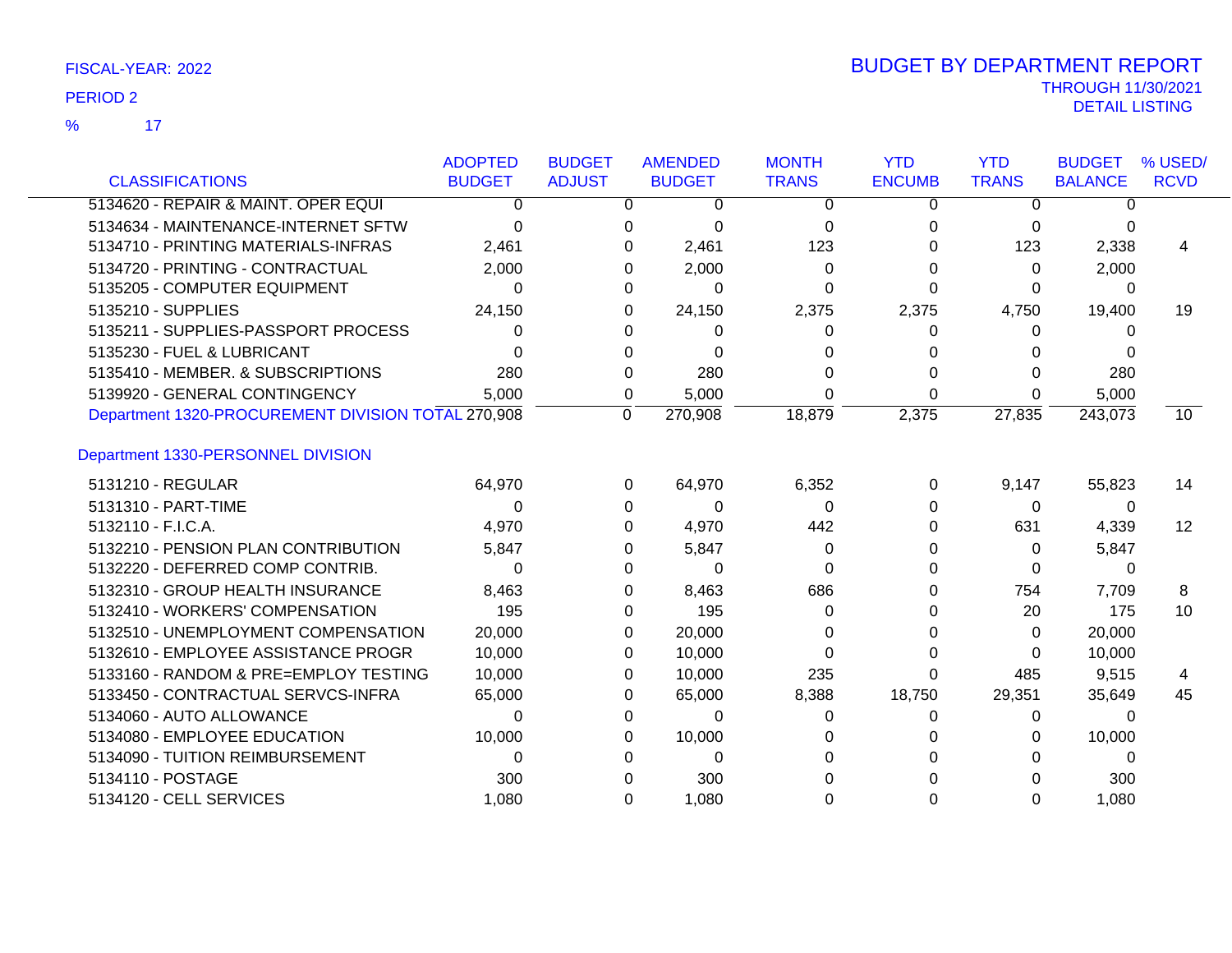$\overline{\phantom{1}}$  17 %

|                                          | <b>ADOPTED</b> | <b>BUDGET</b>  | <b>AMENDED</b> | <b>MONTH</b> | <b>YTD</b>    | <b>YTD</b>   | <b>BUDGET</b>  | % USED/         |
|------------------------------------------|----------------|----------------|----------------|--------------|---------------|--------------|----------------|-----------------|
| <b>CLASSIFICATIONS</b>                   | <b>BUDGET</b>  | <b>ADJUST</b>  | <b>BUDGET</b>  | <b>TRANS</b> | <b>ENCUMB</b> | <b>TRANS</b> | <b>BALANCE</b> | <b>RCVD</b>     |
| 5134510 - EXCESS LIABILITY COVERAGE      | 450,000        | 0              | 450,000        | 0            | 0             | 69,677       | 380,323        | $\overline{15}$ |
| 5134634 - MAINTENANCE-INTERNET SFTW      | $\Omega$       | 0              | 0              | 0            | 0             | 0            | 0              |                 |
| 5134710 - PRINTING MATERIALS-INFRAS      | 2,460          | 0              | 2,460          | 81           | O             | 81           | 2,379          | 3               |
| 5134850 - NON-LEGAL ADVERTISING          | 5,000          | 0              | 5,000          | 0            |               | 0            | 5,000          |                 |
| 5135205 - COMPUTER EQUIPMENT             | $\Omega$       | 0              | $\Omega$       | 0            | 0             | 0            | $\Omega$       |                 |
| 5135210 - SUPPLIES                       | 2,000          | 0              | 2,000          | 0            | 0             | 0            | 2,000          |                 |
| 5135410 - MEMBER. & SUBSCRIPTIONS        | 1,000          | 0              | 1,000          | 0            | 0             | 0            | 1,000          |                 |
| 5139920 - GENERAL CONTINGENCY            | 5,000          | 0              | 5,000          | 0            | 0             | 0            | 5,000          |                 |
| Department 1330-PERSONNEL DIVISION TOTAL | 666,285        | $\overline{0}$ | 666,285        | 16,184       | 18,750        | 110,146      | 556,139        | $\overline{16}$ |
| Department 1340-MANAGEMENT INFO. SYSTEMS |                |                |                |              |               |              |                |                 |
| 5133450 - CONTRACTUAL SERVCS-INFRA       | 317,543        | 0              | 317,543        | 0            | $\Omega$      | 0            | 317,543        |                 |
| 5134120 - CELL SERVICES                  | 0              | 0              | 0              | $\Omega$     |               | 0            |                |                 |
| 5134515 - AUTO INSURANCE                 | U              | 0              | 0              | ∩            | $\Omega$      | $\Omega$     | <sup>0</sup>   |                 |
| 5134630 - MAINT & REP-COMM EQUIP         | 0              | 0              | 0              | 0            | 0             | 0            | 0              |                 |
| 5134632 - INTERNET SERVICE               | 50,640         | 8,315          | 58,955         | 1,588        | 25,715        | 27,303       | 31,652         | 46              |
| 5134634 - MAINTENANCE-INTERNET SFTW      | 165,700        | 0              | 165,700        | 17,425       | 5,978         | 23,403       | 142,297        | 14              |
| 5135205 - COMPUTER EQUIPMENT             | 28,720         | 0              | 28,720         | 0            | 0             | 0            | 28,720         |                 |
| 5135210 - SUPPLIES                       | 3,440          | 0              | 3,440          | 0            | 0             | 0            | 3,440          |                 |
| 5136430 - EQUIPMENT-OPERATING            | 0              | 0              | 0              | 0            | 0             | 0            | 0              |                 |
| Department 1340-MANAGEMENT INFO. SYSTEMS | 566,043        | 8,315          | 574,358        | 19,013       | 31,693        | 50,706       | 523,652        | $\overline{8}$  |
| <b>Department 1410-FINANCE</b>           |                |                |                |              |               |              |                |                 |
| 5131210 - REGULAR                        | 413,427        | 0              | 413,427        | 36,070       | 0             | 54,045       | 359,382        | 13              |
| 5131310 - PART-TIME                      | 0              | 0              | 0              | $\Omega$     | 0             | $\mathbf{0}$ | $\Omega$       |                 |
| 5132110 - F.I.C.A.                       | 31,627         | 0              | 31,627         | 2,442        | 0             | 3,795        | 27,832         | 11              |
| 5132210 - PENSION PLAN CONTRIBUTION      | 34,250         | 0              | 34,250         | 0            | 0             | 0            | 34,250         |                 |
| 5132220 - DEFERRED COMP CONTRIB.         | 2,958          | 0              | 2,958          | 177          | 0             | 275          | 2,683          | 9               |
| 5132310 - GROUP HEALTH INSURANCE         | 42,314         | 0              | 42,314         | 3,434        | 0             | 3,777        | 38,537         | 8               |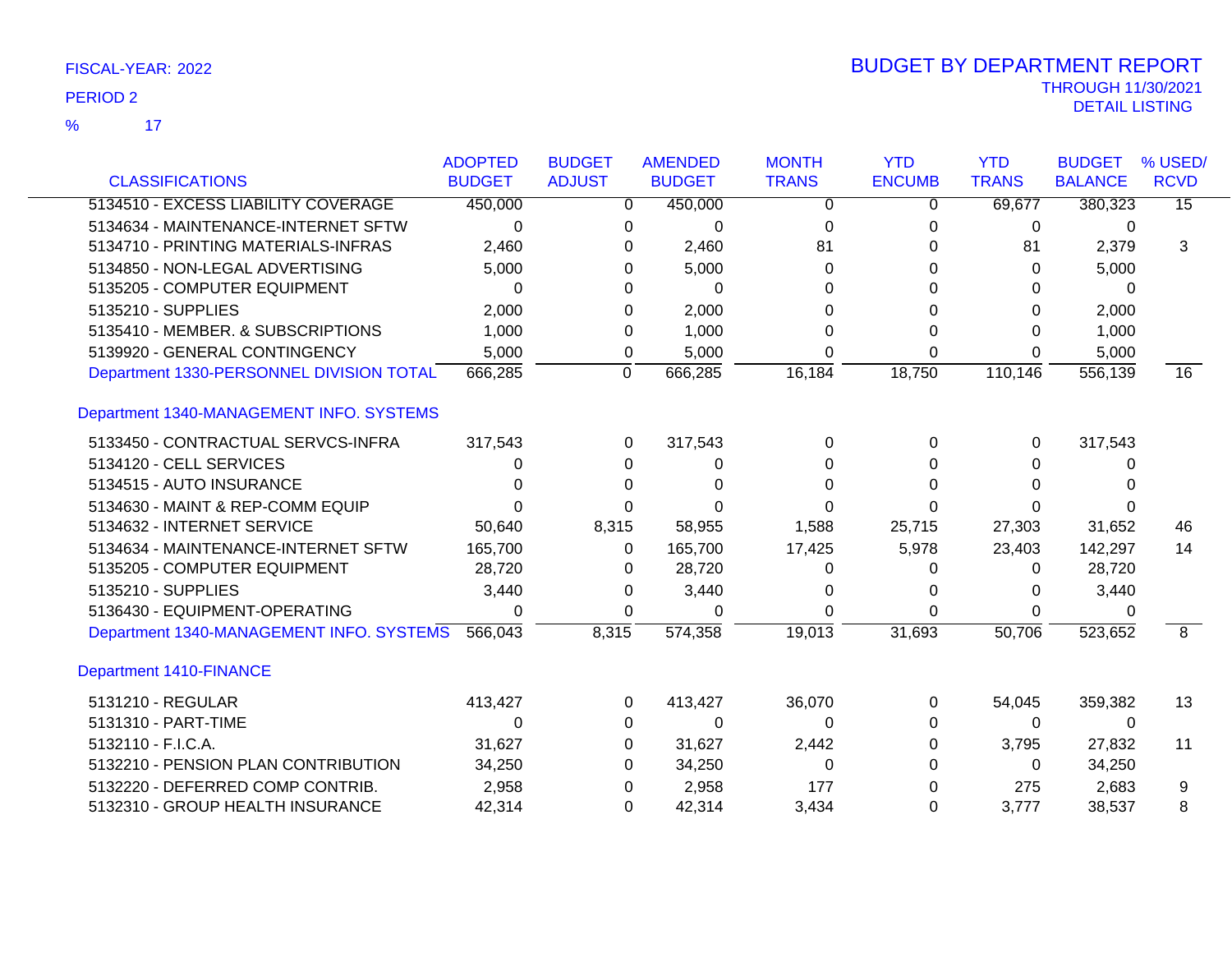17 %

| FISCAL-YEAR: 2022 | <b>BUDGET BY DEPARTMENT REPORT</b> |
|-------------------|------------------------------------|
| <b>PERIOD 2</b>   | <b>THROUGH 11/30/2021</b>          |
|                   | DETAIL LISTING                     |

|                                          | <b>ADOPTED</b> | <b>BUDGET</b> | <b>AMENDED</b> | <b>MONTH</b> | <b>YTD</b>    | <b>YTD</b>   | <b>BUDGET</b>  | % USED/         |
|------------------------------------------|----------------|---------------|----------------|--------------|---------------|--------------|----------------|-----------------|
| <b>CLASSIFICATIONS</b>                   | <b>BUDGET</b>  | <b>ADJUST</b> | <b>BUDGET</b>  | <b>TRANS</b> | <b>ENCUMB</b> | <b>TRANS</b> | <b>BALANCE</b> | <b>RCVD</b>     |
| 5132410 - WORKERS' COMPENSATION          | 1,240          | $\Omega$      | 1,240          | 0            | 0             | 127          | 1,113          | 10              |
| 5133100 - PROFESSIONAL SERVICES          | 10,000         | 4,820         | 14,820         | 4,132        | 3,845         | 7,977        | 6,843          | 53              |
| 5133210 - AUDITOR'S FEE                  | 79,000         | $\Omega$      | 79,000         | 0            | 49,000        | 49,000       | 30,000         | 62              |
| 5133450 - CONTRACTUAL SERVCS-INFRA       | 16,000         | 0             | 16,000         | 55           | $\Omega$      | 105          | 15,895         |                 |
| 5133459 - CONTRACTUAL SERVCS-PARKING     | 569,594        | 27,637        | 597,231        | 37,922       | 290,529       | 343,328      | 253,903        | 57              |
| 5134060 - AUTO ALLOWANCE                 | 0              | 0             | $\Omega$       | 300          | 0             | 300          | $-300$         |                 |
| 5134070 - TRAVEL & CONFERENCE            | 3,710          | 0             | 3,710          | 0            |               | 0            | 3,710          |                 |
| 5134110 - POSTAGE                        | 7,030          | 0             | 7,030          | 0            |               | 0            | 7,030          |                 |
| 5134120 - CELL SERVICES                  | 1,560          | 0             | 1,560          | 90           |               | 99           | 1,461          | 6               |
| 5134515 - AUTO INSURANCE                 | 3,084          | 0             | 3,084          | 0            | 0             | 600          | 2,484          | 19              |
| 5134634 - MAINTENANCE-INTERNET SFTW      | 57,869         | 0             | 57,869         | 0            | 0             | 52,869       | 5,000          | 91              |
| 5134710 - PRINTING MATERIALS-INFRAS      | 1,230          | 0             | 1,230          | 103          |               | 103          | 1,127          | 8               |
| 5135205 - COMPUTER EQUIPMENT             | 1,500          | 0             | 1,500          | 0            |               | 0            | 1,500          |                 |
| 5135210 - SUPPLIES                       | 7,900          | 0             | 7,900          | 751          | O             | 751          | 7,149          | 9               |
| 5135230 - FUEL & LUBRICANT               | 1,500          | 0             | 1,500          | 0            | O             | 0            | 1,500          |                 |
| 5135410 - MEMBER. & SUBSCRIPTIONS        | 1,670          | 0             | 1,670          |              |               | 0            | 1,670          |                 |
| 5137110 - DEBT SERVICE-PRINCIPAL         | 0              | 0             | 0              | 0            | O             | 0            |                |                 |
| 5137210 - DEBT SERVICE-INTEREST          | 0              | 0             | 0              |              |               | 0            | $\Omega$       |                 |
| 5139920 - GENERAL CONTINGENCY            | 5,000          | 0             | 5,000          | 0            | 0             | 0            | 5,000          |                 |
| Department 1410-FINANCE TOTAL            | 1,292,463      | 32,457        | 1,324,920      | 85,476       | 343,374       | 517,151      | 807,769        | $\overline{39}$ |
| Department 1500-CITY ATTORNEY            |                |               |                |              |               |              |                |                 |
| 5143120 - LEGAL SERVICES- RETAINER       | 284,851        | 0             | 284,851        | 0            | 261,113       | 284,851      | 0              | 100             |
| 5143410 - OUTSIDE COST                   | 35,000         | 0             | 35,000         | 4,605        | 0             | 4,605        | 30,395         | 13              |
| 5143440 - EMPLOYMENT LAW                 | 0              | 0             | 0              | 0            | 0             | 0            | $\Omega$       |                 |
| 5144065 - NON-PROFESSIONAL LEGAL EXPENSE | 65,000         | 0             | 65,000         | 1,349        | 0             | 1,349        | 63,651         | 2               |
| Department 1500-CITY ATTORNEY TOTAL      | 384,851        | $\Omega$      | 384,851        | 5,954        | 261,113       | 290,805      | 94,046         | $\overline{75}$ |

Department 1610-BUILDING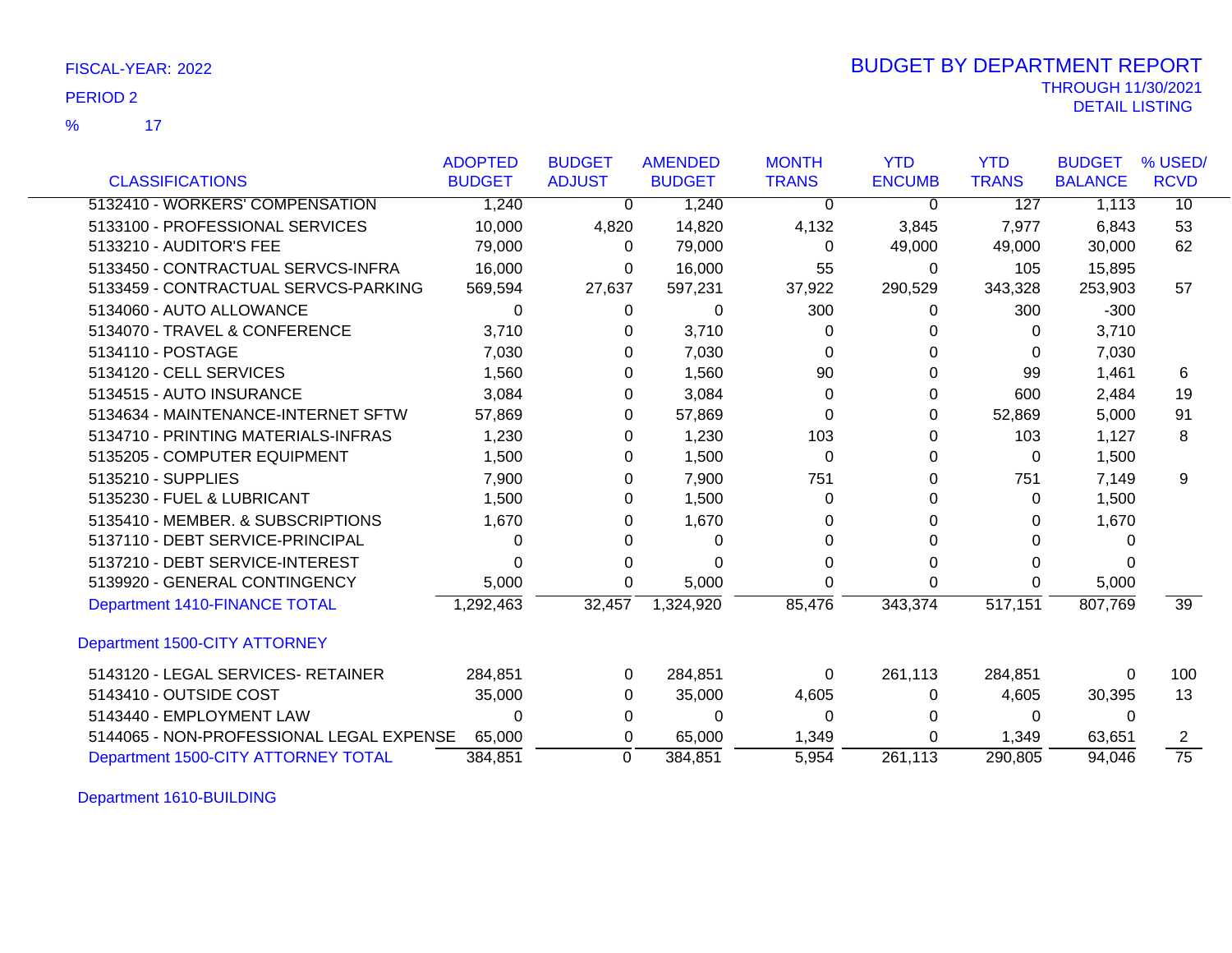$\overline{17}$ %

|                                     | <b>ADOPTED</b> | <b>BUDGET</b> | <b>AMENDED</b> | <b>MONTH</b> | <b>YTD</b>    | <b>YTD</b>   | <b>BUDGET</b>  | % USED/         |
|-------------------------------------|----------------|---------------|----------------|--------------|---------------|--------------|----------------|-----------------|
| <b>CLASSIFICATIONS</b>              | <b>BUDGET</b>  | <b>ADJUST</b> | <b>BUDGET</b>  | <b>TRANS</b> | <b>ENCUMB</b> | <b>TRANS</b> | <b>BALANCE</b> | <b>RCVD</b>     |
| 5241210 - REGULAR                   | 193,425        | $\mathbf 0$   | 193,425        | 15,131       | 0             | 23,453       | 169,972        | $\overline{12}$ |
| 5241310 - PART-TIME                 | 180,657        | $\Omega$      | 180,657        | 13,743       | $\Omega$      | 21,302       | 159,355        | 11              |
| 5241410 - OVERTIME                  | 0              | 0             | 0              | 0            | 0             | 0            | 0              |                 |
| 5242110 - F.I.C.A.                  | 28,617         | 0             | 28,617         | 2,163        | 0             | 3,353        | 25,264         | 11              |
| 5242210 - PENSION PLAN CONTRIBUTION | 13,244         | 0             | 13,244         | 0            | 0             | $\Omega$     | 13,244         |                 |
| 5242220 - DEFERRED COMP CONTRIB.    | 3,239          | 0             | 3,239          | 253          | 0             | 393          | 2,846          | $12 \,$         |
| 5242310 - GROUP HEALTH INSURANCE    | 25,389         | 0             | 25,389         | 2,057        | 0             | 2,263        | 23,126         | 8               |
| 5242410 - WORKERS' COMPENSATION     | 6,217          | 0             | 6,217          | 0            | 0             | 637          | 5,580          | 10              |
| 5243150 - CONTRACT INSPECT/ENGINEER | 3,000          | 0             | 3,000          | 500          | 0             | 500          | 2,500          | 16              |
| 5243450 - CONTRACTUAL SERVICES      | 1,000          | 0             | 1,000          | $\Omega$     | 0             | $\Omega$     | 1,000          |                 |
| 5244110 - POSTAGE                   | 200            | 0             | 200            | 0            | 0             | $\Omega$     | 200            |                 |
| 5244120 - CELL SERVICES             | 4,020          | 0             | 4,020          | 46           | 0             | 51           | 3,969          | 1.              |
| 5244515 - AUTO INSURANCE            | 767            | 0             | 767            | $\Omega$     | 0             | 150          | 617            | 19              |
| 5244710 - PRINTING MATERIALS-INFRAS | 1,640          | 0             | 1,640          | 88           | 0             | 88           | 1,552          | 5               |
| 5245206 - COMPUTER-SOFTWARE         | 0              | 0             | $\Omega$       | 0            | 0             | $\Omega$     | 0              |                 |
| 5245210 - SUPPLIES                  | 5,000          | 0             | 5,000          | 140          | 0             | 140          | 4,860          | $\overline{2}$  |
| 5245220 - UNIFORMS                  | 1,840          | 0             | 1,840          | $\Omega$     | 0             | 0            | 1,840          |                 |
| 5245230 - FUEL                      | 1,204          | 0             | 1,204          | 0            | 0             | 0            | 1,204          |                 |
| 5245410 - MEMBER. & SUBSCRIPTIONS   | 160            | 0             | 160            | ∩            | 0             | 0            | 160            |                 |
| 5249920 - GENERAL CONTINGENCY       | 5,000          | 0             | 5,000          | 0            | 0             | 0            | 5,000          |                 |
| Department 1610-BUILDING TOTAL      | 474,619        | 0             | 474,619        | 34,121       | $\mathbf 0$   | 52,330       | 422,289        | $\overline{11}$ |
| Department 1620-PLANNING & ZONING   |                |               |                |              |               |              |                |                 |
| 5241210 - REGULAR                   | 293,708        | 0             | 293,708        | 23,084       | 0             | 35,721       | 257,987        | 12              |
| 5241310 - PART-TIME                 | 0              | 0             | 0              | 0            | $\Omega$      | 0            | $\Omega$       |                 |
| 5241410 - OVERTIME                  | U              | 0             | $\Omega$       | ∩            | 0             | $\Omega$     | 0              |                 |
| 5242110 - F.I.C.A.                  | 22,469         | 0             | 22,469         | 1,740        | 0             | 2,665        | 19,804         | 11              |
| 5242210 - PENSION PLAN CONTRIBUTION | 26,434         | 0             | 26,434         | U            |               | 0            | 26,434         |                 |
| 5242220 - DEFERRED COMP CONTRIB.    | 0              | 0             | 0              | 0            | 0             | 0            | $\Omega$       |                 |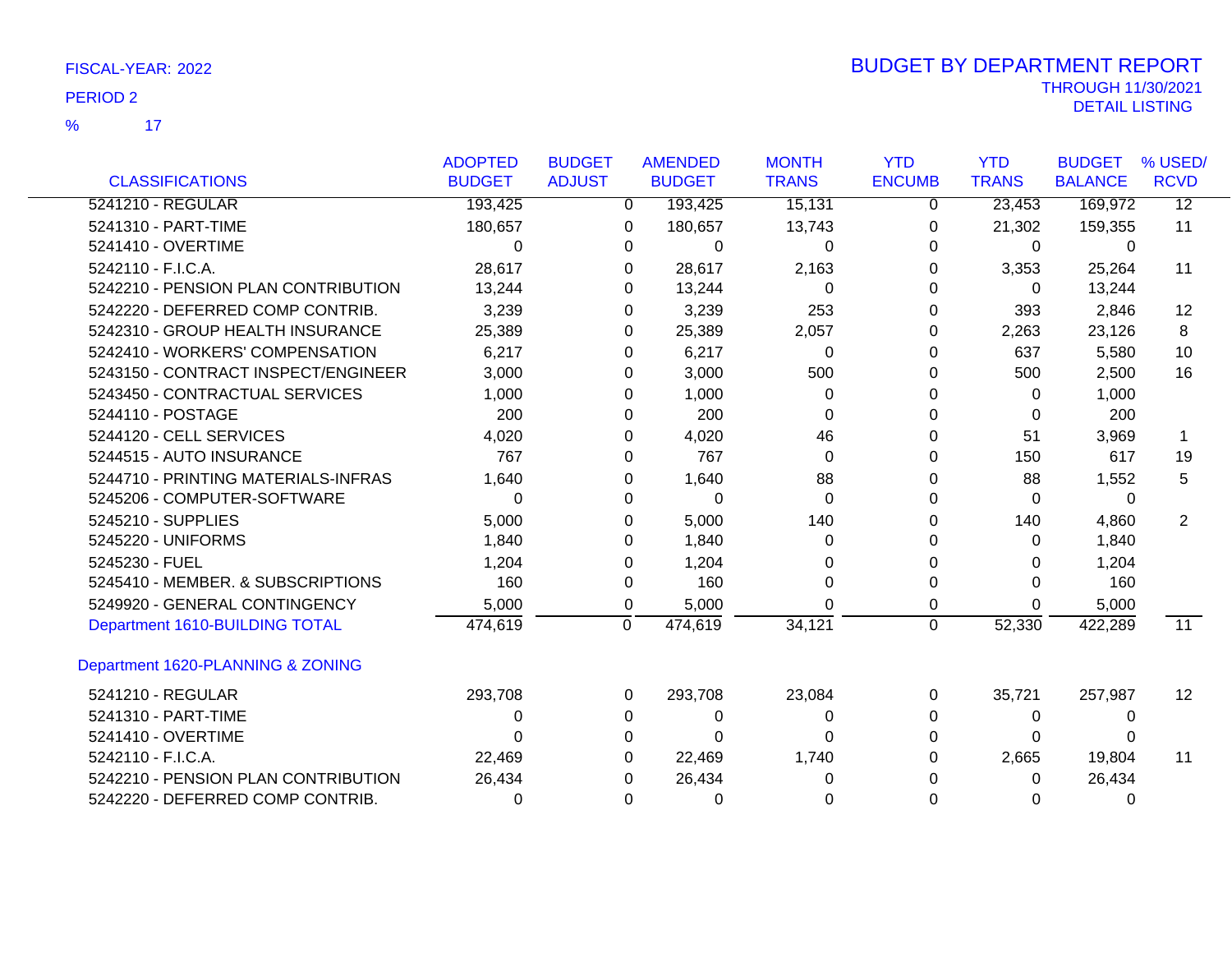$\overline{\mathbf{17}}$ %

|                                         | <b>ADOPTED</b> | <b>BUDGET</b> | <b>AMENDED</b> | <b>MONTH</b> | <b>YTD</b>    | <b>YTD</b>   | <b>BUDGET</b>  | % USED/           |
|-----------------------------------------|----------------|---------------|----------------|--------------|---------------|--------------|----------------|-------------------|
| <b>CLASSIFICATIONS</b>                  | <b>BUDGET</b>  | <b>ADJUST</b> | <b>BUDGET</b>  | <b>TRANS</b> | <b>ENCUMB</b> | <b>TRANS</b> | <b>BALANCE</b> | <b>RCVD</b>       |
| 5242310 - GROUP HEALTH INSURANCE        | 33,852         | 0             | 33,852         | 2,763        | 0             | 2,979        | 30,873         | 8                 |
| 5242410 - WORKERS' COMPENSATION         | 881            | $\Omega$      | 881            | 0            | 0             | 90           | 791            | 10                |
| 5243100 - PROFESSIONAL SERVICES         | 1,070          | 0             | 1,070          | 0            | 0             | $\Omega$     | 1,070          |                   |
| 5243450 - CONTRACTUAL SERVICES          | 200,000        | 27,991        | 227,991        | 0            | 27,991        | 30,927       | 197,064        | 13                |
| 5243480 - DIGITIZING                    | 0              | 0             | 0              | 0            | 0             | 0            | 0              |                   |
| 5244070 - TRAVEL & CONFERENCE           | 1,400          | 0             | 1,400          | 0            | 0             | 0            | 1,400          |                   |
| 5244110 - POSTAGE                       | 2,500          | 0             | 2,500          | 0            | 0             | 0            | 2,500          |                   |
| 5244120 - CELL SERVICES                 | 1,620          | $\Omega$      | 1,620          | $\Omega$     |               | $\Omega$     | 1,620          |                   |
| 5244515 - AUTO INSURANCE                | 477            | 0             | 477            | 0            | 0             | 92           | 385            | 19                |
| 5244620 - MAINT.&REP.OPER. EQUIPMNT     | 5,500          | 0             | 5,500          | 0            |               | 950          | 4,550          | 17                |
| 5244634 - PLANNING- INTERNET            | 4,000          | 0             | 4,000          | $\Omega$     | ი             | 0            | 4,000          |                   |
| 5244710 - PRINTING MATERIALS-INFRAS     | 1,640          | 0             | 1,640          | 88           | 0             | 88           | 1,552          | 5                 |
| 5244910 - LEGAL ADS                     | 4,000          | 0             | 4,000          | 0            |               | 127          | 3,873          | 3                 |
| 5245205 - COMPUTERS                     | 1,000          | 0             | 1,000          | 0            | 0             | $\Omega$     | 1,000          |                   |
| 5245210 - SUPPLIES                      | 2,750          | 0             | 2,750          | 0            | O             | 93           | 2,657          | 3                 |
| 5245230 - FUEL                          | 125            | 0             | 125            | U            |               | $\Omega$     | 125            |                   |
| 5245410 - MEMBER. & SUBSCRIPTIONS       | 1,815          | 0             | 1,815          |              | 0             | 0            | 1,815          |                   |
| 5249920 - GENERAL CONTINGENCY           | 5,000          | 0             | 5,000          | $\Omega$     | 0             | $\Omega$     | 5,000          |                   |
| Department 1620-PLANNING & ZONING TOTAL | 610,241        | 27,991        | 638,232        | 27,675       | 27,991        | 73,732       | 564,500        | 11                |
| Department 1640-CODE ENFORCEMENT        |                |               |                |              |               |              |                |                   |
| 5241210 - REGULAR                       | 262,843        | $\Omega$      | 262,843        | 20,497       | 0             | 31,770       | 231,073        | $12 \overline{ }$ |
| 5241310 - PART-TIME                     | 0              | 0             | 0              | 0            | 0             | $\Omega$     | $\Omega$       |                   |
| 5241410 - OVERTIME                      |                | 0             |                | 0            |               | 0            |                |                   |
| 5242110 - F.I.C.A.                      | 20,107         | 0             | 20,107         | 1,605        |               | 2,466        | 17,641         | 12                |
| 5242210 - PENSION PLAN CONTRIBUTION     | 23,584         | 0             | 23,584         | 0            |               | 0            | 23,584         |                   |
| 5242220 - DEFERRED COMP CONTRIB.        | 0              | 0             | 0              | 0            |               | 0            | 0              |                   |
| 5242310 - GROUP HEALTH INSURANCE        | 33,852         | 0             | 33,852         | 2,760        |               | 3,036        | 30,816         | 8                 |
| 5242410 - WORKERS' COMPENSATION         | 10,875         | 0             | 10,875         | $\Omega$     | 0             | 1,114        | 9,761          | 10                |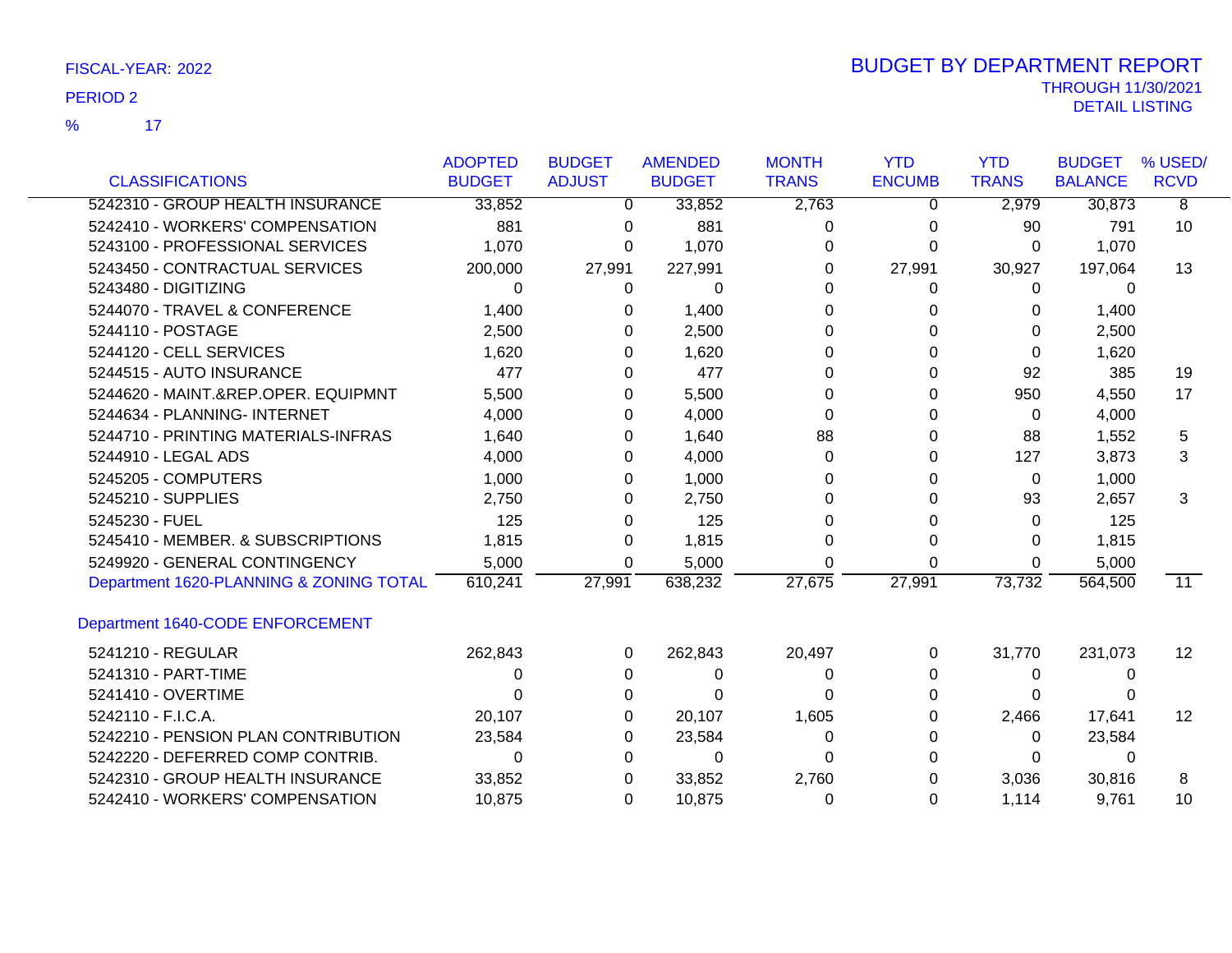$\overline{\mathbf{17}}$ %

|                                             | <b>ADOPTED</b> | <b>BUDGET</b>  |              | <b>AMENDED</b> | <b>MONTH</b> | <b>YTD</b>     | <b>YTD</b>       | <b>BUDGET</b>  | % USED/         |
|---------------------------------------------|----------------|----------------|--------------|----------------|--------------|----------------|------------------|----------------|-----------------|
| <b>CLASSIFICATIONS</b>                      | <b>BUDGET</b>  | <b>ADJUST</b>  |              | <b>BUDGET</b>  | <b>TRANS</b> | <b>ENCUMB</b>  | <b>TRANS</b>     | <b>BALANCE</b> | <b>RCVD</b>     |
| 5243111 - SPECIAL MASTERS                   | 10,000         |                | $\mathbf{0}$ | 10,000         | 0            | 0              | $\overline{300}$ | 9,700          | $\overline{3}$  |
| 5243450 - CONTRACTUAL SERVICES              | 5,000          |                | 0            | 5,000          | 0            | 0              | 0                | 5,000          |                 |
| 5244070 - TRAVEL & CONFERENCE               | 900            |                | 0            | 900            | 0            | $\Omega$       | $\Omega$         | 900            |                 |
| 5244080 - EMPLOYEE EDUCATION                | 2,500          |                | 0            | 2,500          | 0            | 0              | 0                | 2,500          |                 |
| 5244110 - POSTAGE                           | 5,000          |                | 0            | 5,000          | 0            | $\Omega$       | $\Omega$         | 5,000          |                 |
| 5244120 - CELL SERVICES                     | 2,685          |                | 0            | 2,685          | 0            | 0              | 0                | 2,685          |                 |
| 5244515 - AUTO INSURANCE                    | 3,500          |                | 0            | 3,500          | 0            | 0              | 683              | 2,817          | 19              |
| 5244710 - PRINTING MATERIALS-INFRAS         | 1,650          |                | 0            | 1,650          | 88           | $\Omega$       | 88               | 1,562          | 5               |
| 5244920 - LIENS                             | 1,650          |                | 0            | 1,650          | 45           | 0              | 45               | 1,605          | $\overline{2}$  |
| 5245205 - COMPUTERS                         | 1,000          |                | 0            | 1,000          | 0            | 0              | $\Omega$         | 1,000          |                 |
| 5245210 - SUPPLIES                          | 3,500          |                | 0            | 3,500          | 0            | 0              | 1,208            | 2,292          | 34              |
| 5245220 - UNIFORMS                          | 1,000          |                | 0            | 1,000          | 0            | 0              | 0                | 1,000          |                 |
| 5245230 - FUEL                              | 2,058          |                | 0            | 2,058          | 0            | $\Omega$       | 0                | 2,058          |                 |
| 5245410 - MEMBER. & SUBSCRIPTIONS           | 500            |                | 0            | 500            | 0            | 0              | 0                | 500            |                 |
| 5249920 - GENERAL CONTINGENCY               | 5,000          |                | 0            | 5,000          | 0            | 0              | $\Omega$         | 5,000          |                 |
| Department 1640-CODE ENFORCEMENT TOTAL      | 397,204        | $\overline{0}$ |              | 397,204        | 24,995       | $\overline{0}$ | 40,710           | 356,494        | $\overline{10}$ |
| <b>Department 1710-BUILDING MAINTENANCE</b> |                |                |              |                |              |                |                  |                |                 |
| 5191210 - FULL-TIME                         | 105,740        |                | 0            | 105,740        | 8,241        | 0              | 12,773           | 92,967         | 12              |
| 5191410 - OVERTIME                          | 5,000          |                | $\Omega$     | 5,000          | $\Omega$     | $\Omega$       | 0                | 5,000          |                 |
| 5192110 - F.I.C.A.                          | 8,472          |                | 0            | 8,472          | 727          | 0              | 1,082            | 7,390          | 12              |
| 5192210 - PENSION PLAN CONTRIBUTION         | 9,931          |                | 0            | 9,931          | 0            | 0              | 0                | 9,931          |                 |
| 5192310 - GROUP HEALTH INSURANCE            | 16,926         |                | 0            | 16,926         | 1,357        | 0              | 1,493            | 15,433         | 8               |
| 5192410 - WORKERS' COMPENSATION             | 5,474          |                | 0            | 5,474          | 0            | 0              | 561              | 4,913          | 10              |
| 5193450 - CONT. SVCS.                       | 94,800         |                | 0            | 94,800         | 4,320        | 47,630         | 53,209           | 41,591         | 56              |
| 5194070 - TRAVEL                            | $\Omega$       |                | 0            | 0              | 0            | 0              | 0                | 0              |                 |
| 5194080 - EMPLOYEE EDUCATION                | 250            |                | 0            | 250            | 0            | 0              | 0                | 250            |                 |
| 5194120 - CELL SERVICES                     | 780            |                | 0            | 780            | 46           | 0              | 51               | 729            | 6               |
| 5194310 - ELECTRICITY-FACILITIES            | 80,000         |                | $\Omega$     | 80,000         | 11,428       | 68,572         | 80,000           | 0              | 100             |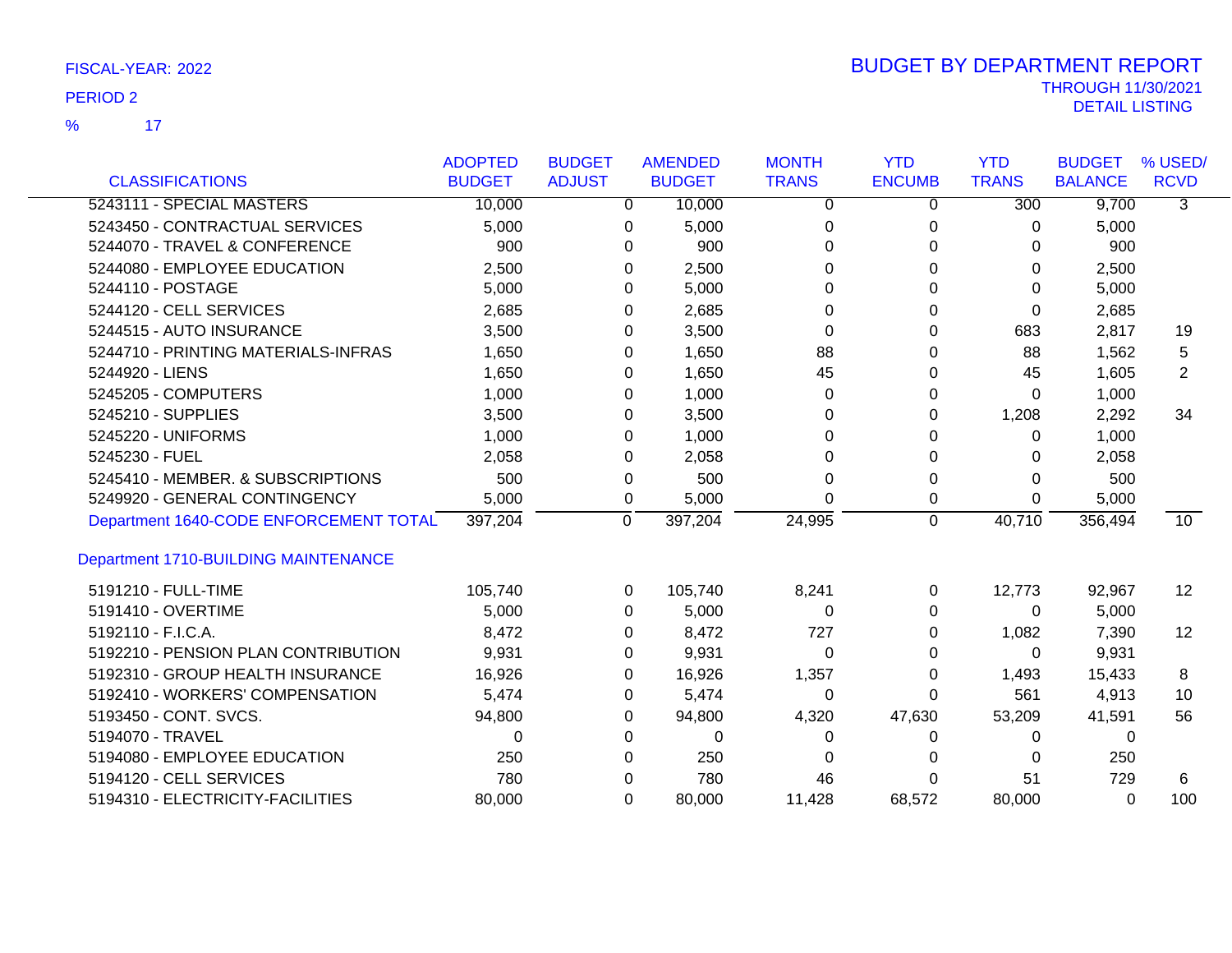17 %

|                                                    | <b>ADOPTED</b> | <b>BUDGET</b> | <b>AMENDED</b> | <b>MONTH</b> | <b>YTD</b>    | <b>YTD</b>   | <b>BUDGET</b>  | % USED/     |
|----------------------------------------------------|----------------|---------------|----------------|--------------|---------------|--------------|----------------|-------------|
| <b>CLASSIFICATIONS</b>                             | <b>BUDGET</b>  | <b>ADJUST</b> | <b>BUDGET</b>  | <b>TRANS</b> | <b>ENCUMB</b> | <b>TRANS</b> | <b>BALANCE</b> | <b>RCVD</b> |
| 5194320 - WATER                                    | 50,000         | $\Omega$      | 50,000         | 3,968        | 46,032        | 50,000       | $\Omega$       | 100         |
| 5194620 - REPAIR & MAINT, OPER EQUI                | 5,000          | 0             | 5,000          | 0            | 0             | 0            | 5,000          |             |
| 5194670 - MAINT & REP - STRUCTURES                 | 70,000         | 0             | 70,000         | 1,334        | 1,850         | 4,913        | 65,087         | 7           |
| 5195210 - SUPPLIES                                 | 15,000         | 0             | 15,000         | 89           | 0             | 571          | 14,429         | 3           |
| 5195220 - UNIFORMS                                 | 1,000          |               | 1,000          | O            | 0             | 0            | 1,000          |             |
| 5197110 - DEBT SERVICE- PRINCIPAL                  | 0              |               | 0              |              |               |              |                |             |
| 5197210 - DEBT SERVICE-INTEREST                    |                |               |                |              |               | 0            |                |             |
| 5199920 - GENERAL CONTINGENCY                      | 5,000          | 0             | 5,000          | 0            | 0             | 0            | 5,000          |             |
| Department 1710-BUILDING MAINTENANCE TOTAL 473,373 |                | $\mathbf 0$   | 473,373        | 31,510       | 164,084       | 204,653      | 268,720        | 43          |
| Department 1720-SOLID WASTE                        |                |               |                |              |               |              |                |             |
| 5341210 - REGULAR                                  | 333,451        | $\Omega$      | 333,451        | 25,942       | 0             | 40,219       | 293,232        | 12          |
| 5341410 - OVERTIME                                 | 8,000          | $\Omega$      | 8,000          | 479          | 0             | 479          | 7,521          | 5           |
| 5342110 - F.I.C.A.                                 | 27,390         | 0             | 27,390         | 2,107        | 0             | 3,202        | 24,188         | 11          |
| 5342210 - PENSION PLAN CONTRIBUTION                | 29,849         | 0             | 29,849         | 0            | 0             | 0            | 29,849         |             |
| 5342220 - ICMA                                     | 0              |               | 0              |              |               | 0            | 0              |             |
| 5342310 - GROUP HEALTH INSURANCE                   | 67,703         | 0             | 67,703         | 5,422        | 0             | 5,965        | 61,738         | 8           |
| 5342410 - WORKERS' COMPENSATION                    | 29,086         | 0             | 29,086         | 0            | 0             | 2,980        | 26,106         | 10          |
| 5343470 - INTERLCL AGREE-RECYCLING                 | 135,000        | 0             | 135,000        | 8,111        | 126,889       | 135,000      | 0              | 100         |
| 5344070 - TRAVEL & CONFERENCE                      | 0              | 0             | 0              | 0            | 0             | 0            |                |             |
| 5344080 - EMPLOYEE EDUCATION                       | 500            | 0             | 500            |              | 0             | 0            | 500            |             |
| 5344340 - REFUSE DISPOSAL FEE                      | 790,000        | 0             | 790,000        | 91,275       | 698,725       | 790,000      | 0              | 100         |
| 5344341 - REFUSE DSPSL FEE-RECYCLE                 | 0              | 0             | 0              | 0            | 0             | 0            |                |             |
| 5345210 - SUPPLIES                                 | 50,000         | 3,175         | 53,175         | 1,020        | 3,175         | 4,390        | 48,785         | 8           |
| 5345220 - UNIFORMS                                 | 5,000          | 0             | 5,000          |              | 0             | 0            | 5,000          |             |
| 5347110 - DEBT SERVICE-PRINCIPAL                   |                |               |                |              |               |              |                |             |
| 5347210 - DEBT SERVICE-INTEREST                    |                |               |                |              | U             | 0            |                |             |
| Department 1720-SOLID WASTE TOTAL                  | 1,475,979      | 3,175         | 1,479,154      | 134.356      | 828,789       | 982.235      | 496.919        | 66          |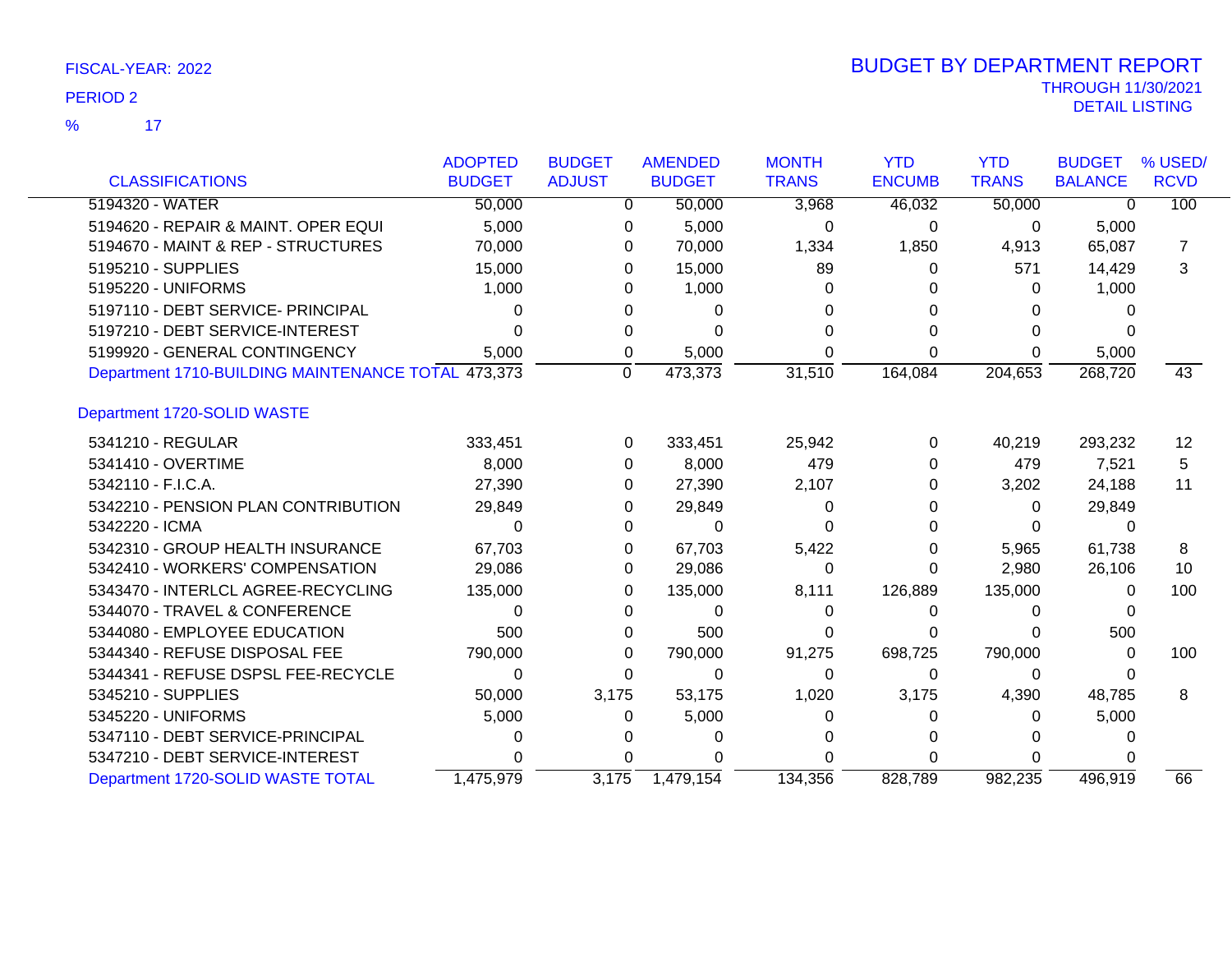17 %

| <b>CLASSIFICATIONS</b>                    | <b>ADOPTED</b><br><b>BUDGET</b> | <b>BUDGET</b><br><b>ADJUST</b> |          | <b>AMENDED</b><br><b>BUDGET</b> | <b>MONTH</b><br><b>TRANS</b> | <b>YTD</b><br><b>ENCUMB</b> | <b>YTD</b><br><b>TRANS</b> | <b>BUDGET</b><br><b>BALANCE</b> | % USED/<br><b>RCVD</b> |
|-------------------------------------------|---------------------------------|--------------------------------|----------|---------------------------------|------------------------------|-----------------------------|----------------------------|---------------------------------|------------------------|
|                                           |                                 |                                |          |                                 |                              |                             |                            |                                 |                        |
| <b>Department 1730-STREET MAINTENANCE</b> |                                 |                                |          |                                 |                              |                             |                            |                                 |                        |
| 5411210 - REGULAR                         | 244,914                         |                                | 0        | 244,914                         | 17,236                       | 0                           | 26,716                     | 218,198                         | 10                     |
| 5411310 - PART TIME                       | 0                               |                                | 0        | 0                               | $\Omega$                     | $\Omega$                    | 0                          | 0                               |                        |
| 5411410 - OVERTIME                        | 5,000                           |                                | 0        | 5,000                           | 505                          | 0                           | 536                        | 4,464                           | 10                     |
| 5412110 - F.I.C.A.                        | 20,649                          |                                | 0        | 20,649                          | 1,377                        | 0                           | 2,094                      | 18,555                          | 10                     |
| 5412210 - PENSION PLAN CONTRIBUTION       | 20,119                          |                                | 0        | 20,119                          | $\Omega$                     | 0                           | 0                          | 20,119                          |                        |
| 5412220 - DEFERRED COMP CONTRIB           | 2,798                           |                                | 0        | 2,798                           | 396                          | 0                           | 604                        | 2,194                           | 21                     |
| 5412310 - GROUP HEALTH INSURANCE          | 50,777                          |                                | 0        | 50,777                          | 3,389                        | 0                           | 3,728                      | 47,049                          | $\overline{7}$         |
| 5412410 - WORKERS' COMPENSATION           | 27,090                          |                                | 0        | 27,090                          | 0                            | 0                           | 2,776                      | 24,314                          | 10                     |
| 5413450 - CONTRACTUAL SERVICES            | 65,000                          |                                | 0        | 65,000                          | 0                            | 44,285                      | 46,105                     | 18,895                          | 70                     |
| 5414070 - TRAVEL & CONFERENCE             | 250                             |                                | 0        | 250                             | 0                            | 0                           | 0                          | 250                             |                        |
| 5414080 - EMPLOYEE EDUCATION              | 500                             |                                | 0        | 500                             | 0                            | 0                           | 0                          | 500                             |                        |
| 5414120 - CELL SERVICES                   | 1,080                           |                                | 0        | 1,080                           | $\Omega$                     | $\Omega$                    | $\Omega$                   | 1,080                           |                        |
| 5414625 - LANDSCAPE MAINTENANCE           | 70,000                          |                                | 0        | 70,000                          | 507                          | 0                           | 600                        | 69,400                          |                        |
| 5414640 - MAINT & REP STRS & PARKWY       | 25,000                          |                                | 0        | 25,000                          | 552                          | 1,880                       | 3,380                      | 21,620                          | 13                     |
| 5414650 - ELECTRICITY-STREET LIGHTS       | 150,000                         |                                | 0        | 150,000                         | 21,368                       | 128,632                     | 150,000                    | 0                               | 100                    |
| 5414651 - LIGHTING - OTHER                | 0                               |                                | 0        | 0                               | 0                            | 0                           | 0                          | 0                               |                        |
| 5414670 - MAINT & REP-GRDS & STRUCT       | 10,000                          |                                | 0        | 10,000                          | 493                          | 0                           | 493                        | 9,508                           | 4                      |
| 5415210 - SUPPLIES                        | 5,000                           |                                | 0        | 5,000                           | 0                            | 0                           | 90                         | 4,910                           | 1                      |
| 5415220 - UNIFORMS                        | 3,500                           |                                | 0        | 3,500                           | 0                            | 0                           | 0                          | 3,500                           |                        |
| 5415245 - TOOLS                           | 500                             |                                | 0        | 500                             | O                            | 0                           | $\Omega$                   | 500                             |                        |
| 5417110 - DEBT SERVICE- PRINCIPAL         | 0                               |                                | 0        | 0                               | 0                            | 0                           | $\Omega$                   | 0                               |                        |
| 5417210 - DEBT SERVICE-INTEREST           | 0                               |                                | 0        | 0                               | $\Omega$                     | 0                           | 0                          |                                 |                        |
| Department 1730-STREET MAINTENANCE TOTAL  | 702,177                         |                                | 0        | 702,177                         | 45,823                       | 174,797                     | 237,122                    | 465,056                         | $\overline{33}$        |
| Department 1750-LANSCAPE MAINTENANCE      |                                 |                                |          |                                 |                              |                             |                            |                                 |                        |
| 5191210 - FULL-TIME                       | 137,426                         |                                | 0        | 137,426                         | 10,981                       | 0                           | 17,159                     | 120,267                         | 12                     |
| 5191410 - OVERTIME                        | 4,000                           |                                | 0        | 4,000                           | $\Omega$                     | $\Omega$                    | 0                          | 4,000                           |                        |
| 5192110 - F.I.C.A.                        | 10,819                          |                                | $\Omega$ | 10,819                          | 884                          | 0                           | 1,358                      | 9,461                           | 12 <sup>2</sup>        |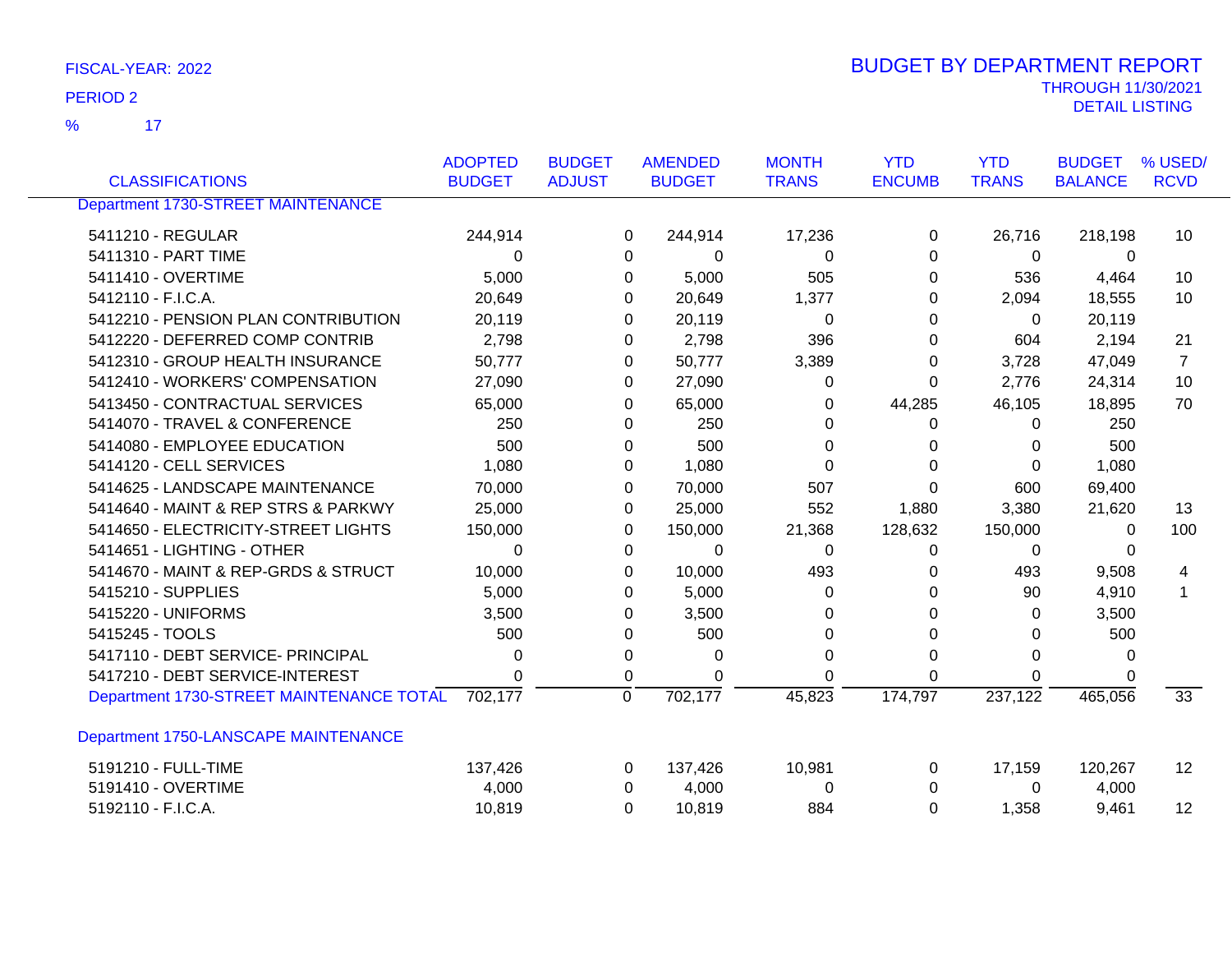17 %

|                                      | <b>ADOPTED</b> | <b>BUDGET</b> | <b>AMENDED</b> | <b>MONTH</b> | <b>YTD</b>    | <b>YTD</b>   | <b>BUDGET</b>  | % USED/     |
|--------------------------------------|----------------|---------------|----------------|--------------|---------------|--------------|----------------|-------------|
| <b>CLASSIFICATIONS</b>               | <b>BUDGET</b>  | <b>ADJUST</b> | <b>BUDGET</b>  | <b>TRANS</b> | <b>ENCUMB</b> | <b>TRANS</b> | <b>BALANCE</b> | <b>RCVD</b> |
| 5192210 - PENSION PLAN CONTRIBUTION  | 12,692         | $\mathbf{0}$  | 12,692         | 0            | 0             | $\Omega$     | 12,692         |             |
| 5192220 - DEFERRED COMP CONTRIB.     | $\Omega$       | $\Omega$      | 0              | $\Omega$     | 0             | 0            | 0              |             |
| 5192310 - GROUP HEALTH INSURANCE     | 25,389         | 0             | 25,389         | 2,046        | 0             | 2,250        | 23,139         | 8           |
| 5192410 - WORKERS' COMPENSATION      | 6,166          | $\Omega$      | 6,166          | $\Omega$     | $\Omega$      | 632          | 5,534          | 10          |
| 5193450 - CONT. SVCS.                | 158,060        | 39,281        | 197,341        | 8,192        | 146,441       | 154,785      | 42,556         | 78          |
| 5194070 - TRAVEL                     | 200            | 0             | 200            | 0            | 0             | 0            | 200            |             |
| 5194120 - CELL SERVICES              | 556            | $\Omega$      | 556            | 46           | 0             | 51           | 505            | 9           |
| 5194350 - ELECTRICITY-CITY PARKS     | 50,000         | 0             | 50,000         | 0            | 50,000        | 50,000       | 0              | 100         |
| 5194420 - OUTSIDE SERV RENTAL        | 1,000          | 0             | 1,000          | $\Omega$     | 0             | 0            | 1,000          |             |
| 5194515 - AUTO INSURANCE             | 1,233          | $\Omega$      | 1,233          | $\Omega$     | 0             | 242          | 991            | 19          |
| 5194620 - REPAIR & MAINT. OPER EQUI  | 71,000         | 3,860         | 74,860         | 996          | 3,860         | 4,896        | 69,964         | 6           |
| 5194670 - MAINT & REP - STRUCTURES   | 0              | $\Omega$      | 0              | 0            | 0             | 0            | 0              |             |
| 5195210 - SUPPLIES                   | 8,500          | $\Omega$      | 8,500          | 198          | 0             | 1,616        | 6,884          | 19          |
| 5195220 - UNIFORMS                   | 1,750          | $\Omega$      | 1,750          | 0            | $\Omega$      | 0            | 1,750          |             |
| 5195230 - FUEL & LUBRICANT           | 8,047          | $\Omega$      | 8,047          | 0            | 0             | 0            | 8,047          |             |
| 5195410 - MEMBER. & SUBSCRIPTIONS    | 0              | 0             | 0              | 0            | 0             | 0            | 0              |             |
| Department 1750-LANSCAPE MAINTENANCE | 496,838        | 43,141        | 539,979        | 23,343       | 200,301       | 232,989      | 306,990        | 43          |
| Department 1760-MOTOR POOL           |                |               |                |              |               |              |                |             |
| 5191210 - FULL-TIME                  | 153,574        | $\Omega$      | 153,574        | 11,966       | 0             | 18,548       | 135,026        | 12          |
| 5191410 - OVERTIME                   | 4,000          | $\Omega$      | 4,000          | $\Omega$     | 0             | 5            | 3,995          |             |
| 5192110 - F.I.C.A.                   | 12,054         | $\Omega$      | 12,054         | 855          | 0             | 1,326        | 10,728         | 11          |
| 5192210 - PENSION PLAN CONTRIBUTION  | 14,128         | 0             | 14,128         | 0            | 0             | 0            | 14,128         |             |
| 5192220 - DEFERRED COMP CONTRIB.     | $\Omega$       | 0             | 0              | $\Omega$     | 0             | 0            | 0              |             |
| 5192310 - GROUP HEALTH INSURANCE     | 25,389         | 0             | 25,389         | 2,052        | 0             | 2,257        | 23,132         | 8           |
| 5192410 - WORKERS' COMPENSATION      | 5,461          | 0             | 5,461          | 0            | 0             | 559          | 4,902          | 10          |
| 5194070 - TRAVEL                     | 0              | 0             | 0              | 0            | 0             | 0            | $\Omega$       |             |
| 5194080 - EMPLOYEE EDUCATION         | 250            | 0             | 250            | 0            |               | 0            | 250            |             |
| 5194120 - CELL SERVICES              | 780            | 0             | 780            | 46           | 0             | 51           | 729            | 6           |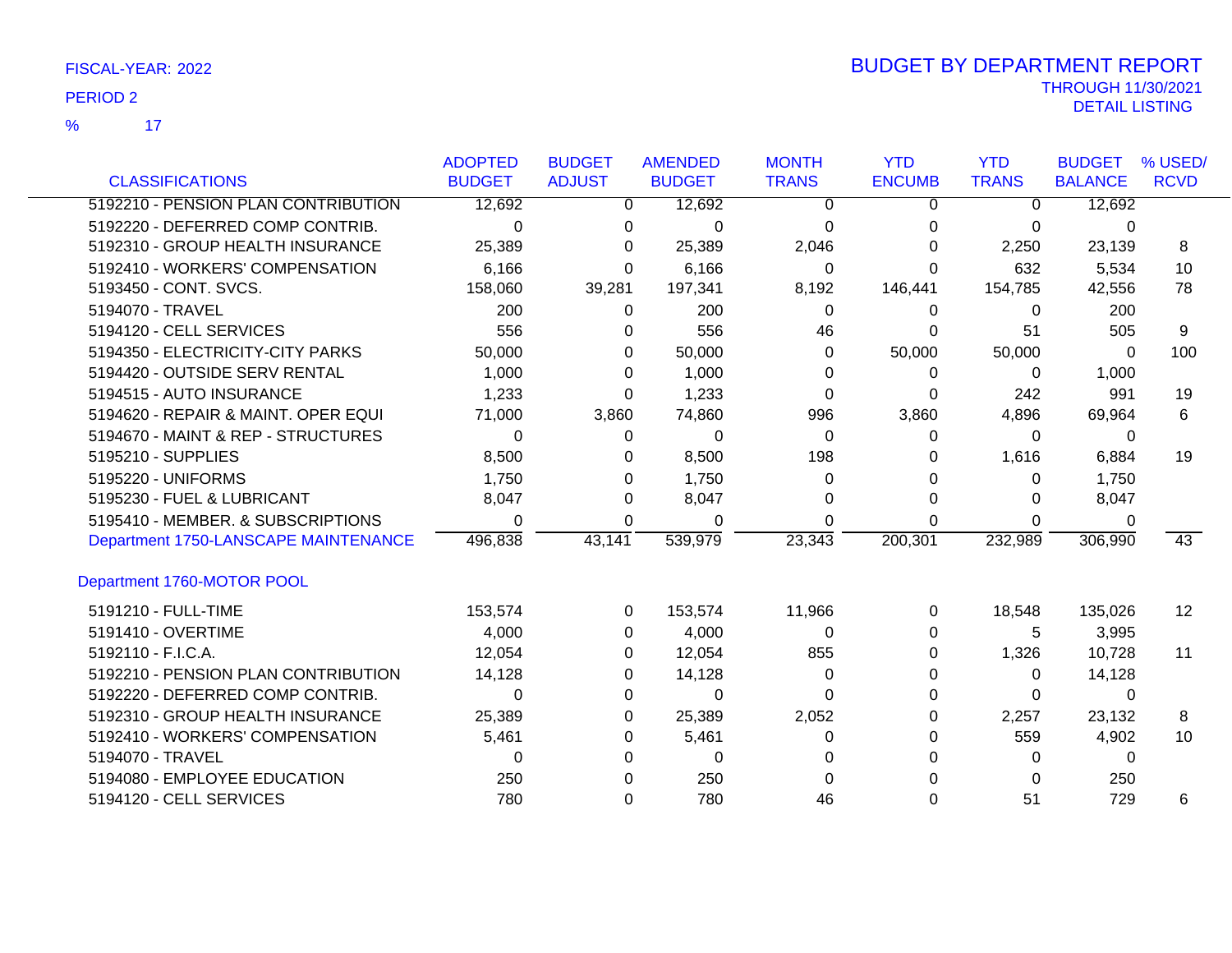$\overline{17}$ %

|                                           | <b>ADOPTED</b> | <b>BUDGET</b> | <b>AMENDED</b> | <b>MONTH</b> | <b>YTD</b>    | <b>YTD</b>   | <b>BUDGET</b>  | % USED/         |
|-------------------------------------------|----------------|---------------|----------------|--------------|---------------|--------------|----------------|-----------------|
| <b>CLASSIFICATIONS</b>                    | <b>BUDGET</b>  | <b>ADJUST</b> | <b>BUDGET</b>  | <b>TRANS</b> | <b>ENCUMB</b> | <b>TRANS</b> | <b>BALANCE</b> | <b>RCVD</b>     |
| 5194515 - AUTO INSURANCE                  | 50,000         | 0             | 50,000         | 0            | 0             | 9,748        | 40,252         | $\overline{19}$ |
| 5194620 - REPAIR & MAINT. OPER EQUI       | 1,000          | 0             | 1,000          | 0            | 0             | 0            | 1,000          |                 |
| 5194680 - MAINT & REP-OUTSIDE SVCS        | 75,000         | 14,839        | 89,839         | 7,995        | 23,810        | 33,035       | 56,804         | 36              |
| 5195220 - UNIFORMS                        | 3,000          | 0             | 3,000          | 109          | $\mathbf 0$   | 217          | 2,783          | 7               |
| 5195230 - FUEL & LUBRICANT                | 150,000        | 0             | 150,000        | 0            | 4,500         | 4,500        | 145,500        | 3               |
| 5195240 - PARTS                           | 70,000         | 2,135         | 72,135         | 5,166        | 3,575         | 13,767       | 58,368         | 19              |
| 5195245 - OPERATING TOOLS                 | 1,000          | 0             | 1,000          | 0            | $\Omega$      | 0            | 1,000          |                 |
| 5195250 - TIRES                           | 25,000         | 0             | 25,000         | 2,664        | 0             | 7,183        | 17,817         | 28              |
| 5195260 - GENERAL                         | 2,000          | 0             | 2,000          | 0            | 0             | 0            | 2,000          |                 |
| Department 1760-MOTOR POOL TOTAL          | 592,636        | 16,974        | 609,610        | 30,853       | 31,885        | 91,196       | 518,414        | $\overline{14}$ |
| Department 1770-PUBLIC WORKS DIRECTOR OFF |                |               |                |              |               |              |                |                 |
| 5191210 - FULL-TIME                       | 31,602         | 0             | 31,602         | 3,090        | 0             | 4,450        | 27,152         | 14              |
| 5191310 - PART-TIME                       | 36,275         | 0             | 36,275         | 1,194        | 0             | 1,811        | 34,464         | 4               |
| 5191410 - OVERTIME                        | 0              | 0             | 0              | $\Omega$     | 0             | 0            | 0              |                 |
| 5192110 - F.I.C.A.                        | 3,663          | 0             | 3,663          | 327          | 0             | 478          | 3,185          | 13              |
| 5192210 - PENSION PLAN CONTRIBUTION       | $\Omega$       | 0             | 0              | 0            | 0             | 0            | 0              |                 |
| 5192220 - DEFERRED COMP CONTRIB.          | 2,212          | 0             | 2,212          | 173          | 0             | 268          | 1,944          | 12              |
| 5192310 - GROUP HEALTH INSURANCE          | 8,463          | 0             | 8,463          | 675          | 0             | 742          | 7,721          | 8               |
| 5192410 - WORKERS' COMPENSATION           | 144            | 0             | 144            | $\Omega$     | 0             | 15           | 129            | 10              |
| 5194070 - TRAVEL                          | 250            | 0             | 250            | 0            | 0             | 0            | 250            |                 |
| 5194080 - EMPLOYEE EDUCATION              | 250            | 0             | 250            | 0            | 0             | 0            | 250            |                 |
| 5194110 - POSTAGE                         | 0              | 0             | 0              | 0            | $\Omega$      | $\Omega$     | 0              |                 |
| 5194120 - CELL SERVICES                   | 0              | 0             | $\Omega$       | 0            | 0             | 0            | 0              |                 |
| 5194540 - BOILER & MACHINERY              | 1,000          | 0             | 1,000          | 0            | 0             | $\Omega$     | 1,000          |                 |
| 5194710 - COPY MACHINE                    | 5,000          | 0             | 5,000          | 158          | 0             | 158          | 4,842          | 3               |
| 5195205 - COMPUTER - EQUIPMENT            | 500            | 0             | 500            | 0            | 0             | 0            | 500            |                 |
| 5195210 - SUPPLIES                        | 1,000          | 0             | 1,000          | 34           | 0             | 237          | 763            | 23              |
| 5195270 - PERMITS                         | 1,000          | $\Omega$      | 1,000          | $\Omega$     | $\Omega$      | $\Omega$     | 1,000          |                 |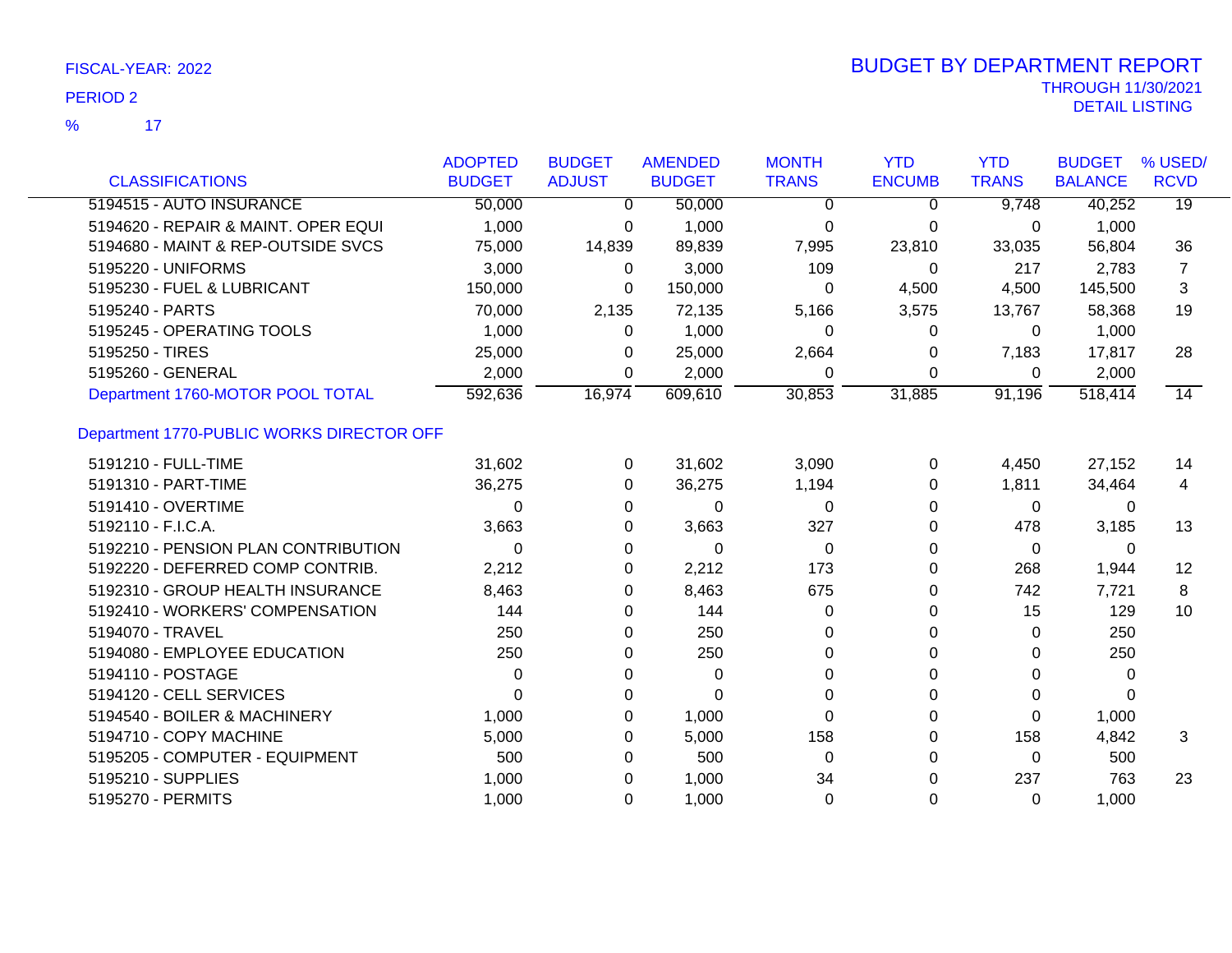$\overline{\mathbf{17}}$ %

| <b>CLASSIFICATIONS</b>                    | <b>ADOPTED</b><br><b>BUDGET</b> | <b>BUDGET</b><br><b>ADJUST</b> | <b>AMENDED</b><br><b>BUDGET</b> | <b>MONTH</b><br><b>TRANS</b> | <b>YTD</b><br><b>ENCUMB</b> | <b>YTD</b><br><b>TRANS</b> | <b>BUDGET</b><br><b>BALANCE</b> | % USED/<br><b>RCVD</b> |
|-------------------------------------------|---------------------------------|--------------------------------|---------------------------------|------------------------------|-----------------------------|----------------------------|---------------------------------|------------------------|
| 5195410 - MEMBER. & SUBSCRIPTIONS         | 250                             | 0                              | 250                             | $\overline{0}$               | $\overline{0}$              | $\overline{0}$             | 250                             |                        |
| Department 1770-PUBLIC WORKS DIRECTOR OFF | 91,609                          | $\overline{0}$                 | 91,609                          | 5,651                        | $\mathbf 0$                 | 8,159                      | 83,450                          | $\overline{8}$         |
| Department 1790-ENGINEERING & CONSTRUCTN  |                                 |                                |                                 |                              |                             |                            |                                 |                        |
| 5191210 - FULL-TIME                       | 165,201                         | 0                              | 165,201                         | 12,345                       | 0                           | 19,136                     | 146,066                         | 11                     |
| 5192110 - F.I.C.A.                        | 12,638                          | 0                              | 12,638                          | 991                          | 0                           | 1,491                      | 11,147                          | 11                     |
| 5192210 - PENSION PLAN CONTRIBUTION       | 9,202                           | 0                              | 9,202                           | 0                            | 0                           | $\Omega$                   | 9,202                           |                        |
| 5192220 - DEFERRED COMP CONTRIB.          | 4,379                           | 0                              | 4,379                           | 304                          | 0                           | 472                        | 3,907                           | 10                     |
| 5192310 - GROUP HEALTH INSURANCE          | 16,926                          | 0                              | 16,926                          | 1,378                        | 0                           | 1,516                      | 15,410                          | 8                      |
| 5192410 - WORKERS' COMPENSATION           | 494                             | 0                              | 494                             | $\Omega$                     | 0                           | 51                         | 443                             | 10                     |
| 5193450 - CONT. SVCS.                     | 10,000                          | 0                              | 10,000                          | 0                            | 0                           | $\Omega$                   | 10,000                          |                        |
| 5194070 - TRAVEL                          | 500                             | 0                              | 500                             | 0                            | 0                           | 0                          | 500                             |                        |
| 5194080 - EMPLOYEE EDUCATION              | 875                             | 0                              | 875                             | 0                            | 0                           | 0                          | 875                             |                        |
| 5194120 - CELL SERVICES                   | 1,560                           | 0                              | 1,560                           | 0                            | 0                           | $\Omega$                   | 1,560                           |                        |
| 5195205 - COMPUTER - EQUIPMENT            | 500                             | $\Omega$                       | 500                             | 0                            | $\Omega$                    | 0                          | 500                             |                        |
| 5195210 - SUPPLIES                        | 2,500                           | 0                              | 2,500                           | 285                          | 0                           | 285                        | 2,215                           | 11                     |
| 5195410 - MEMBER. & SUBSCRIPTIONS         | 1,000                           | 0                              | 1,000                           | 0                            | 0                           | 0                          | 1,000                           |                        |
| Department 1790-ENGINEERING & CONSTRUCTN  | 225,775                         | 0                              | 225,775                         | 15,303                       | $\mathbf 0$                 | 22,951                     | 202,825                         | 10                     |
| Department 1910-POLICE                    |                                 |                                |                                 |                              |                             |                            |                                 |                        |
| 5211210 - REGULAR                         | 4,205,650                       | 0                              | 4,205,650                       | 314,305                      | $\Omega$                    | 486,099                    | 3,719,551                       | 11                     |
| 5211310 - PART-TIME                       | 30,000                          | 0                              | 30,000                          | 2,308                        | 0                           | 3,577                      | 26,423                          | 11                     |
| 5211410 - OVERTIME                        | 200,000                         | 0                              | 200,000                         | 13,426                       | 0                           | 21,504                     | 178,496                         | 10                     |
| 5211411 - OVERTIME- HOLIDAY PAY           | 87,000                          | 0                              | 87,000                          | $\Omega$                     | 0                           | 2,931                      | 84,069                          | 3                      |
| 5211413 - OVERTIME-RED LIGHT CAMERAS      | 10,000                          | 0                              | 10,000                          | 510                          | 0                           | 913                        | 9,087                           | 9                      |
| 5211510 - SPEC PAY - EDUC INCENTIVE       | 30,366                          | 0                              | 30,366                          | 2,605                        | 0                           | 4,036                      | 26,330                          | 13                     |
| 5211530 - HAZARD PAY                      | 67,860                          | 0                              | 67,860                          | 4,600                        | 0                           | 7,185                      | 60,675                          | 10                     |
| 5212110 - F.I.C.A.                        | 354,421                         | 0                              | 354,421                         | 27,089                       | 0                           | 41,550                     | 312,871                         | 11                     |
| 5212210 - PENSION PLAN CONTRIBUTION       | 400,178                         | 0                              | 400,178                         | 0                            | 0                           | $\Omega$                   | 400,178                         |                        |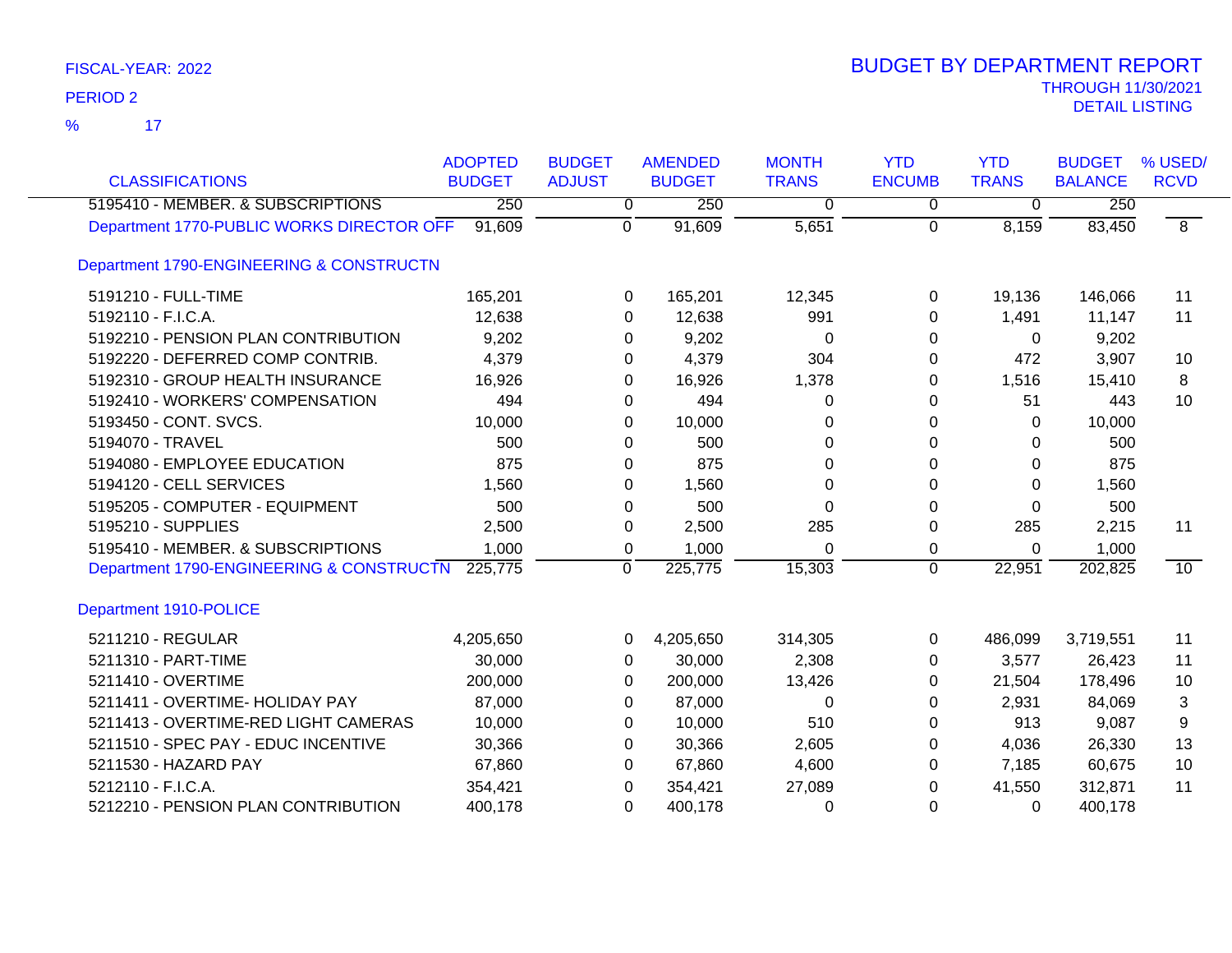17 %

|                                     | <b>ADOPTED</b> | <b>BUDGET</b>  | <b>AMENDED</b> | <b>MONTH</b> | <b>YTD</b>    | <b>YTD</b>   | <b>BUDGET</b>  | % USED/        |
|-------------------------------------|----------------|----------------|----------------|--------------|---------------|--------------|----------------|----------------|
| <b>CLASSIFICATIONS</b>              | <b>BUDGET</b>  | <b>ADJUST</b>  | <b>BUDGET</b>  | <b>TRANS</b> | <b>ENCUMB</b> | <b>TRANS</b> | <b>BALANCE</b> | <b>RCVD</b>    |
| 5212220 - DEFERRED COMP CONTRIB.    | 24,862         | $\overline{0}$ | 24,862         | 1,266        | 0             | 1,967        | 22,895         | $\overline{7}$ |
| 5212310 - GROUP HEALTH INSURANCE    | 472,531        | 0              | 472,531        | 34,535       | 0             | 38,251       | 434,280        | 8              |
| 5212410 - WORKERS' COMPENSATION     | 121,384        | 0              | 121,384        | 0            | 0             | 12,437       | 108,947        | 10             |
| 5213116 - ANNUAL PHYSICALS          | 17,160         | $\Omega$       | 17,160         | 0            | 0             | 0            | 17,160         |                |
| 5213120 - Legal Services            | 40,000         | $\Omega$       | 40,000         | 11,256       | 0             | 11,256       | 28,744         | 28             |
| 5213450 - CONTRACTUAL SERVICES      | 233,420        | $\Omega$       | 233,420        | 160          | 0             | 95,201       | 138,219        | 40             |
| 5213452 - RED LIGHT CAMERA          | 205,000        | 16,475         | 221,475        | 15,662       | 0             | 15,662       | 205,813        | $\overline{7}$ |
| 5213456 - SCHOOL CROSSING           | 130,511        | 0              | 130,511        | 5,496        | 125,015       | 130,511      | 0              | 100            |
| 5213459 - PARKING                   | 0              | 0              | 0              | 0            | 0             | 0            | $\Omega$       |                |
| 5213490 - CRIME PREVENTION PROGRAMS | 9,000          | $\Omega$       | 9,000          | 0            |               | 250          | 8,750          | 2              |
| 5214070 - TRAVEL & CONFERENCE       | 10,990         | 0              | 10,990         | 0            |               | 0            | 10,990         |                |
| 5214080 - EMPLOYEE EDUCATION        | 34,300         | 0              | 34,300         | 0            |               | $\Omega$     | 34,300         |                |
| 5214110 - POSTAGE                   | 1,800          | $\Omega$       | 1,800          | 0            |               | $\Omega$     | 1,800          |                |
| 5214120 - TELEPHONE SERVICE         | 51,880         | 16,808         | 68,688         | 1,786        |               | 1,818        | 66,870         | 2              |
| 5214450 - LEASE -POL VEHCLE         | 0              | 0              | 0              | 0            | 0             | 0            | 0              |                |
| 5214510 - Liability Insurance Auto  | 120,000        | 0              | 120,000        | 0            | 0             | 28,891       | 91,109         | 24             |
| 5214515 - AUTO INSURANCE            | 74,557         | 0              | 74,557         | 0            | 0             | 14,537       | 60,020         | 19             |
| 5214591 - POLICE OFF ACC DTH & DIS. | $\Omega$       | 0              | $\Omega$       | 0            | 0             | $\Omega$     | $\mathbf{0}$   |                |
| 5214620 - REPAIR & MAINT. OPER EQUI | 15,800         | 0              | 15,800         | 433          | 0             | 1,111        | 14,689         | 7              |
| 5214630 - MAINT & REP-COMM EQUIP    | 7,200          | 0              | 7,200          | 0            |               | 0            | 7,200          |                |
| 5214632 - INTERNET SERVICES         | $\Omega$       | 0              | $\Omega$       | $\Omega$     |               | $\Omega$     | $\Omega$       |                |
| 5214710 - PRINTING MATERIALS-INFRAS | 7,380          | 0              | 7,380          | 263          | 0             | 263          | 7,117          | 3              |
| 5214960 - SPECIAL INVESTIGATIONS    | 5,000          | 0              | 5,000          | 0            | 0             | 0            | 5,000          |                |
| 5214970 - EMPLOYEE TESTING          | 14,510         | 0              | 14,510         | 275          | 0             | 275          | 14,235         |                |
| 5215205 - COMPUTER SUPPLIES         | 2,700          | $\Omega$       | 2,700          | 0            | 0             | 0            | 2,700          |                |
| 5215210 - SUPPLIES                  | 134,048        | 4,981          | 139,029        | 2,390        | 4,981         | 7,589        | 131,441        | 5              |
| 5215212 - PARKING                   | 0              | 0              | 0              | 0            | 0             | 0            | $\mathbf{0}$   |                |
| 5215220 - UNIFORMS                  | 87,550         | 0              | 87,550         | 438          |               | 1,396        | 86,154         |                |
| 5215230 - FUEL & LUBRICANT          | 133,383        | 0              | 133,383        | 0            |               | 0            | 133,383        |                |
| 5215410 - MEMBER. & SUBSCRIPTIONS   | 9,390          | $\Omega$       | 9,390          | 135          | 0             | 135          | 9,255          |                |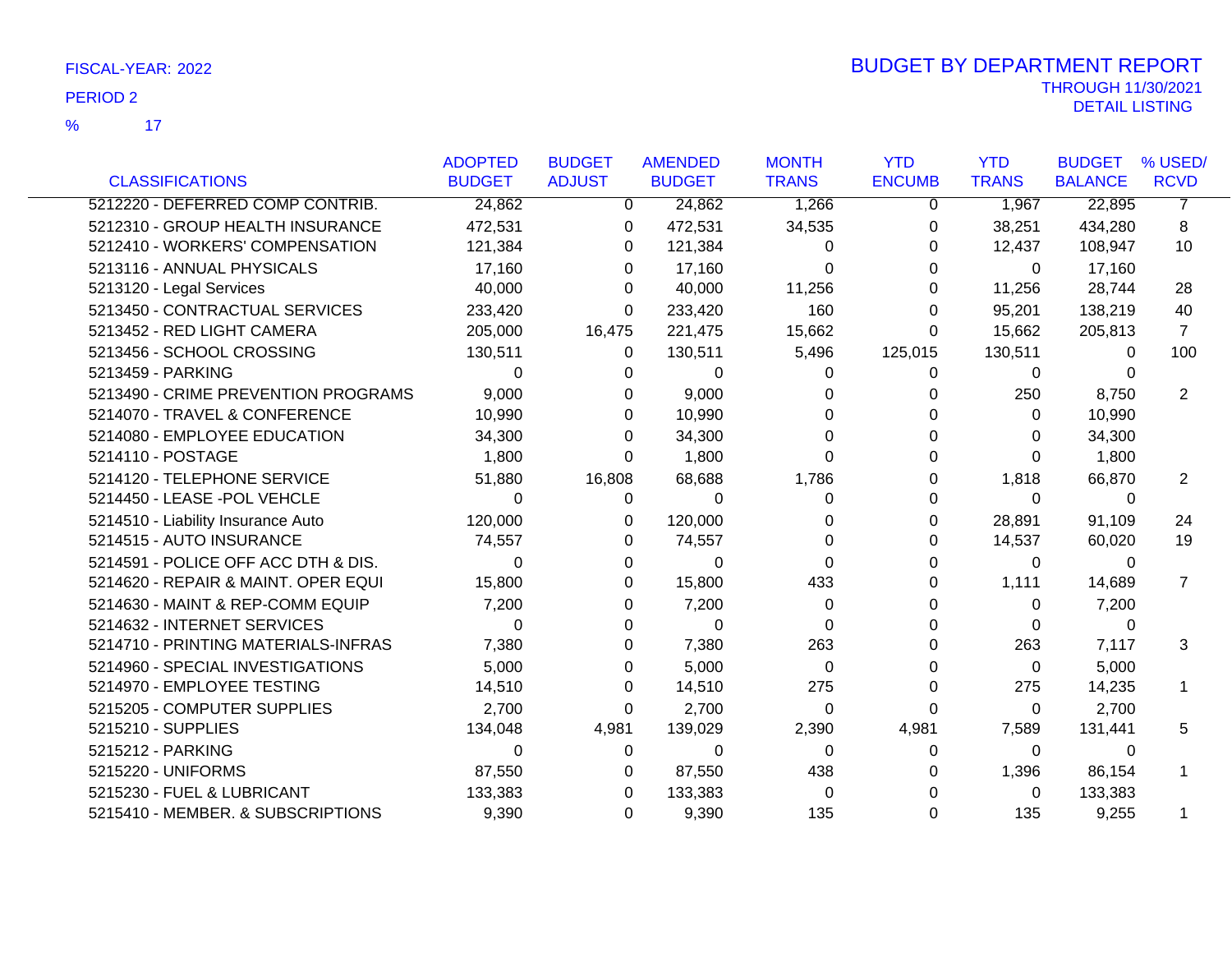$\overline{\mathbf{17}}$ %

|                                     | <b>ADOPTED</b> | <b>BUDGET</b> | <b>AMENDED</b> | <b>MONTH</b> | <b>YTD</b>    | <b>YTD</b>   | <b>BUDGET</b>  | % USED/          |
|-------------------------------------|----------------|---------------|----------------|--------------|---------------|--------------|----------------|------------------|
| <b>CLASSIFICATIONS</b>              | <b>BUDGET</b>  | <b>ADJUST</b> | <b>BUDGET</b>  | <b>TRANS</b> | <b>ENCUMB</b> | <b>TRANS</b> | <b>BALANCE</b> | <b>RCVD</b>      |
| 5215940 - PRISONER DETENTION        | 0              | 0             | 0              | 0            | 0             | 0            | 0              |                  |
| 5216430 - EQUIPMENT OPERATING       |                | 0             |                | 0            | 0             | 0            | 0              |                  |
| 5216440 - VEHICLES                  |                |               |                | U            |               | U            |                |                  |
| 5217110 - DEBT SERVICE- PRINCIPAL   |                | $\Omega$      |                | 0            |               | 0            |                |                  |
| 5217210 - DEBT SERVICE- INTEREST    |                |               |                |              |               |              |                |                  |
| 5219920 - GENERAL CONTINGENCY       | 5,000          | 0             | 5,000          | 0            | 0             |              | 5,000          |                  |
| Department 1910-POLICE TOTAL        | 7,354,831      | 38,264        | 7,393,095      | 438,938      | 129,996       | 929,345      | 6,463,751      | 12 <sup>12</sup> |
| Department 2000-PARKS & RECREATION  |                |               |                |              |               |              |                |                  |
| 5721210 - FULL-TIME                 | 423,488        | 0             | 423,488        | 32,785       | 0             | 47,868       | 375,620        | 11               |
| 5721310 - PART-TIME                 | 0              | 0             | 0              | 0            | 0             | 0            | 0              |                  |
| 5721410 - OVERTIME                  |                | 0             | $\Omega$       | 0            | 0             | $\Omega$     | $\Omega$       |                  |
| 5722110 - F.I.C.A.                  | 32,397         | $\Omega$      | 32,397         | 2,364        |               | 3,453        | 28,944         | 10               |
| 5722210 - PENSION PLAN CONTRIBUTION | 36,295         | 0             | 36,295         | 0            | O             | $\Omega$     | 36,295         |                  |
| 5722220 - DEFERRED COMP CONTRIB     | 0              | 0             | 0              | 0            |               | 0            | 0              |                  |
| 5722310 - GROUP HEALTH INSURANCE    | 50,777         | 0             | 50,777         | 3,413        | O             | 4,355        | 46,422         | 8                |
| 5722410 - WORKERS' COMPENSATION     | 19,057         | 0             | 19,057         | 0            | 0             | 1,953        | 17,104         | 10               |
| 5723450 - CONTRACTUAL               | 37,420         | 0             | 37,420         | 3,240        | O             | 3,936        | 33,484         | 10               |
| 5724070 - TRAVEL & CONFERENCE       | 338            | 0             | 338            | 0            |               | 0            | 338            |                  |
| 5724080 - EMPLOYEE EDUCATION        | 2,570          | 0             | 2,570          | 0            |               | 0            | 2,570          |                  |
| 5724110 - POSTAGE                   | 2,150          | 0             | 2,150          | $\Omega$     | O             | 0            | 2,150          |                  |
| 5724120 - CELL SERVICES             | 3,892          | 0             | 3,892          | 232          | O             | 255          | 3,637          | 6                |
| 5724310 - UTILITIES- ELECTRICITY    | 8,400          | 0             | 8,400          | 0            |               | 0            | 8,400          |                  |
| 5724320 - UTILITIES- WATER          | 1,000          | 0             | 1,000          | 0            |               | $\Omega$     | 1,000          |                  |
| 5724350 - ELECTRIC - CITY PARKS     | 0              | 0             | 0              | 0            |               | 0            | $\Omega$       |                  |
| 5724515 - AUTO INSURANCE            | 8,357          | 0             | 8,357          | 0            |               | 1,631        | 6,726          | 19               |
| 5724632 - INTERNET SERVICES         | 0              | 0             |                | 0            |               | 0            | $\Omega$       |                  |
| 5724634 - INTERNET MAINTENANCE      |                |               |                |              |               |              |                |                  |
| 5724670 - MAINT & REP - PARK FACIL  |                |               |                | ი            |               |              |                |                  |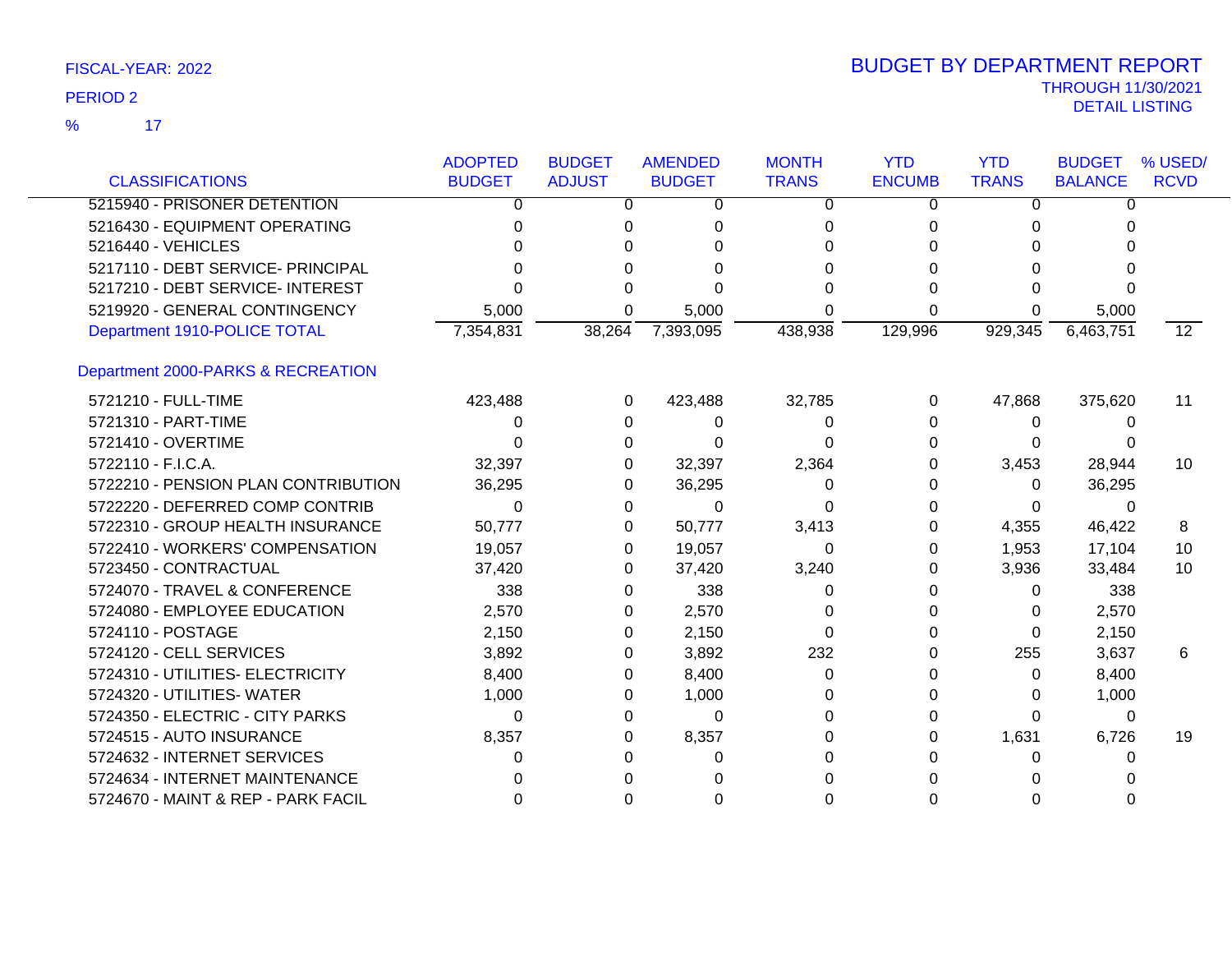$\overline{\phantom{1}}$  17 %

|                                          | <b>ADOPTED</b> | <b>BUDGET</b> | <b>AMENDED</b> | <b>MONTH</b> | <b>YTD</b>    | <b>YTD</b>   | <b>BUDGET</b>  | % USED/     |
|------------------------------------------|----------------|---------------|----------------|--------------|---------------|--------------|----------------|-------------|
| <b>CLASSIFICATIONS</b>                   | <b>BUDGET</b>  | <b>ADJUST</b> | <b>BUDGET</b>  | <b>TRANS</b> | <b>ENCUMB</b> | <b>TRANS</b> | <b>BALANCE</b> | <b>RCVD</b> |
| 5724690 - MAINT & REP-TENNIS FACLTY      | $\overline{0}$ | 0             | 0              | $\Omega$     | $\Omega$      | 0            | 0              |             |
| 5724710 - COPY MACHINE                   | 7,000          | 0             | 7,000          | 183          | 0             | 183          | 6,817          | 2           |
| 5724820 - SPECIAL EVENTS                 | 86,500         | 10,000        | 96,500         | 2,058        | 6,488         | 8,546        | 87,954         | 8           |
| 5724901 - PROPERTY TAXES                 | $\Omega$       | 0             | $\Omega$       | 0            | 0             | 0            | $\Omega$       |             |
| 5725205 - COMPUTER EQUIPMENT             | 7,600          | 0             | 7,600          | O            | 0             | 0            | 7,600          |             |
| 5725210 - SUPPLIES                       | 4,000          | 0             | 4,000          |              | 0             | 0            | 4,000          |             |
| 5725220 - UNIFORMS                       | 2,850          | 0             | 2,850          | 0            | 0             | 0            | 2,850          |             |
| 5725230 - FUEL                           | 9,378          | 0             | 9,378          | 0            | 0             | 0            | 9,378          |             |
| 5725410 - MEMBER. & SUBSCRIPTIONS        | 1,180          | 0             | 1,180          | 0            | 0             | 0            | 1,180          |             |
| 5725630 - FOOTBALL                       | 58,625         | 8,010         | 66,635         | 0            | 6,527         | 7,147        | 59,488         | 10          |
| 5725631 - CHEERLEADERS                   | 10,500         | 6,418         | 16,918         | 750          | 4,935         | 5,685        | 11,233         | 33          |
| 5725635 - DANCE/MODELING                 | 0              | 0             | 0              | $\Omega$     | 0             | 0            |                |             |
| 5725650 - SOCCER                         | 0              | 0             | 0              | 0            | 0             | 0            |                |             |
| 5725670 - SPECIAL RECREATION PROG.       | 18,800         | 2,978         | 21,778         | 1,155        | 2,978         | 4,133        | 17,645         | 18          |
| 5725680 - SENIOR CITIZENS PROGRAM        | 40,806         | 796           | 41,602         | 1,346        | 25,896        | 27,243       | 14,359         | 65          |
| 5729920 - GENERAL CONTINGENCY            | 5,000          | 0             | 5,000          | 0            | 0             | 0            | 5,000          |             |
| Department 2000-PARKS & RECREATION TOTAL | 878,380        | 28,202        | 906,582        | 47,526       | 46,824        | 116,388      | 790,194        | 12          |
| Department 2010-RECREATION-TENNIS        |                |               |                |              |               |              |                |             |
| 5721210 - FULL-TIME                      | 132,776        | 0             | 132,776        | 12,424       | 0             | 17,184       | 115,592        | 12          |
| 5721310 - PART-TIME                      | 41,477         | 0             | 41,477         | 1,386        | 0             | 2,079        | 39,398         | 5           |
| 5721410 - OVERTIME                       | 0              | 0             | 0              | 0            | 0             | 0            | 0              |             |
| 5722110 - F.I.C.A.                       | 13,330         | 0             | 13,330         | 1,052        | 0             | 1,464        | 11,866         | 10          |
| 5722210 - PENSION PLAN CONTRIBUTION      | 0              | 0             | 0              | 0            | 0             | 0            | $\Omega$       |             |
| 5722220 - DEFERRED COMP CONTRIB          | 9,294          | 0             | 9,294          | 765          | 0             | 1,092        | 8,202          | 11          |
| 5722310 - GROUP HEALTH INSURANCE         | 16,926         | 0             | 16,926         | 1,384        | 0             | 2,209        | 14,717         | 13          |
| 5722410 - WORKERS' COMPENSATION          | 7,841          | 0             | 7,841          | $\Omega$     | 0             | 803          | 7,038          | 10          |
| 5723450 - CONTRACTUAL                    | 253,124        | 8,256         | 261,380        | 18,157       | 129,903       | 152,741      | 108,639        | 58          |
| 5724120 - CELL SERVICES                  | 566            | 0             | 566            | 0            | 0             | 0            | 566            |             |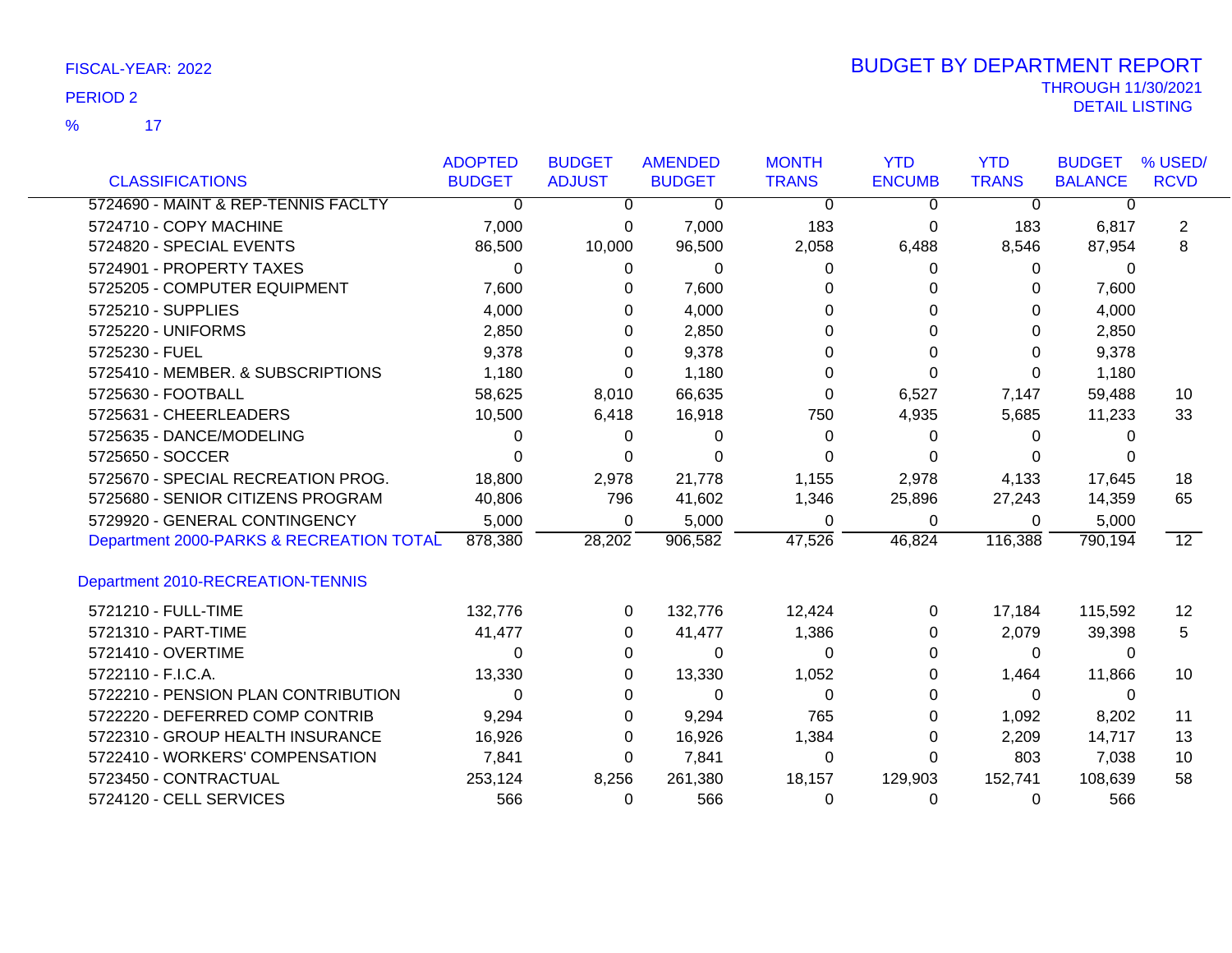|  | FISCAL-YEAR: 2022 |  |
|--|-------------------|--|
|--|-------------------|--|

|                                         | <b>ADOPTED</b> | <b>BUDGET</b>  | <b>AMENDED</b> | <b>MONTH</b>   | <b>YTD</b>    | <b>YTD</b>   | <b>BUDGET</b>  | % USED/         |
|-----------------------------------------|----------------|----------------|----------------|----------------|---------------|--------------|----------------|-----------------|
| <b>CLASSIFICATIONS</b>                  | <b>BUDGET</b>  | <b>ADJUST</b>  | <b>BUDGET</b>  | <b>TRANS</b>   | <b>ENCUMB</b> | <b>TRANS</b> | <b>BALANCE</b> | <b>RCVD</b>     |
| 5724125 - TELEPHONE SERVICES            | $\Omega$       | $\overline{0}$ | 0              | $\overline{0}$ | 0             | 0            | $\Omega$       |                 |
| 5724620 - REPAIR & MAINT. OPER EQUI     | 6,500          | 0              | 6,500          | 0              | 0             | 0            | 6,500          |                 |
| 5724634 - INTERNET MAINTENANCE          | $\Omega$       | 0              | 0              | 0              | 0             | 0            | 0              |                 |
| 5724670 - MAINT & REP - PARK FACIL      | 8,740          | $\Omega$       | 8,740          | $\Omega$       | 0             | 0            | 8,740          |                 |
| 5725205 - COMPUTER EQUIPMENT            | 1,450          | 0              | 1,450          | 0              | 0             | 0            | 1,450          |                 |
| 5725210 - SUPPLIES                      | 4,750          | 0              | 4,750          | 550            | 0             | 550          | 4,200          | 11              |
| 5725220 - UNIFORMS                      | 1,500          | 0              | 1,500          | $\Omega$       | 0             | 0            | 1,500          |                 |
| Department 2010-RECREATION-TENNIS TOTAL | 498,274        | 8,256          | 506,530        | 35,718         | 129,903       | 178,122      | 328,408        | $\overline{35}$ |
| Department 2020-MULTI PURPOSE CENTER    |                |                |                |                |               |              |                |                 |
| 5721210 - FULL-TIME                     | 193,572        | 0              | 193,572        | 15,359         | 0             | 24,272       | 169,300        | 12              |
| 5721310 - PART-TIME                     | 246,837        | $\Omega$       | 246,837        | 11,930         | 0             | 18,381       | 228,456        | $\overline{7}$  |
| 5721410 - OVERTIME                      | 0              | 0              | 0              | 0              | 0             | 0            | 0              |                 |
| 5722110 - F.I.C.A.                      | 33,691         | $\Omega$       | 33,691         | 1,934          | 0             | 3,024        | 30,667         | 8               |
| 5722210 - PENSION PLAN CONTRIBUTION     | 6,737          | 0              | 6,737          | $\Omega$       | 0             | $\Omega$     | 6,737          |                 |
| 5722220 - DEFERRED COMP CONTRIB         | 8,310          | 0              | 8,310          | 561            | 0             | 932          | 7,378          | 11              |
| 5722310 - GROUP HEALTH INSURANCE        | 42,314         | 0              | 42,314         | 2,067          | 0             | 2,407        | 39,907         | 5               |
| 5722410 - WORKERS' COMPENSATION         | 19,818         | $\Omega$       | 19,818         | 0              | 0             | 2,031        | 17,787         | 10              |
| 5723450 - CONTRACTUAL                   | 6,665          | 3,105          | 9,770          | 0              | 3,105         | 3,177        | 6,594          | 32              |
| 5724125 - TELEPHONE SERVICES            | 0              | 0              | 0              | 0              | 0             | 0            | 0              |                 |
| 5724310 - UTILITIES- ELECTRICITY        | 45,000         | 17,751         | 62,751         | 0              | 45,000        | 45,000       | 17,751         | 71              |
| 5724320 - UTILITIES- WATER              | 0              | 0              | $\Omega$       | $\Omega$       | 0             | $\Omega$     | 0              |                 |
| 5724670 - MAINT & REP - PARK FACIL      | 15,724         | 0              | 15,724         | 645            | 0             | 1,702        | 14,022         | 10              |
| 5724710 - COPY MACHINE                  | 2,460          | 0              | 2,460          | 76             | 0             | 76           | 2,384          | 3               |
| 5725205 - COMPUTER EQUIPMENT            | $\Omega$       | $\Omega$       | $\Omega$       | $\Omega$       | 0             | $\Omega$     | $\Omega$       |                 |
| 5725210 - SUPPLIES                      | 2,750          | 0              | 2,750          | 474            | 0             | 474          | 2,276          | 17              |
| 5725550 - SCHOOL PROGRAM                | 12,900         | 1,100          | 14,000         | 0              | 0             | 0            | 14,000         |                 |
| 5725640 - BASKETBALL                    | 4,550          | 350            | 4,900          | $\Omega$       | 0             | 0            | 4,900          |                 |
| 5725660 - SUMMER PROGRAMS               | 10,900         | 0              | 10,900         | $\Omega$       | 0             | $\Omega$     | 10,900         |                 |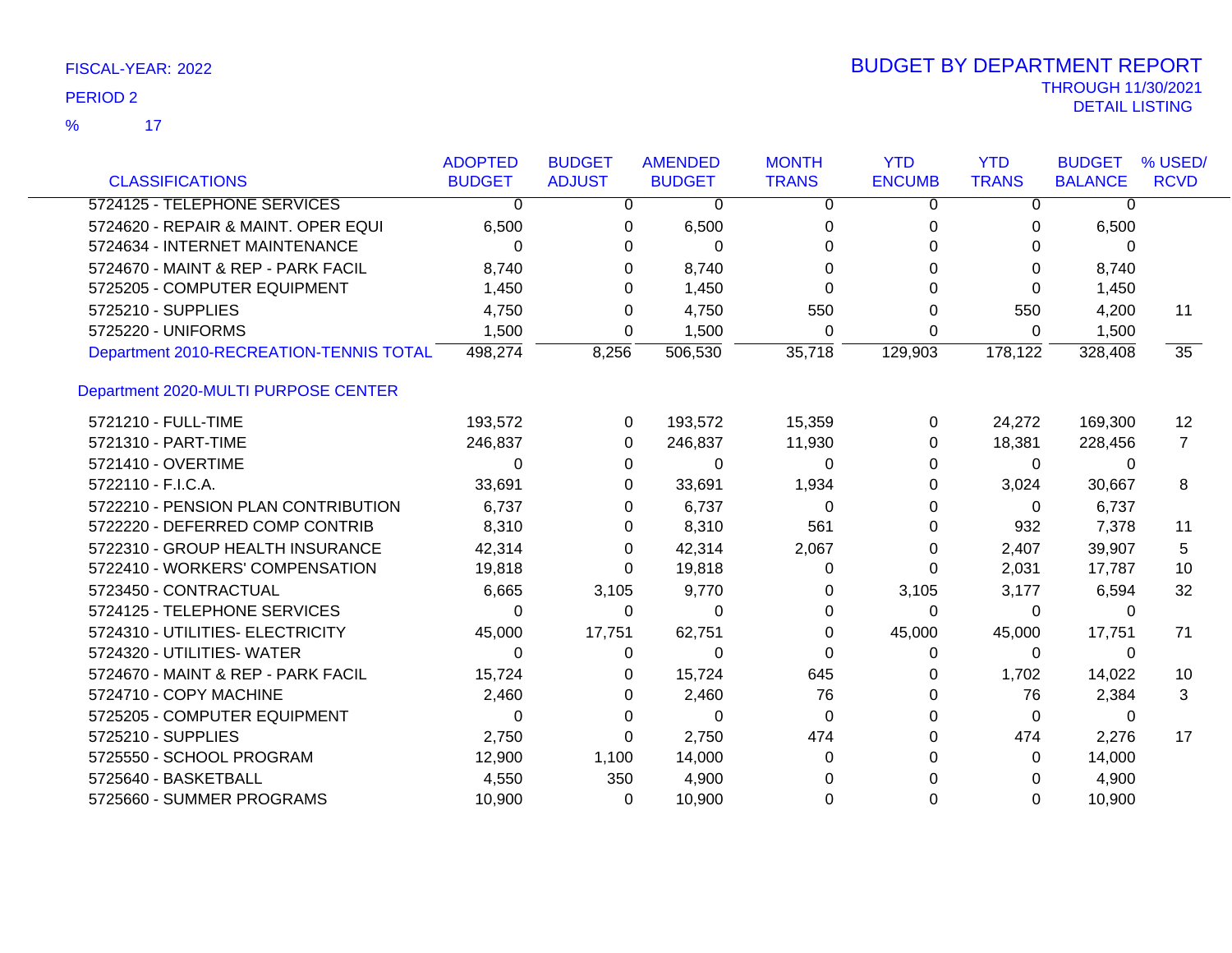$\overline{\mathbf{17}}$ %

| <b>CLASSIFICATIONS</b>                             | <b>ADOPTED</b><br><b>BUDGET</b> | <b>BUDGET</b><br><b>ADJUST</b> | <b>AMENDED</b><br><b>BUDGET</b> | <b>MONTH</b><br><b>TRANS</b> | <b>YTD</b><br><b>ENCUMB</b> | <b>YTD</b><br><b>TRANS</b> | <b>BUDGET</b><br><b>BALANCE</b> | % USED/<br><b>RCVD</b> |
|----------------------------------------------------|---------------------------------|--------------------------------|---------------------------------|------------------------------|-----------------------------|----------------------------|---------------------------------|------------------------|
| 5725670 - SPECIAL RECREATION PROG.                 | $\Omega$                        | 0                              | 0                               | $\Omega$                     | $\Omega$                    | $\Omega$                   | $\Omega$                        |                        |
| 5726410 - EQPT LESS THAN \$500 VALUE               | O                               |                                | 0                               | 0                            | $\Omega$                    | 0                          | 0                               |                        |
| 5726430 - EQUIPMENT-OPERATING                      | O                               | 0<br>0                         |                                 | 0                            | 0                           |                            | 0                               |                        |
|                                                    |                                 |                                | 0                               |                              |                             | 0                          |                                 |                        |
| Department 2020-MULTI PURPOSE CENTER TOTAL 652,228 |                                 | 22,306                         | 674,534                         | 33,046                       | 48,105                      | 101,476                    | 573,059                         | 15                     |
| Department 2030-Community Pool                     |                                 |                                |                                 |                              |                             |                            |                                 |                        |
| 5721210 - FULL-TIME                                | 0                               | 0                              | 0                               | 0                            | 0                           | 0                          | $\Omega$                        |                        |
| 5721310 - PART-TIME                                | 52,075                          | 0                              | 52,075                          | 0                            | 0                           | 144                        | 51,931                          |                        |
| 5722110 - F.I.C.A.                                 | 3,984                           | 0                              | 3,984                           | 0                            | 0                           | 11                         | 3,973                           |                        |
| 5722220 - DEFERRED COMP CONTRIB                    | 0                               |                                | 0                               | ∩                            | 0                           | $\Omega$                   | 0                               |                        |
| 5722310 - GROUP HEALTH INSURANCE                   | 0                               | 0                              | $\Omega$                        | 0                            | 0                           | $\Omega$                   | 0                               |                        |
| 5722410 - WORKERS' COMPENSATION                    | 771                             | 0                              | 771                             | 0                            | 0                           | 79                         | 692                             | 10                     |
| 5723450 - CONTRACTUAL                              | 16,320                          | 0                              | 16,320                          | 0                            | 0                           | $\Omega$                   | 16,320                          |                        |
| 5724080 - EMPLOYEE EDUCATION                       | 1,520                           | 0                              | 1,520                           | 0                            | 0                           | 0                          | 1,520                           |                        |
| 5724120 - CELL SERVICES                            | 0                               | 0                              | 0                               | ∩                            | 0                           | 0                          | $\Omega$                        |                        |
| 5724320 - UTILITIES- WATER                         | 25,000                          | 0                              | 25,000                          | 1,840                        | 0                           | 1,840                      | 23,160                          | $\overline{7}$         |
| 5724350 - ELECTRIC - CITY PARKS                    | 9,000                           | 0                              | 9,000                           | 0                            | 8,216                       | 8,216                      | 784                             | 91                     |
| 5724632 - INTERNET SERVICES                        | 0                               | 0                              | 0                               | 0                            | 0                           | 0                          | $\Omega$                        |                        |
| 5724634 - INTERNET MAINTENANCE                     | 0                               | 0                              | 0                               | 0                            | 0                           | 0                          | U                               |                        |
| 5724670 - MAINT & REP - PARK FACIL                 | 12,700                          |                                | 12,700                          | $\Omega$                     | 0                           | $\Omega$                   | 12,700                          |                        |
| 5724820 - SPECIAL EVENTS                           | 2,000                           | 0                              | 2,000                           | 1,208                        | 0                           | 1,208                      | 792                             | 60                     |
| 5725205 - COMPUTER EQUIPMENT                       | 0                               | 0                              | 0                               | 0                            | 0                           | 0                          | $\Omega$                        |                        |
| 5725210 - SUPPLIES                                 | 7,000                           | 0                              | 7,000                           | 365                          | 0                           | 365                        | 6,635                           | 5                      |
| 5725220 - UNIFORMS                                 | 1,100                           | 0                              | 1,100                           | 0                            | 0                           | $\Omega$                   | 1,100                           |                        |
| Department 2030-Community Pool TOTAL               | 131,470                         | $\mathbf 0$                    | 131,470                         | 3,413                        | 8,216                       | 11,863                     | 119,607                         | 9                      |
| Department 2100-NON-DEPARTMENTAL                   |                                 |                                |                                 |                              |                             |                            |                                 |                        |
| 5192210 - PENSION PLAN CONTRIBUTION                | 0                               | 0                              | 0                               | 0                            | $\Omega$                    | 0                          | 0                               |                        |
| 5192250 - SECTION 185 CONTRIBUTION                 | 115,000                         | 0                              | 115,000                         | $\Omega$                     | 0                           | 109,815                    | 5,185                           | 95                     |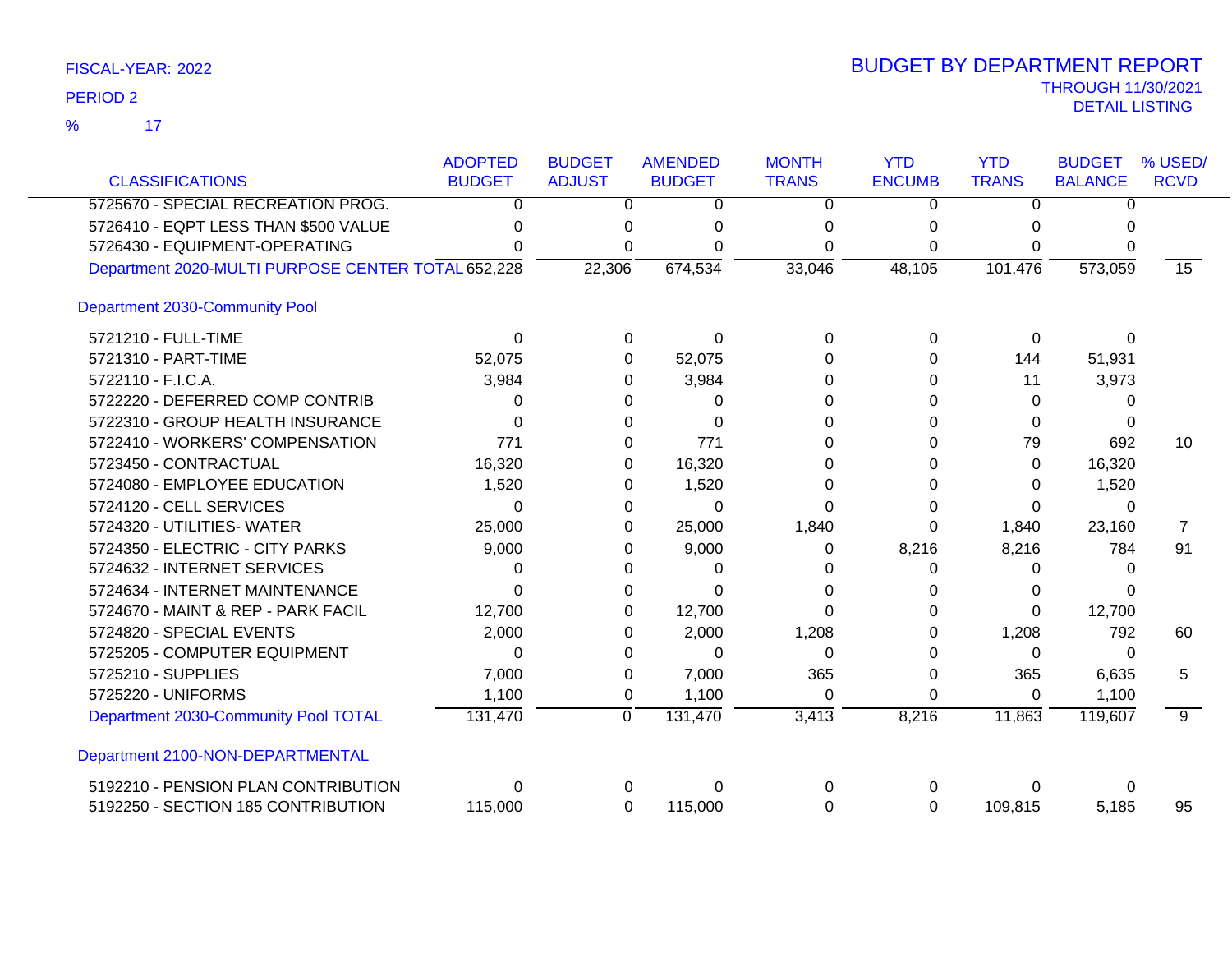$\overline{17}$ %

|                                                  | <b>ADOPTED</b> | <b>BUDGET</b> | <b>AMENDED</b>     | <b>MONTH</b> | <b>YTD</b>    | <b>YTD</b>   | <b>BUDGET</b>        | % USED/         |
|--------------------------------------------------|----------------|---------------|--------------------|--------------|---------------|--------------|----------------------|-----------------|
| <b>CLASSIFICATIONS</b>                           | <b>BUDGET</b>  | <b>ADJUST</b> | <b>BUDGET</b>      | <b>TRANS</b> | <b>ENCUMB</b> | <b>TRANS</b> | <b>BALANCE</b>       | <b>RCVD</b>     |
| 5199120 - DEBT SERVICE                           |                | 0             | 0                  | 0            | 0             | 0            | U                    |                 |
| 5199140 - CIP FUND                               |                |               |                    |              |               |              |                      |                 |
| 5199150 - CRA FUND                               |                |               |                    |              |               |              |                      |                 |
| 5199920 - GENERAL CONTINGENCY                    |                |               |                    |              |               |              |                      |                 |
| 5199924 - SETTLEMENTS                            |                |               |                    |              |               |              |                      |                 |
| 5819120 - INTRA-GOV TRANSFER-TO GF               | 74,314         |               | 74,314             |              |               | 74,314       | 0                    | 100             |
| 5819130 - INTRA-GOV EMERG RESERVES FUND          |                | 0             | 0                  | 0            | 0             |              |                      |                 |
| 5819140 - INTRA GOV-CAPITAL IMP PROJ FUN         | 2,565,547      | 0             | 2,565,547          |              | 0             | 2,565,547    |                      | 100             |
| 5819150 - INTRA-GOV CRA                          |                |               |                    |              |               |              |                      |                 |
| 5819160 - INTRA-GOV REVENUE STABILIZATIO         |                |               |                    |              |               |              |                      |                 |
| 5819161 - INTRA-GOV GRANT MATCH                  |                |               |                    |              |               |              |                      |                 |
| 5819162 - INTRA-GOV INS RESERVE                  |                |               |                    |              |               |              |                      |                 |
| 5819163 - INTRA-GOV TAX EQUALIZATION             |                |               |                    |              |               |              |                      |                 |
| 5819164 - INTRA-GOV BLDG CAPITAL RESERVE         |                |               |                    |              |               |              |                      |                 |
| 5819165 - INTRA-GOV PARKS ACQUISITION DE         |                |               |                    |              |               |              |                      |                 |
| 5819166 - PEDESTRIAN CROSSING ACQ FUND           |                |               |                    |              |               |              |                      |                 |
| 5819167 - INTRA-GOV POLICE HDQTR & EOC           | 1,500,000      | 0             | 1,500,000          |              | 0             | 1,500,000    |                      | 100             |
| Department 2100-NON-DEPARTMENTAL TOTAL 4,254,861 |                | 0             | 4,254,861          | 0            | 0             | 4,249,676    | 5,185                | $\overline{99}$ |
| <b>EXPENSE TOTAL</b>                             | 24,056,379     |               | 259,154 24,315,533 | 1,163,437    | 2,639,221     |              | 8,883,742 15,431,795 | 36              |
| Fund 001-GENERAL FUND TOTAL                      |                |               |                    |              |               |              |                      |                 |
| <b>REVENUE</b>                                   | 19,992,802     | 0             | 19,992,802         | 2,148,264    | 0             |              | 3,449,989 16,542,814 | 17              |
| <b>EXPENSE</b>                                   | 24,056,379     | 259,154       | 24,315,533         | 1,163,437    | 2,639,221     |              | 8,883,742 15,431,795 | 36              |
| Fund 001-GENERAL FUND TOTAL                      | $-4,063,577$   | $-259,154$    | $-4,322,731$       | 984,827      | $-2,639,221$  | $-5,433,753$ | 1,111,019            |                 |

Fund 051-EMERGENCY RESERVE FUND

REVENUE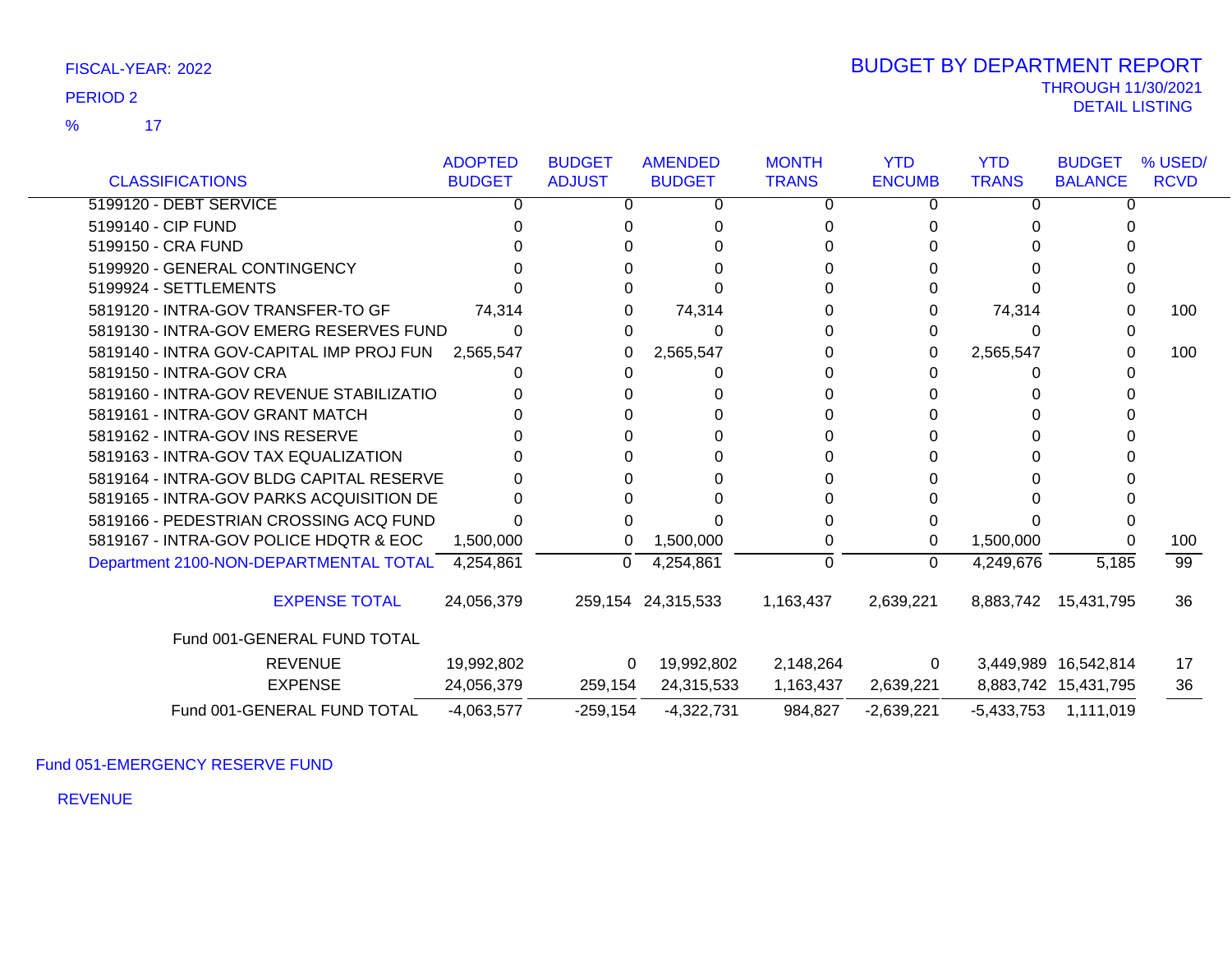17 %

|                                            | <b>ADOPTED</b> | <b>BUDGET</b>  | <b>AMENDED</b> | <b>MONTH</b>   | <b>YTD</b>    | <b>YTD</b>     | <b>BUDGET</b>  | % USED/     |
|--------------------------------------------|----------------|----------------|----------------|----------------|---------------|----------------|----------------|-------------|
| <b>CLASSIFICATIONS</b>                     | <b>BUDGET</b>  | <b>ADJUST</b>  | <b>BUDGET</b>  | <b>TRANS</b>   | <b>ENCUMB</b> | <b>TRANS</b>   | <b>BALANCE</b> | <b>RCVD</b> |
| Department 0000-Description N/A            |                |                |                |                |               |                |                |             |
| 3320000 - OTHER FIN ASSIST FED-CARES ACT   | 0              | 0              | 0              | $\Omega$       | 0             | 0              | 0              |             |
| 3612000 - INTEREST INCOME                  | 60,000         | 0              | 60,000         | 3,826          | 0             | 8,951          | 51,049         | 14          |
| 3694605 - FEMA HURRICANE IRMA REIMBURSEM   | 0              | 0              | $\Omega$       | 0              | 0             | 0              | $\Omega$       |             |
| 3699201 - MISC. OTHERS                     | 0              | 0              | 0              | 0              | $\Omega$      | $-81$          | 81             |             |
| 3699202 - COVID-19 CARES ACT MDC           | 0              | 0              | 0              | $\Omega$       | 0             | 0              | 0              |             |
| 3811000 - CONTRIB. FROM OTHER FUNDS        | 0              | 0              | $\Omega$       | $\Omega$       | 0             | 0              | $\Omega$       |             |
| Department 0000-Description N/A TOTAL      | 60,000         | $\overline{0}$ | 60,000         | 3,826          | 0             | 8,870          | 51,130         | 14          |
| <b>REVENUE TOTAL</b>                       | 60,000         | 0              | 60,000         | 3,826          | $\Omega$      | 8,870          | 51,130         | 14          |
| <b>EXPENSE</b>                             |                |                |                |                |               |                |                |             |
| Department 1310-CITY MANAGER               |                |                |                |                |               |                |                |             |
| 5131210 - REGULAR                          | 0              | $\Omega$       | 0              | 0              | $\Omega$      | $\Omega$       | $\Omega$       |             |
| 5133450 - CONTRACTUAL SERVCS-INFRA         | 0              | $\Omega$       | 0              | 0              | $\Omega$      | 0              | $\Omega$       |             |
| 5135210 - SUPPLIES                         | 0              | 0              | 0              | 0              | $\Omega$      | 0              | 0              |             |
| Department 1310-CITY MANAGER TOTAL         | $\overline{0}$ | $\overline{0}$ | $\Omega$       | $\overline{0}$ | $\Omega$      | $\overline{0}$ | $\overline{0}$ |             |
| Department 1320-PROCUREMENT DIVISION       |                |                |                |                |               |                |                |             |
| 5135210 - SUPPLIES                         | 0              | 0              | 0              | $\pmb{0}$      | $\mathbf 0$   | 0              | 0              |             |
| Department 1320-PROCUREMENT DIVISION TOTAL | $\overline{0}$ | $\mathbf 0$    | $\Omega$       | $\mathbf 0$    | $\Omega$      | $\Omega$       | $\overline{0}$ |             |
| Department 1340-MANAGEMENT INFO. SYSTEMS   |                |                |                |                |               |                |                |             |
| 5133450 - CONTRACTUAL SERVCS-INFRA         | 0              | $\Omega$       | 0              | $\Omega$       | $\mathbf{0}$  | $\Omega$       | $\Omega$       |             |
| 5134632 - INTERNET SERVICE                 | 0              | $\Omega$       | $\Omega$       | $\Omega$       | $\Omega$      | 0              | $\Omega$       |             |
| 5135205 - COMPUTER EQUIPMENT               | 0              | $\Omega$       | 0              | 0              | 0             | 0              | 0              |             |
| 5135210 - SUPPLIES                         | 0              | 0              | $\Omega$       | 0              | 0             | $\Omega$       | $\Omega$       |             |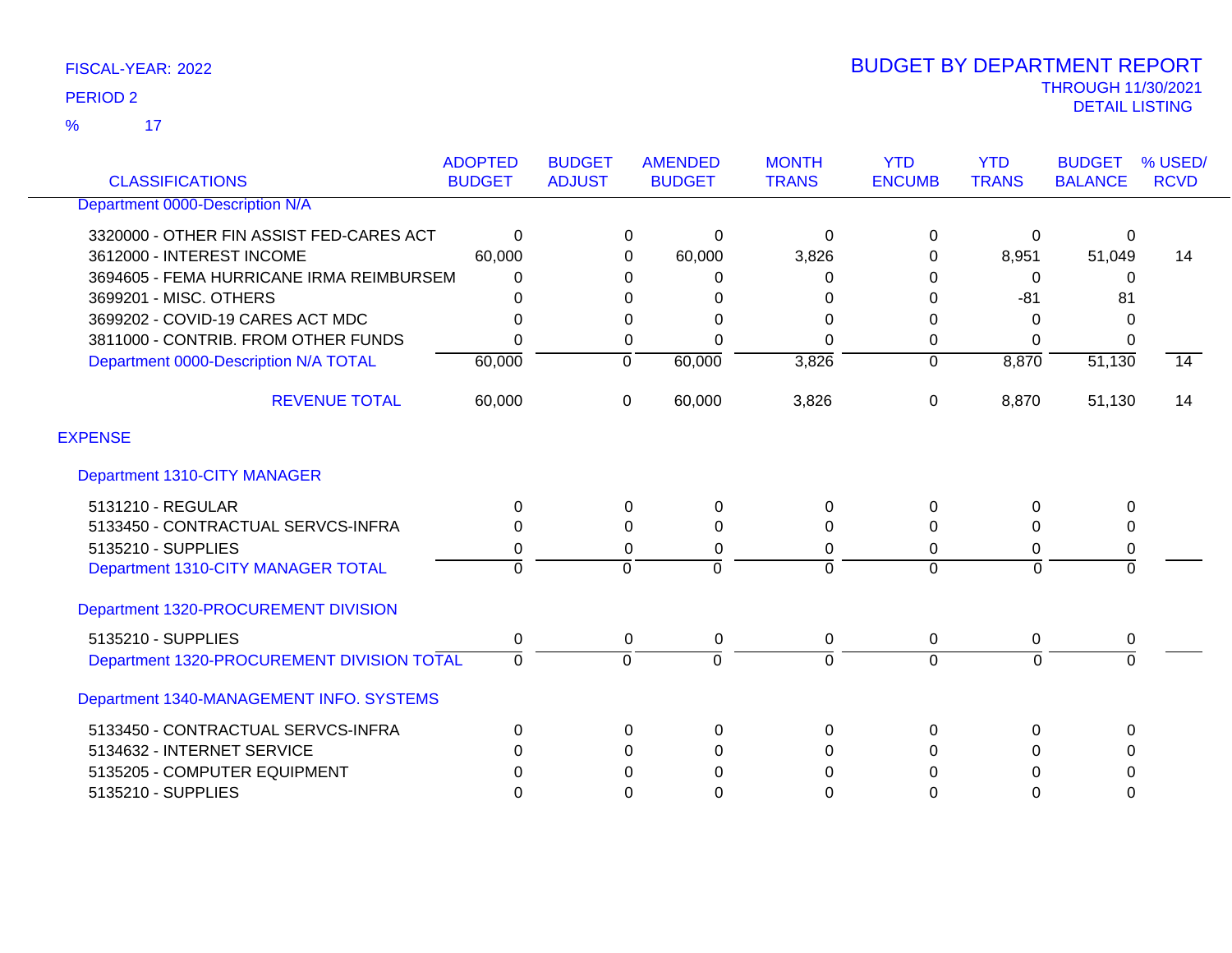17 %

| <b>CLASSIFICATIONS</b>                     | <b>ADOPTED</b><br><b>BUDGET</b> | <b>BUDGET</b><br><b>ADJUST</b> | <b>AMENDED</b><br><b>BUDGET</b> | <b>MONTH</b><br><b>TRANS</b> | <b>YTD</b><br><b>ENCUMB</b> | <b>YTD</b><br><b>TRANS</b> | <b>BUDGET</b><br><b>BALANCE</b> | % USED/<br><b>RCVD</b> |
|--------------------------------------------|---------------------------------|--------------------------------|---------------------------------|------------------------------|-----------------------------|----------------------------|---------------------------------|------------------------|
| Department 1340-MANAGEMENT INFO. SYSTEMS   | 0                               | $\Omega$                       | $\overline{0}$                  | $\overline{0}$               | $\Omega$                    | 0                          | $\Omega$                        |                        |
| Department 1410-FINANCE                    |                                 |                                |                                 |                              |                             |                            |                                 |                        |
| 5135210 - SUPPLIES                         | 0                               | 0                              | 0                               | 0                            | $\mathbf 0$                 | $\mathbf 0$                | 0                               |                        |
| Department 1410-FINANCE TOTAL              | $\overline{0}$                  | $\overline{0}$                 | $\overline{0}$                  | $\Omega$                     | $\overline{0}$              | $\Omega$                   | $\Omega$                        |                        |
| Department 1710-BUILDING MAINTENANCE       |                                 |                                |                                 |                              |                             |                            |                                 |                        |
| 5195210 - SUPPLIES                         | $\mathbf 0$                     | 0                              | 0                               | $\mathbf 0$                  | $\mathbf 0$                 | 0                          | 0                               |                        |
| Department 1710-BUILDING MAINTENANCE TOTAL | $\Omega$                        | $\Omega$                       | $\Omega$                        | $\Omega$                     | $\Omega$                    | $\Omega$                   | $\Omega$                        |                        |
| Department 1730-STREET MAINTENANCE         |                                 |                                |                                 |                              |                             |                            |                                 |                        |
| 5413450 - CONTRACTUAL SERVICES             | 0                               | 0                              | 0                               | 0                            | $\mathbf 0$                 | 0                          | 0                               |                        |
| Department 1730-STREET MAINTENANCE TOTAL   | $\Omega$                        | $\Omega$                       | $\overline{0}$                  | $\Omega$                     | $\Omega$                    | $\Omega$                   | $\Omega$                        |                        |
| Department 1750-LANSCAPE MAINTENANCE       |                                 |                                |                                 |                              |                             |                            |                                 |                        |
| 5193450 - CONT. SVCS.                      | 0                               | 0                              | 0                               | 0                            | 0                           | $\Omega$                   | 0                               |                        |
| 5195210 - SUPPLIES                         | 0                               | 0                              | 0                               | 0                            | 0                           | 0                          | 0                               |                        |
| Department 1750-LANSCAPE MAINTENANCE       | $\Omega$                        | $\Omega$                       | $\Omega$                        | $\Omega$                     | $\Omega$                    | $\overline{0}$             | $\overline{0}$                  |                        |
| Department 1790-ENGINEERING & CONSTRUCTN   |                                 |                                |                                 |                              |                             |                            |                                 |                        |
| 5193450 - CONT. SVCS.                      | 0                               | 0                              | 0                               | 0                            | $\mathbf 0$                 | 0                          | 0                               |                        |
| Department 1790-ENGINEERING & CONSTRUCTN   | $\Omega$                        | $\Omega$                       | $\overline{0}$                  | $\Omega$                     | $\Omega$                    | $\Omega$                   | $\Omega$                        |                        |
| Department 1910-POLICE                     |                                 |                                |                                 |                              |                             |                            |                                 |                        |
| 5211210 - REGULAR                          | $\Omega$                        | $\Omega$                       | $\Omega$                        | $\Omega$                     | $\Omega$                    | $\Omega$                   | $\Omega$                        |                        |
| 5212110 - F.I.C.A.                         | 0                               | 0                              | 0                               | 0                            | 0                           | 0                          | $\Omega$                        |                        |
| 5215210 - SUPPLIES                         | 0                               | $\Omega$                       | $\Omega$                        | $\Omega$                     | $\Omega$                    | 0                          | 0                               |                        |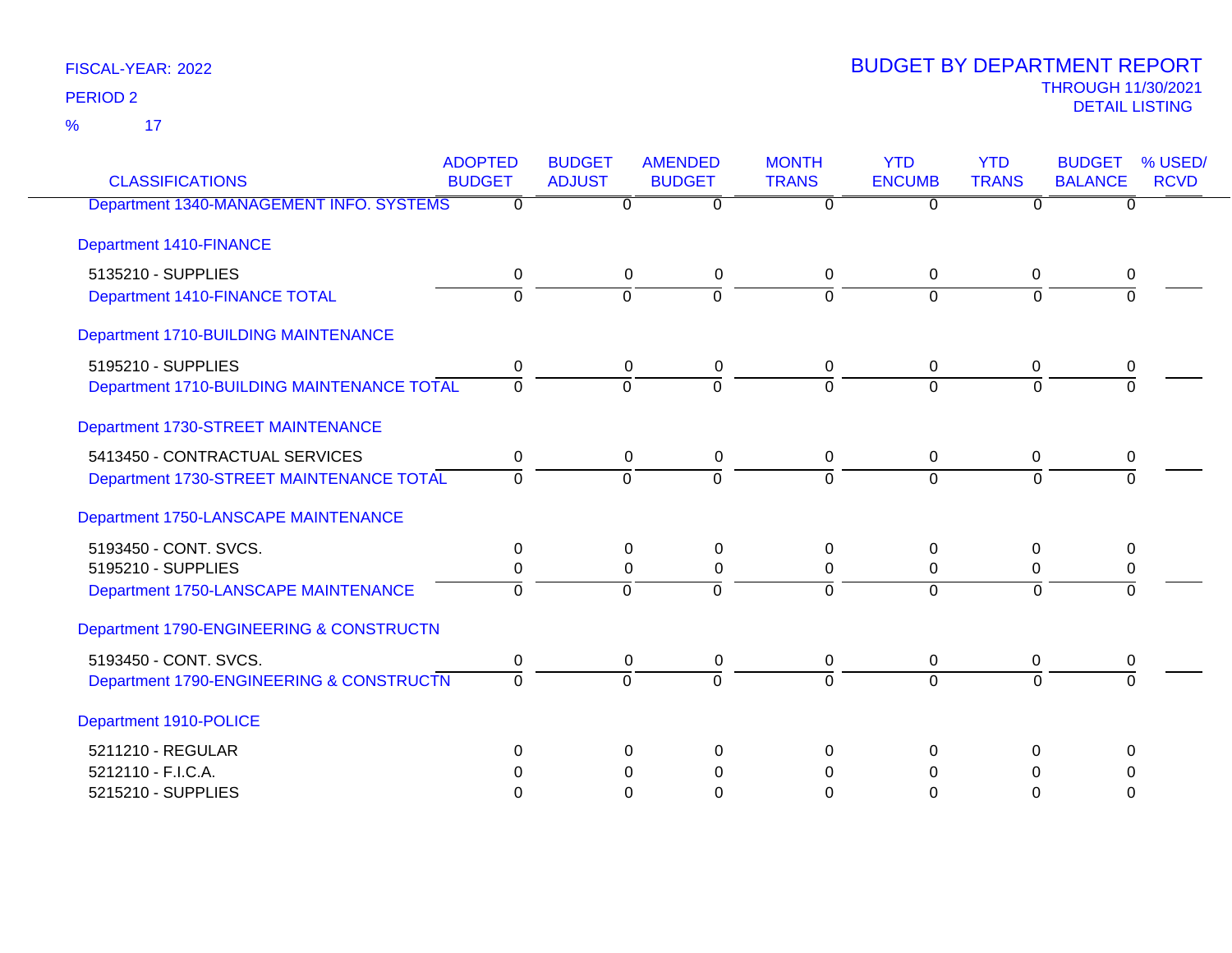$\overline{17}$ %

# THROUGH 11/30/2021 DETAIL LISTING PERIOD <sup>2</sup> BUDGET BY DEPARTMENT REPORT

| <b>CLASSIFICATIONS</b>                     | <b>ADOPTED</b><br><b>BUDGET</b> | <b>BUDGET</b><br><b>ADJUST</b> | <b>AMENDED</b><br><b>BUDGET</b> | <b>MONTH</b><br><b>TRANS</b> | <b>YTD</b><br><b>ENCUMB</b> | <b>YTD</b><br><b>TRANS</b> | <b>BUDGET</b><br><b>BALANCE</b> | % USED/<br><b>RCVD</b> |
|--------------------------------------------|---------------------------------|--------------------------------|---------------------------------|------------------------------|-----------------------------|----------------------------|---------------------------------|------------------------|
| Department 1910-POLICE TOTAL               | 0                               | 0                              | $\Omega$                        | 0                            | 0                           | 0                          | $\Omega$                        |                        |
| Department 2000-PARKS & RECREATION         |                                 |                                |                                 |                              |                             |                            |                                 |                        |
| 5723450 - CONTRACTUAL                      | $\Omega$                        | $\Omega$                       | $\Omega$                        | $\Omega$                     | $\Omega$                    | $\Omega$                   | $\Omega$                        |                        |
| 5725210 - SUPPLIES                         |                                 |                                | 0<br>0                          | 0                            | 0                           |                            |                                 |                        |
| 5725550 - SCHOOL PROGRAM                   |                                 |                                | $\Omega$<br>0                   | 0                            | 0                           | 0                          | 0                               |                        |
| 5725680 - SENIOR CITIZENS PROGRAM          |                                 |                                | 0<br>0                          | 0                            | 0                           | 0                          | 0                               |                        |
| Department 2000-PARKS & RECREATION TOTAL   | 0                               | $\Omega$                       | $\Omega$                        | $\Omega$                     | $\Omega$                    | $\mathbf 0$                | $\mathbf 0$                     |                        |
| Department 2020-MULTI PURPOSE CENTER       |                                 |                                |                                 |                              |                             |                            |                                 |                        |
| 5723450 - CONTRACTUAL                      | $\Omega$                        |                                | $\Omega$<br>0                   | $\Omega$                     | $\Omega$                    | $\Omega$                   | $\Omega$                        |                        |
| 5725210 - SUPPLIES                         |                                 |                                | 0<br>0                          | 0                            | 0                           | 0                          | 0                               |                        |
| Department 2020-MULTI PURPOSE CENTER TOTAL | $\Omega$                        | $\Omega$                       | $\Omega$                        | $\Omega$                     | $\Omega$                    | $\Omega$                   | $\Omega$                        |                        |
| Department 2030-Community Pool             |                                 |                                |                                 |                              |                             |                            |                                 |                        |
| 5725210 - SUPPLIES                         | 0                               |                                | 0<br>0                          | 0                            | 0                           | $\Omega$                   | 0                               |                        |
| Department 2030-Community Pool TOTAL       | $\Omega$                        | $\Omega$                       | $\Omega$                        | $\Omega$                     | $\Omega$                    | $\Omega$                   | $\Omega$                        |                        |
| <b>EXPENSE TOTAL</b>                       | $\mathbf 0$                     | $\mathbf 0$                    | $\mathbf 0$                     | 0                            | $\Omega$                    | $\mathbf 0$                | $\Omega$                        |                        |
| Fund 051-EMERGENCY RESERVE FUND TOTAL      |                                 |                                |                                 |                              |                             |                            |                                 |                        |
| <b>REVENUE</b>                             | 60,000                          |                                | 60,000<br>0                     | 3,826                        | 0                           | 8,870                      | 51,130                          | 14                     |
| <b>EXPENSE</b>                             | 0                               |                                | $\Omega$<br>$\Omega$            | 0                            | 0                           | 0                          | $\Omega$                        | 36                     |
| Fund 051-EMERGENCY RESERVE FUND TOTAL      | 60,000                          |                                | 60,000<br>0                     | 3,826                        | $\Omega$                    | 8,870                      | 51,130                          |                        |

Fund 106-STATE GRANT FUND

REVENUE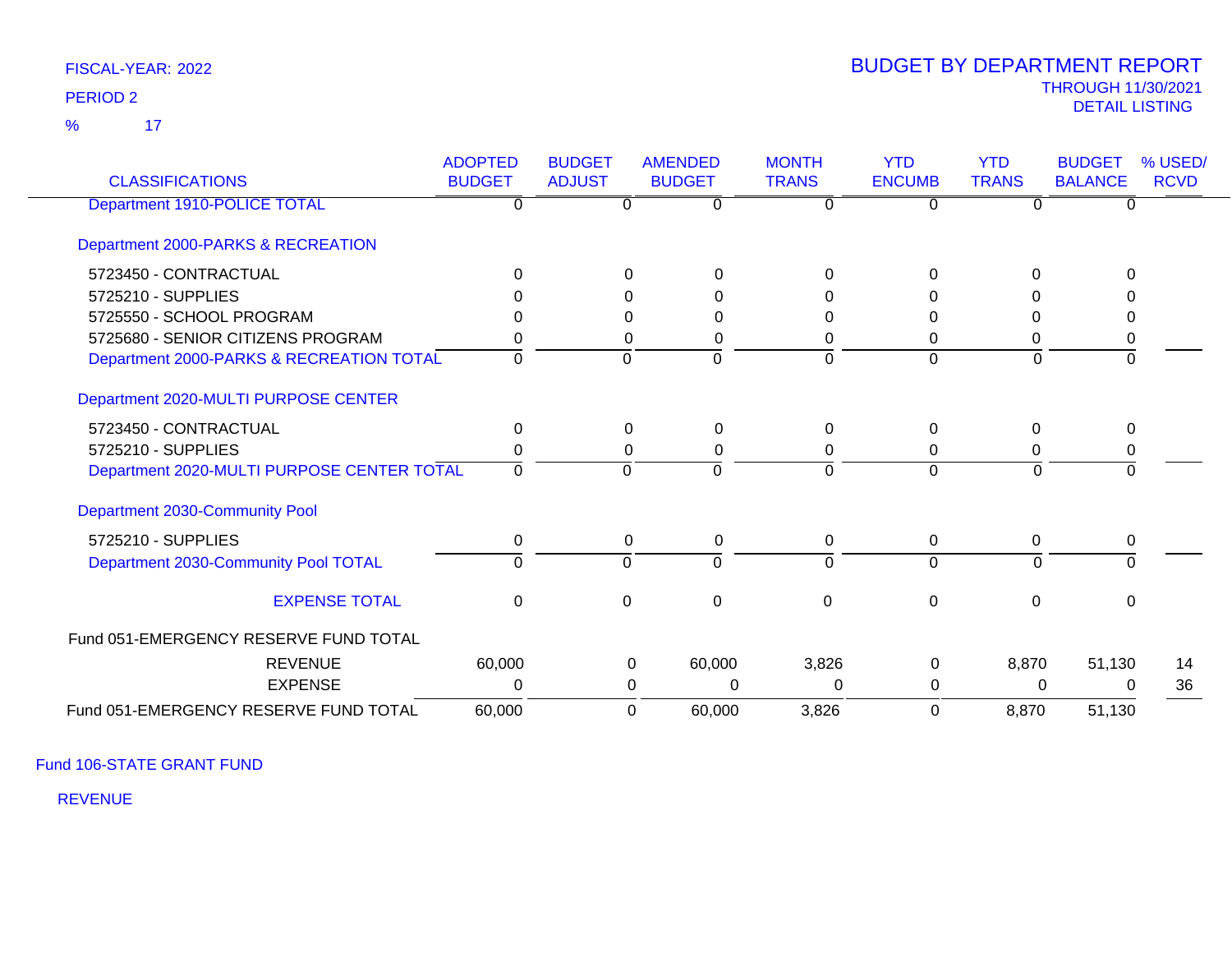17 %

| <b>CLASSIFICATIONS</b>                   | <b>ADOPTED</b><br><b>BUDGET</b> | <b>BUDGET</b><br><b>ADJUST</b> | <b>AMENDED</b><br><b>BUDGET</b> | <b>MONTH</b><br><b>TRANS</b> | <b>YTD</b><br><b>ENCUMB</b> | <b>YTD</b><br><b>TRANS</b> | <b>BUDGET</b><br><b>BALANCE</b> | % USED/<br><b>RCVD</b> |
|------------------------------------------|---------------------------------|--------------------------------|---------------------------------|------------------------------|-----------------------------|----------------------------|---------------------------------|------------------------|
| Department 0000-Description N/A          |                                 |                                |                                 |                              |                             |                            |                                 |                        |
| 3371000 - GENERAL GOVERNMENT             | 0                               |                                | 0<br>0                          | $\Omega$                     | $\Omega$                    | 0                          | 0                               |                        |
| 3612000 - INTEREST INCOME                |                                 |                                | $\Omega$<br>$\Omega$            | 194                          | 0                           | 461                        | $-461$                          |                        |
| 3699201 - MISC, OTHERS                   | 0                               |                                | $\Omega$<br>0                   | $\Omega$                     | $\Omega$                    | $\Omega$                   | 0                               |                        |
| Department 0000-Description N/A TOTAL    | $\Omega$                        | $\mathbf 0$                    | $\overline{0}$                  | 194                          | $\Omega$                    | 461                        | $-461$                          |                        |
| Department 2001-FRDAP FUCHS PARK PROJECT |                                 |                                |                                 |                              |                             |                            |                                 |                        |
| 3311000 - REVENUE                        | $\mathbf 0$                     |                                | $\mathbf 0$<br>$\mathbf 0$      | $\mathbf 0$                  | $\mathbf 0$                 | $\mathbf 0$                | $\mathbf 0$                     |                        |
| 3341000 - REVENUE                        | 0                               |                                | 0<br>0                          | 0                            | 0                           | 0                          | 0                               |                        |
| Department 2001-FRDAP FUCHS PARK PROJECT | $\mathbf 0$                     | $\Omega$                       | $\overline{0}$                  | $\Omega$                     | $\Omega$                    | $\overline{0}$             | $\overline{0}$                  |                        |
| Department 2002-FRDAP-DANTE FASCELL PARK |                                 |                                |                                 |                              |                             |                            |                                 |                        |
| 3341000 - REVENUE                        | 0                               |                                | $\mathbf 0$<br>0                | 0                            | 0                           | $\mathbf 0$                | 0                               |                        |
| Department 2002-FRDAP-DANTE FASCELL PARK | $\Omega$                        | $\overline{0}$                 | $\mathbf 0$                     | $\Omega$                     | $\Omega$                    | $\Omega$                   | $\Omega$                        |                        |
| Department 2003-FRDAP-PALMER PARK        |                                 |                                |                                 |                              |                             |                            |                                 |                        |
| 3341000 - REVENUE                        | 0                               |                                | 0<br>0                          | 0                            | 0                           | $\pmb{0}$                  | 0                               |                        |
| Department 2003-FRDAP-PALMER PARK        | $\Omega$                        | $\overline{0}$                 | $\overline{0}$                  | $\Omega$                     | $\Omega$                    | $\Omega$                   | $\Omega$                        |                        |
| Department 2004-FRDAP-SO MIA PARK        |                                 |                                |                                 |                              |                             |                            |                                 |                        |
| 3341000 - REVENUE                        | 0                               | 50,000                         | 50,000                          | 0                            | 0                           | 0                          | 50,000                          |                        |
| Department 2004-FRDAP-SO MIA PARK        | $\Omega$                        | 50,000                         | 50,000                          | $\Omega$                     | $\mathbf 0$                 | $\Omega$                   | 50,000                          |                        |
| Department 3802-ADA FY 2011              |                                 |                                |                                 |                              |                             |                            |                                 |                        |
| 3371000 - GENERAL GOVERNMENT             | 0                               |                                | 0<br>0                          | 0                            | 0                           | 0                          | 0                               |                        |
| Department 3802-ADA FY 2011 TOTAL        | $\Omega$                        | $\overline{0}$                 | $\overline{0}$                  | $\Omega$                     | $\overline{0}$              | $\Omega$                   | $\Omega$                        |                        |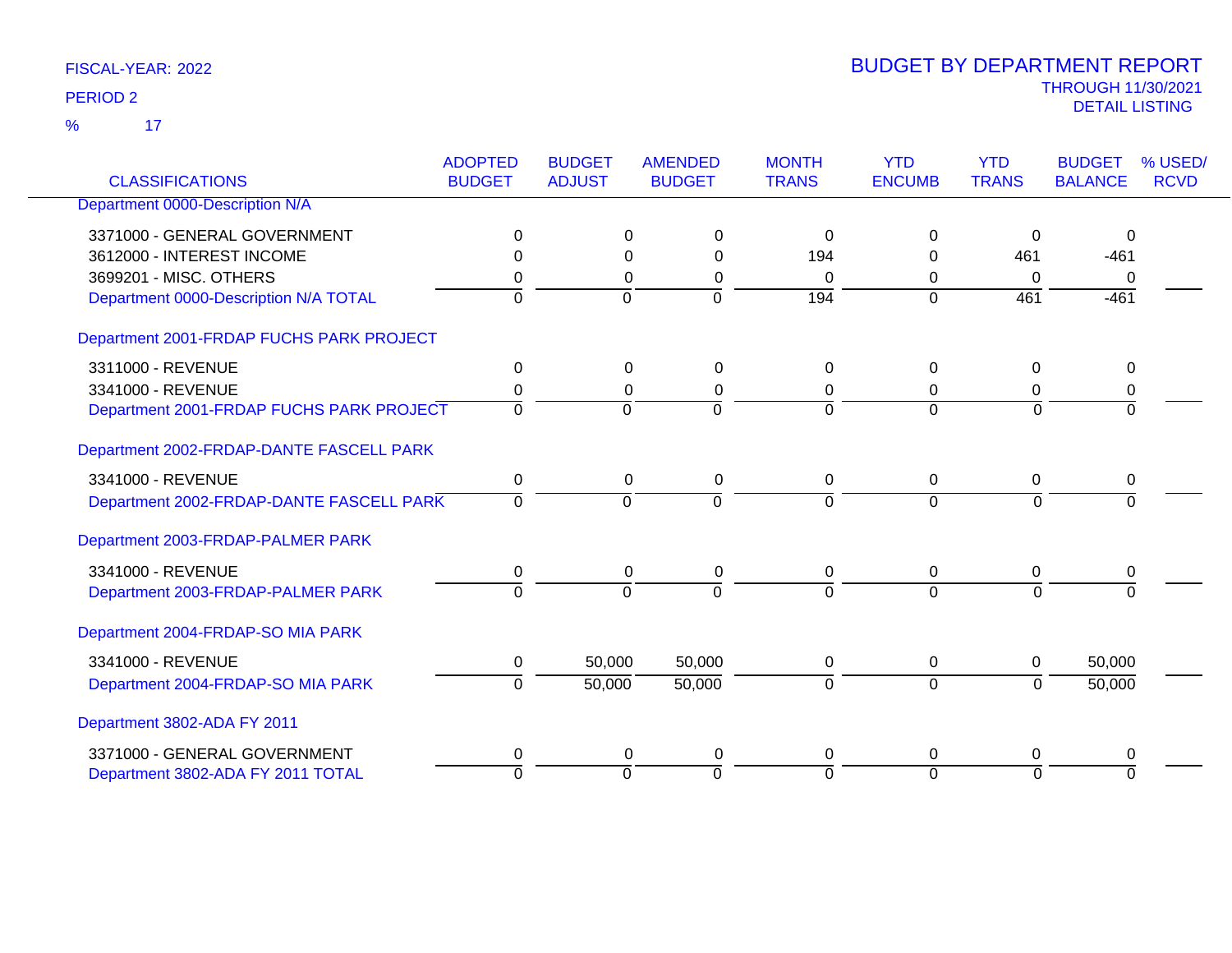17 %

| <b>CLASSIFICATIONS</b>                       | <b>ADOPTED</b><br><b>BUDGET</b> | <b>BUDGET</b><br><b>ADJUST</b> | <b>AMENDED</b><br><b>BUDGET</b> | <b>MONTH</b><br><b>TRANS</b> | <b>YTD</b><br><b>ENCUMB</b> | <b>YTD</b><br><b>TRANS</b> | <b>BUDGET</b><br><b>BALANCE</b> | % USED/<br><b>RCVD</b> |
|----------------------------------------------|---------------------------------|--------------------------------|---------------------------------|------------------------------|-----------------------------|----------------------------|---------------------------------|------------------------|
|                                              |                                 |                                |                                 |                              |                             |                            |                                 |                        |
| Department 3901-FDEP-TWIN LAKES GRANT        |                                 |                                |                                 |                              |                             |                            |                                 |                        |
| 3341000 - REVENUE                            | 0                               | 0                              |                                 | 0                            | 0                           | 0                          | 0                               |                        |
| Department 3901-FDEP-TWIN LAKES GRANT TOTAL  | $\Omega$                        | $\Omega$                       | $\Omega$                        | $\overline{0}$               | $\Omega$                    | $\Omega$                   | $\Omega$                        |                        |
| Department 3902-FDEP Drainage Phase VI       |                                 |                                |                                 |                              |                             |                            |                                 |                        |
| 3341000 - REVENUE                            | 0                               | 0                              | 0                               | 0                            | $\mathbf{0}$                | 0                          | 0                               |                        |
| Department 3902-FDEP Drainage Phase VI TOTAL | 0                               | $\Omega$                       | $\Omega$                        | $\overline{0}$               | $\Omega$                    | $\Omega$                   | $\Omega$                        |                        |
| Department 7001-FDOT-USF-BICYCLE SAFETY      |                                 |                                |                                 |                              |                             |                            |                                 |                        |
| 3341000 - REVENUE                            | 0                               | 0                              | 0                               | $\pmb{0}$                    | $\mathbf{0}$                | 0                          | 0                               |                        |
| Department 7001-FDOT-USF-BICYCLE SAFETY      | 0                               | $\Omega$                       | $\Omega$                        | $\Omega$                     | $\Omega$                    | $\Omega$                   | $\Omega$                        |                        |
| Department 7002-FDOT-USF-BICYCLE SAFETY      |                                 |                                |                                 |                              |                             |                            |                                 |                        |
| 3341000 - REVENUE                            | 0                               | 0                              | 0                               | 0                            | $\Omega$                    | $\Omega$                   | 0                               |                        |
| Department 7002-FDOT-USF-BICYCLE SAFETY      | 0                               | $\Omega$                       | 0                               | $\overline{0}$               | $\Omega$                    | $\Omega$                   | $\overline{0}$                  |                        |
| Department 7003-FDOT 62 AVE PED & BICYCLIST  |                                 |                                |                                 |                              |                             |                            |                                 |                        |
| 3341000 - REVENUE                            | 0                               | 115,263                        | 115,263                         | $\pmb{0}$                    | 0                           | 0                          | 115,263                         |                        |
| Department 7003-FDOT 62 AVE PED & BICYCLIST  | $\overline{0}$                  | 115,263                        | 115,263                         | $\overline{0}$               | $\Omega$                    | $\Omega$                   | 115,263                         |                        |
| <b>REVENUE TOTAL</b>                         | 0                               | 165,263                        | 165,263                         | 194                          | $\Omega$                    | 461                        | 164,802                         |                        |
| <b>EXPENSE</b>                               |                                 |                                |                                 |                              |                             |                            |                                 |                        |
| Department 2001-FRDAP FUCHS PARK PROJECT     |                                 |                                |                                 |                              |                             |                            |                                 |                        |
| 5723450 - CONTRACTUAL                        | 0                               | 0                              | 0                               | 0                            | $\mathbf 0$                 | $\Omega$                   | 0                               |                        |
| Department 2001-FRDAP FUCHS PARK PROJECT     | $\mathbf 0$                     | $\overline{0}$                 | $\Omega$                        | $\mathbf 0$                  | $\Omega$                    | $\Omega$                   | $\Omega$                        |                        |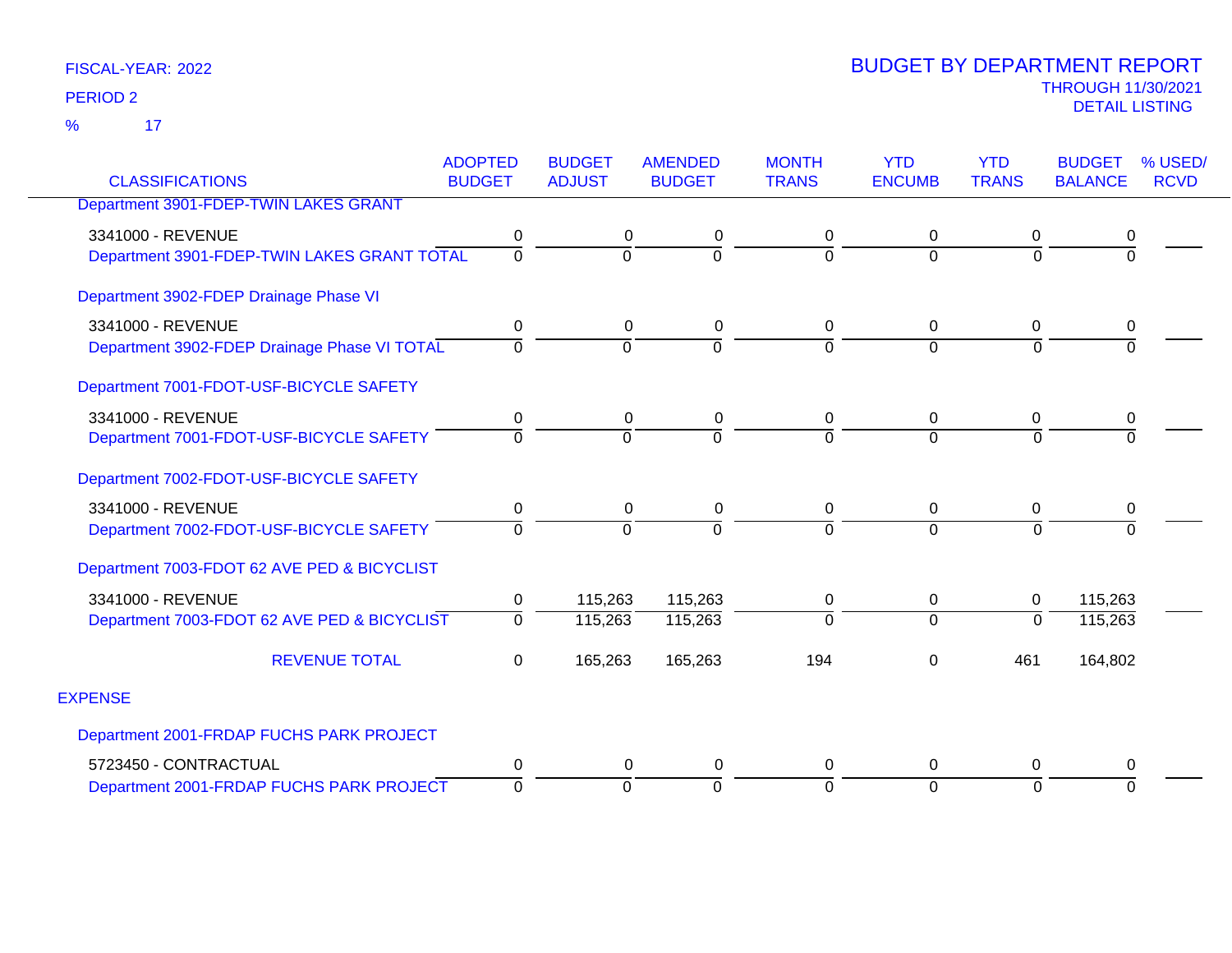17 %

|                                              | <b>ADOPTED</b> | <b>BUDGET</b>  | <b>AMENDED</b> | <b>MONTH</b> | <b>YTD</b>     | <b>YTD</b>     | <b>BUDGET</b>  | % USED/     |
|----------------------------------------------|----------------|----------------|----------------|--------------|----------------|----------------|----------------|-------------|
| <b>CLASSIFICATIONS</b>                       | <b>BUDGET</b>  | <b>ADJUST</b>  | <b>BUDGET</b>  | <b>TRANS</b> | <b>ENCUMB</b>  | <b>TRANS</b>   | <b>BALANCE</b> | <b>RCVD</b> |
| Department 2002-FRDAP-DANTE FASCELL PARK     |                |                |                |              |                |                |                |             |
| 5726450 - MATCHING CONTRIBUTION              | 0              | 0              | 0              | 0            | $\Omega$       | 0              | 0              |             |
| Department 2002-FRDAP-DANTE FASCELL PARK     | $\Omega$       | 0              | $\overline{0}$ | $\Omega$     | $\Omega$       | 0              | $\overline{0}$ |             |
| Department 2003-FRDAP-PALMER PARK            |                |                |                |              |                |                |                |             |
| 5726450 - MATCHING CONTRIBUTION              | 0              | 0              | 0              | 0            | 0              | 0              | 0              |             |
| Department 2003-FRDAP-PALMER PARK            | 0              | $\overline{0}$ | $\overline{0}$ | $\Omega$     | $\Omega$       | $\mathbf 0$    | $\Omega$       |             |
| Department 2004-FRDAP-SO MIA PARK            |                |                |                |              |                |                |                |             |
| 5726450 - MATCHING CONTRIBUTION              | 0              | 50,000         | 50,000         | 0            | 50,000         | 50,000         | 0              | 100         |
| Department 2004-FRDAP-SO MIA PARK            | $\overline{0}$ | 50,000         | 50,000         | $\mathbf 0$  | 50,000         | 50,000         | $\Omega$       | 100         |
| Department 3303-CDBG SW 66 ST IMPROV PHASE   |                |                |                |              |                |                |                |             |
| 5416440 - CAPITAL IMPROVEMENTS               | 0              | 0              | 0              | 0            | $\mathbf 0$    | 0              | 0              |             |
| Department 3303-CDBG SW 66 ST IMPROV PHASE   | $\Omega$       | $\Omega$       | $\Omega$       | $\Omega$     | $\Omega$       | $\Omega$       | $\Omega$       |             |
| Department 3901-FDEP-TWIN LAKES GRANT        |                |                |                |              |                |                |                |             |
| 5413100 - PROFESSIONAL SERVICES              | 0              | 0              | 0              | 0            | 0              | 0              | 0              |             |
| 5413450 - CONTRACTUAL SERVICES               | 0              | $\Omega$       | 0              | 0            | $\mathbf 0$    | 0              | 0              |             |
| Department 3901-FDEP-TWIN LAKES GRANT TOTAL  | $\overline{0}$ | $\overline{0}$ | $\overline{0}$ | $\Omega$     | $\overline{0}$ | $\overline{0}$ | $\Omega$       |             |
| Department 3902-FDEP Drainage Phase VI       |                |                |                |              |                |                |                |             |
| 5416490 - CONSTRUCTIONS PROJECTS             | 0              | 0              | 0              | 0            | 0              | 0              | 0              |             |
| Department 3902-FDEP Drainage Phase VI TOTAL | $\Omega$       | $\overline{0}$ | $\overline{0}$ | $\Omega$     | $\Omega$       | $\overline{0}$ | $\overline{0}$ |             |
| Department 7001-FDOT-USF-BICYCLE SAFETY      |                |                |                |              |                |                |                |             |
| 5211410 - OVERTIME                           | 0              | 0              | 0              | 0            | $\mathbf{0}$   | 0              | 0              |             |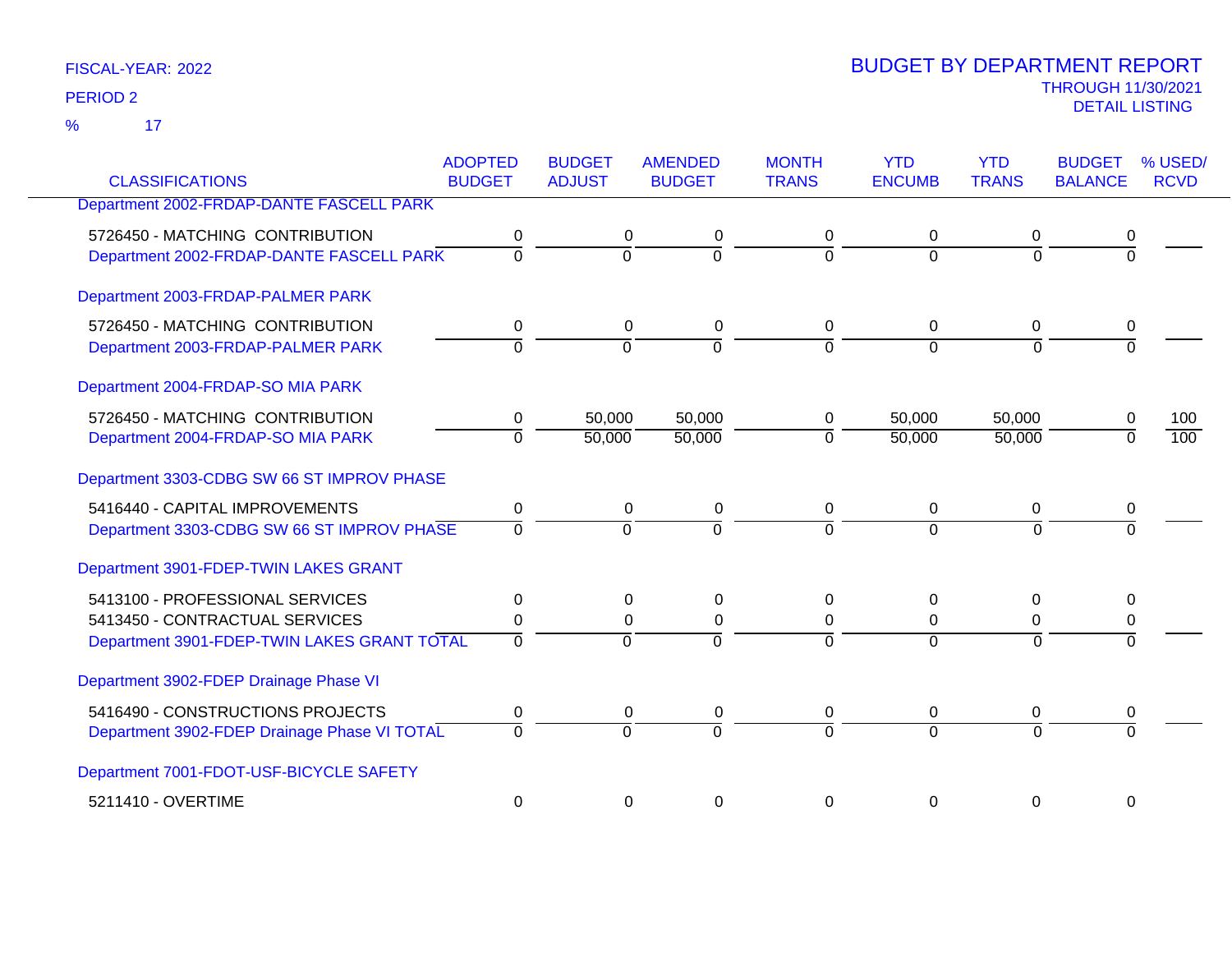17 %

| <b>CLASSIFICATIONS</b>                      | <b>ADOPTED</b><br><b>BUDGET</b> | <b>BUDGET</b><br><b>ADJUST</b> | <b>AMENDED</b><br><b>BUDGET</b> | <b>MONTH</b><br><b>TRANS</b> | <b>YTD</b><br><b>ENCUMB</b> | <b>YTD</b><br><b>TRANS</b> | <b>BUDGET</b><br><b>BALANCE</b> | % USED/<br><b>RCVD</b> |
|---------------------------------------------|---------------------------------|--------------------------------|---------------------------------|------------------------------|-----------------------------|----------------------------|---------------------------------|------------------------|
| Department 7001-FDOT-USF-BICYCLE SAFETY     | $\Omega$                        | $\mathbf{0}$                   | $\Omega$                        | 0                            | $\overline{0}$              | $\Omega$                   | $\Omega$                        |                        |
| Department 7002-FDOT-USF-BICYCLE SAFETY     |                                 |                                |                                 |                              |                             |                            |                                 |                        |
| 5211410 - OVERTIME                          | $\mathbf 0$                     | 0                              | $\mathbf 0$                     | 0                            | 0                           | 0                          | $\mathbf 0$                     |                        |
| Department 7002-FDOT-USF-BICYCLE SAFETY     | $\overline{0}$                  | $\overline{0}$                 | $\overline{0}$                  | $\overline{0}$               | $\overline{0}$              | $\overline{0}$             | $\overline{0}$                  |                        |
| Department 7003-FDOT 62 AVE PED & BICYCLIST |                                 |                                |                                 |                              |                             |                            |                                 |                        |
| 5413100 - PROFESSIONAL SERVICES             | 0                               | $\Omega$                       | $\Omega$                        | $\mathbf 0$                  | $\Omega$                    | $\Omega$                   | $\Omega$                        |                        |
| 5416490 - CONSTRUCTIONS PROJECTS            | 0                               | 115,263                        | 115,263                         | 0                            | 93,578                      | 93,578                     | 21,685                          | 81                     |
| Department 7003-FDOT 62 AVE PED & BICYCLIST | $\mathbf 0$                     | 115,263                        | 115,263                         | $\overline{0}$               | 93,578                      | 93,578                     | 21,685                          | $\overline{81}$        |
| <b>EXPENSE TOTAL</b>                        | 0                               | 165,263                        | 165,263                         | $\pmb{0}$                    | 143,578                     | 143,578                    | 21,685                          | 86                     |
| Fund 106-STATE GRANT FUND TOTAL             |                                 |                                |                                 |                              |                             |                            |                                 |                        |
| <b>REVENUE</b>                              | 0                               | 165,263                        | 165,263                         | 194                          | $\Omega$                    | 461                        | 164,802                         |                        |
| <b>EXPENSE</b>                              | 0                               | 165,263                        | 165,263                         | 0                            | 143,578                     | 143,578                    | 21,685                          | 86                     |
| Fund 106-STATE GRANT FUND TOTAL             | $\mathbf 0$                     | $\Omega$                       | 0                               | 194                          | $-143,578$                  | $-143, 117$                | 143,117                         |                        |
| Fund 111-STORM WATER DRAIN TRUST            |                                 |                                |                                 |                              |                             |                            |                                 |                        |
| <b>REVENUE</b>                              |                                 |                                |                                 |                              |                             |                            |                                 |                        |
| Department 0000-Description N/A             |                                 |                                |                                 |                              |                             |                            |                                 |                        |
| 3143000 - UTILITY TAX-WATER                 | $\Omega$                        | 0                              | 0                               | 0                            | 0                           | 522                        | $-522$                          |                        |
| 3301000 - INTERGOVERNMENTAL REVENUE         | 365,000                         | 0                              | 365,000                         | 40,339                       | $\Omega$                    | 40,339                     | 324,661                         | 11                     |
| 3612000 - INTEREST INCOME                   | 7,000                           | 0                              | 7,000                           | 235                          | 0                           | 609                        | 6,391                           | 8                      |
| 3699201 - MISC. OTHERS                      | $\Omega$                        | 0                              | $\Omega$                        | $\Omega$                     | 0                           | $\Omega$                   | $\Omega$                        |                        |
| Department 0000-Description N/A TOTAL       | 372,000                         | $\overline{0}$                 | 372,000                         | 40,574                       | $\overline{0}$              | 41,470                     | 330,530                         | 11                     |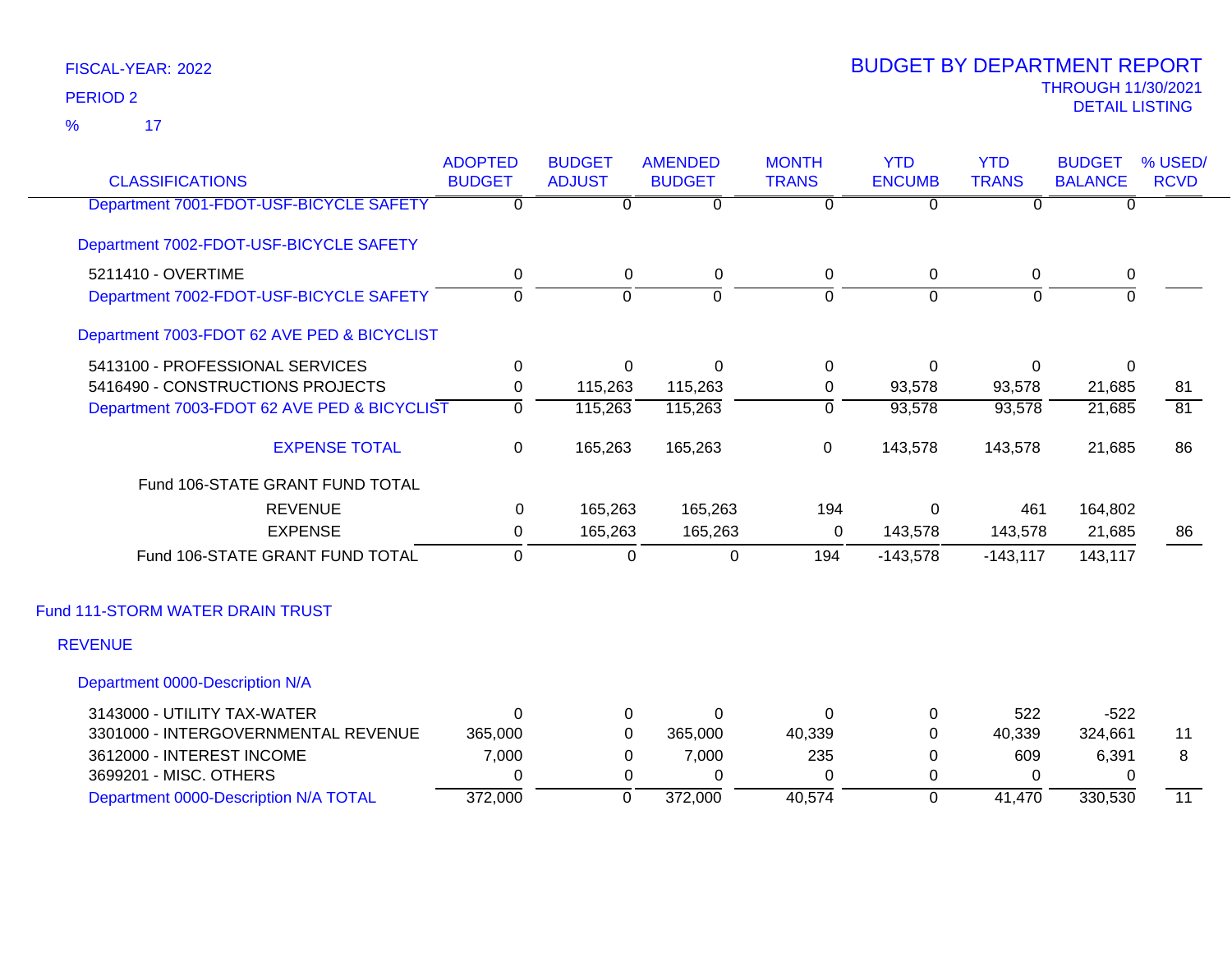$\overline{\phantom{1}}$  17 %

| <b>CLASSIFICATIONS</b>                   | <b>ADOPTED</b><br><b>BUDGET</b> | <b>BUDGET</b><br><b>ADJUST</b> | <b>AMENDED</b><br><b>BUDGET</b> | <b>MONTH</b><br><b>TRANS</b> | <b>YTD</b><br><b>ENCUMB</b> | <b>YTD</b><br><b>TRANS</b> | <b>BUDGET</b><br><b>BALANCE</b> | % USED/<br><b>RCVD</b> |
|------------------------------------------|---------------------------------|--------------------------------|---------------------------------|------------------------------|-----------------------------|----------------------------|---------------------------------|------------------------|
| <b>REVENUE TOTAL</b>                     | 372,000                         | 0                              | 372,000                         | 40,574                       | 0                           | 41,470                     | 330,530                         | $\overline{11}$        |
| <b>EXPENSE</b>                           |                                 |                                |                                 |                              |                             |                            |                                 |                        |
| Department 1730-STREET MAINTENANCE       |                                 |                                |                                 |                              |                             |                            |                                 |                        |
| 5411210 - REGULAR                        | 41,346                          | $\mathbf 0$                    | 41,346                          | 3,218                        | 0                           | 4,989                      | 36,357                          | 12                     |
| 5411410 - OVERTIME                       | 0                               | $\mathbf 0$                    | 0                               | 0                            | 0                           | 0                          | $\mathbf 0$                     |                        |
| 5412110 - F.I.C.A.                       | 3,163                           | 0                              | 3,163                           | 246                          | 0                           | 381                        | 2,782                           | 12                     |
| 5412210 - PENSION PLAN CONTRIBUTION      | 4,115                           | 0                              | 4,115                           | 0                            | 0                           | 0                          | 4,115                           |                        |
| 5412310 - GROUP HEALTH INSURANCE         | 8,463                           | 0                              | 8,463                           | 678                          | 0                           | 746                        | 7,717                           | 8                      |
| 5412410 - WORKERS' COMPENSATION          | 3,608                           | $\Omega$                       | 3,608                           | 0                            | 0                           | 370                        | 3,238                           | 10                     |
| 5413450 - CONTRACTUAL SERVICES           | 113,745                         | 13,457                         | 127,202                         | 0                            | 33,457                      | 33,457                     | 93,745                          | 26                     |
| 5416490 - CONSTRUCTIONS PROJECTS         | 105,000                         | 116,216                        | 221,216                         | 0                            | 111,186                     | 111,186                    | 110,030                         | 50                     |
| 5417100 - BOND SERVICE- PRINCIPAL        | 0                               | 0                              | 0                               | 0                            | 0                           | 0                          |                                 |                        |
| 5417200 - INTEREST EXPENSE               | O                               | 0                              | O                               | 0                            | 0                           |                            |                                 |                        |
| 5819120 - INTRA-GOV TRANSFER-TO GF       | 150,000                         | $\Omega$                       | 150,000                         | 0                            | 0                           | 150,000                    | $\Omega$                        | 100                    |
| Department 1730-STREET MAINTENANCE TOTAL | 429,440                         | 129,673                        | 559,113                         | $\overline{4,142}$           | 144,643                     | 301,129                    | 257,984                         | $\overline{53}$        |
| <b>EXPENSE TOTAL</b>                     | 429,440                         | 129,673                        | 559,113                         | 4,142                        | 144,643                     | 301,129                    | 257,984                         | 53                     |
| Fund 111-STORM WATER DRAIN TRUST TOTAL   |                                 |                                |                                 |                              |                             |                            |                                 |                        |
| <b>REVENUE</b>                           | 372,000                         | $\Omega$                       | 372,000                         | 40,574                       | 0                           | 41,470                     | 330,530                         | 11                     |
| <b>EXPENSE</b>                           | 429,440                         | 129,673                        | 559,113                         | 4,142                        | 144,643                     | 301,129                    | 257,984                         | 53                     |
| Fund 111-STORM WATER DRAIN TRUST TOTAL   | $-57,440$                       | $-129,673$                     | $-187,113$                      | 36,432                       | $-144,643$                  | $-259,659$                 | 72,546                          |                        |

Fund 112-2ND LOCAL OPTION GAS TRST

REVENUE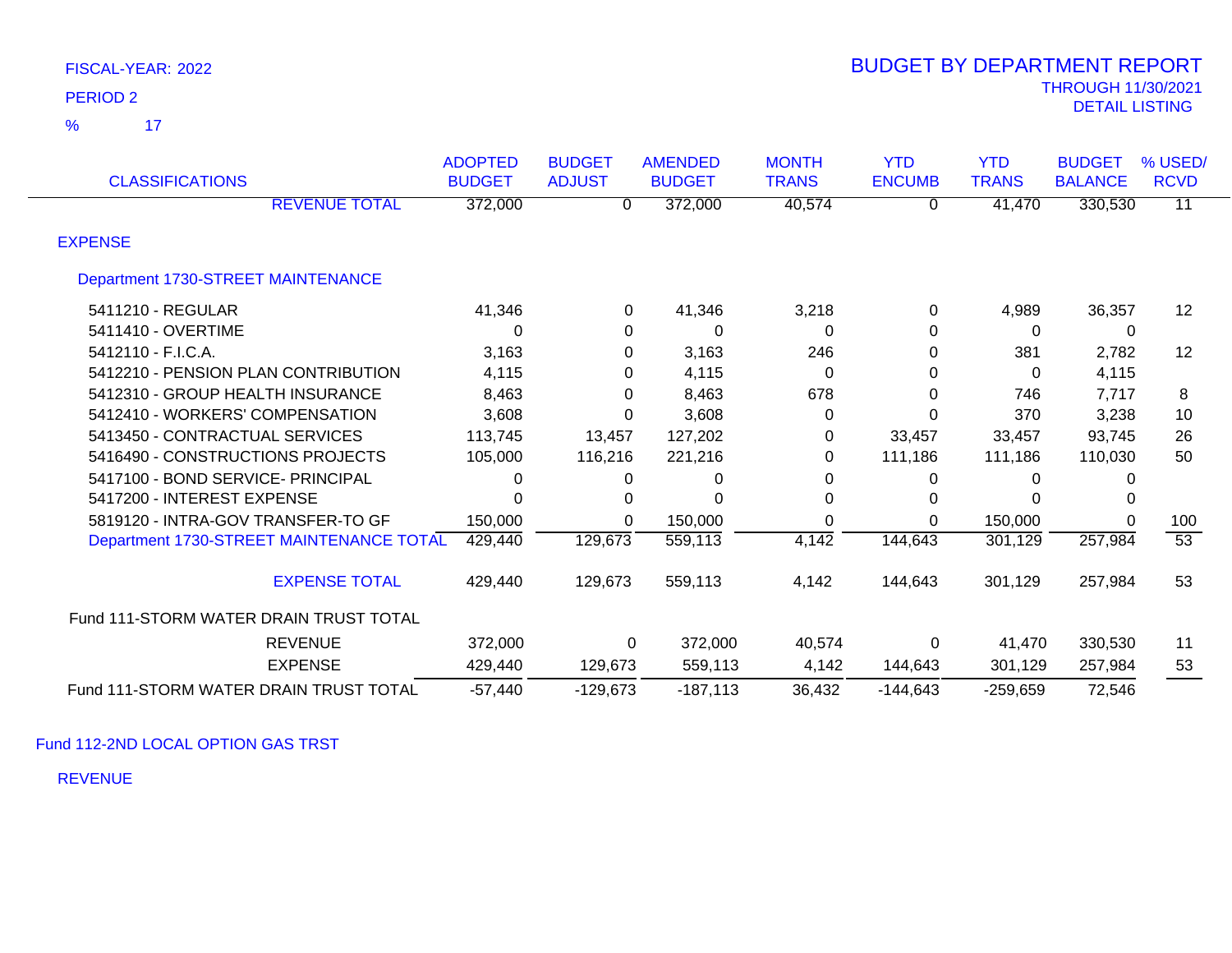17 %

| <b>CLASSIFICATIONS</b>                   | <b>ADOPTED</b><br><b>BUDGET</b> | <b>BUDGET</b><br><b>ADJUST</b> | <b>AMENDED</b><br><b>BUDGET</b> | <b>MONTH</b><br><b>TRANS</b> | <b>YTD</b><br><b>ENCUMB</b> | <b>YTD</b><br><b>TRANS</b> | <b>BUDGET</b><br><b>BALANCE</b> | % USED/<br><b>RCVD</b> |
|------------------------------------------|---------------------------------|--------------------------------|---------------------------------|------------------------------|-----------------------------|----------------------------|---------------------------------|------------------------|
| Department 0000-Description N/A          |                                 |                                |                                 |                              |                             |                            |                                 |                        |
| 3121000 - LOCAL OPTION TAXES             | 66,300                          | 0                              | 66,300                          | 5,787                        | 0                           | 11,737                     | 54,563                          | 17                     |
| 3301000 - INTERGOVERNMENTAL REVENUE      | $\mathbf 0$                     | 0                              | $\mathbf 0$                     | 0                            | $\Omega$                    | 0                          | 0                               |                        |
| 3612000 - INTEREST INCOME                | 2,200                           | 0                              | 2,200                           | 190                          | 0                           | 447                        | 1,753                           | 20                     |
| Department 0000-Description N/A TOTAL    | 68,500                          | $\overline{0}$                 | 68,500                          | $\overline{5,977}$           | $\overline{0}$              | 12,184                     | 56,316                          | $\overline{17}$        |
| <b>REVENUE TOTAL</b>                     | 68,500                          | $\mathbf 0$                    | 68,500                          | 5,977                        | 0                           | 12,184                     | 56,316                          | 17                     |
| <b>EXPENSE</b>                           |                                 |                                |                                 |                              |                             |                            |                                 |                        |
| Department 1730-STREET MAINTENANCE       |                                 |                                |                                 |                              |                             |                            |                                 |                        |
| 5416210 - INFRASTRUCTURE PROJECTS        | 100,000                         | 100,000                        | 200,000                         | 0                            | 100,000                     | 100,000                    | 100,000                         | 50                     |
| Department 1730-STREET MAINTENANCE TOTAL | 100,000                         | 100,000                        | 200,000                         | $\mathbf 0$                  | 100,000                     | 100,000                    | 100,000                         | $\overline{50}$        |
| <b>EXPENSE TOTAL</b>                     | 100,000                         | 100,000                        | 200,000                         | $\mathbf 0$                  | 100,000                     | 100,000                    | 100,000                         | 50                     |
| Fund 112-2ND LOCAL OPTION GAS TRST TOTAL |                                 |                                |                                 |                              |                             |                            |                                 |                        |
| <b>REVENUE</b>                           | 68,500                          | $\Omega$                       | 68,500                          | 5,977                        | 0                           | 12,184                     | 56,316                          | 17                     |
| <b>EXPENSE</b>                           | 100,000                         | 100,000                        | 200,000                         | 0                            | 100,000                     | 100,000                    | 100,000                         | 50                     |
| Fund 112-2ND LOCAL OPTION GAS TRST TOTAL | $-31,500$                       | $-100,000$                     | $-131,500$                      | 5,977                        | $-100,000$                  | $-87,816$                  | $-43,684$                       |                        |
| Fund 114-LOCAL GRANTS FUND               |                                 |                                |                                 |                              |                             |                            |                                 |                        |
| <b>REVENUE</b>                           |                                 |                                |                                 |                              |                             |                            |                                 |                        |
| Department 0000-Description N/A          |                                 |                                |                                 |                              |                             |                            |                                 |                        |
| 3371000 - GENERAL GOVERNMENT             | 0                               | 0                              | 0                               | 0                            | 0                           | 0                          | 0                               |                        |
| Department 0000-Description N/A TOTAL    | $\overline{0}$                  | $\Omega$                       | $\mathbf{0}$                    | $\mathbf 0$                  | $\Omega$                    | $\Omega$                   | $\overline{0}$                  |                        |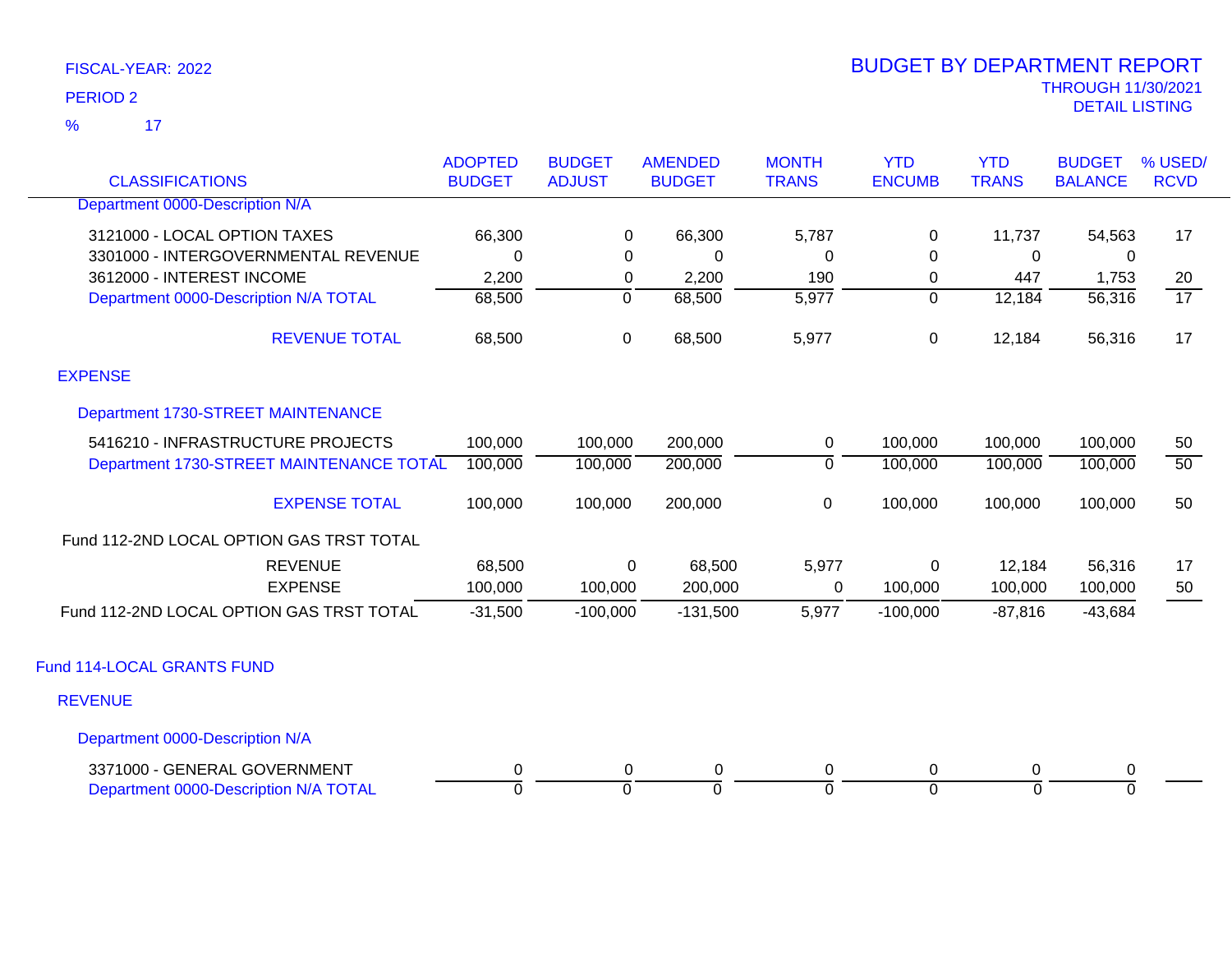17 %

| <b>CLASSIFICATIONS</b>                       | <b>ADOPTED</b><br><b>BUDGET</b> | <b>BUDGET</b><br><b>ADJUST</b> | <b>AMENDED</b><br><b>BUDGET</b> | <b>MONTH</b><br><b>TRANS</b> | <b>YTD</b><br><b>ENCUMB</b> | <b>YTD</b><br><b>TRANS</b> | <b>BUDGET</b><br><b>BALANCE</b> | % USED/<br><b>RCVD</b> |
|----------------------------------------------|---------------------------------|--------------------------------|---------------------------------|------------------------------|-----------------------------|----------------------------|---------------------------------|------------------------|
| Department 3001-SNP-MURRAY PARK POOL         |                                 |                                |                                 |                              |                             |                            |                                 |                        |
| 3371000 - GENERAL GOVERNMENT                 | 0                               |                                | 0<br>0                          | 0                            | 0                           | 0                          | 0                               |                        |
| Department 3001-SNP-MURRAY PARK POOL TOTAL   | $\overline{0}$                  | $\overline{0}$                 | ō                               | $\Omega$                     | $\overline{0}$              | $\overline{0}$             | $\overline{0}$                  |                        |
| Department 3101-HFSF-Complete Streets Policy |                                 |                                |                                 |                              |                             |                            |                                 |                        |
| 3661000 - REVENUE                            | 0                               |                                | $\Omega$<br>0                   | 0                            | 0                           | 0                          | 0                               |                        |
| Department 3101-HFSF-Complete Streets Policy | $\Omega$                        | $\Omega$                       | $\Omega$                        | $\Omega$                     | $\Omega$                    | $\Omega$                   |                                 |                        |
| Department 3604-MDC SCHOOL & SR MEALS        |                                 |                                |                                 |                              |                             |                            |                                 |                        |
| 3371000 - GENERAL GOVERNMENT                 | 0                               |                                | 0<br>0                          | 0                            | 0                           | 0                          | 0                               |                        |
| Department 3604-MDC SCHOOL & SR MEALS        | $\Omega$                        | $\Omega$                       | $\Omega$                        |                              | $\Omega$                    | $\Omega$                   |                                 |                        |
| Department 3605-MDC SCHOOL & SR MEALS        |                                 |                                |                                 |                              |                             |                            |                                 |                        |
| 3371000 - GENERAL GOVERNMENT                 | 0                               |                                | 0<br>0                          | 0                            | 0                           | 0                          | 0                               |                        |
| Department 3605-MDC SCHOOL & SR MEALS        | $\Omega$                        | $\Omega$                       | $\Omega$                        | $\Omega$                     | $\Omega$                    | $\Omega$                   | $\Omega$                        |                        |
| Department 3606-MDC SCHOOL & SR MEALS        |                                 |                                |                                 |                              |                             |                            |                                 |                        |
| 3371000 - GENERAL GOVERNMENT                 | 0                               |                                | 0<br>0                          | 0                            | 0                           | 0                          | 0                               |                        |
| Department 3606-MDC SCHOOL & SR MEALS        | $\Omega$                        | $\Omega$                       | $\Omega$                        | $\Omega$                     | $\Omega$                    | $\Omega$                   | $\Omega$                        |                        |
| Department 3607-SR MEAL AMENDMENT TO JUNE    |                                 |                                |                                 |                              |                             |                            |                                 |                        |
| 3371000 - GENERAL GOVERNMENT                 | 0                               |                                | 0<br>0                          | $\mathbf 0$                  | 0                           | $\mathbf 0$                | 0                               |                        |
| Department 3607-SR MEAL AMENDMENT TO JUNE    | $\Omega$                        | $\Omega$                       | $\Omega$                        | $\Omega$                     | $\Omega$                    | $\Omega$                   | $\Omega$                        |                        |
| Department 3608-SR MEAL & AFTER SCHOOL       |                                 |                                |                                 |                              |                             |                            |                                 |                        |
| 3371000 - GENERAL GOVERNMENT                 | 0                               |                                | 0<br>0                          | $\Omega$                     | $\Omega$                    | $\Omega$                   | 0                               |                        |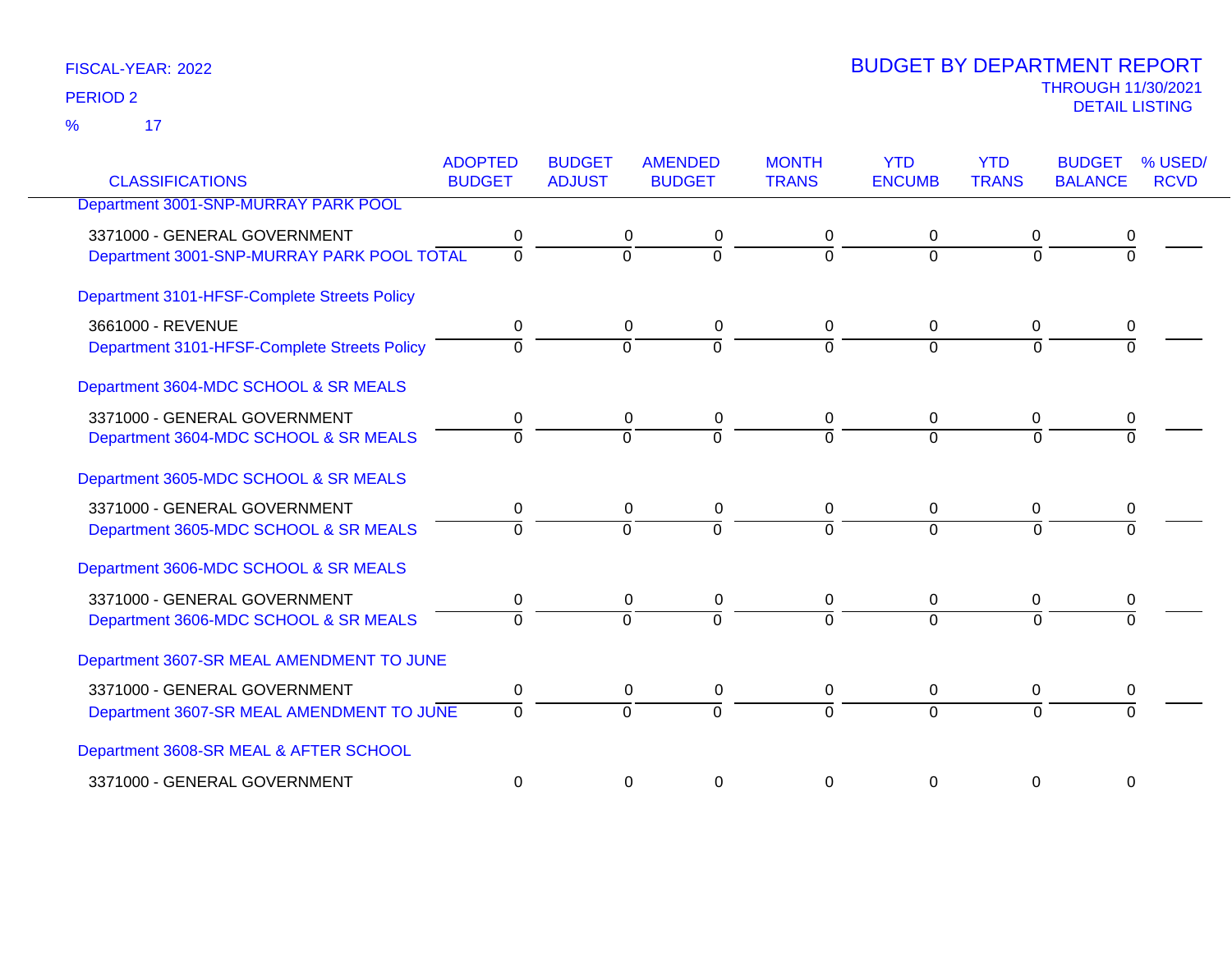17 %

# THROUGH 11/30/2021 DETAIL LISTING PERIOD <sup>2</sup> BUDGET BY DEPARTMENT REPORT

| <b>CLASSIFICATIONS</b>                    | <b>ADOPTED</b><br><b>BUDGET</b> | <b>BUDGET</b><br><b>ADJUST</b> | <b>AMENDED</b><br><b>BUDGET</b> | <b>MONTH</b><br><b>TRANS</b> | <b>YTD</b><br><b>ENCUMB</b> | <b>YTD</b><br><b>TRANS</b> | <b>BUDGET</b><br><b>BALANCE</b> | % USED/<br><b>RCVD</b> |
|-------------------------------------------|---------------------------------|--------------------------------|---------------------------------|------------------------------|-----------------------------|----------------------------|---------------------------------|------------------------|
| Department 3608-SR MEAL & AFTER SCHOOL    | $\overline{0}$                  | 0                              | $\overline{0}$                  | $\Omega$                     | $\overline{0}$              | $\Omega$                   | $\overline{0}$                  |                        |
| Department 3609-SR MEAL&AFTER SCH #2 JUL- |                                 |                                |                                 |                              |                             |                            |                                 |                        |
| 3371000 - GENERAL GOVERNMENT              | 0                               | $\mathbf 0$                    | 0                               | 0                            | $\mathbf 0$                 | $\mathbf 0$                | 0                               |                        |
| Department 3609-SR MEAL&AFTER SCH #2 JUL- | $\Omega$                        | $\Omega$                       | $\overline{0}$                  | $\Omega$                     | $\Omega$                    | $\Omega$                   | $\Omega$                        |                        |
| Department 3610-SR MEAL&AFTER SCH         |                                 |                                |                                 |                              |                             |                            |                                 |                        |
| 3371000 - GENERAL GOVERNMENT              | 0                               | 0                              | 0                               | 0                            | 0                           | 0                          | 0                               |                        |
| Department 3610-SR MEAL&AFTER SCH         | $\overline{0}$                  | $\mathbf 0$                    | $\overline{0}$                  | $\Omega$                     | $\Omega$                    | $\Omega$                   | $\Omega$                        |                        |
| Department 3801-ADA-FY2010                |                                 |                                |                                 |                              |                             |                            |                                 |                        |
| 3371000 - GENERAL GOVERNMENT              | 0                               | 0                              | 0                               | 0                            | $\overline{0}$              | 0                          | 0                               |                        |
| Department 3801-ADA-FY2010 TOTAL          | $\overline{0}$                  | $\overline{0}$                 | $\overline{0}$                  | $\Omega$                     | $\overline{0}$              | $\Omega$                   | $\overline{0}$                  |                        |
| Department 3802-ADA FY 2011               |                                 |                                |                                 |                              |                             |                            |                                 |                        |
| 3371000 - GENERAL GOVERNMENT              | 0                               | 0                              | 0                               | 0                            | 0                           | 0                          | 0                               |                        |
| Department 3802-ADA FY 2011 TOTAL         | $\Omega$                        | $\Omega$                       | $\overline{0}$                  | $\Omega$                     | $\Omega$                    | $\Omega$                   | $\Omega$                        |                        |
| Department 3803-ADA FY 2012               |                                 |                                |                                 |                              |                             |                            |                                 |                        |
| 3371000 - GENERAL GOVERNMENT              | 0                               | 0                              | 0                               | 0                            | 0                           | $\mathbf 0$                | 0                               |                        |
| Department 3803-ADA FY 2012 TOTAL         | $\Omega$                        | $\Omega$                       | $\overline{0}$                  | $\Omega$                     | $\Omega$                    | $\Omega$                   | $\Omega$                        |                        |
| Department 3804-ADA FY 2013               |                                 |                                |                                 |                              |                             |                            |                                 |                        |
| 3371000 - GENERAL GOVERNMENT              | 0                               | 0                              | 0                               | 0                            | 0                           | 0                          | 0                               |                        |
| Department 3804-ADA FY 2013 TOTAL         | $\Omega$                        | $\Omega$                       | $\overline{0}$                  | $\Omega$                     | $\Omega$                    | $\Omega$                   | $\Omega$                        |                        |
|                                           |                                 |                                |                                 |                              |                             |                            |                                 |                        |

Department 3805-ADA FY 2013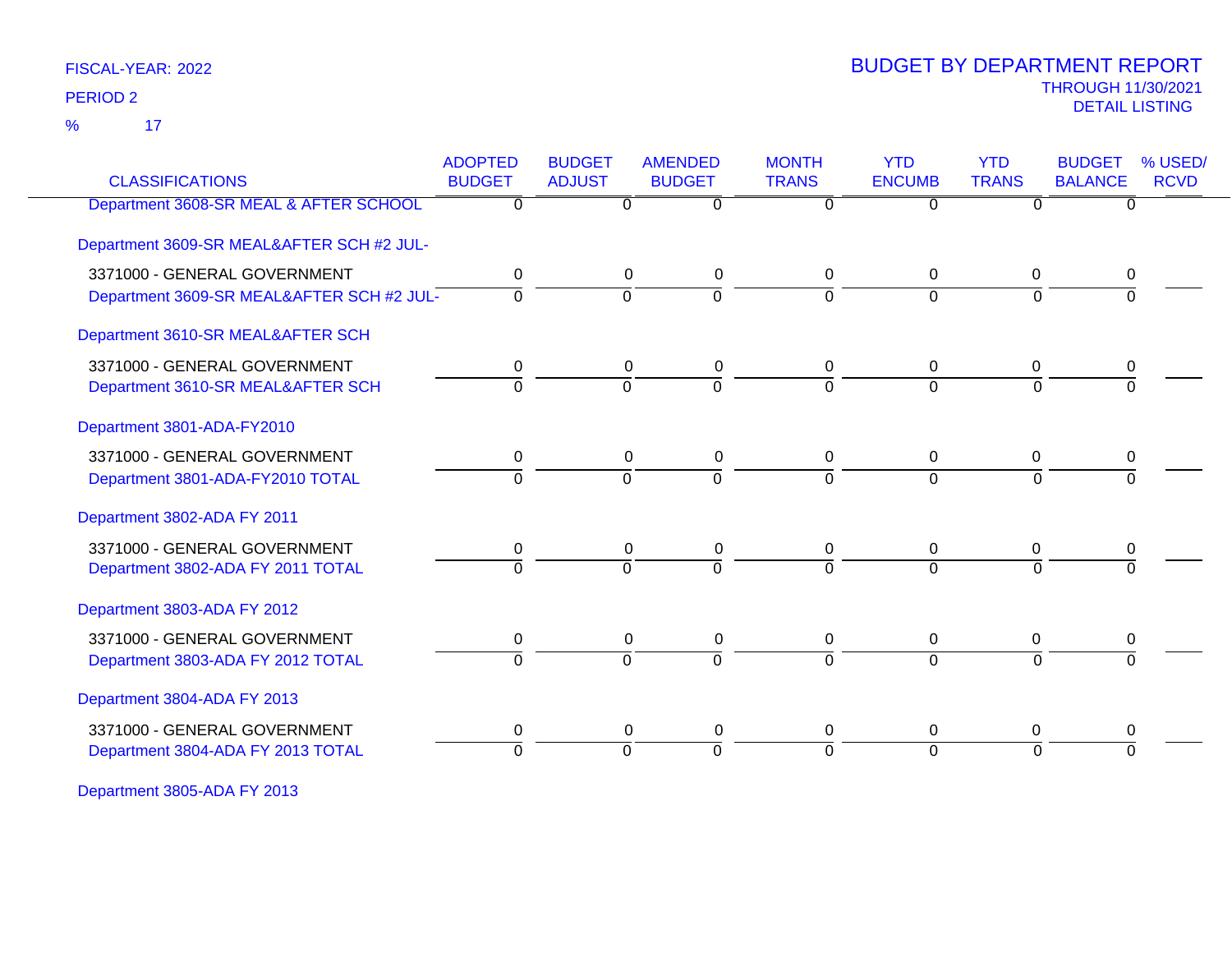17 %

| <b>CLASSIFICATIONS</b>                         | <b>ADOPTED</b><br><b>BUDGET</b> | <b>BUDGET</b><br><b>ADJUST</b> | <b>AMENDED</b><br><b>BUDGET</b> | <b>MONTH</b><br><b>TRANS</b> | <b>YTD</b><br><b>ENCUMB</b> | <b>YTD</b><br><b>TRANS</b> | <b>BUDGET</b><br>% USED/<br><b>RCVD</b><br><b>BALANCE</b> |
|------------------------------------------------|---------------------------------|--------------------------------|---------------------------------|------------------------------|-----------------------------|----------------------------|-----------------------------------------------------------|
| 3371000 - GENERAL GOVERNMENT                   | $\overline{0}$                  | $\overline{0}$                 | 0                               | $\overline{0}$               | $\overline{0}$              | $\overline{0}$             | 0                                                         |
| Department 3805-ADA FY 2013 TOTAL              | $\overline{0}$                  | 0                              | $\Omega$                        | $\Omega$                     | $\Omega$                    | $\Omega$                   | $\Omega$                                                  |
| Department 3806-ADA FY 2015                    |                                 |                                |                                 |                              |                             |                            |                                                           |
| 3371000 - GENERAL GOVERNMENT                   | 0                               | 0                              | 0                               | 0                            | $\mathbf 0$                 | $\mathbf 0$                | $\pmb{0}$                                                 |
| Department 3806-ADA FY 2015 TOTAL              | $\Omega$                        | $\Omega$                       | $\overline{0}$                  | $\Omega$                     | $\Omega$                    | $\overline{0}$             | 0                                                         |
| Department 3807-ADA FY 2016                    |                                 |                                |                                 |                              |                             |                            |                                                           |
| 3371000 - GENERAL GOVERNMENT                   | 0                               | 0                              | $\pmb{0}$                       | $\mathbf 0$                  | $\mathbf 0$                 | $\mathbf 0$                | 0                                                         |
| Department 3807-ADA FY 2016 TOTAL              | $\overline{0}$                  | $\overline{0}$                 | $\overline{0}$                  | $\Omega$                     | $\Omega$                    | $\overline{0}$             | $\Omega$                                                  |
| Department 3808-ADA FY 2017                    |                                 |                                |                                 |                              |                             |                            |                                                           |
| 3371000 - GENERAL GOVERNMENT                   | 0                               | $\mathbf 0$                    | 0                               | 0                            | 0                           | 0                          | 0                                                         |
| Department 3808-ADA FY 2017 TOTAL              | $\overline{0}$                  | $\overline{0}$                 | $\overline{0}$                  | $\mathbf 0$                  | $\Omega$                    | $\overline{0}$             | $\overline{0}$                                            |
| Department 3809-ADA FY18-20                    |                                 |                                |                                 |                              |                             |                            |                                                           |
| 3311000 - REVENUE                              | 0                               | 0                              | 0                               | 0                            | 0                           | 0                          | 0                                                         |
| 3371000 - GENERAL GOVERNMENT                   | 0                               | 0                              | $\pmb{0}$                       | 0                            | 0                           | 0                          | $\mathbf 0$                                               |
| Department 3809-ADA FY18-20 TOTAL              | $\overline{0}$                  | $\Omega$                       | $\overline{0}$                  | $\Omega$                     | $\Omega$                    | $\overline{0}$             | $\Omega$                                                  |
| Department 4010-GOB-WATER & SEWER              |                                 |                                |                                 |                              |                             |                            |                                                           |
| 3311000 - REVENUE                              | 0                               | 0                              | 0                               | 0                            | $\Omega$                    | $\Omega$                   | $\mathbf{0}$                                              |
| 3371000 - GENERAL GOVERNMENT                   | 0                               | $\Omega$                       | 0                               | 0                            | $\Omega$                    | 0                          | 0                                                         |
| Department 4010-GOB-WATER & SEWER              | $\overline{0}$                  | $\overline{0}$                 | $\Omega$                        | $\Omega$                     | $\Omega$                    | $\overline{0}$             | $\overline{0}$                                            |
| Department 4011-GOB-Sanitary Sewer Master Plan |                                 |                                |                                 |                              |                             |                            |                                                           |
| 3371000 - GENERAL GOVERNMENT                   | 0                               | 1,151,080                      | 1,151,080                       | 0                            | 0                           | 0                          | 1,151,080                                                 |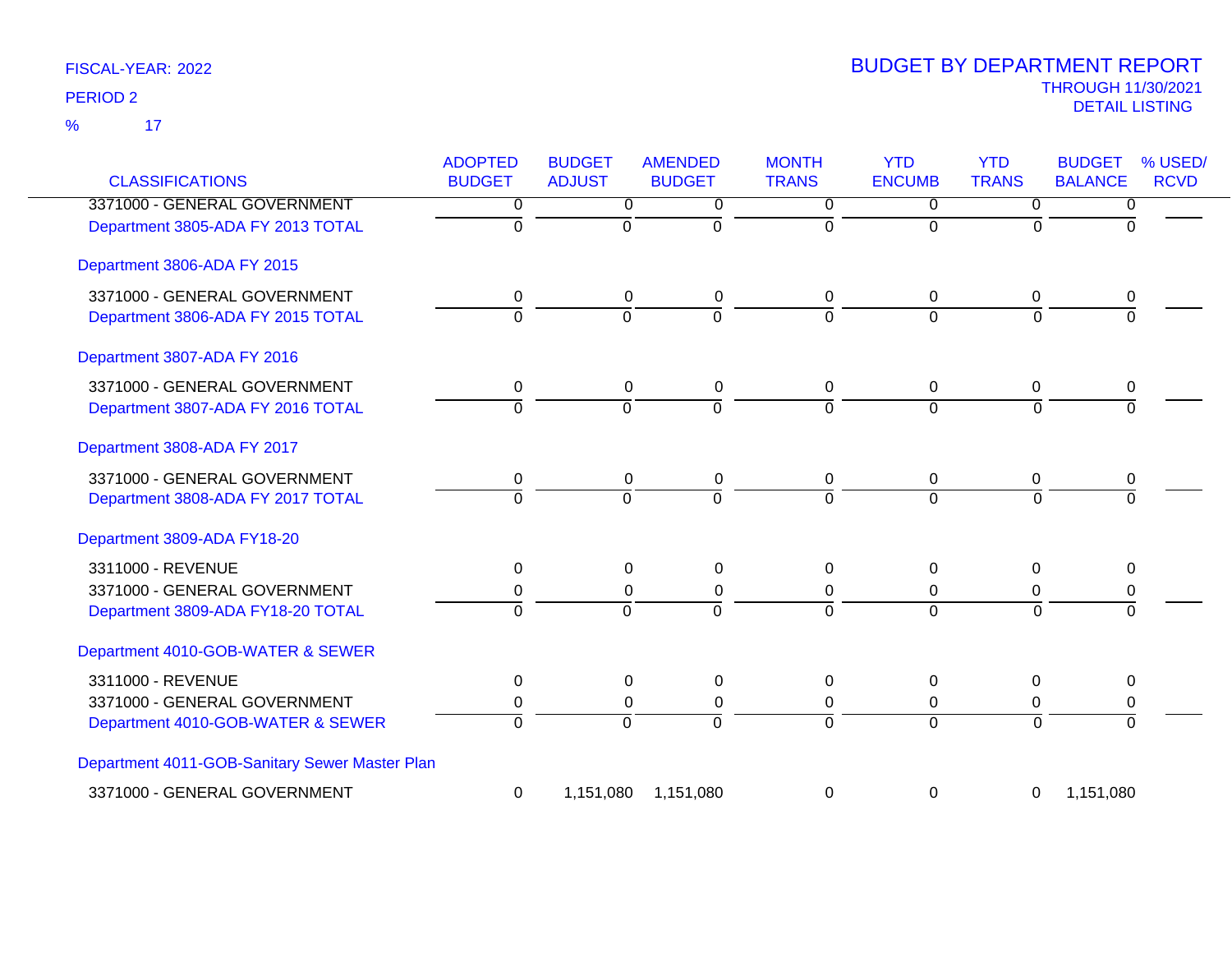17 %

# THROUGH 11/30/2021 DETAIL LISTING PERIOD <sup>2</sup> BUDGET BY DEPARTMENT REPORT

| <b>CLASSIFICATIONS</b>                           | <b>ADOPTED</b><br><b>BUDGET</b> | <b>BUDGET</b><br><b>ADJUST</b> | <b>AMENDED</b><br><b>BUDGET</b> | <b>MONTH</b><br><b>TRANS</b> | <b>YTD</b><br><b>ENCUMB</b> | <b>YTD</b><br><b>TRANS</b> | <b>BUDGET</b><br><b>BALANCE</b> | % USED/<br><b>RCVD</b> |
|--------------------------------------------------|---------------------------------|--------------------------------|---------------------------------|------------------------------|-----------------------------|----------------------------|---------------------------------|------------------------|
| Department 4011-GOB-Sanitary Sewer Master Plan   | $\Omega$                        | 1,151,080                      | 1,151,080                       | $\overline{0}$               | $\overline{0}$              | $\Omega$                   | 1,151,080                       |                        |
| Department 4012-GOB-CITYWIDE ROAD                |                                 |                                |                                 |                              |                             |                            |                                 |                        |
| 3371000 - GENERAL GOVERNMENT                     | $\mathbf 0$                     | 0                              | 0                               | 0                            | 0                           | $\mathbf 0$                | 0                               |                        |
| Department 4012-GOB-CITYWIDE ROAD                | $\Omega$                        | $\Omega$                       | $\Omega$                        | $\Omega$                     | $\overline{0}$              | $\Omega$                   |                                 |                        |
| Department 4100-VILLAGERS GRANT-                 |                                 |                                |                                 |                              |                             |                            |                                 |                        |
| 3371000 - GENERAL GOVERNMENT                     | 0                               | 0                              | 0                               | 0                            | $\Omega$                    | $\Omega$                   | 0                               |                        |
| Department 4100-VILLAGERS GRANT-                 | $\Omega$                        | $\Omega$                       | $\overline{0}$                  | $\Omega$                     | $\Omega$                    | $\Omega$                   | $\Omega$                        |                        |
| Department 4101-VILLAGERS GRANT-                 |                                 |                                |                                 |                              |                             |                            |                                 |                        |
| 3371000 - GENERAL GOVERNMENT                     | 0                               | 0                              | 0                               | 0                            | 0                           | 0                          | 0                               |                        |
| Department 4101-VILLAGERS GRANT-                 | $\Omega$                        | $\Omega$                       | $\overline{0}$                  | $\Omega$                     | $\Omega$                    | $\Omega$                   |                                 |                        |
| Department 4200-MPO                              |                                 |                                |                                 |                              |                             |                            |                                 |                        |
| 3371000 - GENERAL GOVERNMENT                     | 0                               | 0                              | 0                               | 0                            | 0                           | 0                          | 0                               |                        |
| Department 4200-MPO TOTAL                        | $\Omega$                        | $\Omega$                       | $\overline{0}$                  | $\Omega$                     | $\Omega$                    | $\Omega$                   |                                 |                        |
| Department 4201-MPO-Complete Street Policy       |                                 |                                |                                 |                              |                             |                            |                                 |                        |
| 3371000 - GENERAL GOVERNMENT                     | 0                               | 0                              | 0                               | 0                            | 0                           | 0                          | 0                               |                        |
| Department 4201-MPO-Complete Street Policy TOTAL | $\Omega$                        | $\Omega$                       | $\Omega$                        | $\Omega$                     | $\Omega$                    | $\Omega$                   | $\Omega$                        |                        |
| Department 4300-MDC-NEAT STREETS-CRA TREE        |                                 |                                |                                 |                              |                             |                            |                                 |                        |
| 3371000 - GENERAL GOVERNMENT                     | 0                               | 0                              | 0                               | 0                            | 0                           | 0                          | 0                               |                        |
| Department 4300-MDC-NEAT STREETS-CRA TREE        | $\Omega$                        | $\overline{0}$                 | $\Omega$                        | $\Omega$                     | $\overline{0}$              | $\Omega$                   | $\Omega$                        |                        |
|                                                  |                                 |                                |                                 |                              |                             |                            |                                 |                        |

Department 4301-MDC Neat Streets-Tree Planting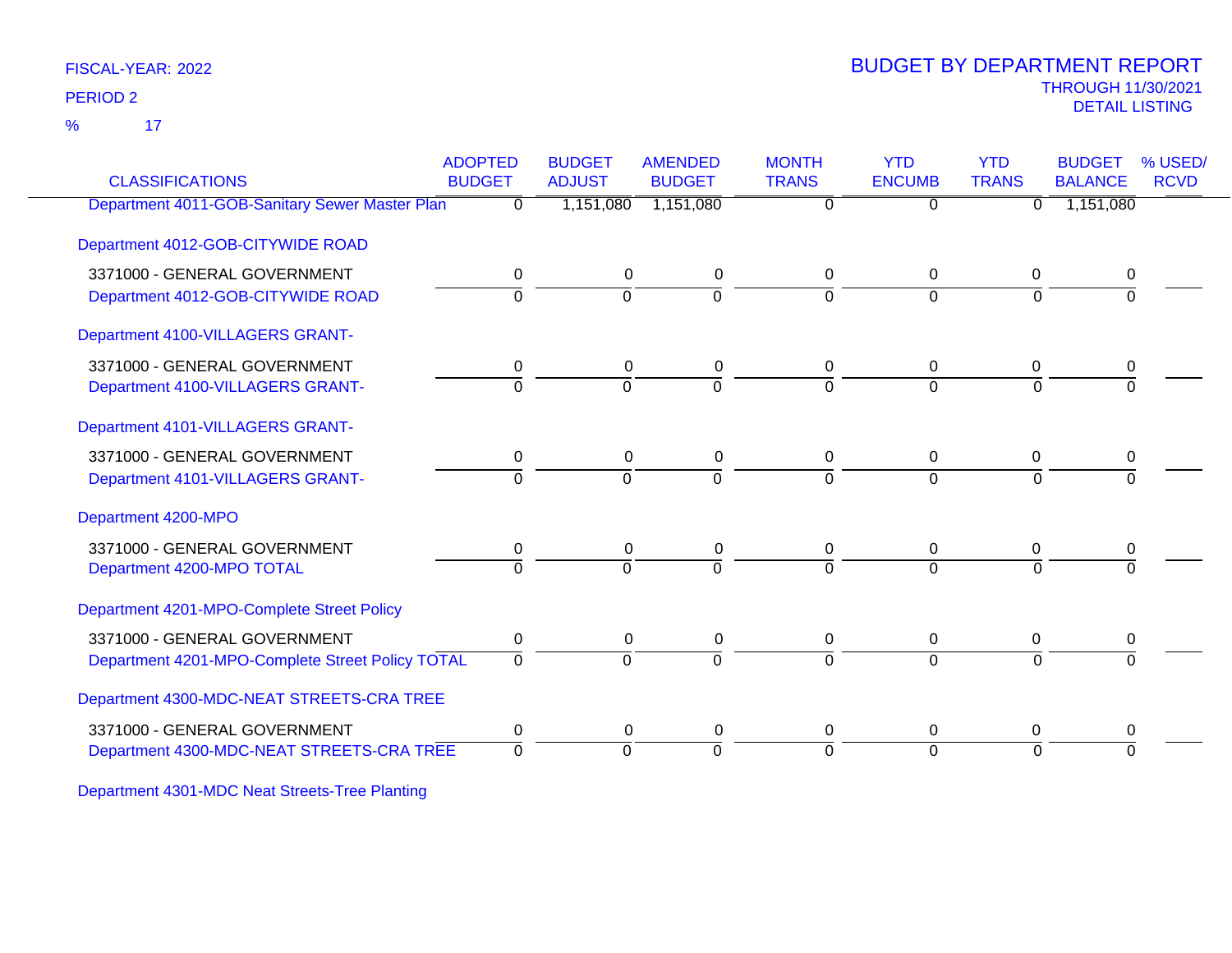$\overline{\phantom{1}}$  17 %

| <b>CLASSIFICATIONS</b>                         | <b>ADOPTED</b><br><b>BUDGET</b> | <b>BUDGET</b><br><b>ADJUST</b> | <b>AMENDED</b><br><b>BUDGET</b> | <b>MONTH</b><br><b>TRANS</b> | <b>YTD</b><br><b>ENCUMB</b> | <b>YTD</b><br><b>TRANS</b> | % USED/<br><b>BUDGET</b><br><b>BALANCE</b><br><b>RCVD</b> |
|------------------------------------------------|---------------------------------|--------------------------------|---------------------------------|------------------------------|-----------------------------|----------------------------|-----------------------------------------------------------|
| 3371000 - GENERAL GOVERNMENT                   | 0                               | $\overline{0}$                 | 0                               | 0                            | $\Omega$                    | $\mathbf 0$                |                                                           |
| Department 4301-MDC Neat Streets-Tree Planting | $\Omega$                        | 0                              | $\Omega$                        | $\overline{0}$               | $\Omega$                    | $\Omega$                   | 0<br><sup>0</sup>                                         |
| Department 4302-MDC Neat Streets-CRA&Downtown  |                                 |                                |                                 |                              |                             |                            |                                                           |
| 3371000 - GENERAL GOVERNMENT                   | 0                               | 0                              | $\Omega$                        | 0                            | $\Omega$                    | 0                          | 0                                                         |
| Department 4302-MDC Neat Streets-CRA&Downtown  | $\Omega$                        | $\Omega$                       | $\Omega$                        | 0                            | $\Omega$                    | $\Omega$                   | $\Omega$                                                  |
| Department 4400-South Miami Garden Club        |                                 |                                |                                 |                              |                             |                            |                                                           |
| 3661000 - REVENUE                              | 0                               | 0                              | 0                               | 0                            | $\overline{0}$              | 0                          | 0                                                         |
| Department 4400-South Miami Garden Club TOTAL  | 0                               | $\Omega$                       | $\Omega$                        | $\Omega$                     | $\overline{0}$              | $\Omega$                   | $\Omega$                                                  |
| Department 4501-ORANGE BOWL YOUTH SPORTS,      |                                 |                                |                                 |                              |                             |                            |                                                           |
| 3661000 - REVENUE                              | $\pmb{0}$                       | $\mathbf 0$                    | $\mathbf 0$                     | 0                            | $\mathbf 0$                 | $\mathbf 0$                | 0                                                         |
| Department 4501-ORANGE BOWL YOUTH SPORTS,      | $\Omega$                        | $\Omega$                       | $\Omega$                        | $\Omega$                     | $\Omega$                    | $\Omega$                   | $\Omega$                                                  |
| Department 4601-USA Swimming FY18              |                                 |                                |                                 |                              |                             |                            |                                                           |
| 3661000 - REVENUE                              | 0                               | 0                              | $\Omega$                        | 0                            | $\mathbf 0$                 | $\Omega$                   | 0                                                         |
| Department 4601-USA Swimming FY18 TOTAL        | 0                               | $\Omega$                       | $\Omega$                        | $\overline{0}$               | $\Omega$                    | $\Omega$                   | $\Omega$                                                  |
| <b>REVENUE TOTAL</b>                           | $\Omega$                        | 1,151,080                      | 1,151,080                       | 0                            | $\Omega$                    | 0                          | 1,151,080                                                 |
| <b>EXPENSE</b>                                 |                                 |                                |                                 |                              |                             |                            |                                                           |
| Department 3001-SNP-MURRAY PARK POOL           |                                 |                                |                                 |                              |                             |                            |                                                           |
| 5413100 - PROFESSIONAL SERVICES                | 0                               | 0                              | 0                               | 0                            | 0                           | 0                          | 0                                                         |
| 5413450 - CONTRACTUAL SERVICES                 | 0                               | $\Omega$                       | $\Omega$                        | 0                            | $\Omega$                    | $\Omega$                   | 0                                                         |
| Department 3001-SNP-MURRAY PARK POOL TOTAL     | $\Omega$                        | $\Omega$                       | $\Omega$                        | $\Omega$                     | $\Omega$                    | $\Omega$                   | $\Omega$                                                  |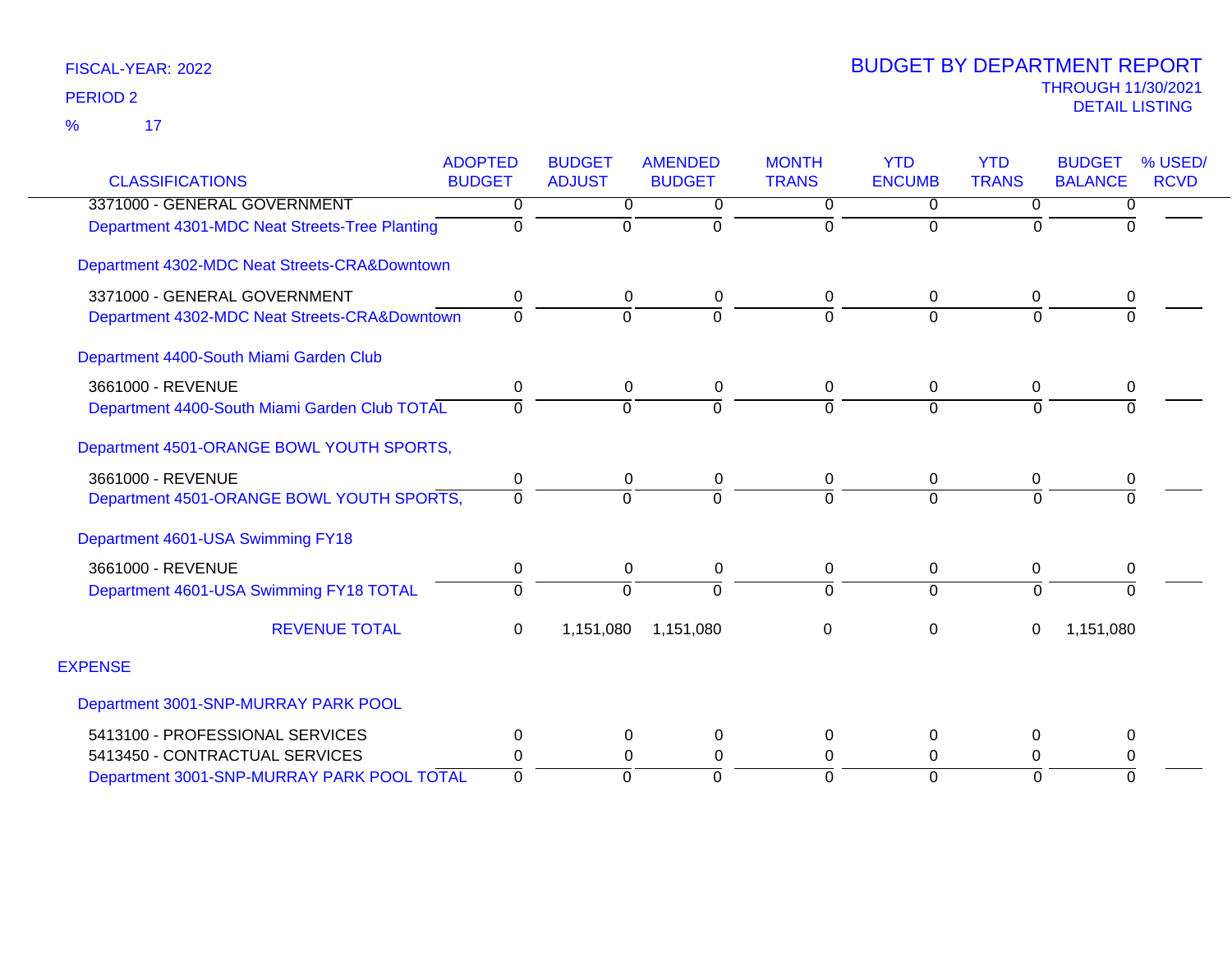17 %

|                                              | <b>ADOPTED</b> | <b>BUDGET</b> | <b>AMENDED</b>                   | <b>MONTH</b> | <b>YTD</b>    | <b>YTD</b>   | <b>BUDGET</b>  | % USED/     |
|----------------------------------------------|----------------|---------------|----------------------------------|--------------|---------------|--------------|----------------|-------------|
| <b>CLASSIFICATIONS</b>                       | <b>BUDGET</b>  | <b>ADJUST</b> | <b>BUDGET</b>                    | <b>TRANS</b> | <b>ENCUMB</b> | <b>TRANS</b> | <b>BALANCE</b> | <b>RCVD</b> |
| Department 3101-HFSF-Complete Streets Policy |                |               |                                  |              |               |              |                |             |
| 5413450 - CONTRACTUAL SERVICES               | 0              |               | 0<br>0                           | 0            | 0             | 0            | 0              |             |
| Department 3101-HFSF-Complete Streets Policy | $\overline{0}$ |               | $\overline{0}$<br>$\overline{0}$ | $\Omega$     | $\Omega$      | $\Omega$     | $\overline{0}$ |             |
| Department 3603-12-SMIA-CB OCT11-SEP12       |                |               |                                  |              |               |              |                |             |
| 5413450 - CONTRACTUAL SERVICES               | 0              |               | 0<br>0                           | 0            | $\mathbf{0}$  | 0            | 0              |             |
| Department 3603-12-SMIA-CB OCT11-SEP12 TOTAL | $\overline{0}$ |               | $\overline{0}$<br>$\Omega$       | $\Omega$     | $\Omega$      | $\Omega$     | $\Omega$       |             |
| Department 3604-MDC SCHOOL & SR MEALS        |                |               |                                  |              |               |              |                |             |
| 5411310 - PART TIME                          | $\Omega$       |               | $\Omega$<br>0                    | 0            | $\Omega$      | $\Omega$     | $\Omega$       |             |
| 5413450 - CONTRACTUAL SERVICES               | 0              |               | 0<br>0                           | 0            | 0             | 0            | 0              |             |
| Department 3604-MDC SCHOOL & SR MEALS        | $\Omega$       |               | $\Omega$<br>$\Omega$             | $\Omega$     | $\Omega$      | $\Omega$     | $\Omega$       |             |
| Department 3605-MDC SCHOOL & SR MEALS        |                |               |                                  |              |               |              |                |             |
| 5411310 - PART TIME                          | 0              |               | $\mathbf{0}$<br>0                | 0            | $\Omega$      | $\Omega$     | $\Omega$       |             |
| 5413450 - CONTRACTUAL SERVICES               | 0              |               | $\mathbf{0}$<br>$\Omega$         | 0            | $\Omega$      | 0            | 0              |             |
| Department 3605-MDC SCHOOL & SR MEALS        | $\mathbf 0$    |               | $\Omega$<br>$\Omega$             | $\Omega$     | $\Omega$      | $\mathbf 0$  | $\Omega$       |             |
| Department 3606-MDC SCHOOL & SR MEALS        |                |               |                                  |              |               |              |                |             |
| 5411310 - PART TIME                          | $\pmb{0}$      |               | 0<br>0                           | 0            | $\mathbf 0$   | $\Omega$     | 0              |             |
| 5413450 - CONTRACTUAL SERVICES               | 0              |               | $\Omega$<br>0                    | 0            | 0             | 0            | 0              |             |
| Department 3606-MDC SCHOOL & SR MEALS        | $\Omega$       |               | $\Omega$<br>$\Omega$             | $\Omega$     | $\Omega$      | $\Omega$     | $\Omega$       |             |
| Department 3607-SR MEAL AMENDMENT TO JUNE    |                |               |                                  |              |               |              |                |             |
| 5411310 - PART TIME                          | $\Omega$       |               | 0<br>0                           | 0            | $\Omega$      | $\Omega$     | $\Omega$       |             |
| 5413450 - CONTRACTUAL SERVICES               | 0              |               | 0<br>0                           | 0            | 0             | 0            | 0              |             |
| Department 3607-SR MEAL AMENDMENT TO JUNE    | $\Omega$       |               | $\Omega$<br>$\Omega$             | $\Omega$     | $\Omega$      | $\Omega$     | $\Omega$       |             |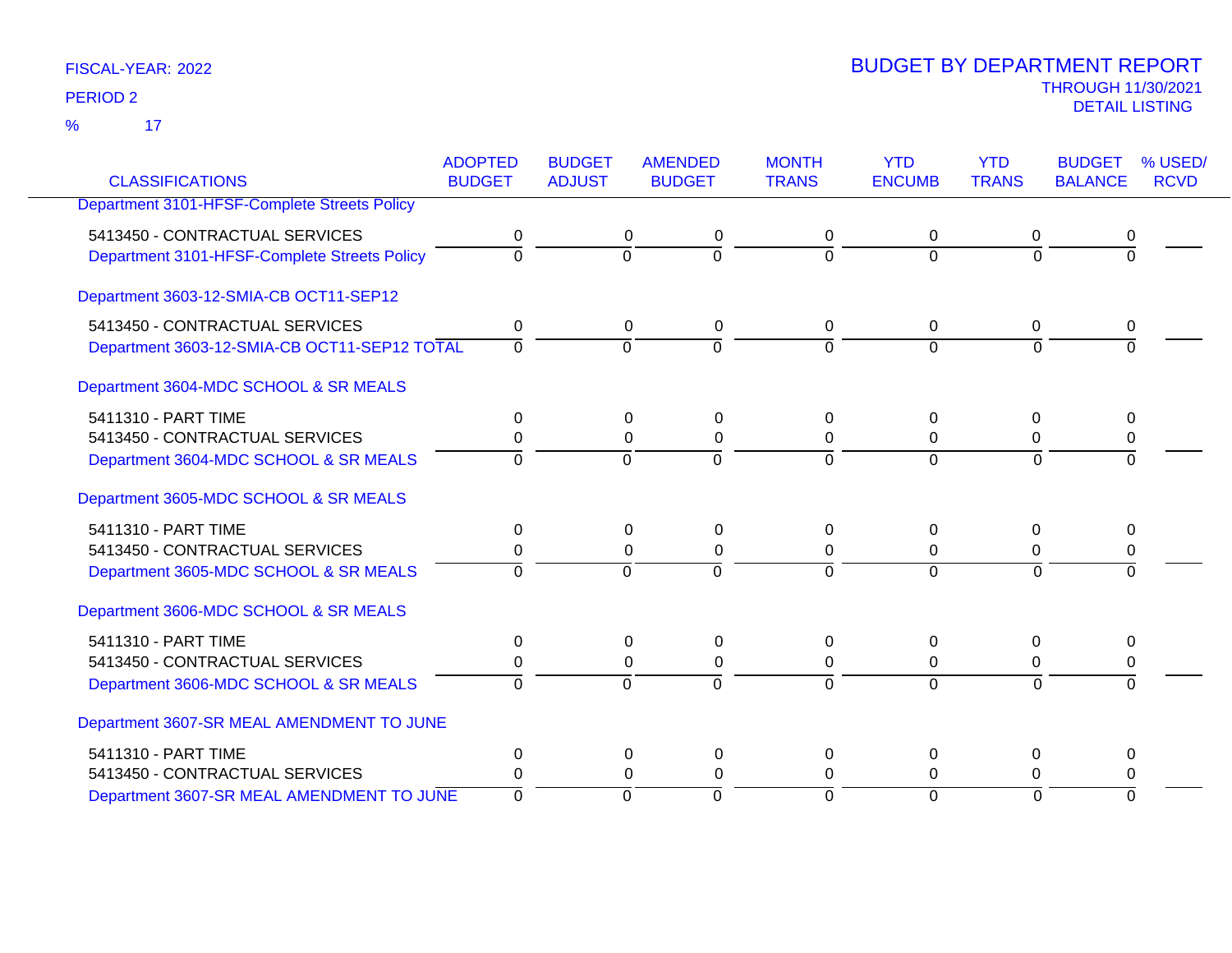17 %

|                                           | <b>ADOPTED</b> | <b>BUDGET</b>  | <b>AMENDED</b>                   | <b>MONTH</b> | <b>YTD</b>    | <b>YTD</b>     | <b>BUDGET</b>  | % USED/     |
|-------------------------------------------|----------------|----------------|----------------------------------|--------------|---------------|----------------|----------------|-------------|
| <b>CLASSIFICATIONS</b>                    | <b>BUDGET</b>  | <b>ADJUST</b>  | <b>BUDGET</b>                    | <b>TRANS</b> | <b>ENCUMB</b> | <b>TRANS</b>   | <b>BALANCE</b> | <b>RCVD</b> |
| Department 3608-SR MEAL & AFTER SCHOOL    |                |                |                                  |              |               |                |                |             |
| 5411310 - PART TIME                       | 0              |                | 0<br>0                           | 0            | 0             | 0              | 0              |             |
| 5413450 - CONTRACTUAL SERVICES            | 0              |                | $\Omega$<br>0                    | $\mathbf 0$  | $\Omega$      | 0              | 0              |             |
| Department 3608-SR MEAL & AFTER SCHOOL    | $\Omega$       | $\Omega$       | $\Omega$                         | $\Omega$     | $\Omega$      | $\Omega$       | $\Omega$       |             |
| Department 3609-SR MEAL&AFTER SCH #2 JUL- |                |                |                                  |              |               |                |                |             |
| 5411310 - PART TIME                       | $\Omega$       |                | $\Omega$<br>0                    | 0            | $\Omega$      | $\Omega$       | 0              |             |
| 5413450 - CONTRACTUAL SERVICES            | 0              |                | 0<br>0                           | 0            | $\mathbf 0$   | 0              | 0              |             |
| Department 3609-SR MEAL&AFTER SCH #2 JUL- | $\mathbf 0$    | $\mathbf 0$    | $\overline{0}$                   | $\Omega$     | $\Omega$      | $\overline{0}$ | $\Omega$       |             |
| Department 3610-SR MEAL&AFTER SCH         |                |                |                                  |              |               |                |                |             |
| 5411310 - PART TIME                       | 0              |                | $\Omega$<br>0                    | 0            | $\Omega$      | 0              | 0              |             |
| 5413450 - CONTRACTUAL SERVICES            | 0              |                | 0<br>0                           | 0            | 0             | 0              | 0              |             |
| Department 3610-SR MEAL&AFTER SCH         | $\Omega$       | $\Omega$       | $\Omega$                         | $\Omega$     | $\Omega$      | $\Omega$       | $\Omega$       |             |
| Department 3801-ADA-FY2010                |                |                |                                  |              |               |                |                |             |
| 5453450 - CONTRACTUAL                     | 0              |                | 0<br>0                           | $\Omega$     | $\mathbf{0}$  | $\Omega$       | 0              |             |
| Department 3801-ADA-FY2010 TOTAL          | $\overline{0}$ | $\overline{0}$ | $\Omega$                         | $\Omega$     | $\Omega$      | $\Omega$       | $\Omega$       |             |
| Department 3802-ADA FY 2011               |                |                |                                  |              |               |                |                |             |
| 5453450 - CONTRACTUAL                     | 0              |                | 0<br>0                           | 0            | 0             | 0              | 0              |             |
| Department 3802-ADA FY 2011 TOTAL         | $\Omega$       | $\Omega$       | $\Omega$                         | $\Omega$     | $\Omega$      | $\Omega$       | $\Omega$       |             |
| Department 3803-ADA FY 2012               |                |                |                                  |              |               |                |                |             |
| 5453450 - CONTRACTUAL                     | 0              |                | 0<br>$\mathbf 0$                 | 0            | $\Omega$      | 0              | 0              |             |
| Department 3803-ADA FY 2012 TOTAL         | $\overline{0}$ |                | $\overline{0}$<br>$\overline{0}$ | $\Omega$     | $\Omega$      | $\Omega$       | $\overline{0}$ |             |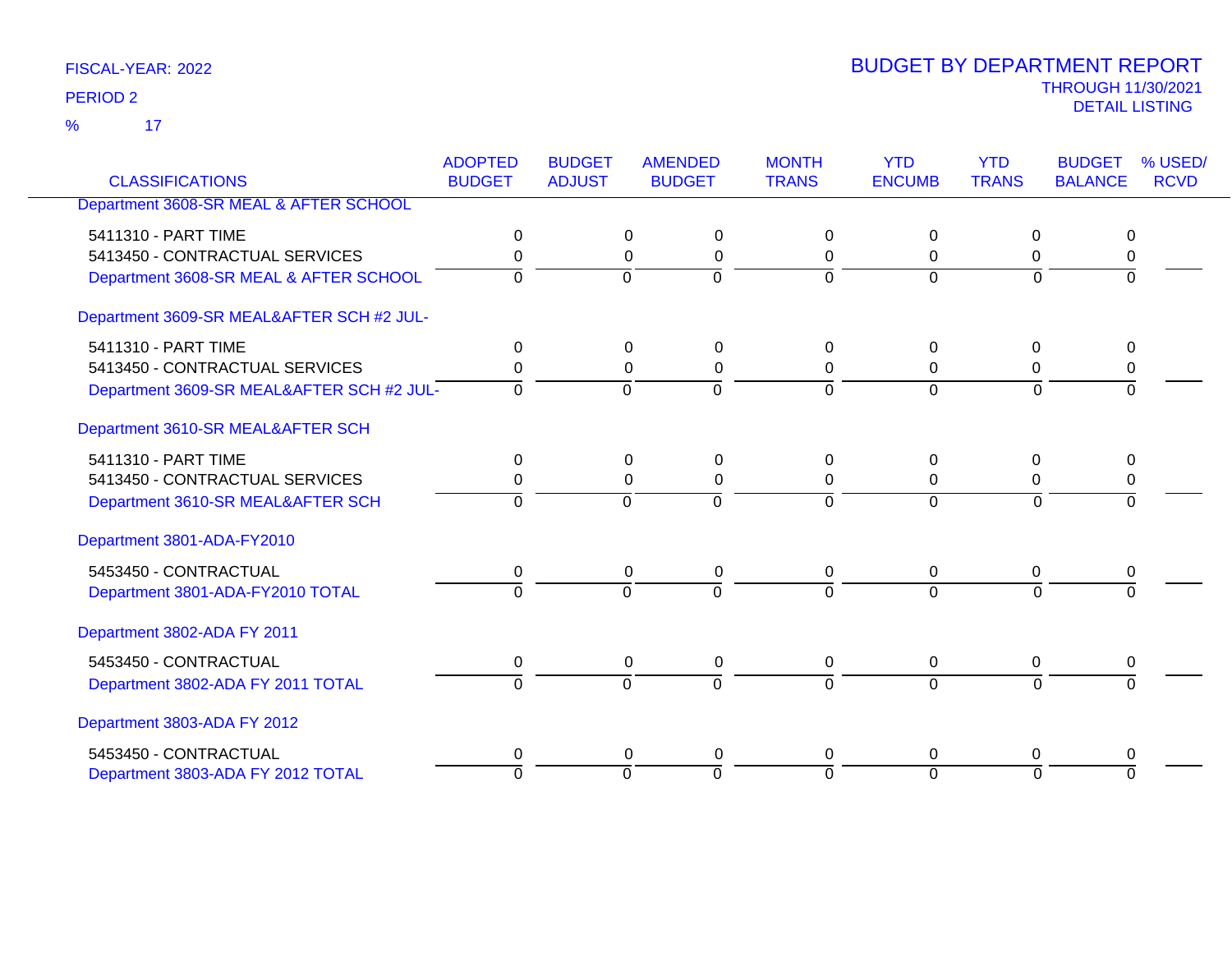17 %

| <b>CLASSIFICATIONS</b>                                                                    | <b>ADOPTED</b><br><b>BUDGET</b> | <b>BUDGET</b><br><b>ADJUST</b> | <b>AMENDED</b><br><b>BUDGET</b>            | <b>MONTH</b><br><b>TRANS</b> | <b>YTD</b><br><b>ENCUMB</b>      | <b>YTD</b><br><b>TRANS</b>    | <b>BUDGET</b><br><b>BALANCE</b> | % USED/<br><b>RCVD</b> |
|-------------------------------------------------------------------------------------------|---------------------------------|--------------------------------|--------------------------------------------|------------------------------|----------------------------------|-------------------------------|---------------------------------|------------------------|
| Department 3804-ADA FY 2013                                                               |                                 |                                |                                            |                              |                                  |                               |                                 |                        |
| 5453450 - CONTRACTUAL<br>Department 3804-ADA FY 2013 TOTAL                                | 0<br>$\overline{0}$             | $\overline{0}$                 | 0<br>0<br>$\overline{0}$                   | 0<br>$\mathbf 0$             | 0<br>$\Omega$                    | 0<br>$\Omega$                 | 0<br>$\mathbf 0$                |                        |
| Department 3805-ADA FY 2013                                                               |                                 |                                |                                            |                              |                                  |                               |                                 |                        |
| 5453450 - CONTRACTUAL<br>Department 3805-ADA FY 2013 TOTAL                                | 0<br>$\overline{0}$             | $\mathbf 0$                    | 0<br>0<br>$\overline{0}$                   | 0<br>$\Omega$                | $\mathbf 0$<br>$\Omega$          | $\mathbf 0$<br>$\overline{0}$ | 0<br>$\Omega$                   |                        |
| Department 3806-ADA FY 2015                                                               |                                 |                                |                                            |                              |                                  |                               |                                 |                        |
| 5453450 - CONTRACTUAL<br>Department 3806-ADA FY 2015 TOTAL                                | 0<br>$\overline{0}$             | $\overline{0}$                 | 0<br>0<br>$\overline{0}$                   | 0<br>$\overline{0}$          | 0<br>$\overline{0}$              | 0<br>$\overline{0}$           | 0<br>$\overline{0}$             |                        |
| Department 3807-ADA FY 2016                                                               |                                 |                                |                                            |                              |                                  |                               |                                 |                        |
| 5453450 - CONTRACTUAL<br>Department 3807-ADA FY 2016 TOTAL                                | 0<br>$\Omega$                   | $\Omega$                       | $\mathbf 0$<br>$\mathbf 0$<br>$\Omega$     | $\mathbf 0$<br>$\Omega$      | $\mathbf 0$<br>$\Omega$          | 0<br>$\Omega$                 | 0<br>$\Omega$                   |                        |
| Department 3808-ADA FY 2017                                                               |                                 |                                |                                            |                              |                                  |                               |                                 |                        |
| 5453450 - CONTRACTUAL<br>Department 3808-ADA FY 2017 TOTAL                                | 0<br>$\Omega$                   | $\overline{0}$                 | $\mathbf 0$<br>$\pmb{0}$<br>$\overline{0}$ | 0<br>$\Omega$                | $\overline{0}$<br>$\overline{0}$ | $\mathbf 0$<br>$\Omega$       | $\pmb{0}$<br>$\Omega$           |                        |
| Department 3809-ADA FY18-20                                                               |                                 |                                |                                            |                              |                                  |                               |                                 |                        |
| 5413450 - CONTRACTUAL SERVICES<br>5415210 - SUPPLIES<br>Department 3809-ADA FY18-20 TOTAL | 0<br>0<br>$\overline{0}$        | $\overline{0}$                 | 0<br>0<br>0<br>0<br>$\overline{0}$         | 0<br>0<br>$\Omega$           | 0<br>$\mathbf 0$<br>$\Omega$     | 0<br>0<br>$\overline{0}$      | 0<br>0<br>$\overline{0}$        |                        |
| Department 4000-WATER DIST SYS EXTENSION                                                  |                                 |                                |                                            |                              |                                  |                               |                                 |                        |
| 5416490 - CONSTRUCTIONS PROJECTS                                                          | $\boldsymbol{0}$                |                                | $\mathbf 0$<br>$\pmb{0}$                   | 0                            | $\mathbf 0$                      | $\mathbf 0$                   | $\boldsymbol{0}$                |                        |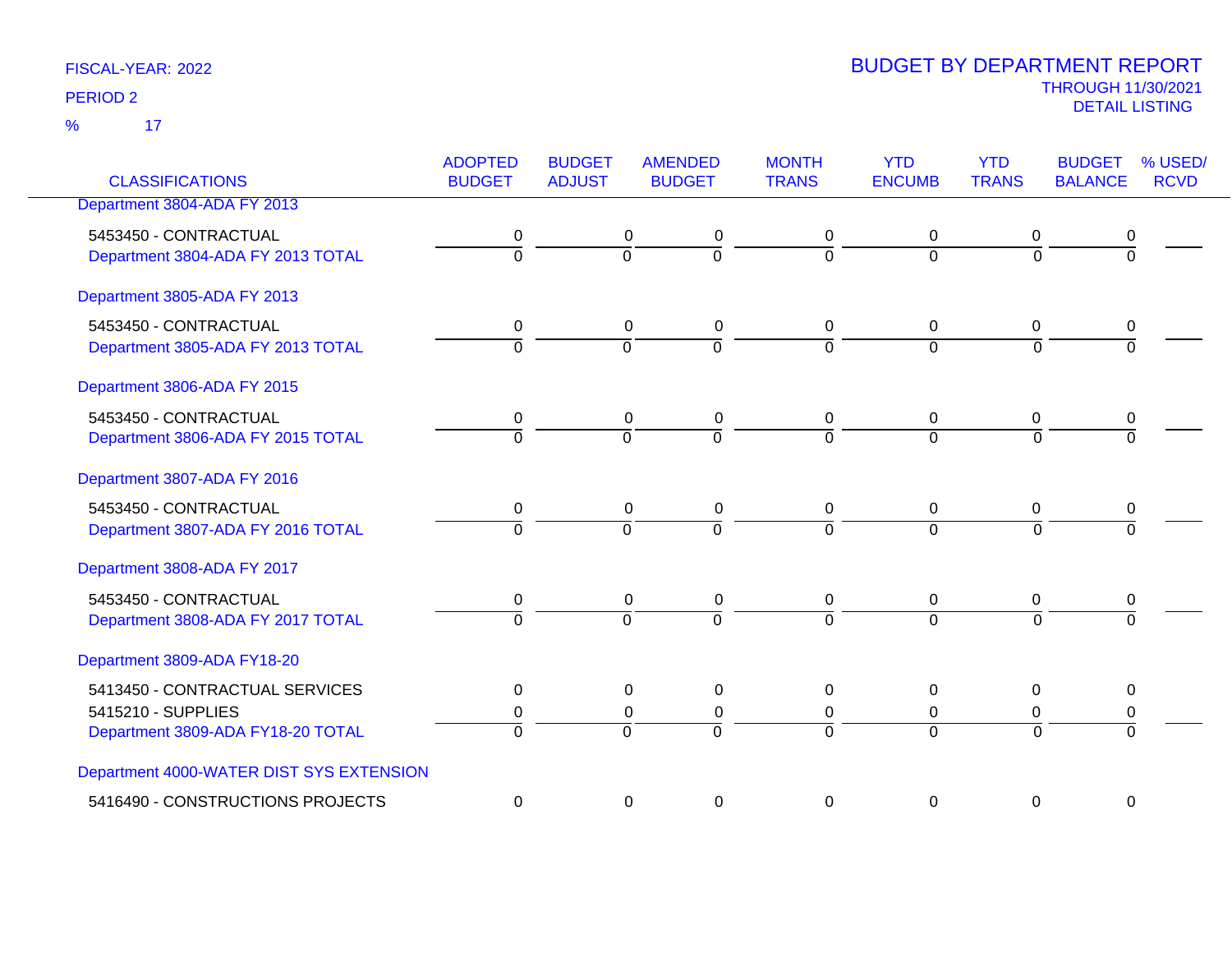17 %

| <b>CLASSIFICATIONS</b>                         | <b>ADOPTED</b><br><b>BUDGET</b> | <b>BUDGET</b><br><b>ADJUST</b> | <b>AMENDED</b><br><b>BUDGET</b> | <b>MONTH</b><br><b>TRANS</b> | <b>YTD</b><br><b>ENCUMB</b> | <b>YTD</b><br><b>TRANS</b> | <b>BUDGET</b><br><b>BALANCE</b> | % USED/<br><b>RCVD</b> |
|------------------------------------------------|---------------------------------|--------------------------------|---------------------------------|------------------------------|-----------------------------|----------------------------|---------------------------------|------------------------|
| Department 4000-WATER DIST SYS EXTENSION       | $\Omega$                        | 0                              | $\overline{0}$                  | $\Omega$                     | $\overline{0}$              | $\Omega$                   | $\Omega$                        |                        |
|                                                |                                 |                                |                                 |                              |                             |                            |                                 |                        |
| Department 4010-GOB-WATER & SEWER              |                                 |                                |                                 |                              |                             |                            |                                 |                        |
| 5413100 - PROFESSIONAL SERVICES                | 0                               | $\Omega$                       | $\Omega$                        | $\Omega$                     | $\Omega$                    | 0                          | $\Omega$                        |                        |
| 5413450 - CONTRACTUAL SERVICES                 | 0                               | 0                              | 0                               | 0                            | 0                           | 0                          | 0                               |                        |
| Department 4010-GOB-WATER & SEWER              | $\Omega$                        | $\Omega$                       | $\overline{0}$                  | $\Omega$                     | $\Omega$                    | $\Omega$                   | $\Omega$                        |                        |
| Department 4011-GOB-Sanitary Sewer Master Plan |                                 |                                |                                 |                              |                             |                            |                                 |                        |
| 5413100 - PROFESSIONAL SERVICES                | $\Omega$                        | $\Omega$                       | $\Omega$                        | $\Omega$                     | $\Omega$                    | 0                          | $\Omega$                        |                        |
| 5416490 - CONSTRUCTIONS PROJECTS               | 0                               | 1,151,080                      | 1,151,080                       | 0                            | 0                           | 0                          | 1,151,080                       |                        |
| Department 4011-GOB-Sanitary Sewer Master Plan | $\overline{0}$                  | 1,151,080                      | 1,151,080                       | $\overline{0}$               | $\overline{0}$              | $\overline{0}$             | 1,151,080                       |                        |
| Department 4012-GOB-CITYWIDE ROAD              |                                 |                                |                                 |                              |                             |                            |                                 |                        |
| 5416490 - CONSTRUCTIONS PROJECTS               | 0                               | 6,639                          | 6,639                           | 6,638                        |                             | 6,639                      | 0                               | 100                    |
| Department 4012-GOB-CITYWIDE ROAD              | $\overline{0}$                  | 6,639                          | 6,639                           | 6,638                        |                             | 6,639                      | $\Omega$                        | $\overline{100}$       |
| Department 4100-VILLAGERS GRANT-               |                                 |                                |                                 |                              |                             |                            |                                 |                        |
| 5196450 - CAPITAL OUTLAY                       | 0                               | 0                              | 0                               | $\mathbf 0$                  | 0                           | 0                          | 0                               |                        |
| Department 4100-VILLAGERS GRANT-               | $\Omega$                        | $\Omega$                       | $\overline{0}$                  | $\Omega$                     | $\Omega$                    | $\Omega$                   | $\Omega$                        |                        |
| Department 4101-VILLAGERS GRANT-               |                                 |                                |                                 |                              |                             |                            |                                 |                        |
| 5196450 - CAPITAL OUTLAY                       | 0                               | 0                              | $\mathbf 0$                     | 0                            | 0                           | $\mathbf 0$                | 0                               |                        |
| Department 4101-VILLAGERS GRANT-               | $\Omega$                        | $\mathbf 0$                    | $\overline{0}$                  | $\Omega$                     | $\overline{0}$              | $\Omega$                   | $\Omega$                        |                        |
| Department 4200-MPO                            |                                 |                                |                                 |                              |                             |                            |                                 |                        |
| 5416490 - CONSTRUCTIONS PROJECTS               | 0                               | $\Omega$                       | 0                               | $\Omega$                     | 0                           | 0                          | 0                               |                        |
| Department 4200-MPO TOTAL                      | $\Omega$                        | $\overline{0}$                 | $\overline{0}$                  | $\Omega$                     | $\overline{0}$              | $\overline{0}$             | $\overline{0}$                  |                        |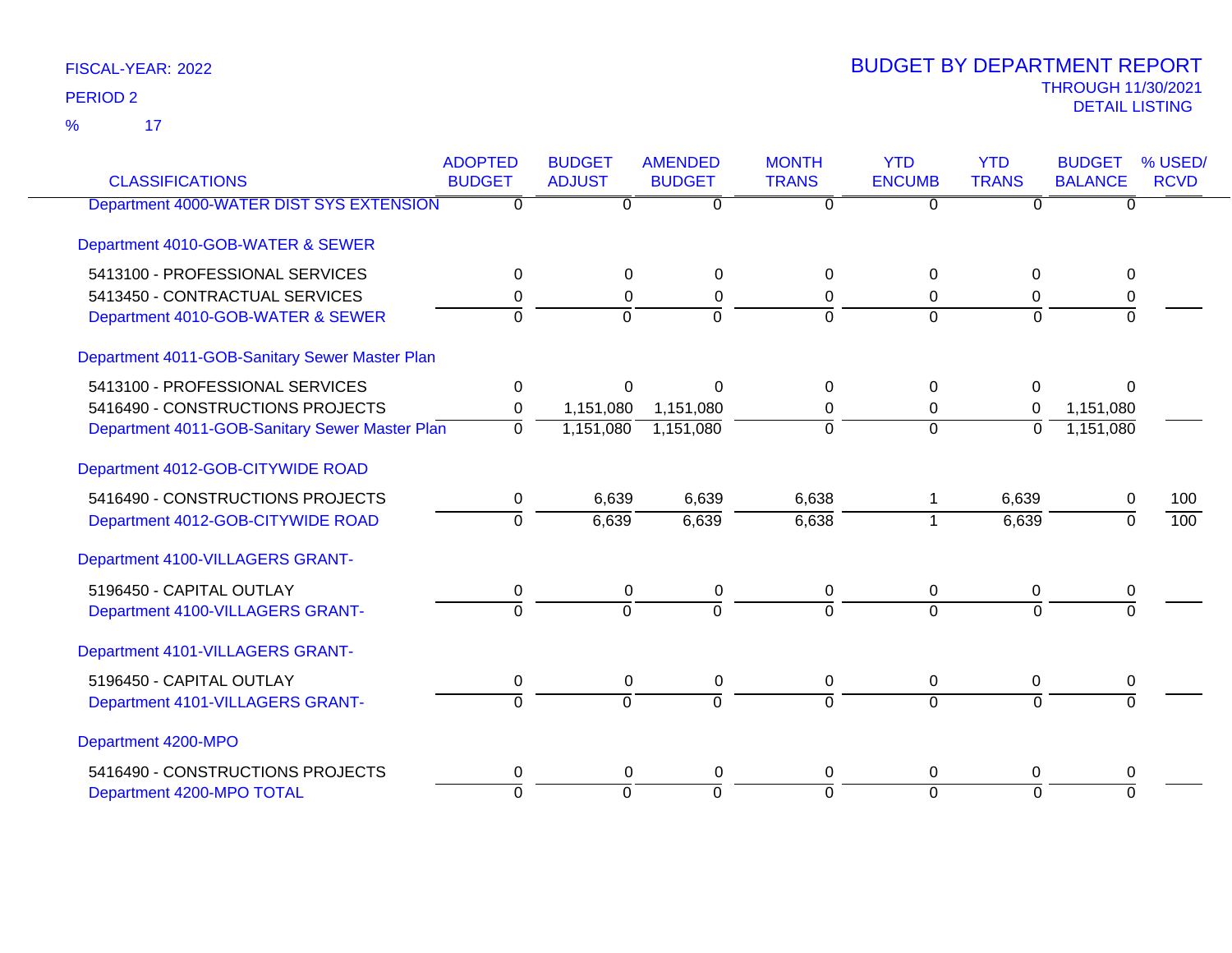17 %

| <b>CLASSIFICATIONS</b>                           | <b>ADOPTED</b><br><b>BUDGET</b> | <b>BUDGET</b><br><b>ADJUST</b> | <b>AMENDED</b><br><b>BUDGET</b> | <b>MONTH</b><br><b>TRANS</b> | <b>YTD</b><br><b>ENCUMB</b> | <b>YTD</b><br><b>TRANS</b> | <b>BUDGET</b><br><b>BALANCE</b> | % USED/<br><b>RCVD</b> |
|--------------------------------------------------|---------------------------------|--------------------------------|---------------------------------|------------------------------|-----------------------------|----------------------------|---------------------------------|------------------------|
| Department 4201-MPO-Complete Street Policy       |                                 |                                |                                 |                              |                             |                            |                                 |                        |
|                                                  |                                 |                                |                                 |                              |                             |                            |                                 |                        |
| 5413450 - CONTRACTUAL SERVICES                   | 0                               |                                | 0<br>0                          | 0                            | 0                           | 0                          |                                 |                        |
| Department 4201-MPO-Complete Street Policy TOTAL | $\overline{0}$                  | $\overline{0}$                 | $\overline{0}$                  | $\Omega$                     | $\Omega$                    | $\Omega$                   | $\Omega$                        |                        |
| Department 4300-MDC-NEAT STREETS-CRA TREE        |                                 |                                |                                 |                              |                             |                            |                                 |                        |
| 5413450 - CONTRACTUAL SERVICES                   | 0                               |                                | $\mathbf 0$<br>0                | 0                            | $\mathbf 0$                 | 0                          |                                 |                        |
| Department 4300-MDC-NEAT STREETS-CRA TREE        | $\Omega$                        | $\Omega$                       | $\overline{0}$                  | $\Omega$                     | $\Omega$                    | $\Omega$                   |                                 |                        |
| Department 4301-MDC Neat Streets-Tree Planting   |                                 |                                |                                 |                              |                             |                            |                                 |                        |
| 5413450 - CONTRACTUAL SERVICES                   | 0                               |                                | 0<br>0                          | 0                            | $\mathbf 0$                 | 0                          | 0                               |                        |
| Department 4301-MDC Neat Streets-Tree Planting   | $\Omega$                        | $\Omega$                       | $\Omega$                        | $\Omega$                     | $\Omega$                    | $\Omega$                   |                                 |                        |
| Department 4302-MDC Neat Streets-CRA&Downtown    |                                 |                                |                                 |                              |                             |                            |                                 |                        |
| 5413450 - CONTRACTUAL SERVICES                   | 0                               |                                | $\Omega$<br>0                   | $\mathbf{0}$                 | $\Omega$                    | 0                          | 0                               |                        |
| Department 4302-MDC Neat Streets-CRA&Downtown    | $\Omega$                        | $\Omega$                       | $\overline{0}$                  | $\Omega$                     | $\Omega$                    | $\Omega$                   |                                 |                        |
| Department 4400-South Miami Garden Club          |                                 |                                |                                 |                              |                             |                            |                                 |                        |
| 5193450 - CONT. SVCS.                            | 0                               |                                | 0<br>0                          | 0                            | $\mathbf 0$                 | 0                          | 0                               |                        |
| Department 4400-South Miami Garden Club TOTAL    | $\Omega$                        | $\Omega$                       | $\overline{0}$                  | $\Omega$                     | $\Omega$                    | $\Omega$                   |                                 |                        |
| Department 4501-ORANGE BOWL YOUTH SPORTS,        |                                 |                                |                                 |                              |                             |                            |                                 |                        |
| 5723450 - CONTRACTUAL                            | 0                               |                                | 0<br>0                          | 0                            | $\mathbf 0$                 | 0                          | 0                               |                        |
| Department 4501-ORANGE BOWL YOUTH SPORTS,        | $\Omega$                        | $\Omega$                       | $\Omega$                        | $\Omega$                     | $\Omega$                    | $\Omega$                   |                                 |                        |
| Department 4601-USA Swimming FY18                |                                 |                                |                                 |                              |                             |                            |                                 |                        |
| 5723450 - CONTRACTUAL                            | $\Omega$                        |                                | $\Omega$<br>0                   | 0                            | $\Omega$                    | $\Omega$                   | $\Omega$                        |                        |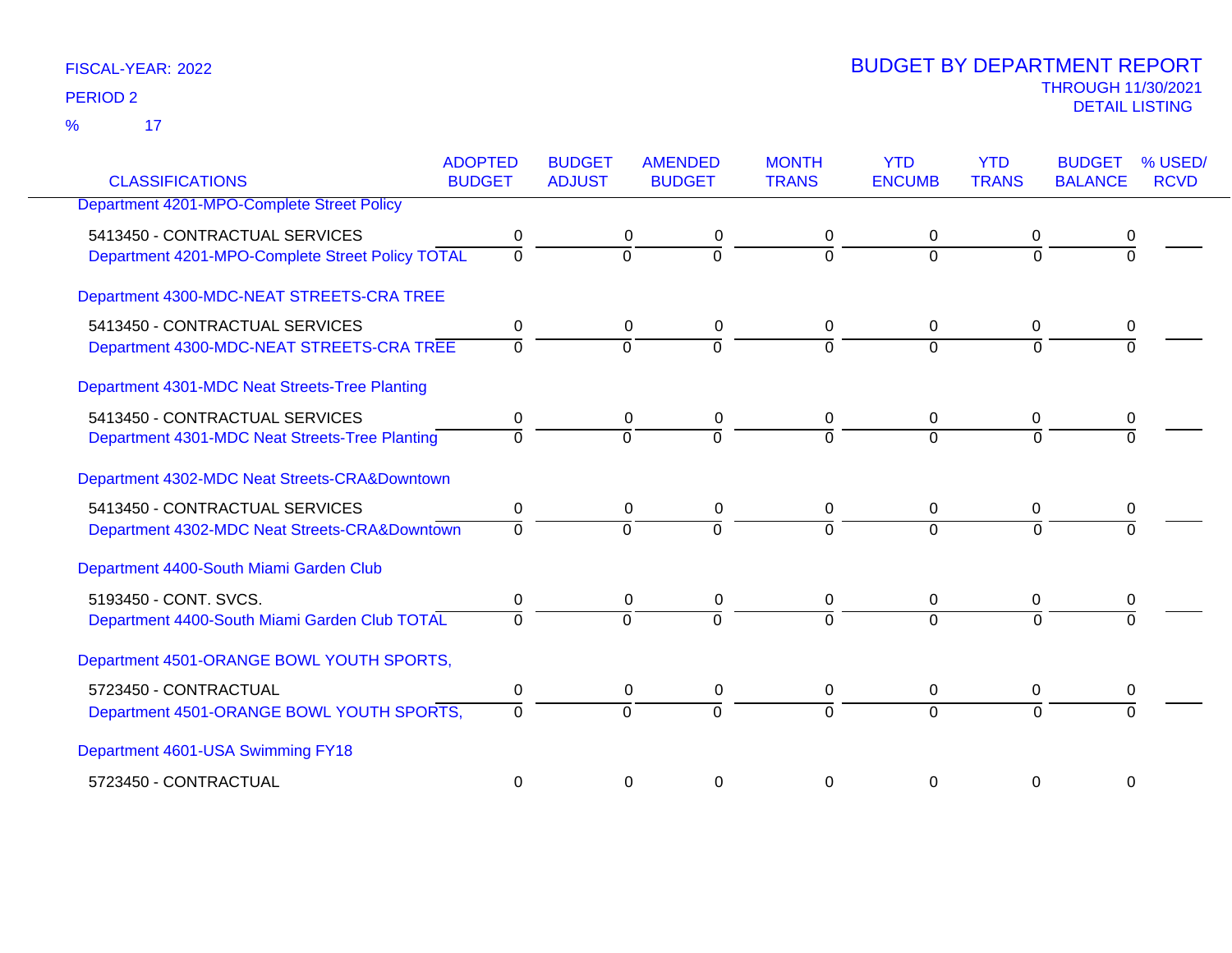17 %

| <b>CLASSIFICATIONS</b>                  | <b>ADOPTED</b><br><b>BUDGET</b> | <b>BUDGET</b><br><b>ADJUST</b> | <b>AMENDED</b><br><b>BUDGET</b> | <b>MONTH</b><br><b>TRANS</b> | <b>YTD</b><br><b>ENCUMB</b> | <b>YTD</b><br><b>TRANS</b> | <b>BUDGET</b><br><b>BALANCE</b> | % USED/<br><b>RCVD</b> |
|-----------------------------------------|---------------------------------|--------------------------------|---------------------------------|------------------------------|-----------------------------|----------------------------|---------------------------------|------------------------|
| Department 4601-USA Swimming FY18 TOTAL | $\Omega$                        | 0                              | $\Omega$                        | 0                            | $\Omega$                    | <sup>0</sup>               | $\Omega$                        |                        |
| <b>EXPENSE TOTAL</b>                    | $\mathbf 0$                     | 1,157,719                      | 1,157,719                       | 6,638                        | 1                           | 6,639                      | 1,151,080                       |                        |
| Fund 114-LOCAL GRANTS FUND TOTAL        |                                 |                                |                                 |                              |                             |                            |                                 |                        |
| <b>REVENUE</b>                          | 0                               | 1,151,080                      | 1,151,080                       | $\mathbf 0$                  | $\mathbf 0$                 | 0                          | 1,151,080                       |                        |
| <b>EXPENSE</b>                          | 0                               | 1,157,719                      | 1,157,719                       | 6,638                        |                             | 6,639                      | 1,151,080                       |                        |
| Fund 114-LOCAL GRANTS FUND TOTAL        | 0                               | $-6,639$                       | $-6,639$                        | $-6,638$                     | $-1$                        | $-6,639$                   | $\mathbf 0$                     |                        |
| Fund 116-HOMETOWN DIST. IMPROVMENT      |                                 |                                |                                 |                              |                             |                            |                                 |                        |
| <b>REVENUE</b>                          |                                 |                                |                                 |                              |                             |                            |                                 |                        |
| Department 0000-Description N/A         |                                 |                                |                                 |                              |                             |                            |                                 |                        |
| 3419060 - PARKING EXCEPTION             | 0                               | 0                              | 0                               | $\mathbf 0$                  | $\pmb{0}$                   | 0                          | $\mathbf 0$                     |                        |
| 3612000 - INTEREST INCOME               | 0                               | 0                              | 0                               | 0                            | 0                           | 0                          | $\mathbf 0$                     |                        |
| Department 0000-Description N/A TOTAL   | $\overline{0}$                  | $\mathbf 0$                    | ō                               | $\overline{0}$               | $\Omega$                    | $\Omega$                   | 0                               |                        |
| <b>REVENUE TOTAL</b>                    | $\pmb{0}$                       | $\pmb{0}$                      | $\mathsf 0$                     | $\pmb{0}$                    | $\pmb{0}$                   | $\mathbf 0$                | $\mathbf 0$                     |                        |
| <b>EXPENSE</b>                          |                                 |                                |                                 |                              |                             |                            |                                 |                        |
| <b>Department 1410-FINANCE</b>          |                                 |                                |                                 |                              |                             |                            |                                 |                        |
| 5819120 - INTRA-GOV TRANSFER-TO GF      | 1,008                           | 0                              | 1,008                           | $\pmb{0}$                    | 0                           | 1,008                      | 0                               | 100                    |
| Department 1410-FINANCE TOTAL           | 1,008                           | 0                              | 1,008                           | 0                            | $\overline{0}$              | 1,008                      | $\Omega$                        | 100                    |
| <b>EXPENSE TOTAL</b>                    | 1,008                           | 0                              | 1,008                           | $\pmb{0}$                    | $\mathbf 0$                 | 1,008                      | 0                               | 100                    |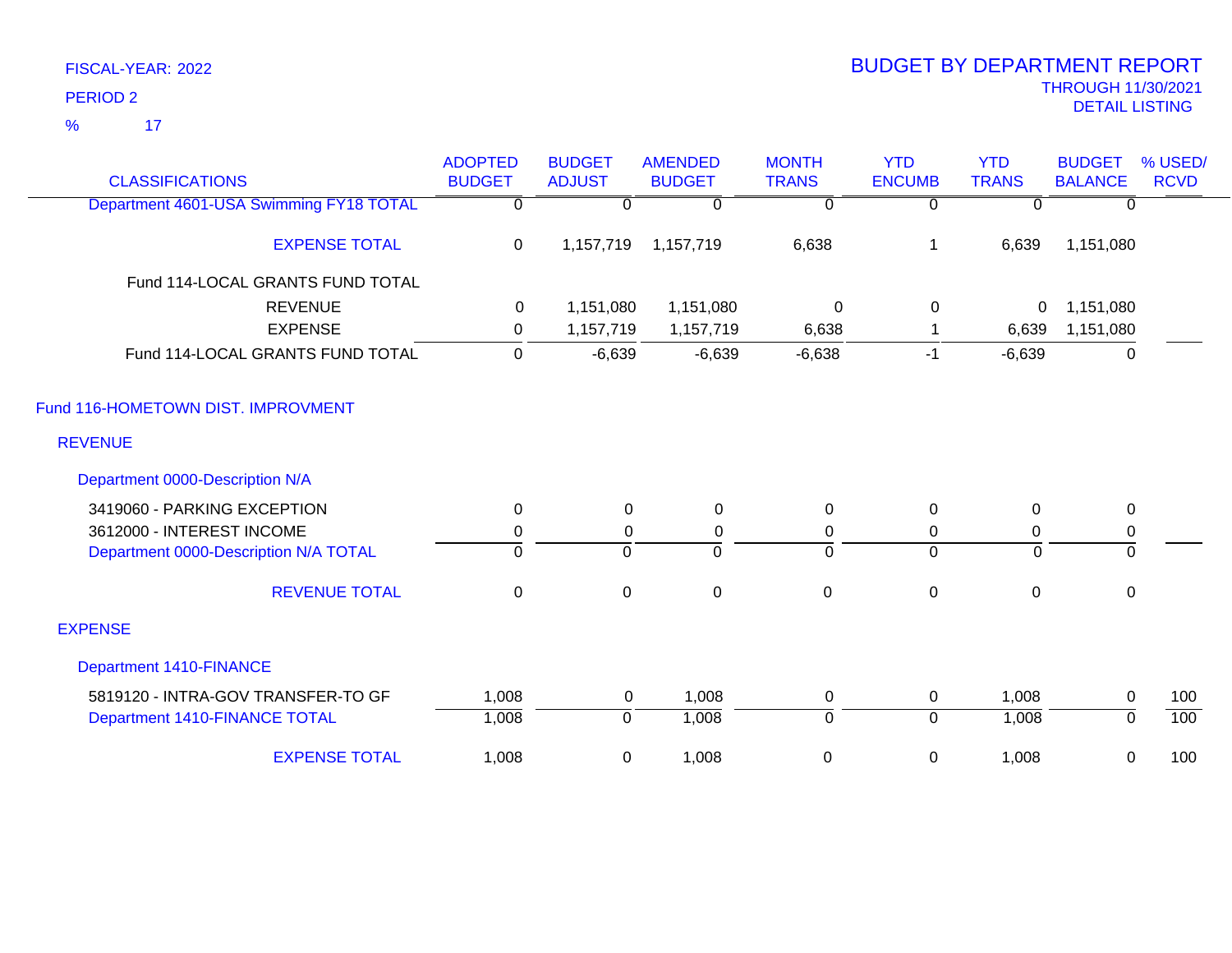17 %

| <b>CLASSIFICATIONS</b>                       | <b>ADOPTED</b><br><b>BUDGET</b> | <b>BUDGET</b><br><b>ADJUST</b> | <b>AMENDED</b><br><b>BUDGET</b> | <b>MONTH</b><br><b>TRANS</b> | <b>YTD</b><br><b>ENCUMB</b> | <b>YTD</b><br><b>TRANS</b> | <b>BUDGET</b><br><b>BALANCE</b> | % USED/<br><b>RCVD</b> |
|----------------------------------------------|---------------------------------|--------------------------------|---------------------------------|------------------------------|-----------------------------|----------------------------|---------------------------------|------------------------|
| Fund 116-HOMETOWN DIST. IMPROVMENT TOTAL     |                                 |                                |                                 |                              |                             |                            |                                 |                        |
| <b>REVENUE</b>                               | 0                               |                                | 0                               | 0<br>0                       | 0                           | 0                          | 0                               | 100                    |
| <b>EXPENSE</b>                               | 1,008                           |                                | 1,008<br>0                      | 0                            | 0                           | 1,008                      | 0                               | 100                    |
| Fund 116-HOMETOWN DIST. IMPROVMENT TOTAL     | $-1,008$                        |                                | $-1,008$<br>0                   | 0                            | $\mathbf 0$                 | $-1,008$                   | $\mathbf 0$                     |                        |
| <b>Fund 117-Parks Facilities Impact Fees</b> |                                 |                                |                                 |                              |                             |                            |                                 |                        |
| <b>REVENUE</b>                               |                                 |                                |                                 |                              |                             |                            |                                 |                        |
| Department 0000-Description N/A              |                                 |                                |                                 |                              |                             |                            |                                 |                        |
| 3246100 - Impact Fees-Residential            | 0                               |                                | $\mathbf 0$<br>0                | 18,148                       | 0                           | 18,148                     | $-18,148$                       |                        |
| 3246200 - Impact Fees-Commercial             | $\Omega$                        |                                | 0<br>$\mathbf{0}$               | 0                            | 0                           | 0                          | 0                               |                        |
| 3612000 - INTEREST INCOME                    | 1,200                           |                                | 1,200<br>$\mathbf 0$            | 163                          | 0                           | 385                        | 815                             | 32                     |
| Department 0000-Description N/A TOTAL        | 1,200                           | $\Omega$                       | 1,200                           | 18,311                       | 0                           | 18,533                     | $-17,333$                       | 1544                   |
| <b>REVENUE TOTAL</b>                         | 1,200                           | 0                              | 1,200                           | 18,311                       | 0                           | 18,533                     | $-17,333$                       | 1544                   |
| <b>EXPENSE</b>                               |                                 |                                |                                 |                              |                             |                            |                                 |                        |
| Department 2000-PARKS & RECREATION           |                                 |                                |                                 |                              |                             |                            |                                 |                        |
| 5723450 - CONTRACTUAL                        | 0                               |                                | 0<br>0                          | 0                            | 0                           | $\Omega$                   | 0                               |                        |
| 5726110 - LAND ACQUISITION                   | $\Omega$                        | 0                              | $\Omega$                        | 0                            | 0                           | 0                          | 0                               |                        |
| 5726440 - CAPITAL IMPROVEMENTS               | 60,000                          |                                | 60,000<br>$\mathbf 0$           | 0                            | 60,000                      | 60,000                     | $\mathbf 0$                     | 100                    |
| Department 2000-PARKS & RECREATION TOTAL     | 60,000                          | 0                              | 60,000                          | 0                            | 60,000                      | 60,000                     | 0                               | 100                    |
| <b>EXPENSE TOTAL</b>                         | 60,000                          | $\Omega$                       | 60,000                          | 0                            | 60,000                      | 60,000                     | 0                               | 100                    |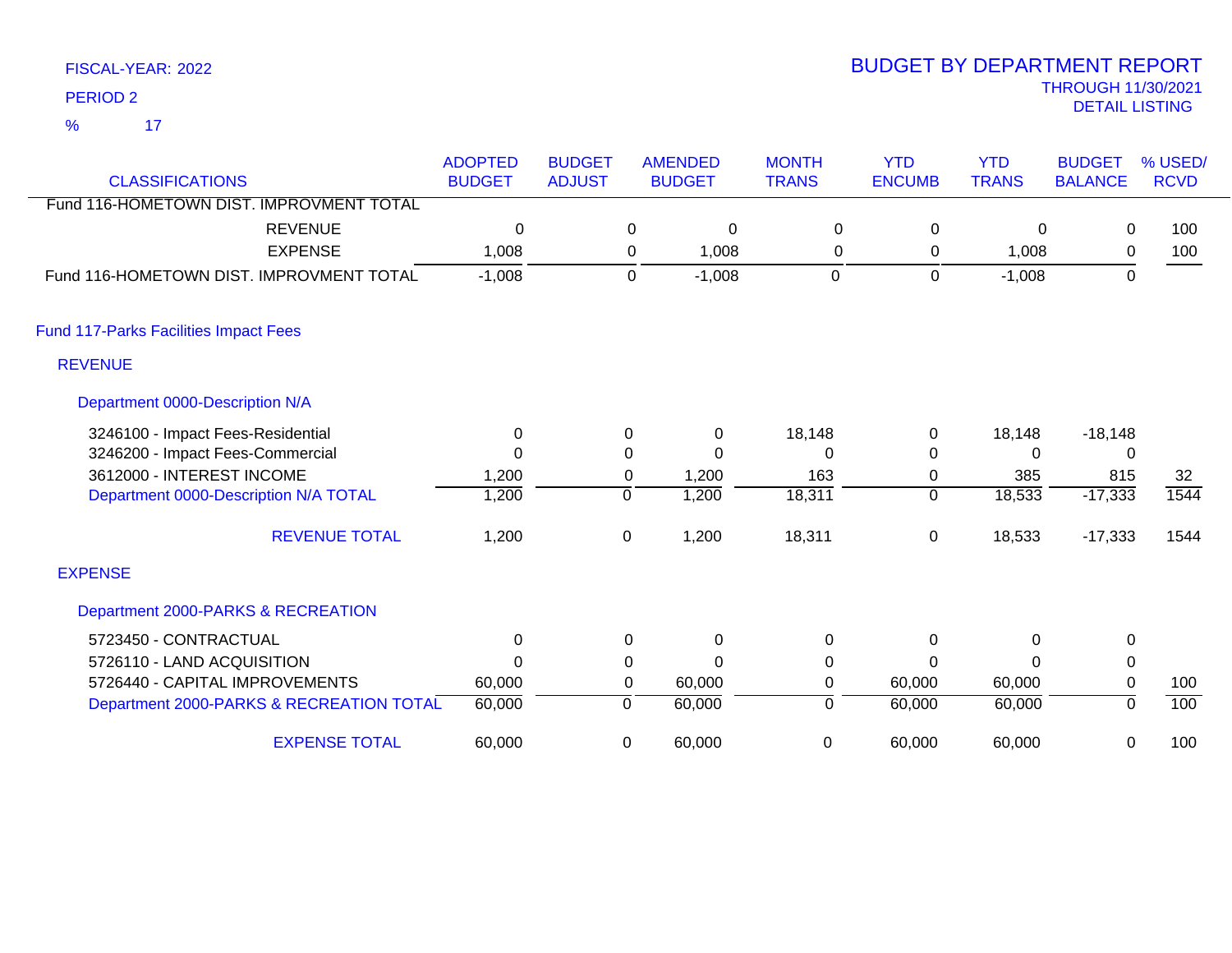$\overline{\mathbf{17}}$ %

| <b>CLASSIFICATIONS</b>                      | <b>ADOPTED</b><br><b>BUDGET</b> | <b>BUDGET</b><br><b>ADJUST</b> | <b>AMENDED</b><br><b>BUDGET</b> | <b>MONTH</b><br><b>TRANS</b> | <b>YTD</b><br><b>ENCUMB</b> | <b>YTD</b><br><b>TRANS</b> | <b>BUDGET</b><br><b>BALANCE</b> | % USED/<br><b>RCVD</b> |
|---------------------------------------------|---------------------------------|--------------------------------|---------------------------------|------------------------------|-----------------------------|----------------------------|---------------------------------|------------------------|
| Fund 117-Parks Facilities Impact Fees TOTAL |                                 |                                |                                 |                              |                             |                            |                                 |                        |
| <b>REVENUE</b>                              | 1,200                           | 0                              | 1,200                           | 18,311                       | $\mathsf 0$                 | 18,533                     | $-17,333$                       | 1544                   |
| <b>EXPENSE</b>                              | 60,000                          | 0                              | 60,000                          | 0                            | 60,000                      | 60,000                     | 0                               | 100                    |
| Fund 117-Parks Facilities Impact Fees TOTAL | $-58,800$                       |                                | $-58,800$<br>0                  | 18,311                       | $-60,000$                   | $-41,467$                  | $-17,333$                       |                        |
| Fund 118-TREE TRUST FUND                    |                                 |                                |                                 |                              |                             |                            |                                 |                        |
| <b>REVENUE</b>                              |                                 |                                |                                 |                              |                             |                            |                                 |                        |
| Department 0000-Description N/A             |                                 |                                |                                 |                              |                             |                            |                                 |                        |
| 3430000 - Tree Trust Fund                   | $\mathbf 0$                     | 0                              | $\mathbf 0$                     | 0                            | $\pmb{0}$                   | 2,000                      | $-2,000$                        |                        |
| 3437000 - CONSERV & RESC MGMT FEES          | $\mathbf 0$                     | 0                              | $\mathbf 0$                     | 0                            | 0                           | $\Omega$                   | 0                               |                        |
| Department 0000-Description N/A TOTAL       | $\mathbf 0$                     | $\overline{0}$                 | $\mathbf 0$                     | $\overline{0}$               | $\overline{0}$              | 2,000                      | $-2,000$                        |                        |
| <b>REVENUE TOTAL</b>                        | $\mathbf 0$                     | $\mathbf 0$                    | $\mathsf 0$                     | $\mathbf 0$                  | $\pmb{0}$                   | 2,000                      | $-2,000$                        |                        |
| <b>EXPENSE</b>                              |                                 |                                |                                 |                              |                             |                            |                                 |                        |
| Department 1750-LANSCAPE MAINTENANCE        |                                 |                                |                                 |                              |                             |                            |                                 |                        |
| 5193450 - CONT. SVCS.                       | 25,000                          | 25,000                         | 50,000                          | 0                            | 25,000                      | 25,000                     | 25,000                          | 50                     |
| Department 1750-LANSCAPE MAINTENANCE        | 25,000                          | 25,000                         | 50,000                          | $\mathbf 0$                  | 25,000                      | 25,000                     | 25,000                          | $\overline{50}$        |
| <b>EXPENSE TOTAL</b>                        | 25,000                          | 25,000                         | 50,000                          | $\mathsf 0$                  | 25,000                      | 25,000                     | 25,000                          | 50                     |
| Fund 118-TREE TRUST FUND TOTAL              |                                 |                                |                                 |                              |                             |                            |                                 |                        |
| <b>REVENUE</b>                              | $\Omega$                        | 0                              | $\Omega$                        | $\mathbf 0$                  | $\mathbf 0$                 | 2,000                      | $-2,000$                        | 50                     |
| <b>EXPENSE</b>                              | 25,000                          | 25,000                         | 50,000                          | 0                            | 25,000                      | 25,000                     | 25,000                          | 50                     |
| Fund 118-TREE TRUST FUND TOTAL              | $-25,000$                       | $-25,000$                      | $-50,000$                       | $\mathbf 0$                  | $-25,000$                   | $-23,000$                  | $-27,000$                       |                        |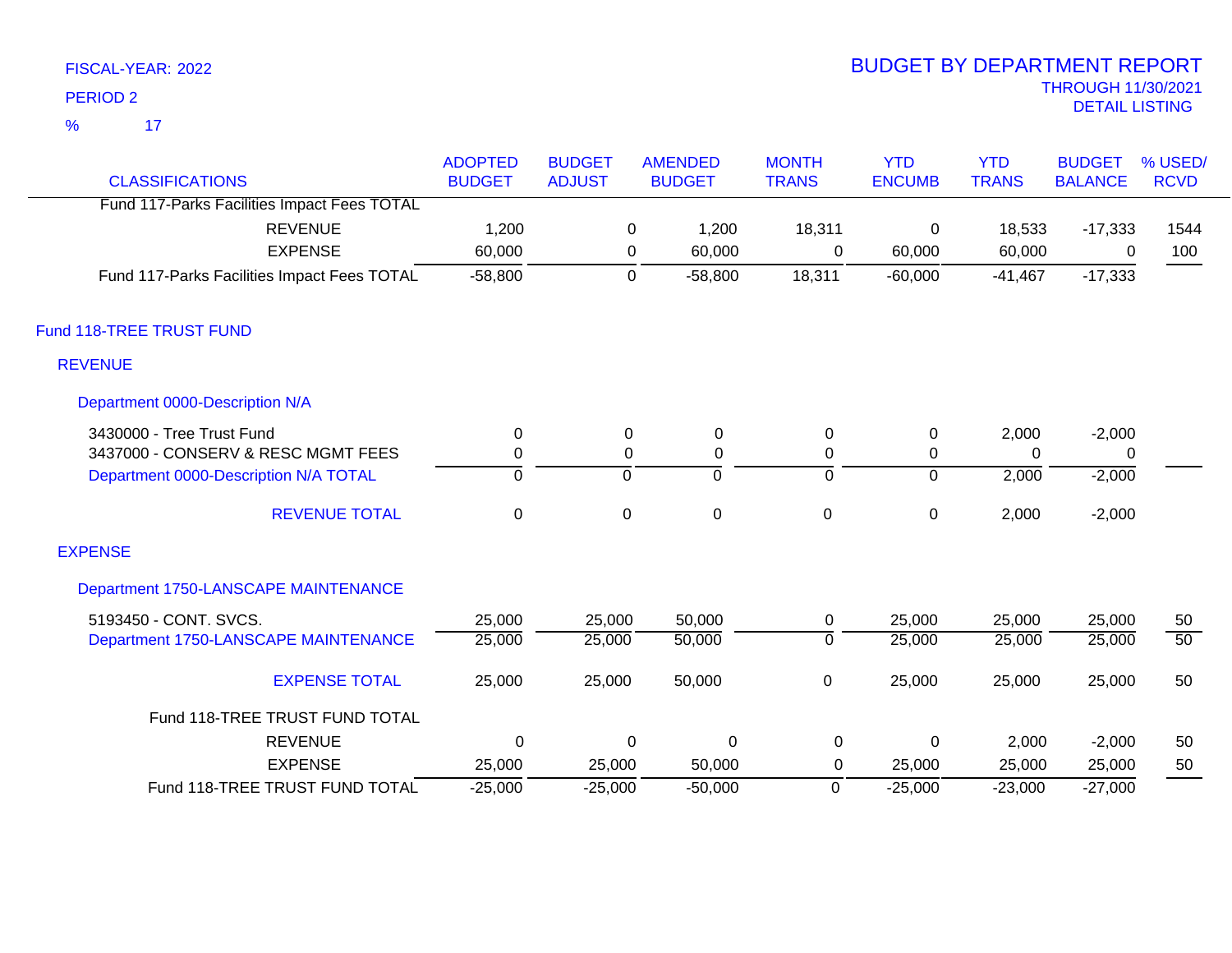| <b>PERIOD 2</b>                            |                                 |                                |                                 |                              |                             |                            | <b>THROUGH 11/30/2021</b><br><b>DETAIL LISTING</b>        |
|--------------------------------------------|---------------------------------|--------------------------------|---------------------------------|------------------------------|-----------------------------|----------------------------|-----------------------------------------------------------|
| 17<br>$\frac{9}{6}$                        |                                 |                                |                                 |                              |                             |                            |                                                           |
| <b>CLASSIFICATIONS</b>                     | <b>ADOPTED</b><br><b>BUDGET</b> | <b>BUDGET</b><br><b>ADJUST</b> | <b>AMENDED</b><br><b>BUDGET</b> | <b>MONTH</b><br><b>TRANS</b> | <b>YTD</b><br><b>ENCUMB</b> | <b>YTD</b><br><b>TRANS</b> | % USED/<br><b>BUDGET</b><br><b>BALANCE</b><br><b>RCVD</b> |
| Fund 120-FEDERAL GRANT FUND                |                                 |                                |                                 |                              |                             |                            |                                                           |
| <b>REVENUE</b>                             |                                 |                                |                                 |                              |                             |                            |                                                           |
| Department 0000-Description N/A            |                                 |                                |                                 |                              |                             |                            |                                                           |
| 3311000 - REVENUE                          | 0                               | 0                              | 0                               | 0                            | $\Omega$                    | 0                          | 0                                                         |
| 3699201 - MISC. OTHERS                     | 0                               | $\mathbf 0$                    | $\mathbf 0$                     | 0                            | $\Omega$                    | 0                          | $\mathbf 0$                                               |
| 3699294 - PRIOR YEAR ENCUMBRANCES          | 0                               |                                | 0<br>$\pmb{0}$                  | 0                            | $\mathbf 0$                 | 0                          | $\pmb{0}$                                                 |
| Department 0000-Description N/A TOTAL      | $\overline{0}$                  | $\overline{0}$                 | $\Omega$                        | $\Omega$                     | $\Omega$                    | $\overline{0}$             | $\Omega$                                                  |
| Department 3301-CDBG MURRAY PARK POOL      |                                 |                                |                                 |                              |                             |                            |                                                           |
| 3311000 - REVENUE                          | 0                               | $\mathbf 0$                    | $\pmb{0}$                       | 0                            | $\mathbf 0$                 | $\mathbf 0$                | 0                                                         |
| Department 3301-CDBG MURRAY PARK POOL      | 0                               | $\Omega$                       | $\Omega$                        | $\Omega$                     | $\Omega$                    | $\Omega$                   | $\Omega$                                                  |
| Department 3302-CDBG STREET LIGHTING       |                                 |                                |                                 |                              |                             |                            |                                                           |
| 3311000 - REVENUE                          | $\pmb{0}$                       |                                | 0<br>0                          | $\overline{0}$               | 0                           | 0                          | 0                                                         |
| Department 3302-CDBG STREET LIGHTING TOTAL | $\overline{0}$                  | $\overline{0}$                 | $\overline{0}$                  | $\overline{0}$               | $\Omega$                    | $\Omega$                   | $\overline{0}$                                            |
| Department 3303-CDBG SW 66 ST IMPROV PHASE |                                 |                                |                                 |                              |                             |                            |                                                           |
| 3311000 - REVENUE                          | 0                               | 0                              | 0                               | 0                            | 0                           | 0                          | 0                                                         |
| Department 3303-CDBG SW 66 ST IMPROV PHASE | $\overline{0}$                  | $\Omega$                       | $\Omega$                        | $\Omega$                     | $\Omega$                    | $\Omega$                   | $\Omega$                                                  |
| Department 3304-CDBG MARSHALL WILLIAMSON   |                                 |                                |                                 |                              |                             |                            |                                                           |
| 3311000 - REVENUE                          | 0                               | $\mathbf 0$                    | 0                               | $\mathbf 0$                  | 0                           | 0                          | 0                                                         |
| Department 3304-CDBG MARSHALL WILLIAMSON   | $\overline{0}$                  | $\overline{0}$                 | $\overline{0}$                  | $\overline{0}$               | $\Omega$                    | $\overline{0}$             | $\overline{0}$                                            |

BUDGET BY DEPARTMENT REPORT

Department 3305-CDBG MURRAY PARK FIELD

FISCAL-YEAR: 2022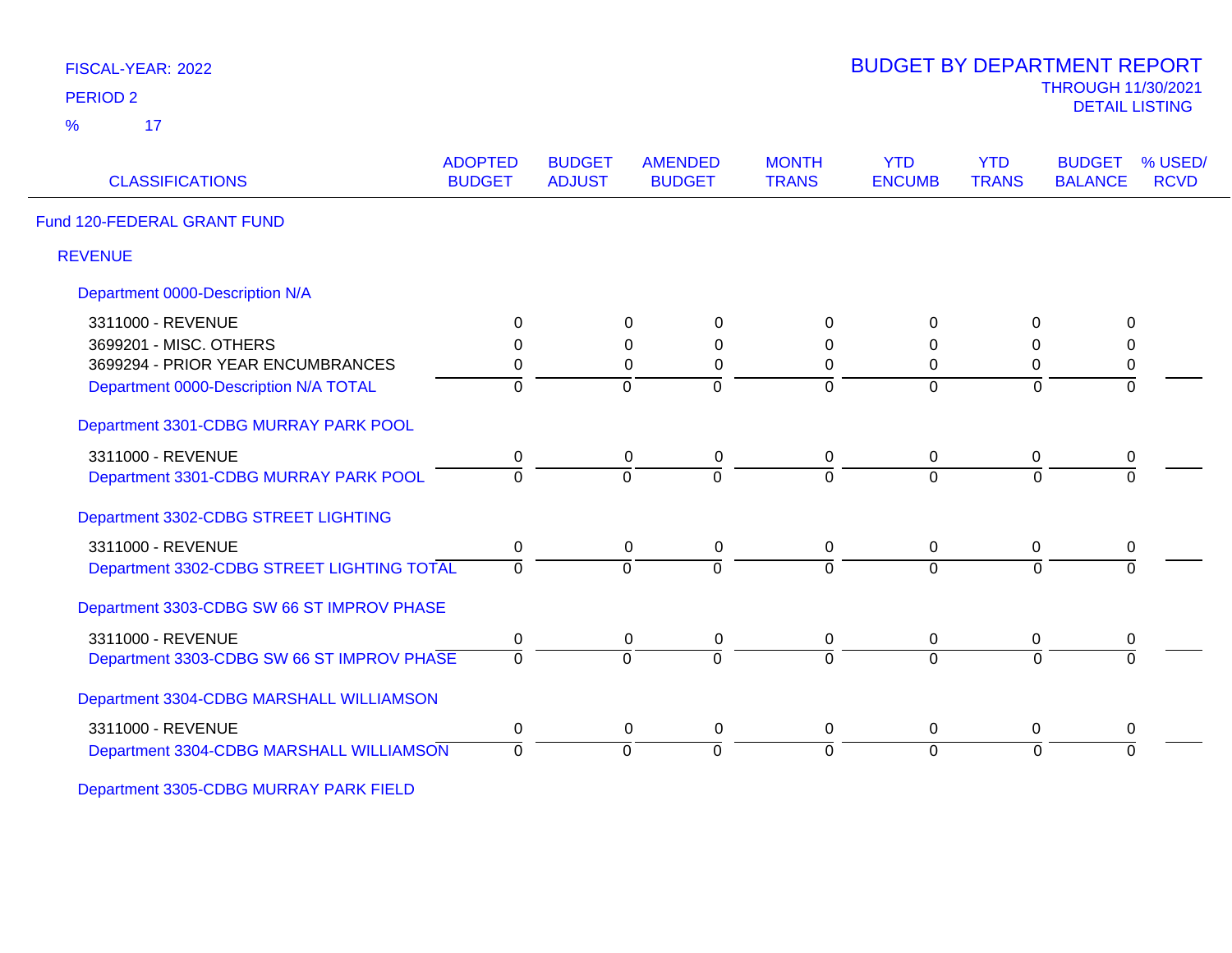$\overline{\mathbf{17}}$ %

|                                               | <b>ADOPTED</b> | <b>BUDGET</b>  | <b>AMENDED</b> | <b>MONTH</b> | <b>YTD</b>     | <b>YTD</b>     | <b>BUDGET</b>  | % USED/     |
|-----------------------------------------------|----------------|----------------|----------------|--------------|----------------|----------------|----------------|-------------|
| <b>CLASSIFICATIONS</b>                        | <b>BUDGET</b>  | <b>ADJUST</b>  | <b>BUDGET</b>  | <b>TRANS</b> | <b>ENCUMB</b>  | <b>TRANS</b>   | <b>BALANCE</b> | <b>RCVD</b> |
| 3311000 - REVENUE                             | 0              | $\overline{0}$ | 0              | $\Omega$     | $\overline{0}$ | $\Omega$       | 0              |             |
| Department 3305-CDBG MURRAY PARK FIELD        | 0              | $\mathbf 0$    | $\Omega$       | $\Omega$     | $\Omega$       | $\Omega$       | <sup>0</sup>   |             |
| Department 3306-CDBG SW 64 BIKE LANE & ST IMP |                |                |                |              |                |                |                |             |
| 3311000 - REVENUE                             | 0              | 0              | 0              | 0            | $\Omega$       | 0              | 0              |             |
| Department 3306-CDBG SW 64 BIKE LANE & ST IMP | $\overline{0}$ | $\mathbf 0$    | $\overline{0}$ | $\Omega$     | $\Omega$       | $\Omega$       | 0              |             |
| Department 3307-CDBG-AFTER SCHOOL             |                |                |                |              |                |                |                |             |
| 3311000 - REVENUE                             | 0              | 0              | 0              | 0            | 0              | 0              | 0              |             |
| Department 3307-CDBG-AFTER SCHOOL             | $\Omega$       | $\overline{0}$ | $\overline{0}$ | $\Omega$     | $\overline{0}$ | $\overline{0}$ | $\overline{0}$ |             |
| Department 3308-CDBG-TENNIS LESSONS           |                |                |                |              |                |                |                |             |
| 3311000 - REVENUE                             | 0              | $\mathbf 0$    | $\pmb{0}$      | $\mathbf 0$  | $\Omega$       | 0              | 0              |             |
| Department 3308-CDBG-TENNIS LESSONS TOTAL     | $\Omega$       | $\Omega$       | $\Omega$       | $\Omega$     | $\Omega$       | $\Omega$       |                |             |
| Department 3309-CDBG BREWER PARK              |                |                |                |              |                |                |                |             |
| 3311000 - REVENUE                             | $\mathbf 0$    | $\mathbf 0$    | $\mathbf 0$    | 0            | $\Omega$       | 0              | 0              |             |
| Department 3309-CDBG BREWER PARK              | $\mathbf 0$    | $\overline{0}$ | $\overline{0}$ | $\Omega$     | $\Omega$       | $\Omega$       | $\Omega$       |             |
| Department 3310-CDBG COMM CTR RENOVATION      |                |                |                |              |                |                |                |             |
| 3311000 - REVENUE                             | 0              | 0              | 0              | 0            | 0              | 0              | 0              |             |
| Department 3310-CDBG COMM CTR RENOVATION      | $\Omega$       | $\Omega$       | $\Omega$       | $\Omega$     | $\Omega$       | $\Omega$       |                |             |
| Department 3311-CDBG-SENIOR MEALS PROGRAM     |                |                |                |              |                |                |                |             |
| 3311000 - REVENUE                             | 0              | 0              | 0              | $\Omega$     | $\Omega$       | $\Omega$       | 0              |             |
| Department 3311-CDBG-SENIOR MEALS PROGRAM     | $\mathbf 0$    | $\overline{0}$ | $\overline{0}$ | $\Omega$     | $\Omega$       | $\Omega$       | $\Omega$       |             |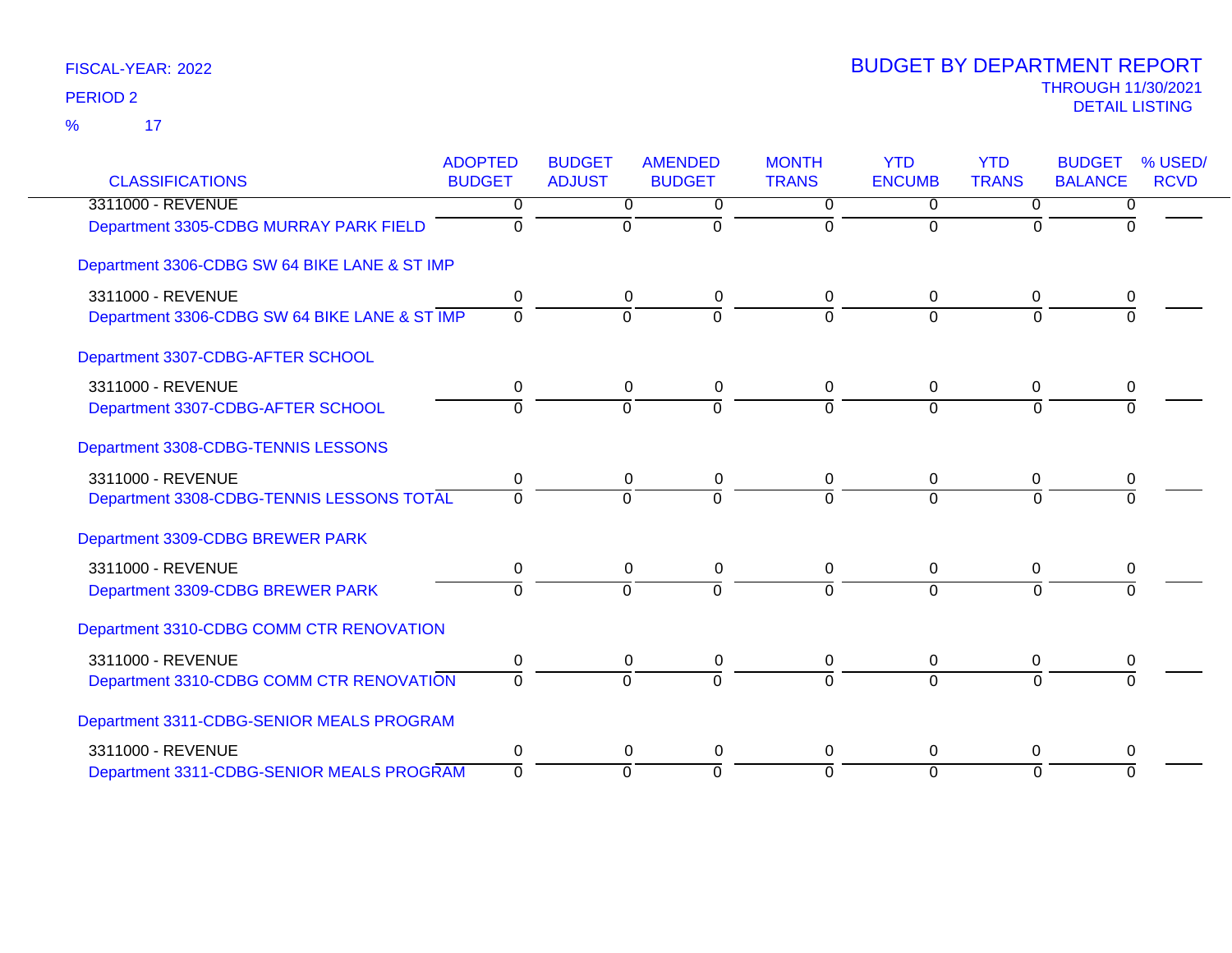17 %

|                                                | <b>ADOPTED</b> | <b>BUDGET</b>  | <b>AMENDED</b> | <b>MONTH</b> | <b>YTD</b>    | <b>YTD</b>     | <b>BUDGET</b>  | % USED/     |
|------------------------------------------------|----------------|----------------|----------------|--------------|---------------|----------------|----------------|-------------|
| <b>CLASSIFICATIONS</b>                         | <b>BUDGET</b>  | <b>ADJUST</b>  | <b>BUDGET</b>  | <b>TRANS</b> | <b>ENCUMB</b> | <b>TRANS</b>   | <b>BALANCE</b> | <b>RCVD</b> |
| Department 3312-CDBG-SENIOR MEALS PROGRAM      |                |                |                |              |               |                |                |             |
| 3311000 - REVENUE                              | 0              | 0              | 0              | 0            | 0             | 0              | 0              |             |
| Department 3312-CDBG-SENIOR MEALS PROGRAM      | $\overline{0}$ | $\overline{0}$ | $\overline{0}$ | $\Omega$     | $\Omega$      | $\Omega$       | $\Omega$       |             |
| Department 3313-CDBG-MARSHALL WILLIAMSON       |                |                |                |              |               |                |                |             |
| 3311000 - REVENUE                              | 0              | 101,149        | 101,149        | 0            | 0             | $\mathbf 0$    | 101,149        |             |
| Department 3313-CDBG-MARSHALL WILLIAMSON       | $\Omega$       | 101,149        | 101,149        | $\Omega$     | $\Omega$      | $\Omega$       | 101,149        |             |
| Department 3314-FY 2019 CDBG Sr Meals          |                |                |                |              |               |                |                |             |
| 3311000 - REVENUE                              | 0              | 0              | 0              | 0            | 0             | 0              | 0              |             |
| Department 3314-FY 2019 CDBG Sr Meals TOTAL    | $\Omega$       | $\Omega$       | $\Omega$       | $\Omega$     | $\Omega$      | $\Omega$       | <sup>n</sup>   |             |
| Department 3315-FY 2020 CDBG SENIOR MEALS      |                |                |                |              |               |                |                |             |
| 3311000 - REVENUE                              | 0              | 0              | 0              | 0            | $\mathbf 0$   | $\Omega$       | 0              |             |
| Department 3315-FY 2020 CDBG SENIOR MEALS      | $\Omega$       | $\overline{0}$ | $\Omega$       | $\Omega$     | $\Omega$      | $\overline{0}$ | $\Omega$       |             |
| Department 3405-2013 JAG A-Form Interface Cont |                |                |                |              |               |                |                |             |
| 3311000 - REVENUE                              | 0              | 0              | 0              | 0            | $\mathbf 0$   | 0              | 0              |             |
| Department 3405-2013 JAG A-Form Interface Cont | $\Omega$       | $\Omega$       | $\Omega$       | $\Omega$     | $\Omega$      | $\Omega$       | $\Omega$       |             |
| Department 3406-BYRNE-JAG 2013                 |                |                |                |              |               |                |                |             |
| 3311000 - REVENUE                              | 0              | 0              | 0              | $\mathbf 0$  | $\mathbf 0$   | 0              | 0              |             |
| Department 3406-BYRNE-JAG 2013 TOTAL           | $\Omega$       | $\Omega$       | $\Omega$       | $\Omega$     | $\Omega$      | $\Omega$       |                |             |
| Department 3407-BYRNE-JAG VEH BURGLARY         |                |                |                |              |               |                |                |             |
| 3311000 - REVENUE                              | $\mathbf 0$    | $\Omega$       | $\mathbf 0$    | $\Omega$     | $\Omega$      | 0              | 0              |             |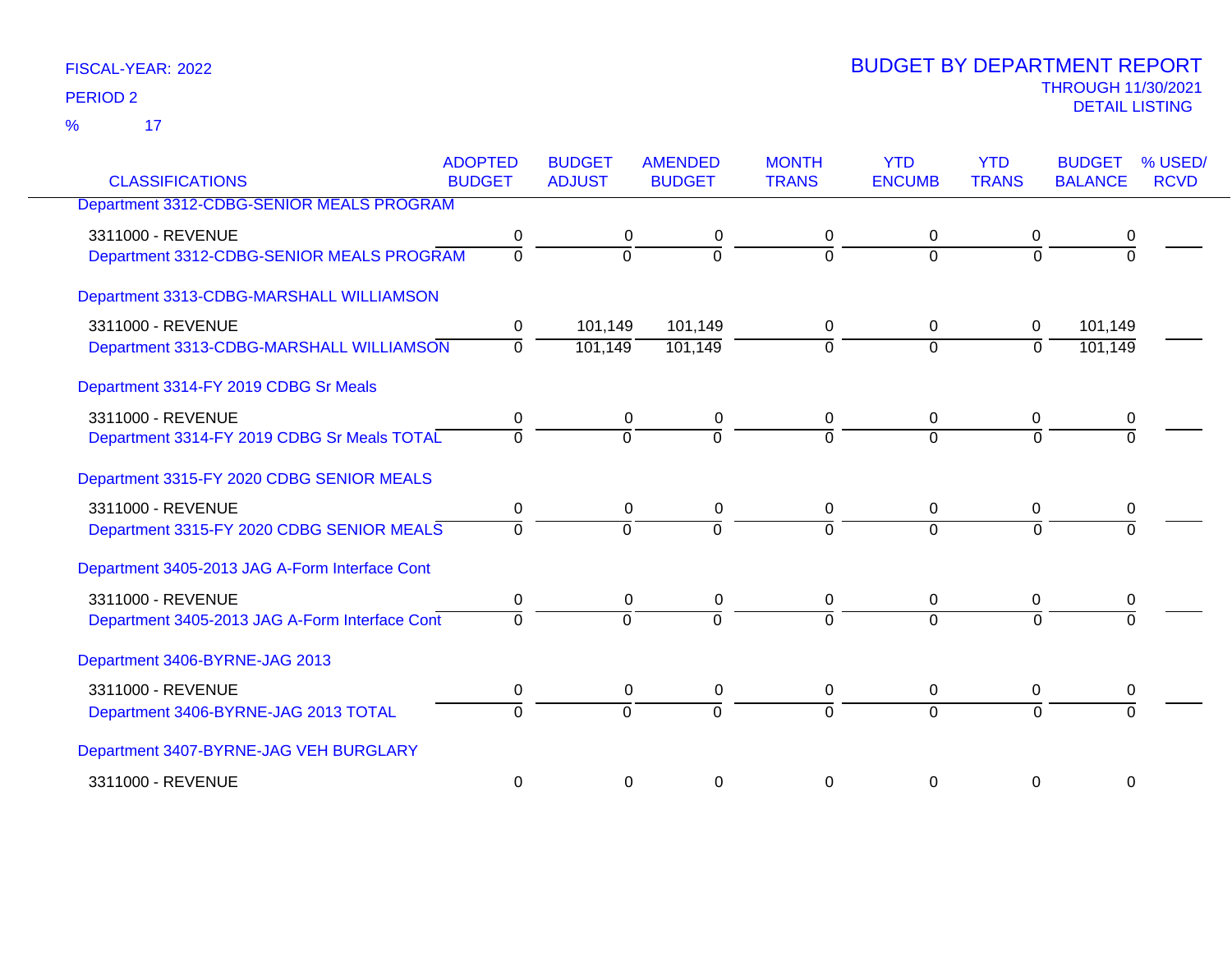17 %

### THROUGH 11/30/2021 DETAIL LISTING PERIOD <sup>2</sup> BUDGET BY DEPARTMENT REPORT

| <b>CLASSIFICATIONS</b>                      | <b>ADOPTED</b><br><b>BUDGET</b> | <b>BUDGET</b><br><b>ADJUST</b> | <b>AMENDED</b><br><b>BUDGET</b> | <b>MONTH</b><br><b>TRANS</b> | <b>YTD</b><br><b>ENCUMB</b> | <b>YTD</b><br><b>TRANS</b> | <b>BUDGET</b><br><b>BALANCE</b> | % USED/<br><b>RCVD</b> |
|---------------------------------------------|---------------------------------|--------------------------------|---------------------------------|------------------------------|-----------------------------|----------------------------|---------------------------------|------------------------|
| Department 3407-BYRNE-JAG VEH BURGLARY 2013 | $\Omega$                        | $\Omega$                       | $\overline{0}$                  | $\Omega$                     | $\overline{0}$              | 0                          | $\Omega$                        |                        |
| Department 3408-BYRNE-JAG 2014              |                                 |                                |                                 |                              |                             |                            |                                 |                        |
| 3311000 - REVENUE                           | 0                               | 0                              | 0                               | 0                            | 0                           | 0                          | 0                               |                        |
| Department 3408-BYRNE-JAG 2014 TOTAL        | $\Omega$                        | $\Omega$                       | $\overline{0}$                  | 0                            | $\Omega$                    | $\Omega$                   |                                 |                        |
| Department 3409-BYRNE-JAG 2014              |                                 |                                |                                 |                              |                             |                            |                                 |                        |
| 3311000 - REVENUE                           | 0                               | 0                              | 0                               | 0                            | 0                           | 0                          | 0                               |                        |
| Department 3409-BYRNE-JAG 2014 TOTAL        | 0                               | $\Omega$                       | $\overline{0}$                  | $\Omega$                     | $\Omega$                    | $\Omega$                   | $\Omega$                        |                        |
| Department 3410-BYRNE-JAG FY15              |                                 |                                |                                 |                              |                             |                            |                                 |                        |
| 3311000 - REVENUE                           | 0                               | 0                              | 0                               | 0                            | 0                           | 0                          |                                 |                        |
| Department 3410-BYRNE-JAG FY15 TOTAL        | $\overline{0}$                  | $\overline{0}$                 | $\overline{0}$                  | $\Omega$                     | $\overline{0}$              | $\overline{0}$             | $\Omega$                        |                        |
| Department 3411-BYRNE-JAG FY15-2            |                                 |                                |                                 |                              |                             |                            |                                 |                        |
| 3311000 - REVENUE                           | 0                               | 0                              | 0                               | 0                            | 0                           | 0                          | 0                               |                        |
| Department 3411-BYRNE-JAG FY15-2 TOTAL      | $\Omega$                        | $\Omega$                       | $\Omega$                        | 0                            | $\Omega$                    | $\Omega$                   |                                 |                        |
| Department 3412-BYRNE-JAG FY16 2 TABLETS    |                                 |                                |                                 |                              |                             |                            |                                 |                        |
| 3311000 - REVENUE                           | $\pmb{0}$                       | 0                              | 0                               | 0                            | 0                           | 0                          | 0                               |                        |
| Department 3412-BYRNE-JAG FY16 2 TABLETS    | $\Omega$                        | $\Omega$                       | $\overline{0}$                  | $\Omega$                     | $\Omega$                    | $\Omega$                   | $\Omega$                        |                        |
| Department 3413-BYRNE-JAG FY16              |                                 |                                |                                 |                              |                             |                            |                                 |                        |
| 3311000 - REVENUE                           | 0                               | 0                              | 0                               | 0                            | 0                           | 0                          | 0                               |                        |
| Department 3413-BYRNE-JAG FY16 TOTAL        | $\Omega$                        | $\Omega$                       | $\overline{0}$                  | $\Omega$                     | $\Omega$                    | $\Omega$                   | $\Omega$                        |                        |

Department 3414-BYRNE JAG-FY17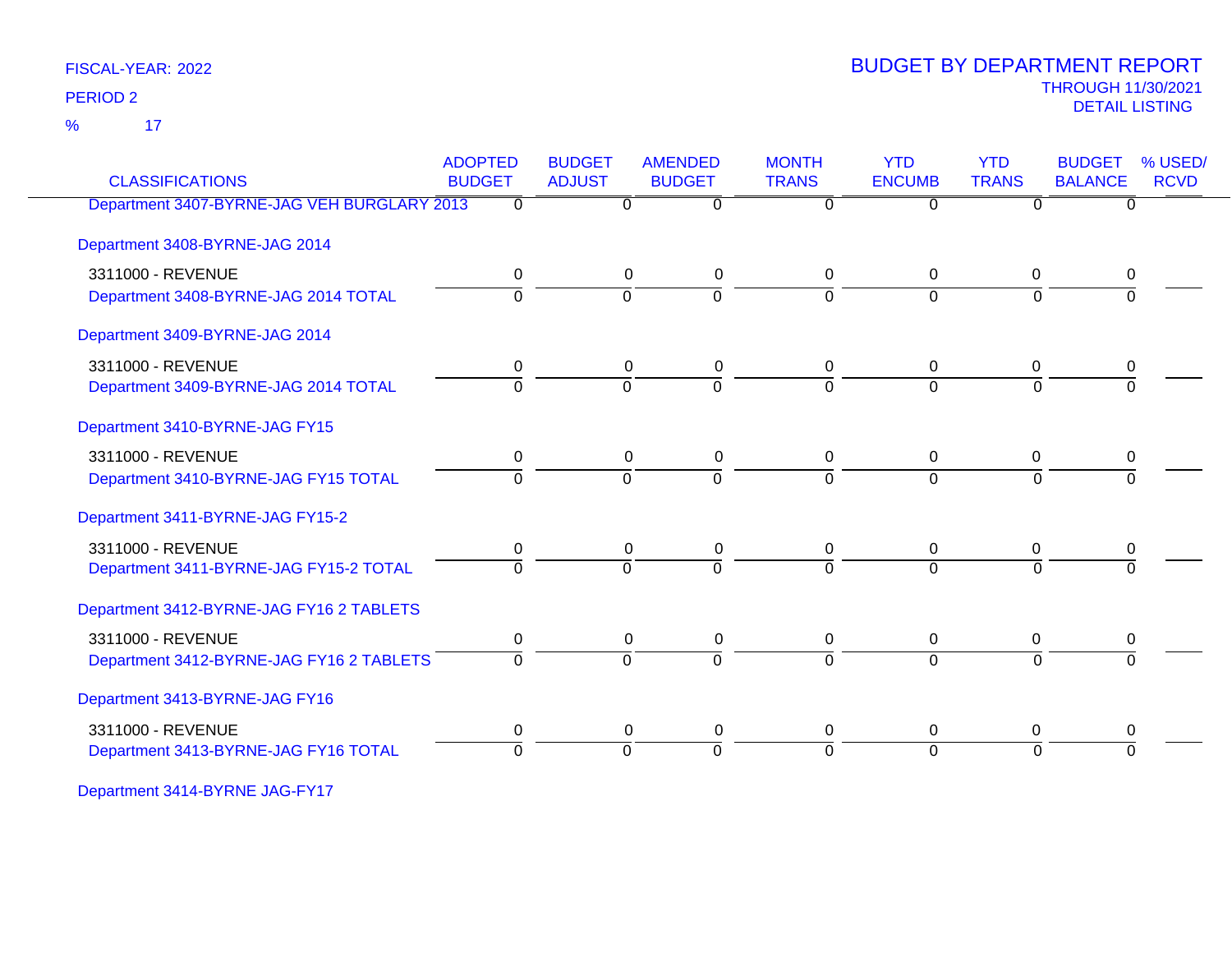$\overline{17}$ %

| <b>CLASSIFICATIONS</b>                     | <b>ADOPTED</b><br><b>BUDGET</b> | <b>BUDGET</b><br><b>ADJUST</b> | <b>AMENDED</b><br><b>BUDGET</b> | <b>MONTH</b><br><b>TRANS</b> | <b>YTD</b><br><b>ENCUMB</b> | <b>YTD</b><br><b>TRANS</b> | <b>BUDGET</b><br><b>BALANCE</b> | % USED/<br><b>RCVD</b> |
|--------------------------------------------|---------------------------------|--------------------------------|---------------------------------|------------------------------|-----------------------------|----------------------------|---------------------------------|------------------------|
| 3311000 - REVENUE                          | 0                               | 0                              | 0                               | $\Omega$                     | 0                           | $\Omega$                   | 0                               |                        |
| Department 3414-BYRNE JAG-FY17 TOTAL       | $\mathbf 0$                     | $\overline{0}$                 | $\mathbf 0$                     | $\Omega$                     | $\mathbf 0$                 | 0                          | $\Omega$                        |                        |
| Department 3415-BYRNE JAG- FY17            |                                 |                                |                                 |                              |                             |                            |                                 |                        |
| 3311000 - REVENUE                          | 0                               | 0                              | $\mathbf 0$                     | 0                            | 0                           | 0                          | 0                               |                        |
| Department 3415-BYRNE JAG- FY17 TOTAL      | $\Omega$                        | $\Omega$                       | $\overline{0}$                  | $\Omega$                     | $\Omega$                    | $\Omega$                   | $\Omega$                        |                        |
| Department 3416-BYRNE-JAG FY19             |                                 |                                |                                 |                              |                             |                            |                                 |                        |
| 3311000 - REVENUE                          | 0                               | 0                              | $\pmb{0}$                       | $\Omega$                     | 0                           | 0                          | 0                               |                        |
| Department 3416-BYRNE-JAG FY19 TOTAL       | $\overline{0}$                  | 0                              | $\overline{0}$                  | $\overline{0}$               | $\overline{0}$              | $\overline{0}$             | $\Omega$                        |                        |
| Department 3417-BYRNE-JAG FY18-19          |                                 |                                |                                 |                              |                             |                            |                                 |                        |
| 3311000 - REVENUE                          | $\mathbf 0$                     | $\mathbf 0$                    | $\pmb{0}$                       | $\mathbf 0$                  | $\mathbf 0$                 | $\mathbf 0$                | $\mathbf 0$                     |                        |
| Department 3417-BYRNE-JAG FY18-19 TOTAL    | $\Omega$                        | $\mathbf 0$                    | $\Omega$                        | $\Omega$                     | $\Omega$                    | $\Omega$                   | $\Omega$                        |                        |
| Department 5001-POLICE VESTS GRANT FY11    |                                 |                                |                                 |                              |                             |                            |                                 |                        |
| 3311000 - REVENUE                          | 0                               | 0                              | 0                               | $\Omega$                     | $\Omega$                    | $\mathbf 0$                | 0                               |                        |
| Department 5001-POLICE VESTS GRANT FY11    | $\overline{0}$                  | ō                              | ō                               | $\Omega$                     | $\mathbf 0$                 | $\Omega$                   | $\Omega$                        |                        |
| Department 5002-POLICE VESTS GRANT FY12    |                                 |                                |                                 |                              |                             |                            |                                 |                        |
| 3311000 - REVENUE                          | 0                               | $\mathbf 0$                    | 0                               | 0                            | 0                           | $\mathbf 0$                | 0                               |                        |
| Department 5002-POLICE VESTS GRANT FY12    | $\Omega$                        | $\Omega$                       | $\Omega$                        | $\Omega$                     | $\Omega$                    | $\Omega$                   | $\Omega$                        |                        |
| Department 5003-BVP-POLICE VEST GRANT FY17 |                                 |                                |                                 |                              |                             |                            |                                 |                        |
| 3311000 - REVENUE                          | $\mathbf 0$                     | $\mathbf 0$                    | $\mathbf 0$                     | $\mathbf 0$                  | $\mathbf 0$                 | $\mathbf 0$                | 0                               |                        |
| Department 5003-BVP-POLICE VEST GRANT FY17 | $\mathbf 0$                     | ō                              | $\mathbf 0$                     | $\mathbf 0$                  | 0                           | $\Omega$                   | $\Omega$                        |                        |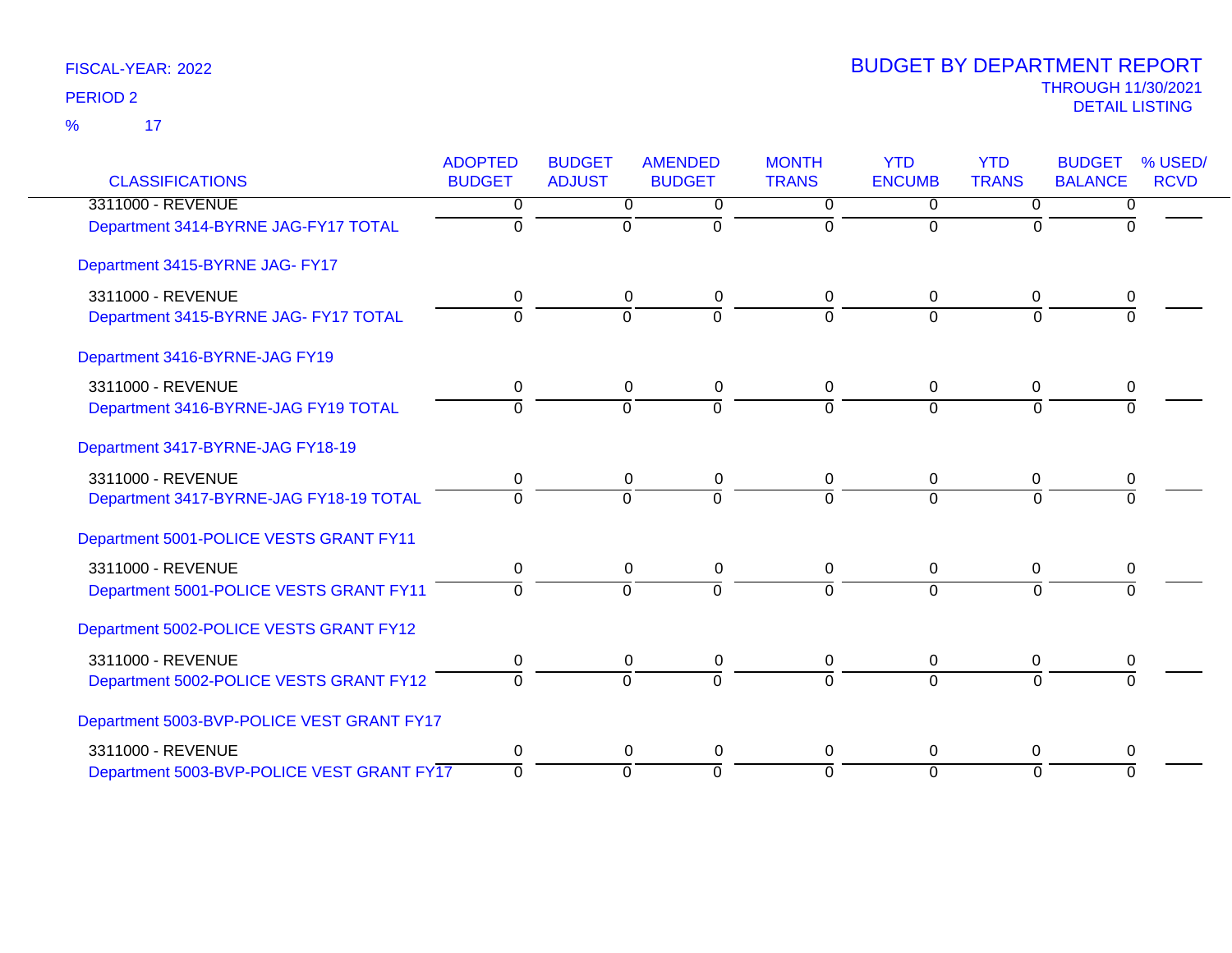$\overline{\mathbf{17}}$ %

| <b>CLASSIFICATIONS</b>                     | <b>ADOPTED</b><br><b>BUDGET</b> | <b>BUDGET</b><br><b>ADJUST</b> | <b>AMENDED</b><br><b>BUDGET</b> | <b>MONTH</b><br><b>TRANS</b> | <b>YTD</b><br><b>ENCUMB</b> | <b>YTD</b><br><b>TRANS</b> | <b>BUDGET</b><br><b>BALANCE</b> | % USED/<br><b>RCVD</b> |
|--------------------------------------------|---------------------------------|--------------------------------|---------------------------------|------------------------------|-----------------------------|----------------------------|---------------------------------|------------------------|
| Department 6000-SFLHIDTA-FY12              |                                 |                                |                                 |                              |                             |                            |                                 |                        |
| 3311000 - REVENUE                          | 0                               | 0                              | 0                               | 0                            | 0                           | $\Omega$                   | 0                               |                        |
| 3811000 - CONTRIB. FROM OTHER FUNDS        | 0                               | 0                              | 0                               | $\mathbf 0$                  | 0                           | 0                          | 0                               |                        |
| Department 6000-SFLHIDTA-FY12 TOTAL        | 0                               | $\Omega$                       | $\Omega$                        | $\Omega$                     | $\Omega$                    | $\Omega$                   | $\Omega$                        |                        |
| Department 6001-SFLHIDTA-FY13MAY-SEP       |                                 |                                |                                 |                              |                             |                            |                                 |                        |
| 3311000 - REVENUE                          | 0                               | $\Omega$                       | 0                               | 0                            | 0                           | $\Omega$                   | $\mathbf{0}$                    |                        |
| 3811000 - CONTRIB. FROM OTHER FUNDS        | 0                               | 0                              | 0                               | 0                            | 0                           | 0                          | 0                               |                        |
| Department 6001-SFLHIDTA-FY13MAY-SEP TOTAL | $\Omega$                        | $\Omega$                       | $\Omega$                        | $\Omega$                     | $\Omega$                    | $\Omega$                   |                                 |                        |
| <b>REVENUE TOTAL</b>                       | 0                               | 101,149                        | 101,149                         | $\mathbf 0$                  | 0                           | $\mathbf 0$                | 101,149                         |                        |
| <b>EXPENSE</b>                             |                                 |                                |                                 |                              |                             |                            |                                 |                        |
| Department 3301-CDBG MURRAY PARK POOL      |                                 |                                |                                 |                              |                             |                            |                                 |                        |
| 5726550 - CONSTRUCTION                     | 0                               | 0                              | 0                               | 0                            | 0                           | $\Omega$                   | 0                               |                        |
| Department 3301-CDBG MURRAY PARK POOL      | $\Omega$                        | $\overline{0}$                 | 0                               | $\overline{0}$               | $\Omega$                    | $\Omega$                   |                                 |                        |
| Department 3302-CDBG STREET LIGHTING       |                                 |                                |                                 |                              |                             |                            |                                 |                        |
| 5416550 - CONSTRUCTION                     | 0                               | $\mathbf 0$                    | 0                               | 0                            | 0                           | 0                          | 0                               |                        |
| Department 3302-CDBG STREET LIGHTING TOTAL | $\Omega$                        | $\Omega$                       | $\Omega$                        | $\Omega$                     | $\Omega$                    | $\Omega$                   | $\Omega$                        |                        |
| Department 3303-CDBG SW 66 ST IMPROV PHASE |                                 |                                |                                 |                              |                             |                            |                                 |                        |
| 5411210 - REGULAR                          | $\Omega$                        | $\Omega$                       | 0                               | $\Omega$                     | $\Omega$                    | $\Omega$                   | 0                               |                        |
| 5413450 - CONTRACTUAL SERVICES             | 0                               | 0                              | 0                               | 0                            | 0                           | $\Omega$                   | 0                               |                        |
| 5416440 - CAPITAL IMPROVEMENTS             | 0                               | 0                              | 0                               | 0                            | 0                           | $\Omega$                   | 0                               |                        |
| Department 3303-CDBG SW 66 ST IMPROV PHASE | $\Omega$                        | $\Omega$                       | $\Omega$                        | $\Omega$                     | $\Omega$                    | $\Omega$                   | $\Omega$                        |                        |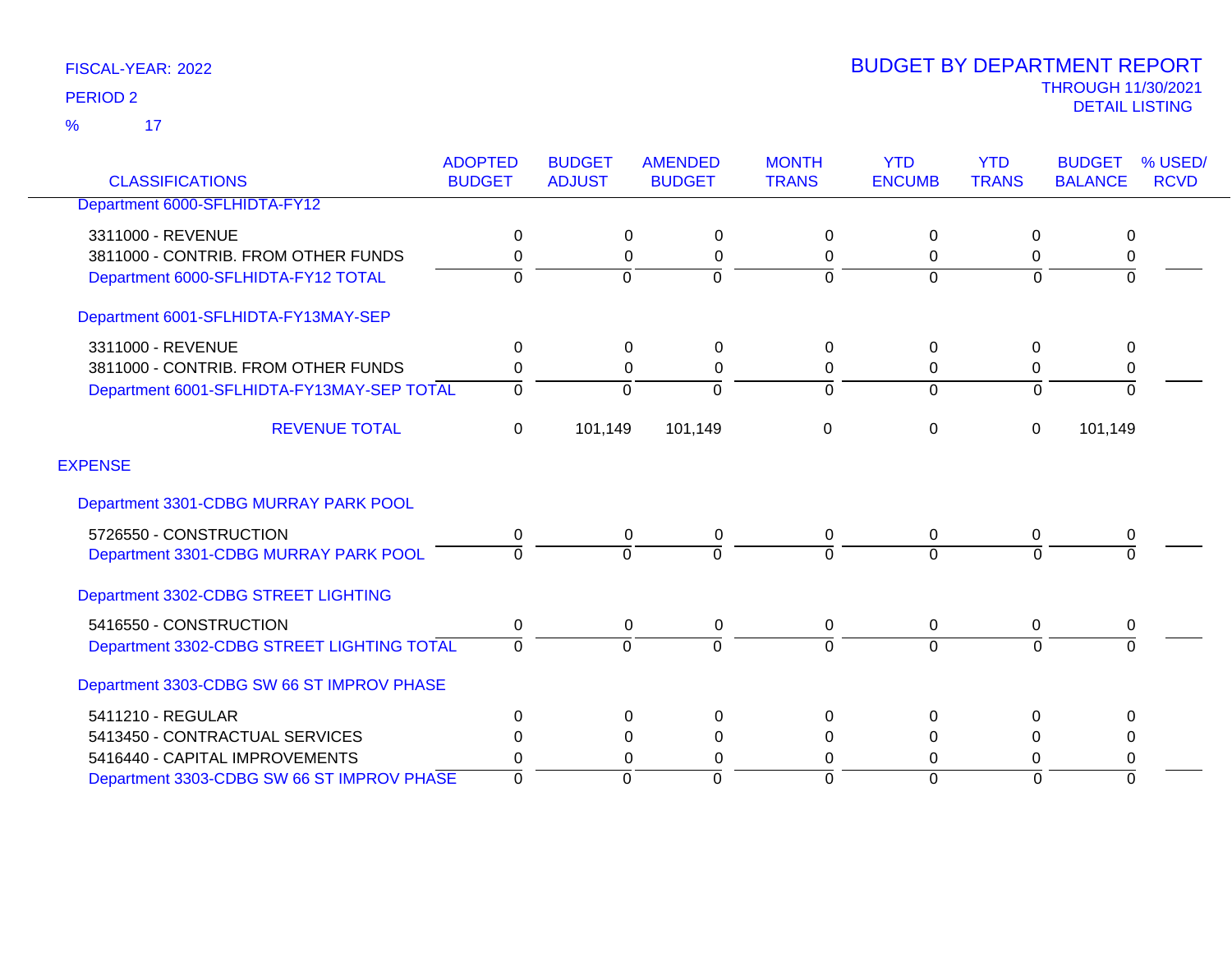17 %

| <b>CLASSIFICATIONS</b>                        | <b>ADOPTED</b><br><b>BUDGET</b> | <b>BUDGET</b><br><b>ADJUST</b> | <b>AMENDED</b><br><b>BUDGET</b> | <b>MONTH</b><br><b>TRANS</b> | <b>YTD</b><br><b>ENCUMB</b> | <b>YTD</b><br><b>TRANS</b> | <b>BUDGET</b><br><b>BALANCE</b> | % USED/<br><b>RCVD</b> |
|-----------------------------------------------|---------------------------------|--------------------------------|---------------------------------|------------------------------|-----------------------------|----------------------------|---------------------------------|------------------------|
|                                               |                                 |                                |                                 |                              |                             |                            |                                 |                        |
| Department 3304-CDBG MARSHALL WILLIAMSON      |                                 |                                |                                 |                              |                             |                            |                                 |                        |
| 5726550 - CONSTRUCTION                        | 0                               | 0                              | 0                               | 0                            | 0                           | 0                          | 0                               |                        |
| Department 3304-CDBG MARSHALL WILLIAMSON      | $\Omega$                        | $\overline{0}$                 | $\overline{0}$                  | $\Omega$                     | $\Omega$                    | $\Omega$                   | $\Omega$                        |                        |
| Department 3305-CDBG MURRAY PARK FIELD        |                                 |                                |                                 |                              |                             |                            |                                 |                        |
| 5726302 - IMPROVEMENT OTHER THAN BLDG         | 0                               | 0                              | 0                               | 0                            | 0                           | 0                          | 0                               |                        |
| Department 3305-CDBG MURRAY PARK FIELD        | $\Omega$                        | $\overline{0}$                 | $\overline{0}$                  | $\Omega$                     | $\overline{0}$              | $\Omega$                   |                                 |                        |
| Department 3306-CDBG SW 64 BIKE LANE & ST IMP |                                 |                                |                                 |                              |                             |                            |                                 |                        |
| 5413120 - PROFESSIONAL SERVS-ST BEA           | $\Omega$                        | $\Omega$                       | <sup>0</sup>                    | $\Omega$                     | $\Omega$                    | $\Omega$                   | $\Omega$                        |                        |
| 5413450 - CONTRACTUAL SERVICES                | 0                               | 0                              | $\Omega$                        | 0                            | $\Omega$                    | $\Omega$                   | $\Omega$                        |                        |
| 5416450 - SUNSET DR & ST LIGHTING             | 0                               | 0                              | 0                               | 0                            | 0                           | 0                          | 0                               |                        |
| Department 3306-CDBG SW 64 BIKE LANE & ST IMP | $\Omega$                        | $\Omega$                       | $\overline{0}$                  | $\Omega$                     | $\Omega$                    | $\Omega$                   | $\Omega$                        |                        |
| Department 3307-CDBG-AFTER SCHOOL             |                                 |                                |                                 |                              |                             |                            |                                 |                        |
| 5725210 - SUPPLIES                            | 0                               |                                | 0<br>0                          | 0                            | 0                           | 0                          | 0                               |                        |
| Department 3307-CDBG-AFTER SCHOOL             | $\overline{0}$                  | $\Omega$                       | $\overline{0}$                  | $\Omega$                     | $\Omega$                    | $\overline{0}$             | $\Omega$                        |                        |
| Department 3308-CDBG-TENNIS LESSONS           |                                 |                                |                                 |                              |                             |                            |                                 |                        |
| 5721210 - FULL-TIME                           | $\Omega$                        | $\Omega$                       | $\Omega$                        | $\Omega$                     | $\Omega$                    | $\Omega$                   | $\Omega$                        |                        |
| 5722110 - F.I.C.A.                            | 0                               | 0                              | 0                               | 0                            | $\Omega$                    | $\Omega$                   | $\Omega$                        |                        |
| 5725205 - COMPUTER EQUIPMENT                  | 0                               | 0                              | 0                               | 0                            | $\Omega$                    | 0                          | 0                               |                        |
| Department 3308-CDBG-TENNIS LESSONS TOTAL     | $\Omega$                        | $\Omega$                       | $\Omega$                        | $\Omega$                     | $\Omega$                    | $\Omega$                   | $\Omega$                        |                        |
| Department 3309-CDBG BREWER PARK              |                                 |                                |                                 |                              |                             |                            |                                 |                        |
| 5726302 - IMPROVEMENT OTHER THAN BLDG         | 0                               | $\mathbf 0$                    | 0                               | 0                            | 0                           | $\mathbf 0$                | 0                               |                        |
| Department 3309-CDBG BREWER PARK              | $\Omega$                        | $\overline{0}$                 | $\Omega$                        | $\Omega$                     | $\Omega$                    | $\Omega$                   | $\Omega$                        |                        |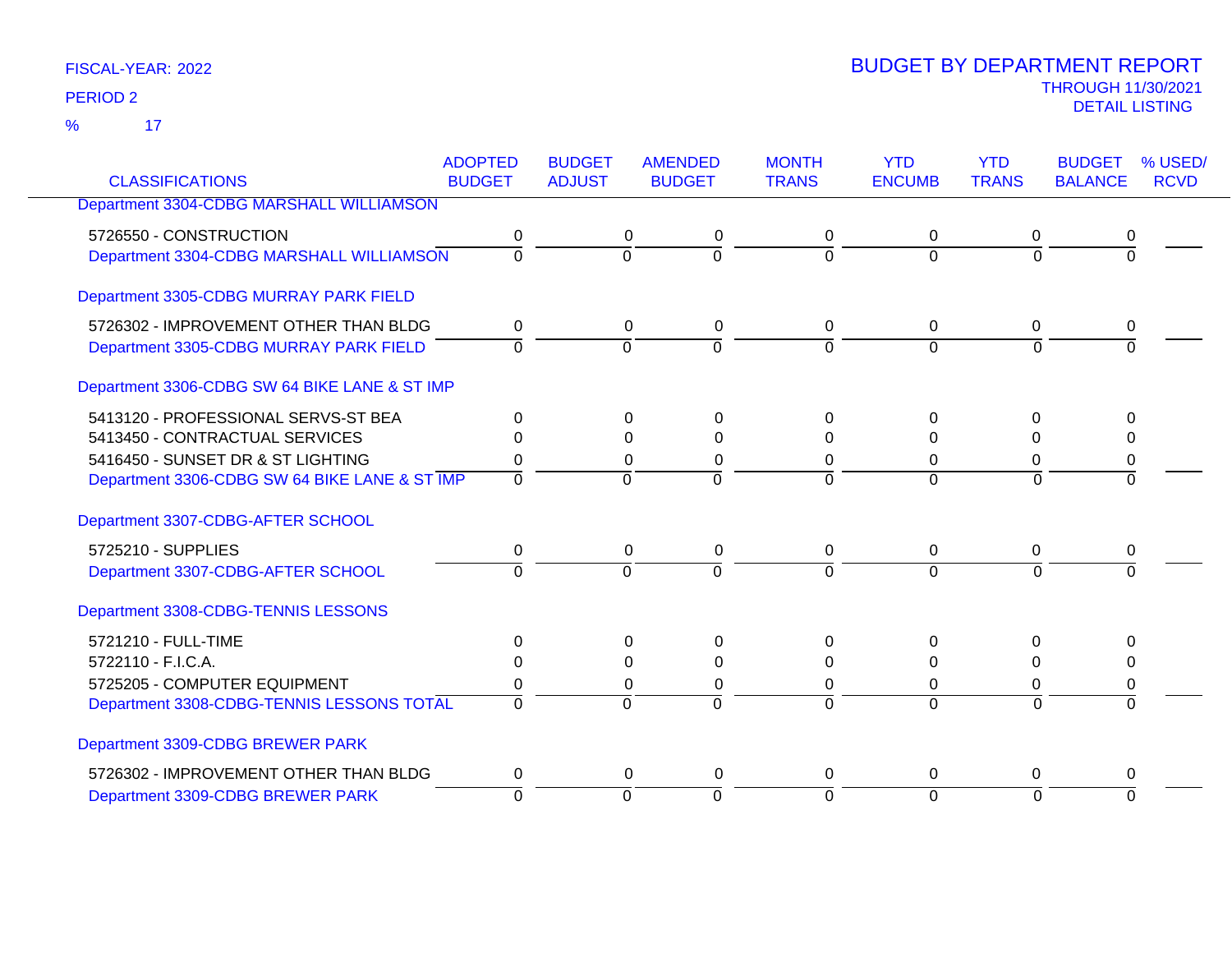17 %

|                                                | <b>ADOPTED</b> | <b>BUDGET</b>  | <b>AMENDED</b> | <b>MONTH</b> | <b>YTD</b>     | <b>YTD</b>     | <b>BUDGET</b>    | % USED/     |
|------------------------------------------------|----------------|----------------|----------------|--------------|----------------|----------------|------------------|-------------|
| <b>CLASSIFICATIONS</b>                         | <b>BUDGET</b>  | <b>ADJUST</b>  | <b>BUDGET</b>  | <b>TRANS</b> | <b>ENCUMB</b>  | <b>TRANS</b>   | <b>BALANCE</b>   | <b>RCVD</b> |
| Department 3310-CDBG COMM CTR RENOVATION       |                |                |                |              |                |                |                  |             |
| 5726550 - CONSTRUCTION                         | 0              | $\Omega$       | 0              | 0            | 0              | 0              | 0                |             |
| Department 3310-CDBG COMM CTR RENOVATION       | $\overline{0}$ | $\Omega$       | $\overline{0}$ | $\Omega$     | $\Omega$       | $\overline{0}$ | $\Omega$         |             |
| Department 3311-CDBG-SENIOR MEALS PROGRAM      |                |                |                |              |                |                |                  |             |
| 5721210 - FULL-TIME                            | 0              | $\mathbf 0$    | 0              | $\mathbf 0$  | $\Omega$       | $\overline{0}$ | $\mathbf 0$      |             |
| 5723450 - CONTRACTUAL                          | 0              | 0              | $\pmb{0}$      | 0            | 0              | 0              | 0                |             |
| Department 3311-CDBG-SENIOR MEALS PROGRAM      | $\overline{0}$ | $\Omega$       | $\overline{0}$ | $\Omega$     | $\Omega$       | $\overline{0}$ | $\Omega$         |             |
| Department 3312-CDBG-SENIOR MEALS PROGRAM      |                |                |                |              |                |                |                  |             |
| 5723450 - CONTRACTUAL                          | 0              | $\mathbf 0$    | 0              | 0            | $\mathbf 0$    | 0              | $\boldsymbol{0}$ |             |
| Department 3312-CDBG-SENIOR MEALS PROGRAM      | $\Omega$       | $\Omega$       | $\Omega$       | $\Omega$     | $\Omega$       | $\Omega$       | $\Omega$         |             |
| Department 3313-CDBG-MARSHALL WILLIAMSON       |                |                |                |              |                |                |                  |             |
| 5726550 - CONSTRUCTION                         | 0              | 101,149        | 101,149        | 0            | 101,149        | 101,149        | 0                | 100         |
| Department 3313-CDBG-MARSHALL WILLIAMSON       | $\Omega$       | 101,149        | 101,149        | $\Omega$     | 101,149        | 101,149        | $\Omega$         | 100         |
| Department 3314-FY 2019 CDBG Sr Meals          |                |                |                |              |                |                |                  |             |
| 5723450 - CONTRACTUAL                          | 0              | $\Omega$       | 0              | 0            | $\Omega$       | 0              | 0                |             |
| Department 3314-FY 2019 CDBG Sr Meals TOTAL    | $\overline{0}$ | $\overline{0}$ | $\overline{0}$ | $\Omega$     | $\overline{0}$ | $\Omega$       |                  |             |
| Department 3315-FY 2020 CDBG SENIOR MEALS      |                |                |                |              |                |                |                  |             |
| 5723450 - CONTRACTUAL                          | 0              | 0              | 0              | 0            | 0              | 0              | 0                |             |
| Department 3315-FY 2020 CDBG SENIOR MEALS      | $\overline{0}$ | $\Omega$       | $\overline{0}$ | $\Omega$     | $\Omega$       | $\Omega$       | $\Omega$         |             |
| Department 3405-2013 JAG A-Form Interface Cont |                |                |                |              |                |                |                  |             |
| 5214634 - MAINTENANCE-INTERNET SFTW            | 0              | 0              | $\pmb{0}$      | 0            | 0              | 0              | 0                |             |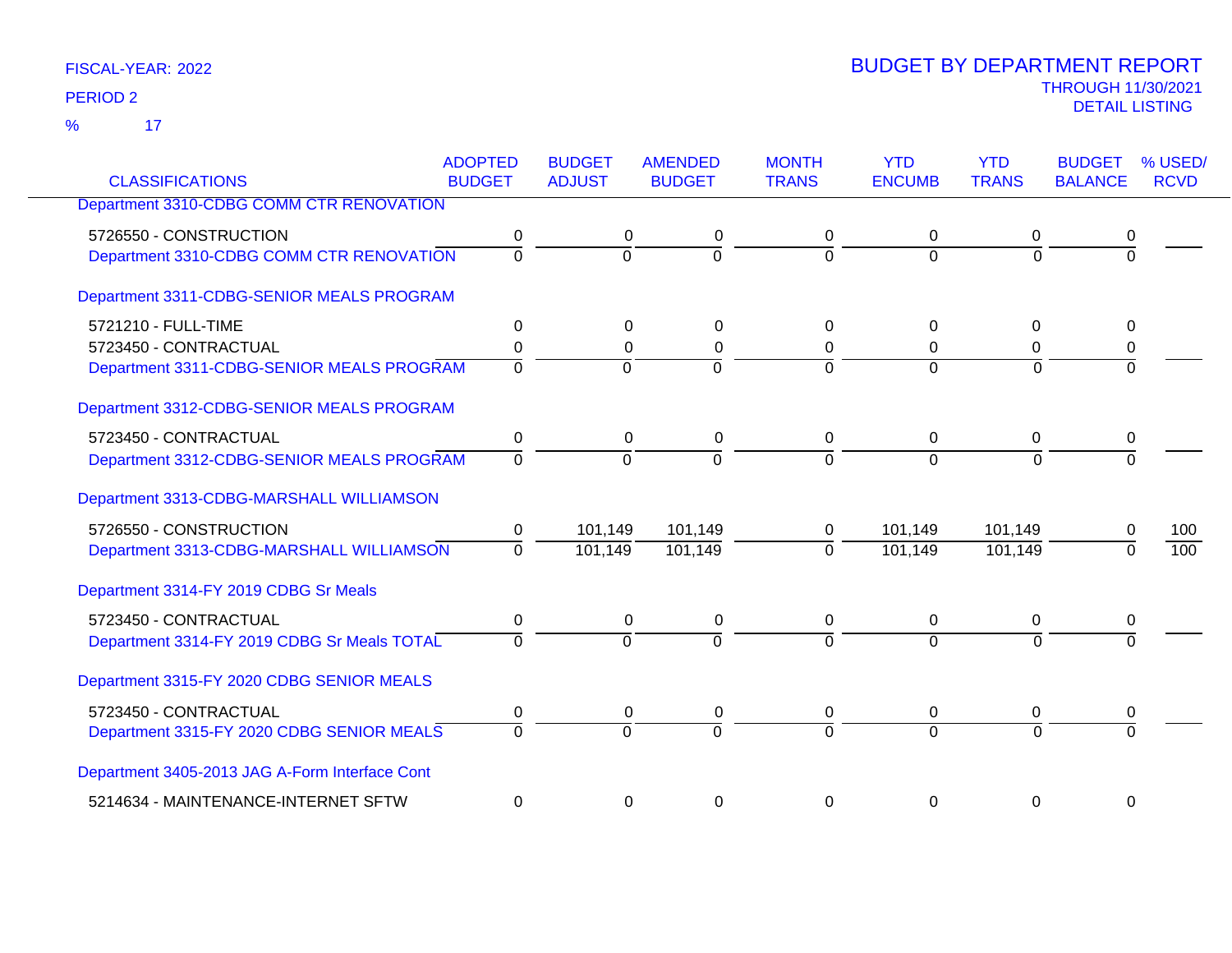17 %

### THROUGH 11/30/2021 DETAIL LISTING PERIOD <sup>2</sup> BUDGET BY DEPARTMENT REPORT

| <b>CLASSIFICATIONS</b>                         | <b>ADOPTED</b><br><b>BUDGET</b> | <b>BUDGET</b><br><b>ADJUST</b> | <b>AMENDED</b><br><b>BUDGET</b> | <b>MONTH</b><br><b>TRANS</b> | <b>YTD</b><br><b>ENCUMB</b> | <b>YTD</b><br><b>TRANS</b> | <b>BUDGET</b><br><b>BALANCE</b> | % USED/<br><b>RCVD</b> |
|------------------------------------------------|---------------------------------|--------------------------------|---------------------------------|------------------------------|-----------------------------|----------------------------|---------------------------------|------------------------|
| Department 3405-2013 JAG A-Form Interface Cont | 0                               | 0                              | $\overline{0}$                  | $\Omega$                     | $\Omega$                    | 0                          | $\Omega$                        |                        |
| Department 3406-BYRNE-JAG 2013                 |                                 |                                |                                 |                              |                             |                            |                                 |                        |
| 5215205 - COMPUTER SUPPLIES                    | 0                               | 0                              | 0                               | 0                            | 0                           | 0                          | 0                               |                        |
| Department 3406-BYRNE-JAG 2013 TOTAL           | $\Omega$                        | $\Omega$                       | $\overline{0}$                  | $\Omega$                     | $\Omega$                    | $\Omega$                   |                                 |                        |
| Department 3407-BYRNE-JAG VEH BURGLARY         |                                 |                                |                                 |                              |                             |                            |                                 |                        |
| 5215205 - COMPUTER SUPPLIES                    | 0                               | 0                              | 0                               | 0                            | 0                           | 0                          | 0                               |                        |
| Department 3407-BYRNE-JAG VEH BURGLARY 2013    | $\overline{0}$                  | $\overline{0}$                 | $\overline{0}$                  | $\Omega$                     | $\Omega$                    | $\Omega$                   | $\Omega$                        |                        |
| Department 3408-BYRNE-JAG 2014                 |                                 |                                |                                 |                              |                             |                            |                                 |                        |
| 5215205 - COMPUTER SUPPLIES                    | 0                               | 0                              | 0                               | 0                            | 0                           | 0                          | 0                               |                        |
| Department 3408-BYRNE-JAG 2014 TOTAL           | $\Omega$                        | $\overline{0}$                 | $\overline{0}$                  | $\Omega$                     | $\overline{0}$              | $\overline{0}$             |                                 |                        |
| Department 3409-BYRNE-JAG 2014                 |                                 |                                |                                 |                              |                             |                            |                                 |                        |
| 5215205 - COMPUTER SUPPLIES                    | 0                               | 0                              | 0                               | 0                            | 0                           | $\mathbf 0$                | 0                               |                        |
| Department 3409-BYRNE-JAG 2014 TOTAL           | $\Omega$                        | $\Omega$                       | $\Omega$                        | $\Omega$                     | $\Omega$                    | $\Omega$                   |                                 |                        |
| Department 3410-BYRNE-JAG FY15                 |                                 |                                |                                 |                              |                             |                            |                                 |                        |
| 5215205 - COMPUTER SUPPLIES                    | 0                               | $\mathbf 0$                    | 0                               | 0                            | 0                           | 0                          | 0                               |                        |
| Department 3410-BYRNE-JAG FY15 TOTAL           | $\Omega$                        | $\Omega$                       | $\overline{0}$                  | $\Omega$                     | $\Omega$                    | $\Omega$                   | $\Omega$                        |                        |
| Department 3411-BYRNE-JAG FY15-2               |                                 |                                |                                 |                              |                             |                            |                                 |                        |
| 5215205 - COMPUTER SUPPLIES                    | 0                               | 0                              | 0                               | 0                            | 0                           | 0                          | 0                               |                        |
| Department 3411-BYRNE-JAG FY15-2 TOTAL         | 0                               | $\Omega$                       | $\Omega$                        | $\Omega$                     | $\Omega$                    | $\Omega$                   | $\Omega$                        |                        |
|                                                |                                 |                                |                                 |                              |                             |                            |                                 |                        |

Department 3412-BYRNE-JAG FY16 2 TABLETS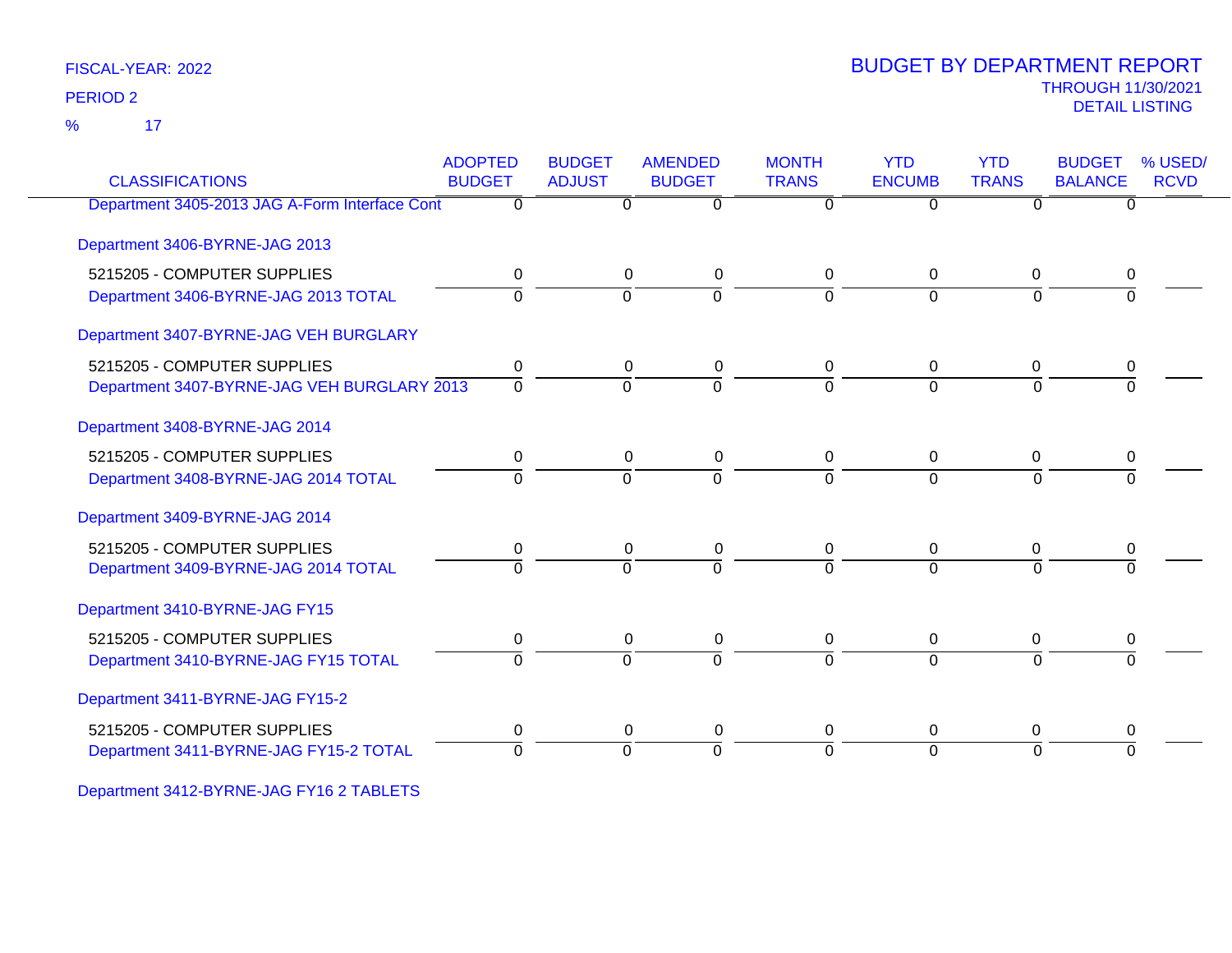17 %

| <b>CLASSIFICATIONS</b>                   | <b>ADOPTED</b> | <b>BUDGET</b>  | <b>AMENDED</b> | <b>MONTH</b>   | <b>YTD</b>     | <b>YTD</b>     | <b>BUDGET</b><br>% USED/<br><b>BALANCE</b> |  |
|------------------------------------------|----------------|----------------|----------------|----------------|----------------|----------------|--------------------------------------------|--|
|                                          | <b>BUDGET</b>  | <b>ADJUST</b>  | <b>BUDGET</b>  | <b>TRANS</b>   | <b>ENCUMB</b>  | <b>TRANS</b>   | <b>RCVD</b>                                |  |
| 5215205 - COMPUTER SUPPLIES              | $\Omega$       | $\overline{0}$ | 0              | $\overline{0}$ | $\overline{0}$ | $\overline{0}$ | 0                                          |  |
| Department 3412-BYRNE-JAG FY16 2 TABLETS | $\Omega$       | $\mathbf 0$    | $\overline{0}$ | $\Omega$       | $\Omega$       | $\Omega$       | <sup>0</sup>                               |  |
| Department 3413-BYRNE-JAG FY16           |                |                |                |                |                |                |                                            |  |
| 5215205 - COMPUTER SUPPLIES              | 0              | 0              | 0              | 0              | $\Omega$       | 0              | 0                                          |  |
| Department 3413-BYRNE-JAG FY16 TOTAL     | $\Omega$       | $\Omega$       | $\Omega$       | 0              | $\Omega$       | $\Omega$       | $\Omega$                                   |  |
| Department 3414-BYRNE JAG-FY17           |                |                |                |                |                |                |                                            |  |
| 5215205 - COMPUTER SUPPLIES              | 0              | $\mathbf 0$    | 0              | 0              | $\mathbf{0}$   | $\mathbf 0$    | 0                                          |  |
| Department 3414-BYRNE JAG-FY17 TOTAL     | $\Omega$       | $\Omega$       | $\overline{0}$ | $\Omega$       | $\Omega$       | $\Omega$       | $\Omega$                                   |  |
| Department 3415-BYRNE JAG- FY17          |                |                |                |                |                |                |                                            |  |
| 5215205 - COMPUTER SUPPLIES              | 0              | 0              | 0              | 0              | $\mathbf{0}$   | 0              | 0                                          |  |
| Department 3415-BYRNE JAG- FY17 TOTAL    | $\Omega$       | $\Omega$       | $\Omega$       | <sup>0</sup>   | $\Omega$       | $\Omega$       |                                            |  |
| Department 3416-BYRNE-JAG FY19           |                |                |                |                |                |                |                                            |  |
| 5215205 - COMPUTER SUPPLIES              | 0              | 0              | 0              | 0              | $\mathbf 0$    | 0              | 0                                          |  |
| Department 3416-BYRNE-JAG FY19 TOTAL     | $\Omega$       | $\Omega$       | $\Omega$       | $\Omega$       | $\Omega$       | $\Omega$       | $\Omega$                                   |  |
| Department 3417-BYRNE-JAG FY18-19        |                |                |                |                |                |                |                                            |  |
| 5215205 - COMPUTER SUPPLIES              | 0              | 0              | 0              | 0              | $\mathbf 0$    | 0              | 0                                          |  |
| Department 3417-BYRNE-JAG FY18-19 TOTAL  | $\Omega$       | $\Omega$       | $\Omega$       | <sup>0</sup>   | $\Omega$       | $\Omega$       | $\Omega$                                   |  |
| Department 5001-POLICE VESTS GRANT FY11  |                |                |                |                |                |                |                                            |  |
| 5215220 - UNIFORMS                       | $\Omega$       | $\Omega$       | 0              | 0              | $\Omega$       | 0              | 0                                          |  |
| Department 5001-POLICE VESTS GRANT FY11  | $\Omega$       | $\overline{0}$ | $\Omega$       | $\Omega$       | $\Omega$       | $\Omega$       | $\Omega$                                   |  |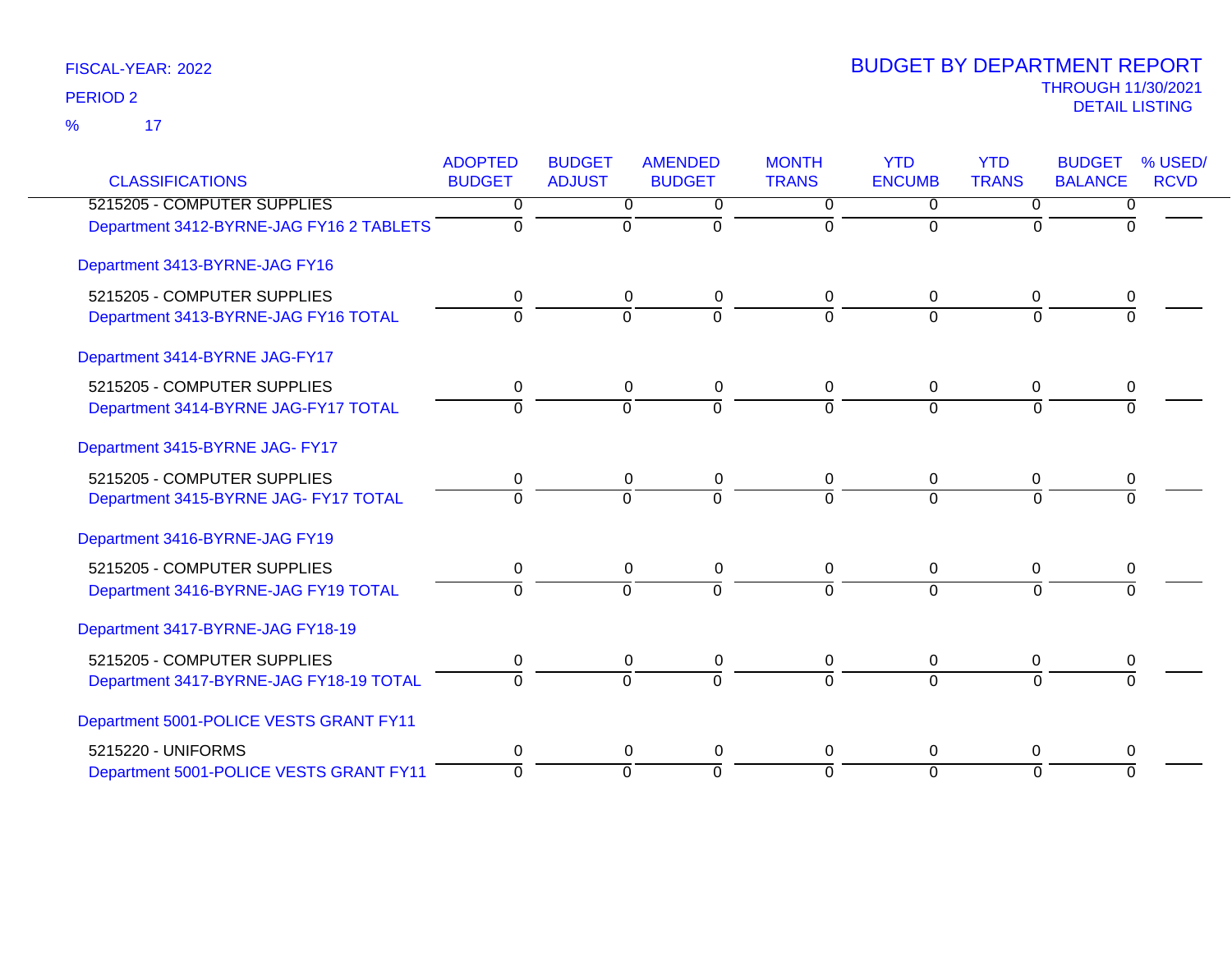17 %

| <b>CLASSIFICATIONS</b>                     | <b>ADOPTED</b><br><b>BUDGET</b> | <b>BUDGET</b><br><b>ADJUST</b> | <b>AMENDED</b><br><b>BUDGET</b> | <b>MONTH</b><br><b>TRANS</b> | <b>YTD</b><br><b>ENCUMB</b> | <b>YTD</b><br><b>TRANS</b> | <b>BUDGET</b><br><b>BALANCE</b> | % USED/<br><b>RCVD</b> |
|--------------------------------------------|---------------------------------|--------------------------------|---------------------------------|------------------------------|-----------------------------|----------------------------|---------------------------------|------------------------|
| Department 5002-POLICE VESTS GRANT FY12    |                                 |                                |                                 |                              |                             |                            |                                 |                        |
| 5215220 - UNIFORMS                         | 0                               | 0                              | 0                               | 0                            | 0                           | 0                          | 0                               |                        |
| Department 5002-POLICE VESTS GRANT FY12    | $\Omega$                        | $\overline{0}$                 | $\overline{0}$                  | $\Omega$                     | $\Omega$                    | $\Omega$                   | $\overline{0}$                  |                        |
| Department 5003-BVP-POLICE VEST GRANT FY17 |                                 |                                |                                 |                              |                             |                            |                                 |                        |
| 5215220 - UNIFORMS                         | 0                               | 0                              | 0                               | 0                            | $\mathbf 0$                 | 0                          | 0                               |                        |
| Department 5003-BVP-POLICE VEST GRANT FY17 | $\Omega$                        | ō                              | $\overline{0}$                  | $\Omega$                     | $\mathbf 0$                 | $\Omega$                   | 0                               |                        |
| Department 6000-SFLHIDTA-FY12              |                                 |                                |                                 |                              |                             |                            |                                 |                        |
| 5213450 - CONTRACTUAL SERVICES             | 0                               | $\Omega$                       | 0                               | $\Omega$                     | 0                           | 0                          | 0                               |                        |
| 5214060 - AUTO ALLOWANCE                   | 0                               | $\Omega$                       | $\Omega$                        | $\Omega$                     | 0                           | 0                          | 0                               |                        |
| 5819900 - INTER-FUND TRANSFER              | 0                               | 0                              | 0                               | 0                            | 0                           | 0                          | 0                               |                        |
| Department 6000-SFLHIDTA-FY12 TOTAL        | $\Omega$                        | $\overline{0}$                 | $\Omega$                        | $\Omega$                     | $\Omega$                    | $\Omega$                   | $\overline{0}$                  |                        |
| Department 6001-SFLHIDTA-FY13MAY-SEP       |                                 |                                |                                 |                              |                             |                            |                                 |                        |
| 5213450 - CONTRACTUAL SERVICES             | $\Omega$                        | $\Omega$                       | 0                               | $\Omega$                     | $\Omega$                    | 0                          | 0                               |                        |
| 5214060 - AUTO ALLOWANCE                   | 0                               | 0                              | 0                               | 0                            | 0                           | 0                          | 0                               |                        |
| 5819900 - INTER-FUND TRANSFER              | 0                               | 0                              | 0                               | $\Omega$                     | 0                           | 0                          | 0                               |                        |
| Department 6001-SFLHIDTA-FY13MAY-SEP TOTAL | $\overline{0}$                  | $\mathbf 0$                    | $\mathbf 0$                     | $\mathbf 0$                  | $\overline{0}$              | $\Omega$                   | $\Omega$                        |                        |
| <b>EXPENSE TOTAL</b>                       | 0                               | 101,149                        | 101,149                         | 0                            | 101,149                     | 101,149                    | $\mathbf{0}$                    | 100                    |
| Fund 120-FEDERAL GRANT FUND TOTAL          |                                 |                                |                                 |                              |                             |                            |                                 |                        |
| <b>REVENUE</b>                             | 0                               | 101,149                        | 101,149                         | 0                            | $\Omega$                    | $\mathbf{0}$               | 101,149                         |                        |
| <b>EXPENSE</b>                             | 0                               | 101,149                        | 101,149                         | 0                            | 101,149                     | 101,149                    | 0                               | 100                    |
| Fund 120-FEDERAL GRANT FUND TOTAL          | $\overline{0}$                  | $\Omega$                       | $\Omega$                        | 0                            | $-101,149$                  | $-101,149$                 | 101,149                         |                        |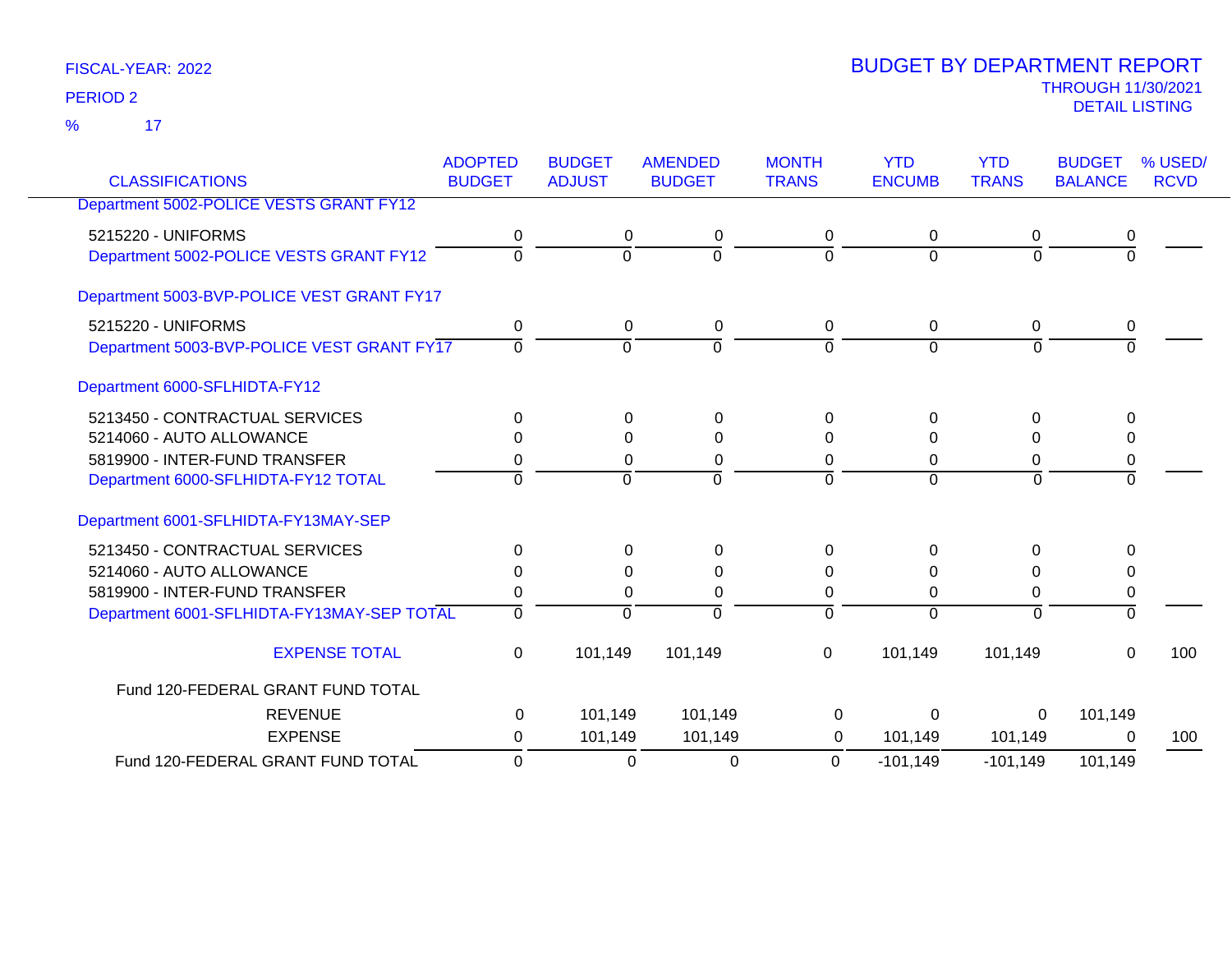| FISCAL-YEAR: 2022                            |                                 |                                |                                 |                              | <b>BUDGET BY DEPARTMENT REPORT</b> |                            |                                                    |                        |
|----------------------------------------------|---------------------------------|--------------------------------|---------------------------------|------------------------------|------------------------------------|----------------------------|----------------------------------------------------|------------------------|
| <b>PERIOD 2</b>                              |                                 |                                |                                 |                              |                                    |                            | <b>THROUGH 11/30/2021</b><br><b>DETAIL LISTING</b> |                        |
| 17<br>$\frac{9}{6}$                          |                                 |                                |                                 |                              |                                    |                            |                                                    |                        |
| <b>CLASSIFICATIONS</b>                       | <b>ADOPTED</b><br><b>BUDGET</b> | <b>BUDGET</b><br><b>ADJUST</b> | <b>AMENDED</b><br><b>BUDGET</b> | <b>MONTH</b><br><b>TRANS</b> | <b>YTD</b><br><b>ENCUMB</b>        | <b>YTD</b><br><b>TRANS</b> | <b>BUDGET</b><br><b>BALANCE</b>                    | % USED/<br><b>RCVD</b> |
| Fund 121-ARPA-American Rescue Plan Act       |                                 |                                |                                 |                              |                                    |                            |                                                    |                        |
| <b>REVENUE</b>                               |                                 |                                |                                 |                              |                                    |                            |                                                    |                        |
| Department 0000-Description N/A              |                                 |                                |                                 |                              |                                    |                            |                                                    |                        |
| 3320000 - OTHER FIN ASSIST FED-CARES ACT     | $\Omega$                        | $\Omega$                       | 0                               | $\Omega$                     | 0                                  | $\Omega$                   | $\mathbf{0}$                                       |                        |
| 3612100 - INTEREST INCOME-TIF                | 0                               | 0                              | 0                               | 1,840                        | 0                                  | 3,392                      | $-3,392$                                           |                        |
| Department 0000-Description N/A TOTAL        | $\Omega$                        | $\Omega$                       | $\Omega$                        | 1,840                        | $\mathbf 0$                        | 3,392                      | $-3,392$                                           |                        |
| <b>REVENUE TOTAL</b>                         | $\mathbf 0$                     | $\mathbf 0$                    | $\pmb{0}$                       | 1,840                        | $\pmb{0}$                          | 3,392                      | $-3,392$                                           |                        |
| <b>EXPENSE</b>                               |                                 |                                |                                 |                              |                                    |                            |                                                    |                        |
| Department 1730-STREET MAINTENANCE           |                                 |                                |                                 |                              |                                    |                            |                                                    |                        |
| 5416210 - INFRASTRUCTURE PROJECTS            | 0                               | 0                              | $\mathbf 0$                     | $\mathbf 0$                  | $\mathbf 0$                        | 0                          | $\mathbf 0$                                        |                        |
| 5416490 - CONSTRUCTIONS PROJECTS             | 0                               | $\Omega$                       | $\mathbf 0$                     | 0                            | 0                                  | 0                          | 0                                                  |                        |
| Department 1730-STREET MAINTENANCE TOTAL     | $\Omega$                        | $\Omega$                       | 0                               | 0                            | $\overline{0}$                     | $\Omega$                   | 0                                                  |                        |
| <b>EXPENSE TOTAL</b>                         | 0                               | $\mathbf 0$                    | $\mathbf 0$                     | $\mathbf 0$                  | $\pmb{0}$                          | $\mathbf 0$                | $\mathbf 0$                                        |                        |
| Fund 121-ARPA-American Rescue Plan Act TOTAL |                                 |                                |                                 |                              |                                    |                            |                                                    |                        |
| <b>REVENUE</b>                               | 0                               |                                | $\mathbf 0$<br>0                | 1,840                        | $\mathbf 0$                        | 3,392                      | $-3,392$                                           |                        |
| <b>EXPENSE</b>                               | 0                               |                                | 0<br>0                          | 0                            | 0                                  | 0                          | $\Omega$                                           | 100                    |
| Fund 121-ARPA-American Rescue Plan Act TOTAL | $\mathbf 0$                     |                                | $\overline{0}$<br>0             | 1,840                        | 0                                  | 3,392                      | $-3,392$                                           |                        |

BUDGET BY DEPARTMENT REPORT

Fund 124-PTP TAX-TRANSPORTATION

REVENUE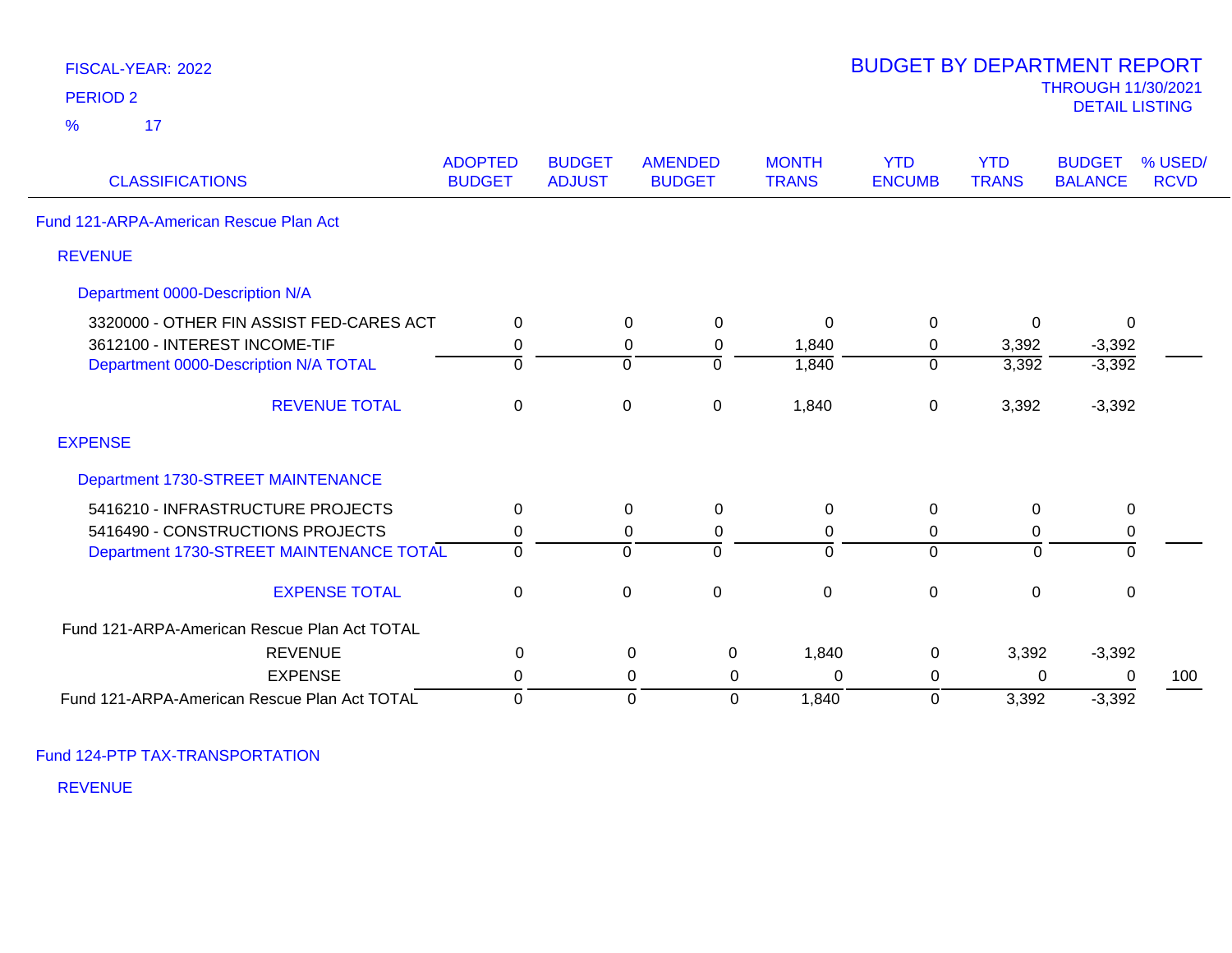17 %

| <b>CLASSIFICATIONS</b>                             | <b>ADOPTED</b><br><b>BUDGET</b> | <b>BUDGET</b><br><b>ADJUST</b> | <b>AMENDED</b><br><b>BUDGET</b> | <b>MONTH</b><br><b>TRANS</b> | <b>YTD</b><br><b>ENCUMB</b> | <b>YTD</b><br><b>TRANS</b> | <b>BUDGET</b><br><b>BALANCE</b> | % USED/<br><b>RCVD</b> |
|----------------------------------------------------|---------------------------------|--------------------------------|---------------------------------|------------------------------|-----------------------------|----------------------------|---------------------------------|------------------------|
| Department 0000-Description N/A                    |                                 |                                |                                 |                              |                             |                            |                                 |                        |
| 3126000 - DISCRETIONARY SALES S/TAX                | 430,000                         | 0                              | 430,000                         | $\pmb{0}$                    | 0                           | 0                          | 430,000                         |                        |
| 3301000 - INTERGOVERNMENTAL REVENUE                | 0                               | 0                              | 0                               | 0                            | $\Omega$                    | $\mathbf 0$                | 0                               |                        |
| 3612000 - INTEREST INCOME                          | 10,000                          | 0                              | 10,000                          | 682                          | 0                           | 1,630                      | 8,370                           | 16                     |
| Department 0000-Description N/A TOTAL              | 440,000                         | $\overline{0}$                 | 440,000                         | 682                          | $\Omega$                    | 1,630                      | 438,370                         |                        |
| <b>REVENUE TOTAL</b>                               | 440,000                         | $\pmb{0}$                      | 440,000                         | 682                          | 0                           | 1,630                      | 438,370                         |                        |
| <b>EXPENSE</b>                                     |                                 |                                |                                 |                              |                             |                            |                                 |                        |
| Department 1730-STREET MAINTENANCE                 |                                 |                                |                                 |                              |                             |                            |                                 |                        |
| 5413450 - CONTRACTUAL SERVICES                     | $\mathbf 0$                     | 0                              | $\mathbf 0$                     | $\mathbf 0$                  | 0                           | $\mathbf 0$                | 0                               |                        |
| 5416490 - CONSTRUCTIONS PROJECTS                   | 1,141,000                       | 550,979                        | 1,691,979                       | 32,779                       | 523,233                     | 560,979                    | 1,131,000                       | 33                     |
| Department 1730-STREET MAINTENANCE TOTAL 1,141,000 |                                 | 550,979                        | 1,691,979                       | 32,779                       | 523,233                     | 560,979                    | 1,131,000                       | $\overline{33}$        |
| <b>EXPENSE TOTAL</b>                               | 1,141,000                       | 550,979                        | 1,691,979                       | 32,779                       | 523,233                     | 560,979                    | 1,131,000                       | 33                     |
| Fund 124-PTP TAX-TRANSPORTATION TOTAL              |                                 |                                |                                 |                              |                             |                            |                                 |                        |
| <b>REVENUE</b>                                     | 440,000                         | 0                              | 440,000                         | 682                          | 0                           | 1,630                      | 438,370                         |                        |
| <b>EXPENSE</b>                                     | 1,141,000                       | 550,979                        | 1,691,979                       | 32,779                       | 523,233                     | 560,979                    | 1,131,000                       | 33                     |
| Fund 124-PTP TAX-TRANSPORTATION TOTAL              | $-701,000$                      | $-550,979$                     | $-1,251,979$                    | $-32,097$                    | $-523,233$                  | $-559,349$                 | $-692,630$                      |                        |
| Fund 125-PTP TAX FUND-DIRECT TRANSIT               |                                 |                                |                                 |                              |                             |                            |                                 |                        |
| <b>REVENUE</b>                                     |                                 |                                |                                 |                              |                             |                            |                                 |                        |
| Department 0000-Description N/A                    |                                 |                                |                                 |                              |                             |                            |                                 |                        |
| 3126000 - DISCRETIONARY SALES S/TAX                | 107,500                         | $\Omega$                       | 107,500                         | 0                            | 0                           | 0                          | 107,500                         |                        |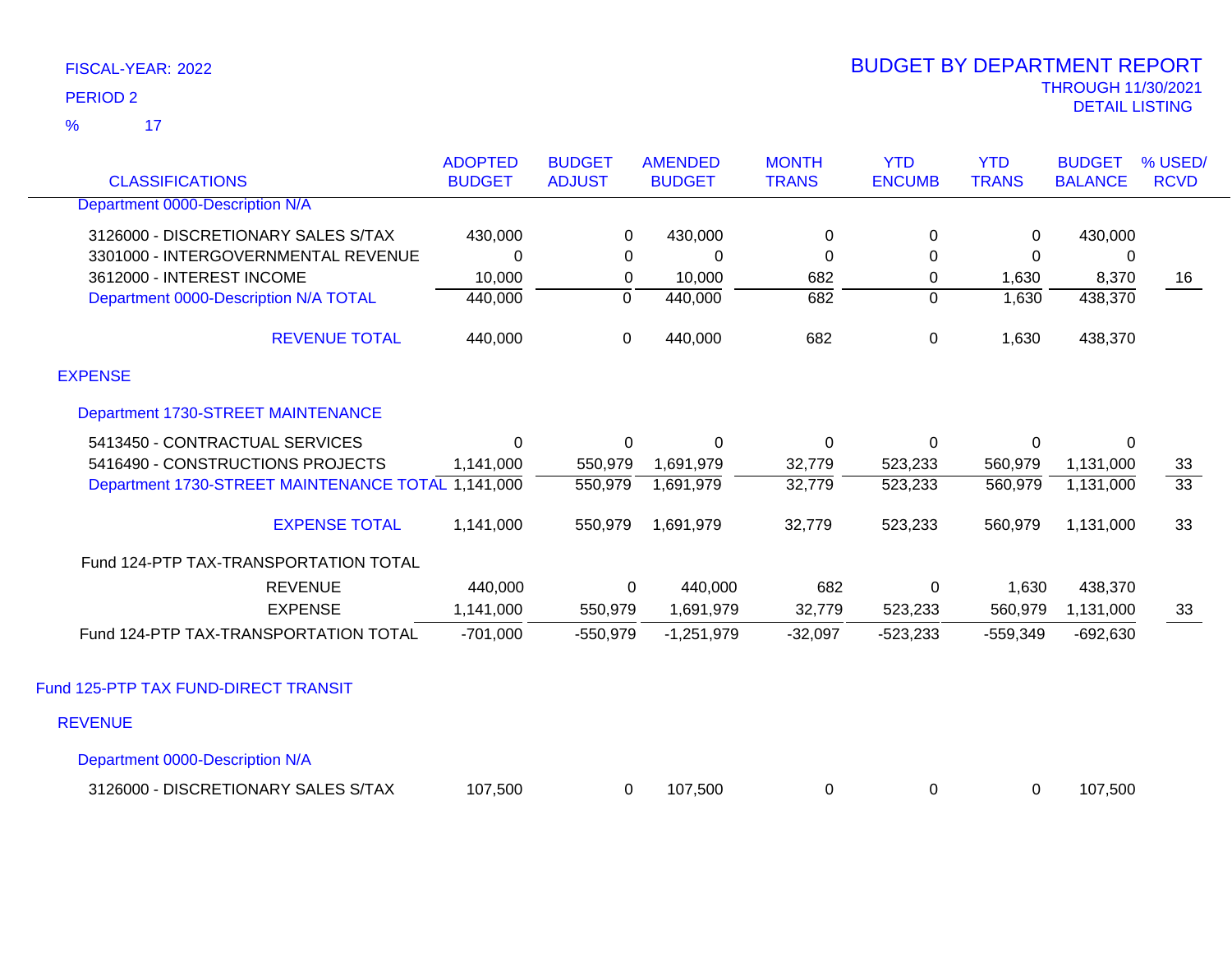17 %

| <b>CLASSIFICATIONS</b>                                                       | <b>ADOPTED</b><br><b>BUDGET</b> | <b>BUDGET</b><br><b>ADJUST</b> | <b>AMENDED</b><br><b>BUDGET</b> | <b>MONTH</b><br><b>TRANS</b> | <b>YTD</b><br><b>ENCUMB</b> | <b>YTD</b><br><b>TRANS</b> | <b>BUDGET</b><br><b>BALANCE</b> | % USED/<br><b>RCVD</b> |
|------------------------------------------------------------------------------|---------------------------------|--------------------------------|---------------------------------|------------------------------|-----------------------------|----------------------------|---------------------------------|------------------------|
| Department 0000-Description N/A TOTAL                                        | 107,500                         | 0                              | 107,500                         | $\overline{0}$               | $\overline{0}$              | $\overline{0}$             | 107,500                         |                        |
| <b>REVENUE TOTAL</b>                                                         | 107,500                         | 0                              | 107,500                         | $\pmb{0}$                    | $\mathbf 0$                 | $\mathbf 0$                | 107,500                         |                        |
| <b>EXPENSE</b>                                                               |                                 |                                |                                 |                              |                             |                            |                                 |                        |
| Department 1730-STREET MAINTENANCE                                           |                                 |                                |                                 |                              |                             |                            |                                 |                        |
| 5413450 - CONTRACTUAL SERVICES                                               | 182,926                         | $\Omega$                       | 182,926                         | 15,244                       | 0                           | 15,244                     | 167,682                         | 8                      |
| 5414640 - MAINT & REP STRS & PARKWY                                          | 0                               | 0                              | 0                               | 0                            | 0                           | 0                          | 0                               |                        |
| 5416490 - CONSTRUCTIONS PROJECTS                                             | 0                               | 0                              | $\Omega$                        | 0                            | 0                           | 0                          | 0                               |                        |
| Department 1730-STREET MAINTENANCE TOTAL                                     | 182,926                         | ō                              | 182,926                         | 15,244                       | $\overline{0}$              | 15,244                     | 167,682                         | $\overline{8}$         |
| <b>EXPENSE TOTAL</b>                                                         | 182,926                         | 0                              | 182,926                         | 15,244                       | 0                           | 15,244                     | 167,682                         | 8                      |
| Fund 125-PTP TAX FUND-DIRECT TRANSIT TOTAL                                   |                                 |                                |                                 |                              |                             |                            |                                 |                        |
| <b>REVENUE</b>                                                               | 107,500                         | 0                              | 107,500                         | $\Omega$                     | 0                           | 0                          | 107,500                         |                        |
| <b>EXPENSE</b>                                                               | 182,926                         | $\Omega$                       | 182,926                         | 15,244                       | $\Omega$                    | 15,244                     | 167,682                         | 8                      |
| Fund 125-PTP TAX FUND-DIRECT TRANSIT TOTAL                                   | $-75,426$                       | $\mathbf 0$                    | $-75,426$                       | $-15,244$                    | 0                           | $-15,244$                  | $-60,182$                       |                        |
| Fund 150-REVENUE STABILIZATION FUND                                          |                                 |                                |                                 |                              |                             |                            |                                 |                        |
| <b>REVENUE</b>                                                               |                                 |                                |                                 |                              |                             |                            |                                 |                        |
| Department 0000-Description N/A                                              |                                 |                                |                                 |                              |                             |                            |                                 |                        |
| 3811000 - CONTRIB. FROM OTHER FUNDS<br>Department 0000-Description N/A TOTAL | 0<br>$\Omega$                   | 0<br>$\Omega$                  | $\pmb{0}$<br>$\Omega$           | 0<br>$\overline{0}$          | 0<br>$\Omega$               | 0<br>$\Omega$              | 0<br>$\overline{0}$             |                        |
| <b>REVENUE TOTAL</b>                                                         | 0                               | 0                              | 0                               | 0                            | 0                           | $\mathbf 0$                | $\pmb{0}$                       |                        |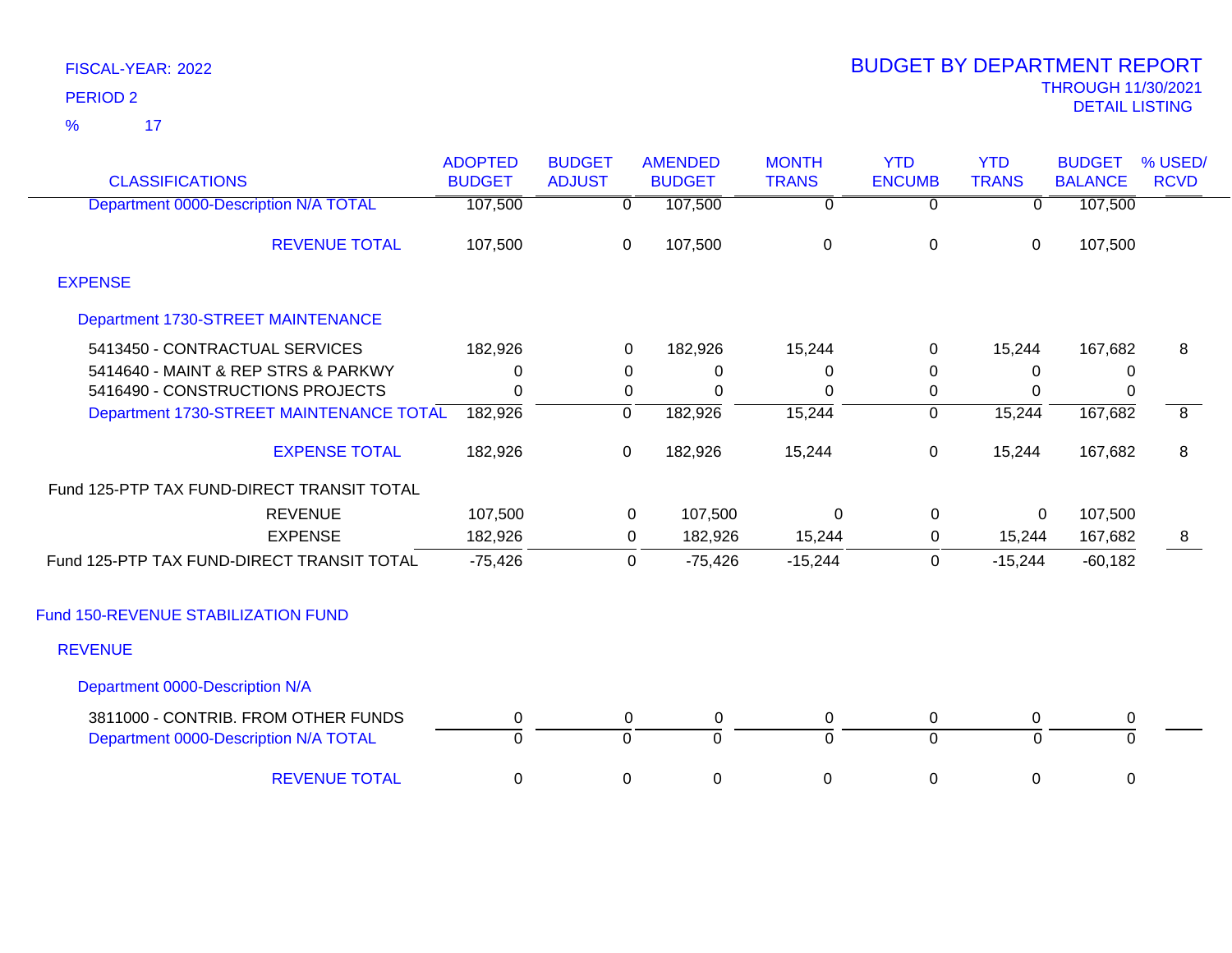17 %

| <b>CLASSIFICATIONS</b>                    | <b>ADOPTED</b><br><b>BUDGET</b> | <b>BUDGET</b><br><b>ADJUST</b> | <b>AMENDED</b><br><b>BUDGET</b> | <b>MONTH</b><br><b>TRANS</b> | <b>YTD</b><br><b>ENCUMB</b> | <b>YTD</b><br><b>TRANS</b> | <b>BUDGET</b><br><b>BALANCE</b> | % USED/<br><b>RCVD</b> |
|-------------------------------------------|---------------------------------|--------------------------------|---------------------------------|------------------------------|-----------------------------|----------------------------|---------------------------------|------------------------|
| <b>EXPENSE</b>                            |                                 |                                |                                 |                              |                             |                            |                                 |                        |
| Department 1410-FINANCE                   |                                 |                                |                                 |                              |                             |                            |                                 |                        |
| 5819120 - INTRA-GOV TRANSFER-TO GF        | 0                               |                                | $\mathbf 0$<br>$\mathbf 0$      | $\mathbf 0$                  | $\boldsymbol{0}$            | 0                          | $\mathbf 0$                     |                        |
| 5819900 - INTER-FUND TRANSFER             | $\mathbf 0$                     |                                | 0<br>0                          | 0                            | 0                           | 0                          | $\pmb{0}$                       |                        |
| Department 1410-FINANCE TOTAL             | $\overline{0}$                  |                                | 0<br>$\mathbf 0$                | $\overline{0}$               | $\overline{0}$              | $\Omega$                   | $\mathbf{0}$                    |                        |
| <b>EXPENSE TOTAL</b>                      | $\mathbf{0}$                    |                                | $\mathbf 0$<br>$\mathbf 0$      | $\mathbf 0$                  | $\mathbf 0$                 | $\mathbf 0$                | $\mathbf 0$                     |                        |
| Fund 150-REVENUE STABILIZATION FUND TOTAL |                                 |                                |                                 |                              |                             |                            |                                 |                        |
| <b>REVENUE</b>                            | $\mathbf 0$                     |                                | $\mathbf 0$<br>$\mathbf 0$      | $\mathbf 0$                  | $\mathsf 0$                 | $\mathbf 0$                | $\pmb{0}$                       |                        |
| <b>EXPENSE</b>                            | $\mathbf{0}$                    |                                | 0<br>0                          | 0                            | 0                           | $\mathbf 0$                | $\pmb{0}$                       | 8                      |
| Fund 150-REVENUE STABILIZATION FUND TOTAL | $\Omega$                        |                                | $\mathbf 0$<br>$\mathbf 0$      | $\Omega$                     | $\mathbf 0$                 | $\mathbf 0$                | $\Omega$                        |                        |
| Fund 151-GRANT MATCH RESERVE FUND         |                                 |                                |                                 |                              |                             |                            |                                 |                        |
| <b>REVENUE</b>                            |                                 |                                |                                 |                              |                             |                            |                                 |                        |
| Department 0000-Description N/A           |                                 |                                |                                 |                              |                             |                            |                                 |                        |
| 3811000 - CONTRIB. FROM OTHER FUNDS       | 0                               |                                | $\mathbf 0$<br>$\mathbf 0$      | $\mathbf 0$                  | $\mathbf 0$                 | 0                          | $\pmb{0}$                       |                        |
| Department 0000-Description N/A TOTAL     | $\Omega$                        |                                | $\overline{0}$<br>$\Omega$      | $\Omega$                     | $\Omega$                    | $\Omega$                   | $\Omega$                        |                        |
| <b>REVENUE TOTAL</b>                      | $\mathbf 0$                     |                                | $\mathbf 0$<br>$\mathbf 0$      | $\mathbf 0$                  | $\mathbf 0$                 | 0                          | 0                               |                        |
| <b>EXPENSE</b>                            |                                 |                                |                                 |                              |                             |                            |                                 |                        |
| Department 1410-FINANCE                   |                                 |                                |                                 |                              |                             |                            |                                 |                        |
| 5819120 - INTRA-GOV TRANSFER-TO GF        | $\mathbf{0}$                    |                                | 0<br>0                          | $\Omega$                     | 0                           | 0                          | 0                               |                        |
| 5819900 - INTER-FUND TRANSFER             | 0                               |                                | $\Omega$<br>0                   | 0                            | $\Omega$                    | $\Omega$                   | 0                               |                        |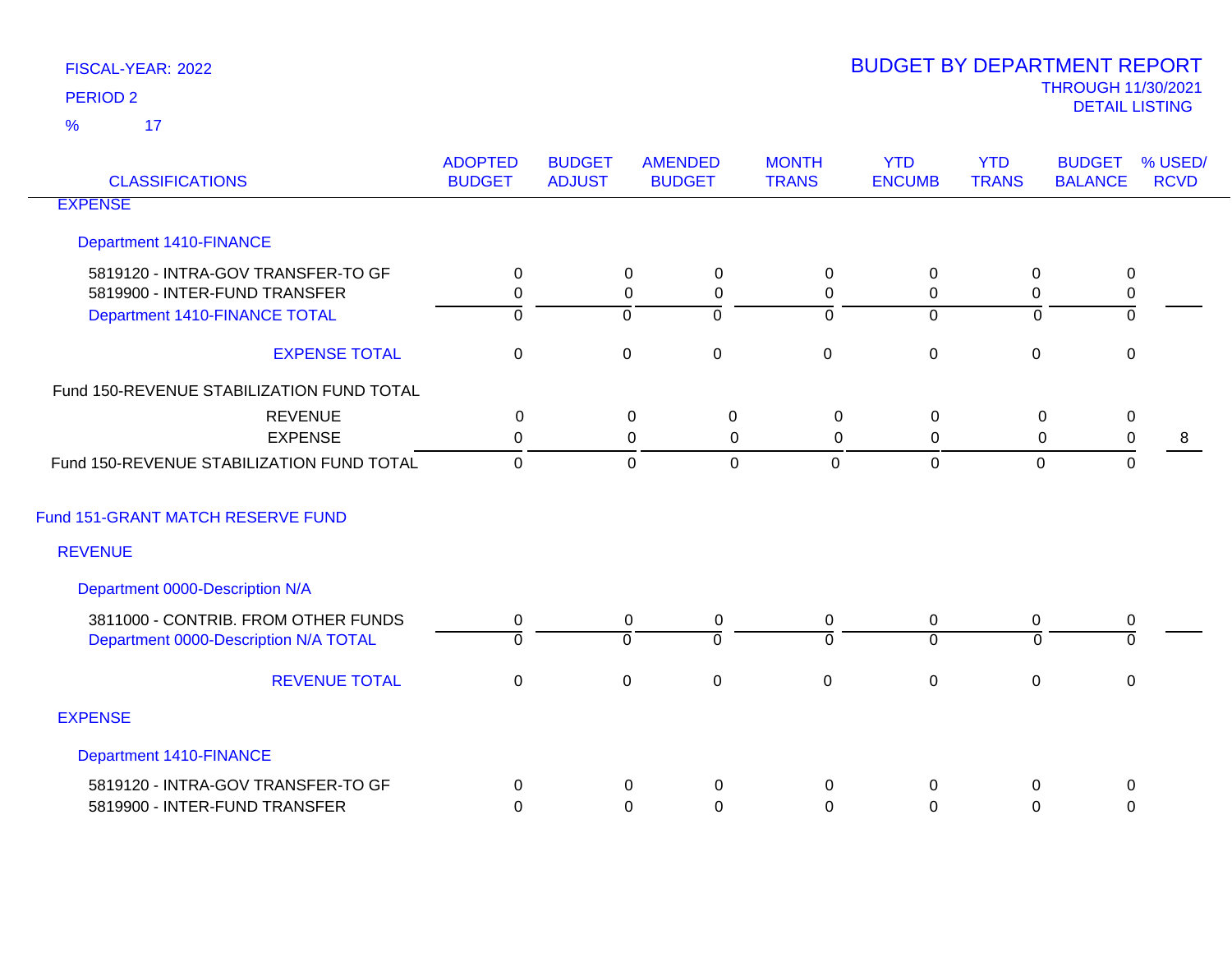17 %

| <b>CLASSIFICATIONS</b>                  | <b>ADOPTED</b><br><b>BUDGET</b> | <b>BUDGET</b><br><b>ADJUST</b> | <b>AMENDED</b><br><b>BUDGET</b> | <b>MONTH</b><br><b>TRANS</b> | <b>YTD</b><br><b>ENCUMB</b> | <b>YTD</b><br><b>TRANS</b> | <b>BUDGET</b><br><b>BALANCE</b> | % USED/<br><b>RCVD</b> |
|-----------------------------------------|---------------------------------|--------------------------------|---------------------------------|------------------------------|-----------------------------|----------------------------|---------------------------------|------------------------|
| <b>Department 1410-FINANCE TOTAL</b>    | 0                               | $\Omega$                       | $\overline{0}$                  | $\Omega$                     | $\Omega$                    | $\overline{0}$             | $\Omega$                        |                        |
| <b>EXPENSE TOTAL</b>                    | 0                               | $\mathbf 0$                    | $\pmb{0}$                       | 0                            | $\boldsymbol{0}$            | $\mathbf 0$                | 0                               |                        |
| Fund 151-GRANT MATCH RESERVE FUND TOTAL |                                 |                                |                                 |                              |                             |                            |                                 |                        |
| <b>REVENUE</b>                          | $\Omega$                        |                                | 0<br>$\mathbf 0$                | $\mathbf 0$                  | $\mathbf 0$                 | $\mathbf 0$                | $\mathbf 0$                     |                        |
| <b>EXPENSE</b>                          | $\mathbf 0$                     |                                | $\mathbf 0$<br>0                | $\boldsymbol{0}$             | $\mathbf 0$                 | $\mathbf 0$                | $\pmb{0}$                       | 8                      |
| Fund 151-GRANT MATCH RESERVE FUND TOTAL | $\mathbf 0$                     |                                | $\overline{0}$<br>$\mathbf 0$   | $\mathbf 0$                  | $\mathbf 0$                 | $\mathbf 0$                | $\mathbf 0$                     |                        |
| Fund 152-INSURANCE RESERVE FUND         |                                 |                                |                                 |                              |                             |                            |                                 |                        |
| <b>REVENUE</b>                          |                                 |                                |                                 |                              |                             |                            |                                 |                        |
| Department 0000-Description N/A         |                                 |                                |                                 |                              |                             |                            |                                 |                        |
| 3811000 - CONTRIB. FROM OTHER FUNDS     | 0                               | 0                              | $\mathbf 0$                     | $\mathbf 0$                  | $\mathbf 0$                 | 0                          | $\pmb{0}$                       |                        |
| Department 0000-Description N/A TOTAL   | $\Omega$                        | $\Omega$                       | $\overline{0}$                  | $\Omega$                     | $\overline{0}$              | $\Omega$                   | $\Omega$                        |                        |
| <b>REVENUE TOTAL</b>                    | $\Omega$                        | $\mathbf 0$                    | $\mathbf 0$                     | $\mathbf 0$                  | $\mathbf 0$                 | $\Omega$                   | $\mathbf{0}$                    |                        |
| <b>EXPENSE</b>                          |                                 |                                |                                 |                              |                             |                            |                                 |                        |
| Department 1410-FINANCE                 |                                 |                                |                                 |                              |                             |                            |                                 |                        |
| 5819120 - INTRA-GOV TRANSFER-TO GF      | 0                               | $\mathbf 0$                    | $\mathbf 0$                     | $\mathbf 0$                  | $\mathbf 0$                 | 0                          | $\pmb{0}$                       |                        |
| 5819900 - INTER-FUND TRANSFER           | 0                               |                                | 0<br>0                          | 0                            | 0                           | 0                          | 0                               |                        |
| Department 1410-FINANCE TOTAL           | $\Omega$                        | $\mathbf 0$                    | $\Omega$                        | $\Omega$                     | $\Omega$                    | $\Omega$                   | $\Omega$                        |                        |
| <b>EXPENSE TOTAL</b>                    | $\mathbf 0$                     | 0                              | $\mathbf 0$                     | 0                            | $\mathbf 0$                 | 0                          | $\mathbf 0$                     |                        |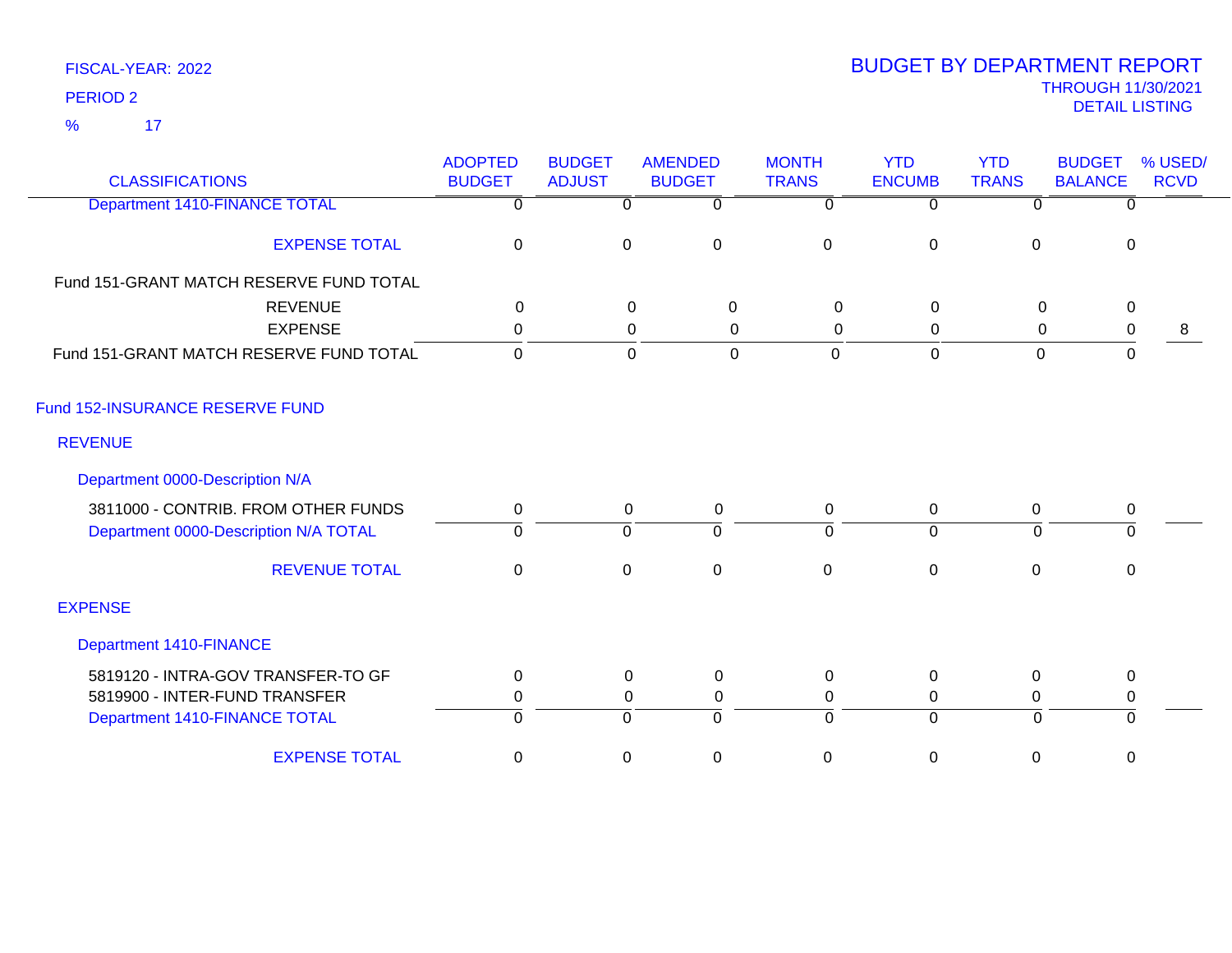17 %

| <b>CLASSIFICATIONS</b>                       | <b>ADOPTED</b><br><b>BUDGET</b> | <b>BUDGET</b><br><b>ADJUST</b> | <b>AMENDED</b><br><b>BUDGET</b> |                  | <b>MONTH</b><br><b>TRANS</b> | <b>YTD</b><br><b>ENCUMB</b> | <b>YTD</b><br><b>TRANS</b> | <b>BUDGET</b><br><b>BALANCE</b> | % USED/<br><b>RCVD</b> |
|----------------------------------------------|---------------------------------|--------------------------------|---------------------------------|------------------|------------------------------|-----------------------------|----------------------------|---------------------------------|------------------------|
| Fund 152-INSURANCE RESERVE FUND TOTAL        |                                 |                                |                                 |                  |                              |                             |                            |                                 |                        |
| <b>REVENUE</b>                               | 0                               |                                | $\pmb{0}$                       | $\mathbf 0$      | $\mathbf 0$                  | $\mathbf 0$                 | 0                          | 0                               |                        |
| <b>EXPENSE</b>                               | $\mathbf 0$                     |                                | $\pmb{0}$                       | 0                | $\mathbf 0$                  | $\mathbf 0$                 | $\mathbf 0$                | 0                               | 8                      |
| Fund 152-INSURANCE RESERVE FUND TOTAL        | $\mathbf 0$                     |                                | $\mathbf 0$                     | $\Omega$         | $\mathbf 0$                  | $\mathbf 0$                 | $\mathbf{0}$               | $\mathbf 0$                     |                        |
| Fund 153-TAX EQUALIZATION RESERVE FUND       |                                 |                                |                                 |                  |                              |                             |                            |                                 |                        |
| <b>REVENUE</b>                               |                                 |                                |                                 |                  |                              |                             |                            |                                 |                        |
| Department 0000-Description N/A              |                                 |                                |                                 |                  |                              |                             |                            |                                 |                        |
| 3811000 - CONTRIB. FROM OTHER FUNDS          | 0                               |                                | $\mathbf 0$                     | 0                | 0                            | $\mathbf 0$                 | $\mathbf 0$                | 0                               |                        |
| Department 0000-Description N/A TOTAL        | $\Omega$                        |                                | $\mathbf 0$                     | $\Omega$         | $\Omega$                     | $\Omega$                    | $\Omega$                   | $\Omega$                        |                        |
| <b>REVENUE TOTAL</b>                         | $\mathbf 0$                     |                                | $\mathbf 0$                     | $\pmb{0}$        | $\mathsf 0$                  | $\mathbf 0$                 | $\pmb{0}$                  | 0                               |                        |
| <b>EXPENSE</b>                               |                                 |                                |                                 |                  |                              |                             |                            |                                 |                        |
| <b>Department 1410-FINANCE</b>               |                                 |                                |                                 |                  |                              |                             |                            |                                 |                        |
| 5819120 - INTRA-GOV TRANSFER-TO GF           | $\mathbf 0$                     |                                | $\mathbf 0$                     | $\boldsymbol{0}$ | $\mathbf 0$                  | $\mathbf 0$                 | $\pmb{0}$                  | 0                               |                        |
| 5819900 - INTER-FUND TRANSFER                | 0                               |                                | $\mathbf 0$                     | 0                | 0                            | 0                           | 0                          | 0                               |                        |
| Department 1410-FINANCE TOTAL                | $\overline{0}$                  |                                | $\overline{0}$                  | $\Omega$         | $\Omega$                     | $\Omega$                    | $\Omega$                   | $\mathbf 0$                     |                        |
| <b>EXPENSE TOTAL</b>                         | $\mathbf 0$                     |                                | $\mathbf 0$                     | $\mathbf 0$      | $\mathbf 0$                  | $\mathbf 0$                 | $\mathbf 0$                | 0                               |                        |
| Fund 153-TAX EQUALIZATION RESERVE FUND TOTAL |                                 |                                |                                 |                  |                              |                             |                            |                                 |                        |
| <b>REVENUE</b>                               | $\mathbf{0}$                    |                                | 0                               | 0                | $\Omega$                     | 0                           | 0                          | 0                               |                        |
| <b>EXPENSE</b>                               | 0                               |                                | 0                               | 0                | $\Omega$                     | 0                           | 0                          | 0                               | 8                      |
| Fund 153-TAX EQUALIZATION RESERVE FUND TOTAL | $\Omega$                        |                                | $\mathbf 0$                     | $\Omega$         | $\Omega$                     | $\mathbf 0$                 | $\Omega$                   | $\Omega$                        |                        |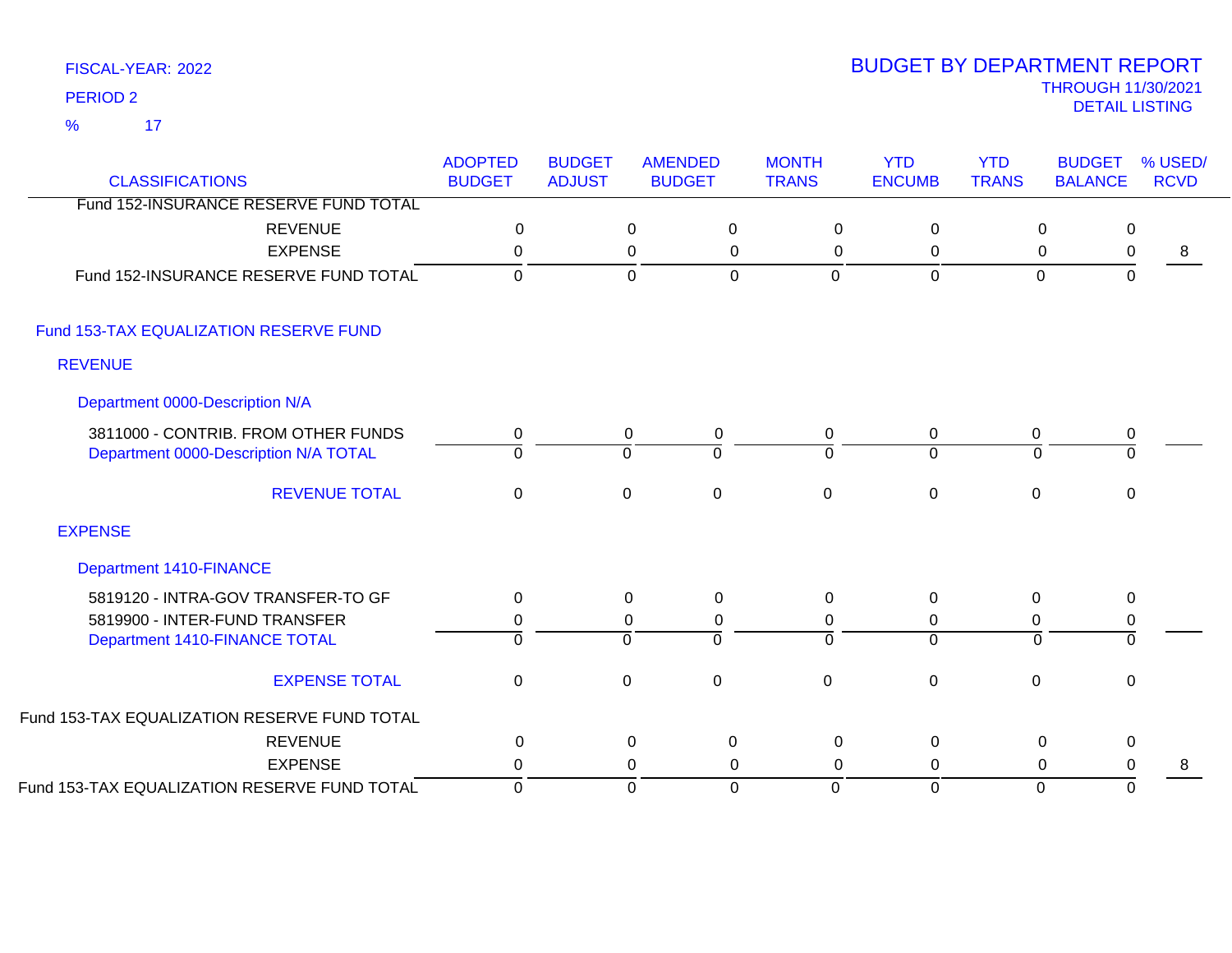| FISCAL-YEAR: 2022<br><b>PERIOD 2</b>                                         |                                 |                                |                                      |                              | <b>BUDGET BY DEPARTMENT REPORT</b>   |                            | <b>THROUGH 11/30/2021</b><br><b>DETAIL LISTING</b> |                        |
|------------------------------------------------------------------------------|---------------------------------|--------------------------------|--------------------------------------|------------------------------|--------------------------------------|----------------------------|----------------------------------------------------|------------------------|
| $\frac{9}{6}$<br>17                                                          |                                 |                                |                                      |                              |                                      |                            |                                                    |                        |
| <b>CLASSIFICATIONS</b>                                                       | <b>ADOPTED</b><br><b>BUDGET</b> | <b>BUDGET</b><br><b>ADJUST</b> | <b>AMENDED</b><br><b>BUDGET</b>      | <b>MONTH</b><br><b>TRANS</b> | <b>YTD</b><br><b>ENCUMB</b>          | <b>YTD</b><br><b>TRANS</b> | <b>BUDGET</b><br><b>BALANCE</b>                    | % USED/<br><b>RCVD</b> |
| Fund 154-BUILDING CAPITAL RESERVE FUND                                       |                                 |                                |                                      |                              |                                      |                            |                                                    |                        |
| <b>REVENUE</b>                                                               |                                 |                                |                                      |                              |                                      |                            |                                                    |                        |
| Department 0000-Description N/A                                              |                                 |                                |                                      |                              |                                      |                            |                                                    |                        |
| 3811000 - CONTRIB. FROM OTHER FUNDS<br>Department 0000-Description N/A TOTAL | 0<br>$\Omega$                   |                                | 0<br>0<br>$\mathbf 0$<br>$\mathbf 0$ |                              | 0<br>0<br>$\overline{0}$<br>$\Omega$ | 0<br>$\mathbf 0$           | 0<br>$\overline{0}$                                |                        |
| <b>REVENUE TOTAL</b>                                                         | $\mathbf{0}$                    |                                | $\mathbf 0$<br>$\mathbf 0$           |                              | $\mathbf 0$<br>$\mathbf 0$           | $\mathbf 0$                | $\mathbf 0$                                        |                        |
| <b>EXPENSE</b>                                                               |                                 |                                |                                      |                              |                                      |                            |                                                    |                        |
| <b>Department 1410-FINANCE</b>                                               |                                 |                                |                                      |                              |                                      |                            |                                                    |                        |
| 5819120 - INTRA-GOV TRANSFER-TO GF                                           | 0                               |                                | 0<br>0                               |                              | 0<br>0                               | 0                          | $\mathbf 0$                                        |                        |
| 5819900 - INTER-FUND TRANSFER                                                | 0                               |                                | $\mathbf 0$<br>$\pmb{0}$             |                              | 0<br>0                               | $\pmb{0}$                  | $\pmb{0}$                                          |                        |
| Department 1410-FINANCE TOTAL                                                | $\overline{0}$                  |                                | $\overline{0}$<br>$\overline{0}$     |                              | $\overline{0}$<br>$\overline{0}$     | $\overline{0}$             | $\overline{0}$                                     |                        |
| <b>EXPENSE TOTAL</b>                                                         | $\mathbf 0$                     |                                | $\mathbf 0$<br>$\mathbf 0$           |                              | $\pmb{0}$<br>$\pmb{0}$               | $\pmb{0}$                  | $\pmb{0}$                                          |                        |
| Fund 154-BUILDING CAPITAL RESERVE FUND TOTAL                                 |                                 |                                |                                      |                              |                                      |                            |                                                    |                        |
| <b>REVENUE</b>                                                               | 0                               |                                | $\mathbf 0$                          | $\mathbf 0$                  | $\pmb{0}$<br>$\mathsf 0$             | $\pmb{0}$                  | $\pmb{0}$                                          |                        |
| <b>EXPENSE</b>                                                               | 0                               |                                | 0                                    | 0                            | $\mathbf 0$<br>$\mathbf 0$           | 0                          | $\mathbf 0$                                        | 8                      |
| Fund 154-BUILDING CAPITAL RESERVE FUND TOTAL                                 | $\mathbf 0$                     |                                | $\overline{0}$                       | $\overline{0}$               | 0<br>$\overline{0}$                  | $\mathbf{0}$               | $\mathbf 0$                                        |                        |

Fund 155-CITY PARKS ACQUI DEV OPERATION

REVENUE

Department 0000-Description N/A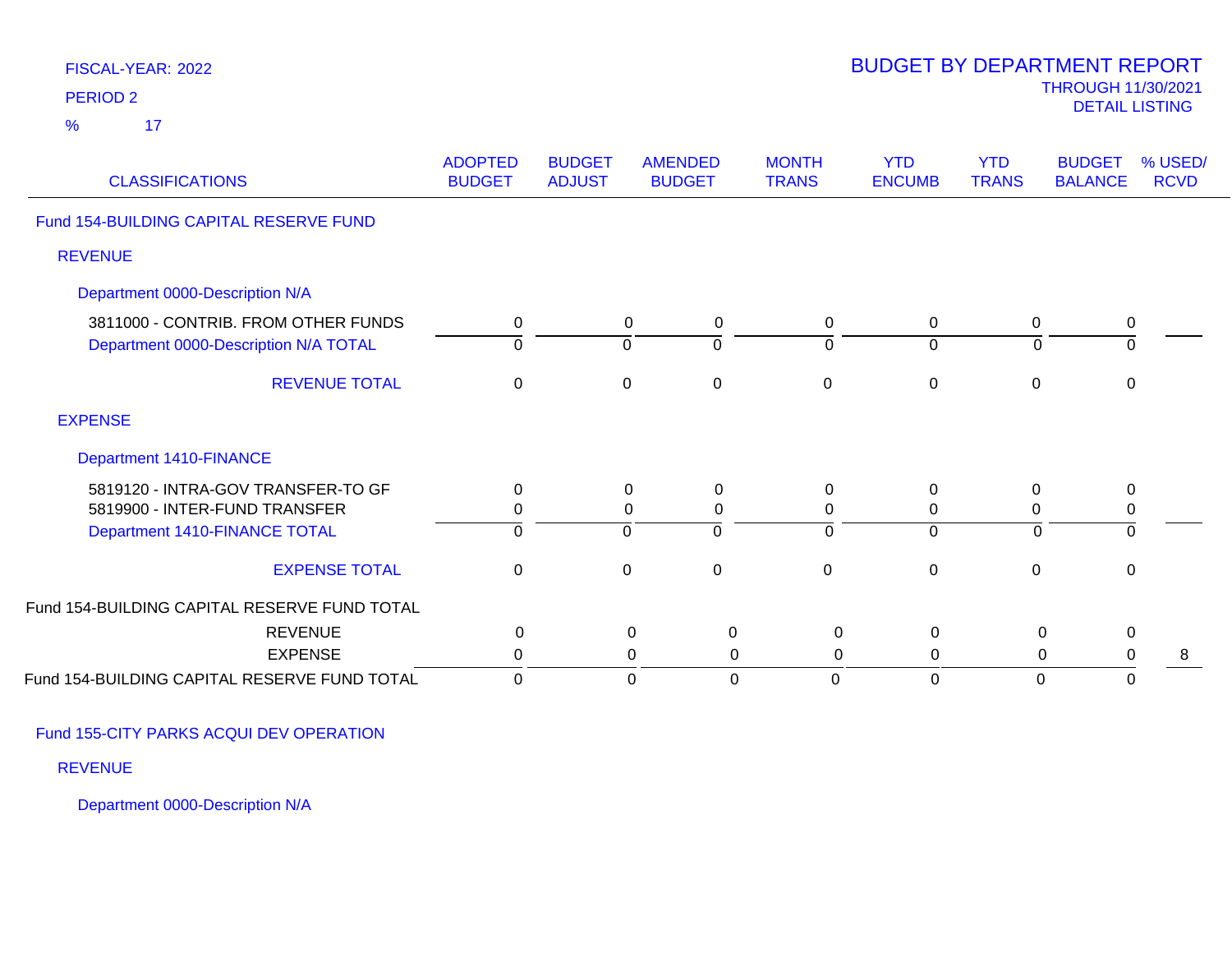17 %

| <b>CLASSIFICATIONS</b>                        | <b>ADOPTED</b><br><b>BUDGET</b> | <b>BUDGET</b><br><b>ADJUST</b> | <b>AMENDED</b><br><b>BUDGET</b> | <b>MONTH</b><br><b>TRANS</b> | <b>YTD</b><br><b>ENCUMB</b> | <b>YTD</b><br><b>TRANS</b> | <b>BUDGET</b><br><b>BALANCE</b> | % USED/<br><b>RCVD</b> |
|-----------------------------------------------|---------------------------------|--------------------------------|---------------------------------|------------------------------|-----------------------------|----------------------------|---------------------------------|------------------------|
| 3699201 - MISC. OTHERS                        | $\Omega$                        | $\overline{0}$                 | $\Omega$                        | 0                            | $\overline{0}$              | 0                          | 0                               |                        |
| 3811000 - CONTRIB. FROM OTHER FUNDS           | 0                               | 0                              | 0                               | 0                            | 0                           | 0                          | 0                               |                        |
| Department 0000-Description N/A TOTAL         | $\Omega$                        | $\Omega$                       | $\Omega$                        | $\Omega$                     | $\Omega$                    | $\Omega$                   | $\Omega$                        |                        |
| <b>REVENUE TOTAL</b>                          | $\mathbf 0$                     | $\mathbf 0$                    | $\mathbf 0$                     | $\mathbf 0$                  | $\overline{0}$              | 0                          | $\pmb{0}$                       |                        |
| <b>EXPENSE</b>                                |                                 |                                |                                 |                              |                             |                            |                                 |                        |
| <b>Department 1410-FINANCE</b>                |                                 |                                |                                 |                              |                             |                            |                                 |                        |
| 5819120 - INTRA-GOV TRANSFER-TO GF            | 0                               | 0                              | $\pmb{0}$                       | 0                            | $\mathbf 0$                 | 0                          | 0                               |                        |
| Department 1410-FINANCE TOTAL                 | $\overline{0}$                  | $\overline{0}$                 | $\Omega$                        | $\overline{0}$               | $\overline{0}$              | 0                          | $\overline{0}$                  |                        |
| Department 2000-PARKS & RECREATION            |                                 |                                |                                 |                              |                             |                            |                                 |                        |
| 5726110 - LAND ACQUISITION                    | 0                               | $\mathbf 0$                    | $\pmb{0}$                       | 0                            | 0                           | 0                          | 0                               |                        |
| Department 2000-PARKS & RECREATION TOTAL      | $\overline{0}$                  | $\overline{0}$                 | $\Omega$                        | $\Omega$                     | $\overline{0}$              | $\overline{0}$             | 0                               |                        |
| <b>EXPENSE TOTAL</b>                          | $\mathbf 0$                     | $\mathbf 0$                    | $\mathbf 0$                     | $\mathbf{0}$                 | $\overline{0}$              | $\mathbf 0$                | $\mathbf 0$                     |                        |
| Fund 155-CITY PARKS ACQUI DEV OPERATION TOTAL |                                 |                                |                                 |                              |                             |                            |                                 |                        |
| <b>REVENUE</b>                                | 0                               |                                | 0<br>0                          | $\Omega$                     | 0                           | 0                          | $\pmb{0}$                       |                        |
| <b>EXPENSE</b>                                | 0                               |                                | 0<br>0                          | 0                            | 0                           | 0                          | $\boldsymbol{0}$                | 8                      |
| Fund 155-CITY PARKS ACQUI DEV OPERATION       | $\mathbf 0$                     |                                | $\mathbf 0$<br>0                | $\mathbf 0$                  | $\mathbf 0$                 | $\overline{0}$             | 0                               |                        |
| Fund 156-PEDESTRIAN CROSSING ACQUISITIO       |                                 |                                |                                 |                              |                             |                            |                                 |                        |
| <b>REVENUE</b>                                |                                 |                                |                                 |                              |                             |                            |                                 |                        |
| Department 0000-Description N/A               |                                 |                                |                                 |                              |                             |                            |                                 |                        |
| 3699201 - MISC. OTHERS                        | 0                               | 0                              | $\mathbf 0$                     | 0                            | 0                           | $\mathbf 0$                | $\mathbf 0$                     |                        |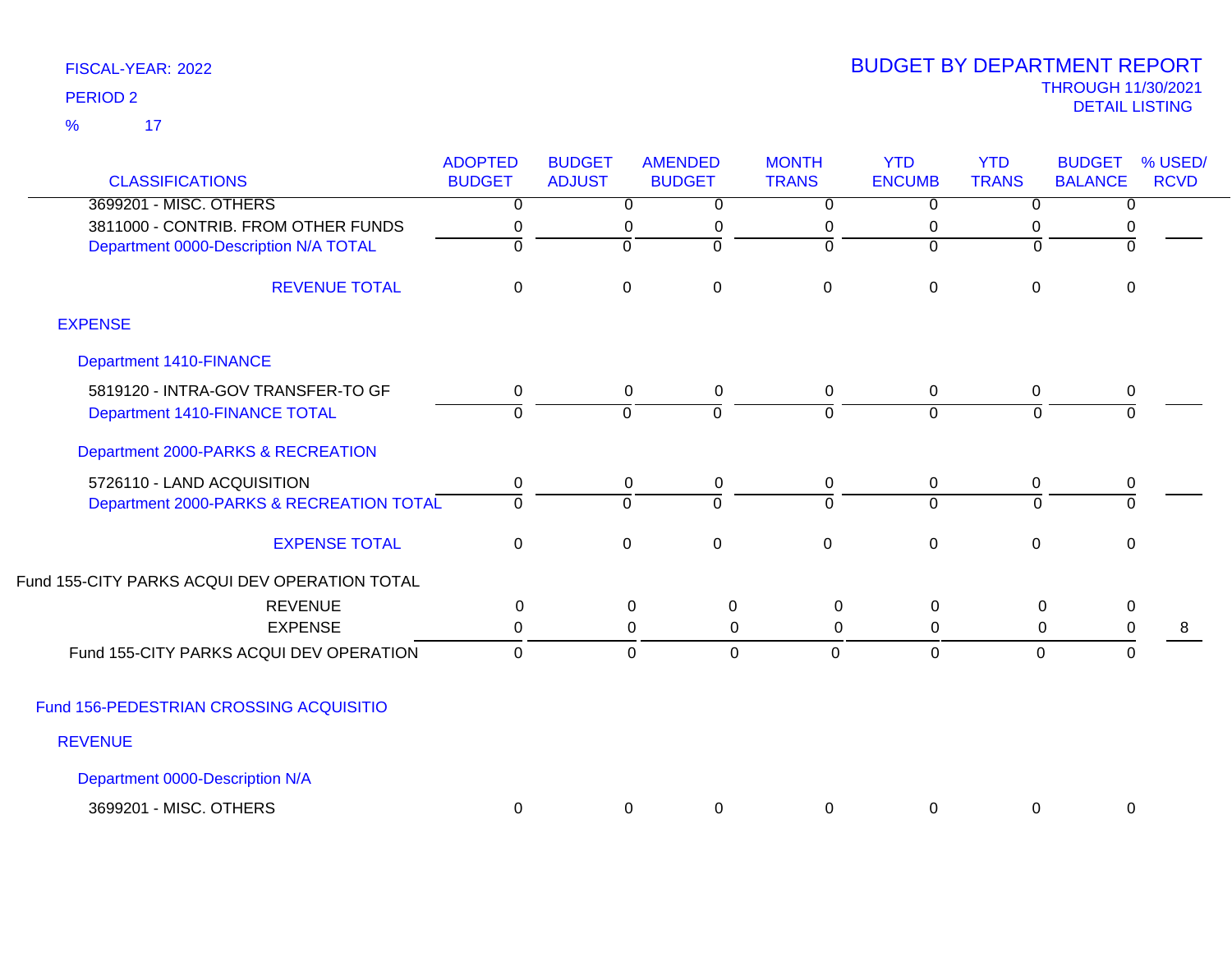17 %

| <b>CLASSIFICATIONS</b>                   | <b>ADOPTED</b><br><b>BUDGET</b> | <b>BUDGET</b><br><b>ADJUST</b> | <b>AMENDED</b><br><b>BUDGET</b> | <b>MONTH</b><br><b>TRANS</b> | <b>YTD</b><br><b>ENCUMB</b> | <b>YTD</b><br><b>TRANS</b> | <b>BUDGET</b><br><b>BALANCE</b> | % USED/<br><b>RCVD</b> |
|------------------------------------------|---------------------------------|--------------------------------|---------------------------------|------------------------------|-----------------------------|----------------------------|---------------------------------|------------------------|
| 3811000 - CONTRIB. FROM OTHER FUNDS      | $\overline{0}$                  | 0                              | 0                               | 0                            | 0                           | 0                          | 0                               |                        |
| Department 0000-Description N/A TOTAL    | ō                               | $\overline{0}$                 | ō                               | ō                            | $\overline{0}$              | $\Omega$                   | $\Omega$                        |                        |
| <b>REVENUE TOTAL</b>                     | $\mathbf 0$                     | 0                              | $\mathbf 0$                     | $\mathbf 0$                  | $\mathbf 0$                 | $\overline{0}$             | $\mathbf 0$                     |                        |
| <b>EXPENSE</b>                           |                                 |                                |                                 |                              |                             |                            |                                 |                        |
| Department 1790-ENGINEERING & CONSTRUCTN |                                 |                                |                                 |                              |                             |                            |                                 |                        |
| 5193450 - CONT. SVCS.                    | 0                               | 284,352                        | 284,352                         | 0                            | 284,352                     | 284,352                    | 0                               | 100                    |
| 5196490 - CONSTRUCTION PROJECTS          | 0                               | $\Omega$                       | 0                               | 0                            | 0                           | 0                          | 0                               |                        |
| Department 1790-ENGINEERING & CONSTRUCTN | $\overline{0}$                  | 284,352                        | 284,352                         | $\overline{0}$               | 284,352                     | 284,352                    | $\overline{0}$                  | 100                    |
| <b>EXPENSE TOTAL</b>                     | 0                               | 284,352                        | 284,352                         | $\mathbf 0$                  | 284,352                     | 284,352                    | $\mathsf 0$                     | 100                    |
| Fund 156-PEDESTRIAN CROSSING ACQUISITIO  |                                 |                                |                                 |                              |                             |                            |                                 |                        |
| <b>REVENUE</b>                           | 0                               | $\Omega$                       | $\Omega$                        | 0                            | $\mathbf{0}$                | 0                          | $\mathbf 0$                     | 100                    |
| <b>EXPENSE</b>                           | 0                               | 284,352                        | 284,352                         | 0                            | 284,352                     | 284,352                    | $\mathbf 0$                     | 100                    |
| Fund 156-PEDESTRIAN CROSSING ACQUISITIO  | $\mathbf 0$                     | $-284,352$                     | $-284,352$                      | $\mathbf 0$                  | $-284,352$                  | $-284,352$                 | $\mathbf 0$                     |                        |
| Fund 157-PD HEADQUARTERS & EMER OPER CT  |                                 |                                |                                 |                              |                             |                            |                                 |                        |
| <b>REVENUE</b>                           |                                 |                                |                                 |                              |                             |                            |                                 |                        |
| Department 0000-Description N/A          |                                 |                                |                                 |                              |                             |                            |                                 |                        |
| 3699201 - MISC. OTHERS                   | <sup>0</sup>                    | $\Omega$                       | $\Omega$                        | 0                            | 0                           | 0                          | $\mathbf 0$                     |                        |
| 3811000 - CONTRIB. FROM OTHER FUNDS      | 1,910,146                       | $\mathbf 0$                    | 1,910,146                       | $\mathbf 0$                  | 0                           | 1,910,146                  | $\mathbf 0$                     | 100                    |
| Department 0000-Description N/A TOTAL    | 1,910,146                       | $\mathbf 0$                    | 1,910,146                       | $\overline{0}$               | $\Omega$                    | 1,910,146                  | $\overline{0}$                  | 100                    |
| <b>REVENUE TOTAL</b>                     | 1,910,146                       | 0                              | 1,910,146                       | 0                            | 0                           | 1,910,146                  | $\mathbf 0$                     | 100                    |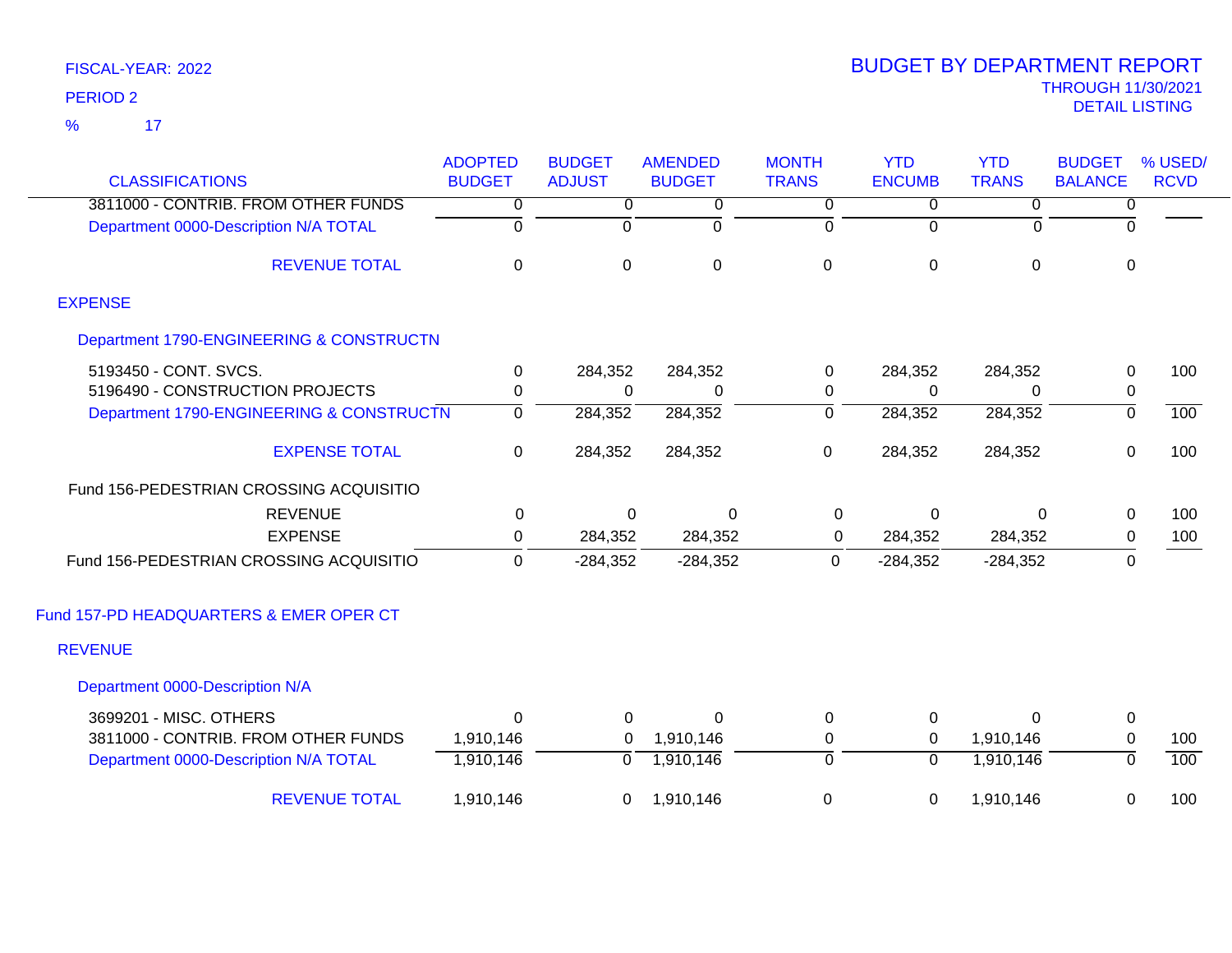$\overline{17}$ %

| <b>CLASSIFICATIONS</b>                   | <b>ADOPTED</b><br><b>BUDGET</b> | <b>BUDGET</b><br><b>ADJUST</b> | <b>AMENDED</b><br><b>BUDGET</b> | <b>MONTH</b><br><b>TRANS</b> | <b>YTD</b><br><b>ENCUMB</b> | <b>YTD</b><br><b>TRANS</b> | <b>BUDGET</b><br><b>BALANCE</b> | % USED/<br><b>RCVD</b> |
|------------------------------------------|---------------------------------|--------------------------------|---------------------------------|------------------------------|-----------------------------|----------------------------|---------------------------------|------------------------|
| <b>EXPENSE</b>                           |                                 |                                |                                 |                              |                             |                            |                                 |                        |
| Department 1790-ENGINEERING & CONSTRUCTN |                                 |                                |                                 |                              |                             |                            |                                 |                        |
| 5193450 - CONT. SVCS.                    | 650,000                         | 0                              | 650,000                         | 0                            | $\mathbf 0$                 | 0                          | 650,000                         |                        |
| 5196490 - CONSTRUCTION PROJECTS          | 0                               |                                | 0<br>0                          | 0                            | $\mathbf 0$                 | 0                          | $\Omega$                        |                        |
| Department 1790-ENGINEERING & CONSTRUCTN | 650,000                         | $\overline{0}$                 | 650,000                         | ō                            | $\overline{0}$              | $\overline{0}$             | 650,000                         |                        |
| <b>EXPENSE TOTAL</b>                     | 650,000                         | 0                              | 650,000                         | $\pmb{0}$                    | $\pmb{0}$                   | $\overline{0}$             | 650,000                         |                        |
| Fund 157-PD HEADQUARTERS & EMER OPER CT  |                                 |                                |                                 |                              |                             |                            |                                 |                        |
| <b>REVENUE</b>                           | 1,910,146                       |                                | 1,910,146<br>0                  | 0                            | 0                           | 1,910,146                  | $\Omega$                        | 100                    |
| <b>EXPENSE</b>                           | 650,000                         |                                | 650,000<br>0                    | 0                            | $\mathbf 0$                 | 0                          | 650,000                         |                        |
| Fund 157-PD HEADQUARTERS & EMER OPER CT  | 1,260,146                       |                                | 1,260,146<br>0                  | $\Omega$                     | $\mathbf 0$                 | 1,910,146                  | $-650,000$                      |                        |
| Fund 201-DEBT SERVICE FUND               |                                 |                                |                                 |                              |                             |                            |                                 |                        |
| <b>REVENUE</b>                           |                                 |                                |                                 |                              |                             |                            |                                 |                        |
| Department 0000-Description N/A          |                                 |                                |                                 |                              |                             |                            |                                 |                        |
| 3612000 - INTEREST INCOME                | 2,000                           |                                | 2,000<br>0                      | 18                           | $\mathbf 0$                 | 80                         | 1,920                           | 4                      |
| 3669000 - HOSPITAL LANDSCAPE REVENU      | 143,661                         | 0                              | 143,661                         | 0                            | $\mathbf 0$                 | 143,661                    | $\Omega$                        | 100                    |
| 3669300 - RICHMAN PROPERTIES LN PMT      | 642,594                         | 0                              | 642,594                         | 39,965                       | 0                           | 291,541                    | 351,053                         | 45                     |
| 3699201 - MISC. OTHERS                   | $\Omega$                        | 0                              | 0                               | 0                            | $\mathbf 0$                 | $\mathbf{0}$               | 0                               |                        |
| 3811100 - TRANSFER IN FROM GEN FUND      | 74,314                          | 0                              | 74,314                          | 0                            | $\mathbf 0$                 | 74,314                     | $\Omega$                        | 100                    |
| 3841100 - DEBT BB&T LOAN FY15            | 0                               | 0                              | 0                               | $\Omega$                     | $\mathbf 0$                 | $\Omega$                   | $\Omega$                        |                        |
| Department 0000-Description N/A TOTAL    | 862,569                         | 0                              | 862,569                         | 39,983                       | 0                           | 509,596                    | 352,973                         | 59                     |
| <b>REVENUE TOTAL</b>                     | 862,569                         | 0                              | 862,569                         | 39,983                       | 0                           | 509,596                    | 352,973                         | 59                     |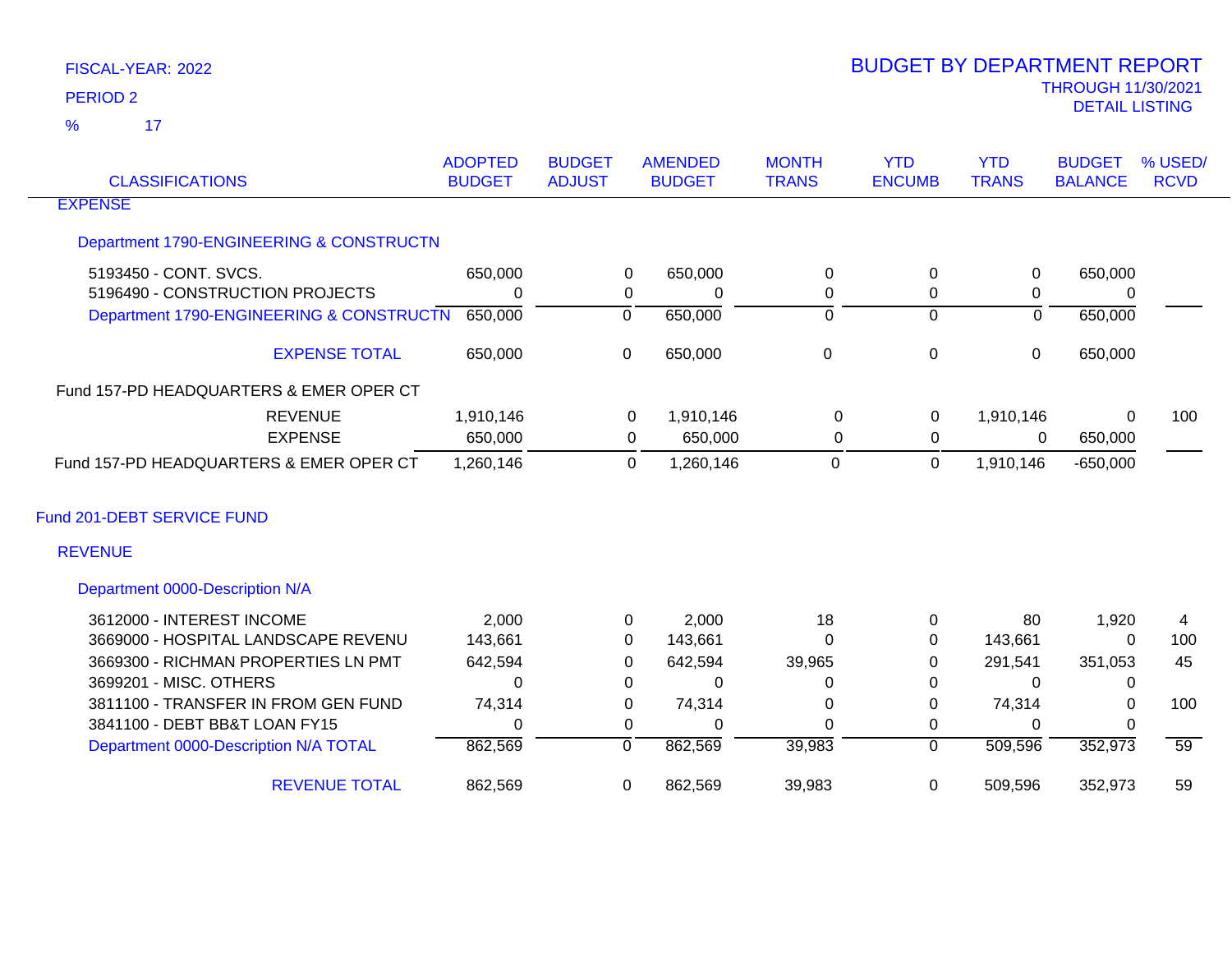$\overline{17}$ %

| <b>CLASSIFICATIONS</b>                | <b>ADOPTED</b><br><b>BUDGET</b> | <b>BUDGET</b><br><b>ADJUST</b> | <b>AMENDED</b><br><b>BUDGET</b> | <b>MONTH</b><br><b>TRANS</b> | <b>YTD</b><br><b>ENCUMB</b> | <b>YTD</b><br><b>TRANS</b> | <b>BUDGET</b><br><b>BALANCE</b> | % USED/<br><b>RCVD</b> |
|---------------------------------------|---------------------------------|--------------------------------|---------------------------------|------------------------------|-----------------------------|----------------------------|---------------------------------|------------------------|
| <b>EXPENSE</b>                        |                                 |                                |                                 |                              |                             |                            |                                 |                        |
| <b>Department 1410-FINANCE</b>        |                                 |                                |                                 |                              |                             |                            |                                 |                        |
| 5197110 - DEBT SERVICE- PRINCIPAL     | 832,000                         | 0                              | 832,000                         | 0                            | 0                           | 540,000                    | 292,000                         | 64                     |
| 5197210 - DEBT SERVICE-INTEREST       | 217,956                         | 0                              | 217,956                         | 0                            | 0                           | 115,650                    | 102,306                         | 53                     |
| 5197310 - DEBT OTHER COST             | 2,000                           | 0                              | 2,000                           | 0                            | 0                           | 0                          | 2,000                           |                        |
| Department 1410-FINANCE TOTAL         | 1,051,956                       | $\overline{0}$                 | 1,051,956                       | $\overline{0}$               | $\overline{0}$              | 655,650                    | 396,306                         | 62                     |
| Department 1500-CITY ATTORNEY         |                                 |                                |                                 |                              |                             |                            |                                 |                        |
| 5147310 - DEBT OTHER COST             | 0                               | 0                              | $\mathbf 0$                     | $\mathbf 0$                  | 0                           | 0                          | $\mathbf 0$                     |                        |
| 5197310 - DEBT OTHER COST             | 0                               | 0                              | 0                               | 0                            | 0                           | 0                          | $\mathbf 0$                     |                        |
| Department 1500-CITY ATTORNEY TOTAL   | $\overline{0}$                  | $\Omega$                       | $\Omega$                        | $\overline{0}$               | $\Omega$                    | $\Omega$                   | $\overline{0}$                  |                        |
| <b>EXPENSE TOTAL</b>                  | 1,051,956                       | 0                              | 1,051,956                       | $\,0\,$                      | 0                           | 655,650                    | 396,306                         | 62                     |
| Fund 201-DEBT SERVICE FUND TOTAL      |                                 |                                |                                 |                              |                             |                            |                                 |                        |
| <b>REVENUE</b>                        | 862,569                         | 0                              | 862,569                         | 39,983                       | $\mathbf 0$                 | 509,596                    | 352,973                         | 59                     |
| <b>EXPENSE</b>                        | 1,051,956                       | 0                              | 1,051,956                       | 0                            | $\mathbf 0$                 | 655,650                    | 396,306                         | 62                     |
| Fund 201-DEBT SERVICE FUND TOTAL      | $-189,387$                      | 0                              | $-189,387$                      | 39,983                       | $\mathbf 0$                 | $-146,054$                 | $-43,333$                       |                        |
| Fund 202-BOND TRUST FUND              |                                 |                                |                                 |                              |                             |                            |                                 |                        |
| <b>REVENUE</b>                        |                                 |                                |                                 |                              |                             |                            |                                 |                        |
| Department 0000-Description N/A       |                                 |                                |                                 |                              |                             |                            |                                 |                        |
| 3111000 - OPERATING REVENUE           | 0                               | 0                              | $\mathbf 0$                     | 0                            | 0                           | 0                          | $\mathbf 0$                     |                        |
| Department 0000-Description N/A TOTAL | $\overline{0}$                  | $\Omega$                       | $\Omega$                        | $\overline{0}$               | $\overline{0}$              | $\overline{0}$             | $\overline{0}$                  |                        |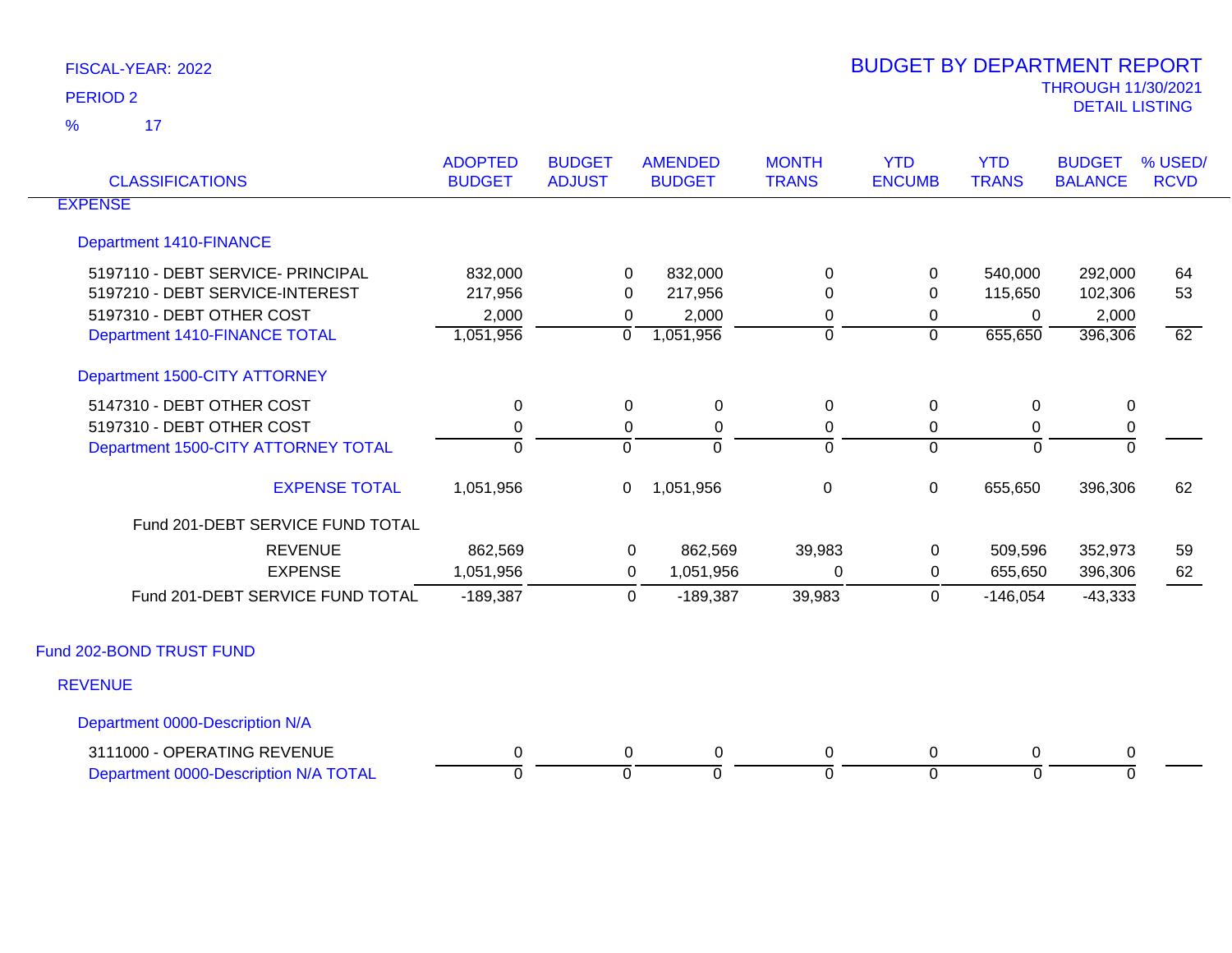$\overline{\phantom{1}}$  17 %

| <b>CLASSIFICATIONS</b>                     | <b>ADOPTED</b><br><b>BUDGET</b> | <b>BUDGET</b><br><b>ADJUST</b> | <b>AMENDED</b><br><b>BUDGET</b> | <b>MONTH</b><br><b>TRANS</b> | <b>YTD</b><br><b>ENCUMB</b> | <b>YTD</b><br><b>TRANS</b> | <b>BUDGET</b><br><b>BALANCE</b> | % USED/<br><b>RCVD</b> |
|--------------------------------------------|---------------------------------|--------------------------------|---------------------------------|------------------------------|-----------------------------|----------------------------|---------------------------------|------------------------|
|                                            |                                 |                                |                                 |                              |                             |                            |                                 |                        |
| <b>REVENUE TOTAL</b>                       | 0                               | $\Omega$                       | 0                               | $\overline{0}$               | 0                           | 0                          | 0                               |                        |
| Fund 202-BOND TRUST FUND TOTAL             |                                 |                                |                                 |                              |                             |                            |                                 |                        |
| <b>REVENUE</b>                             | $\mathbf{0}$                    | $\mathbf{0}$                   | 0                               | $\Omega$                     | 0                           | $\Omega$                   | $\mathbf 0$                     |                        |
| <b>EXPENSE</b>                             | $\mathbf 0$                     | 0                              | 0                               | 0                            | 0                           | 0                          | $\mathbf 0$                     | 62                     |
| Fund 202-BOND TRUST FUND TOTAL             | $\overline{0}$                  | $\mathbf 0$                    | $\mathbf 0$                     | $\mathbf{0}$                 | $\overline{0}$              | $\overline{0}$             | $\overline{0}$                  |                        |
| Fund 301-CAPITAL IMPROVEMENT FUND          |                                 |                                |                                 |                              |                             |                            |                                 |                        |
| <b>REVENUE</b>                             |                                 |                                |                                 |                              |                             |                            |                                 |                        |
| Department 0000-Description N/A            |                                 |                                |                                 |                              |                             |                            |                                 |                        |
| 3699294 - PRIOR YEAR ENCUMBRANCES          | $\Omega$                        | $\overline{0}$                 | $\Omega$                        | 0                            | 0                           | $\Omega$                   | $\mathbf 0$                     |                        |
| 3811000 - CONTRIB. FROM OTHER FUNDS        | 2,565,547                       | $\Omega$                       | 2,565,547                       | 0                            | 0                           | 2,565,547                  | $\mathbf 0$                     | 100                    |
| Department 0000-Description N/A TOTAL      | 2,565,547                       | $\mathbf 0$                    | 2,565,547                       | $\mathbf 0$                  | 0                           | 2,565,547                  | $\overline{0}$                  | 100                    |
| <b>REVENUE TOTAL</b>                       | 2,565,547                       | 0                              | 2,565,547                       | $\pmb{0}$                    | 0                           | 2,565,547                  | $\mathbf 0$                     | 100                    |
| <b>EXPENSE</b>                             |                                 |                                |                                 |                              |                             |                            |                                 |                        |
| Department 1310-CITY MANAGER               |                                 |                                |                                 |                              |                             |                            |                                 |                        |
| 5136450 - CAPITAL IMPROVEMENT              | 0                               | 0                              | $\mathbf 0$                     | $\mathbf 0$                  | 0                           | 0                          | $\mathbf 0$                     |                        |
| 5139920 - GENERAL CONTINGENCY              | 0                               | 0                              | $\mathbf 0$                     | $\mathbf 0$                  | 0                           | 0                          | $\pmb{0}$                       |                        |
| Department 1310-CITY MANAGER TOTAL         | $\mathbf 0$                     | $\mathbf 0$                    | $\Omega$                        | $\mathbf 0$                  | 0                           | $\mathbf 0$                | $\Omega$                        |                        |
| Department 1320-PROCUREMENT DIVISION       |                                 |                                |                                 |                              |                             |                            |                                 |                        |
| 5136430 - EQUIPMENT-OPERATING              | $\mathbf 0$                     | 0                              | $\mathbf 0$                     | $\mathbf 0$                  | 0                           | 0                          | 0                               |                        |
| Department 1320-PROCUREMENT DIVISION TOTAL | $\mathbf{0}$                    | $\mathbf 0$                    | 0                               | $\Omega$                     | $\Omega$                    | $\overline{0}$             | $\Omega$                        |                        |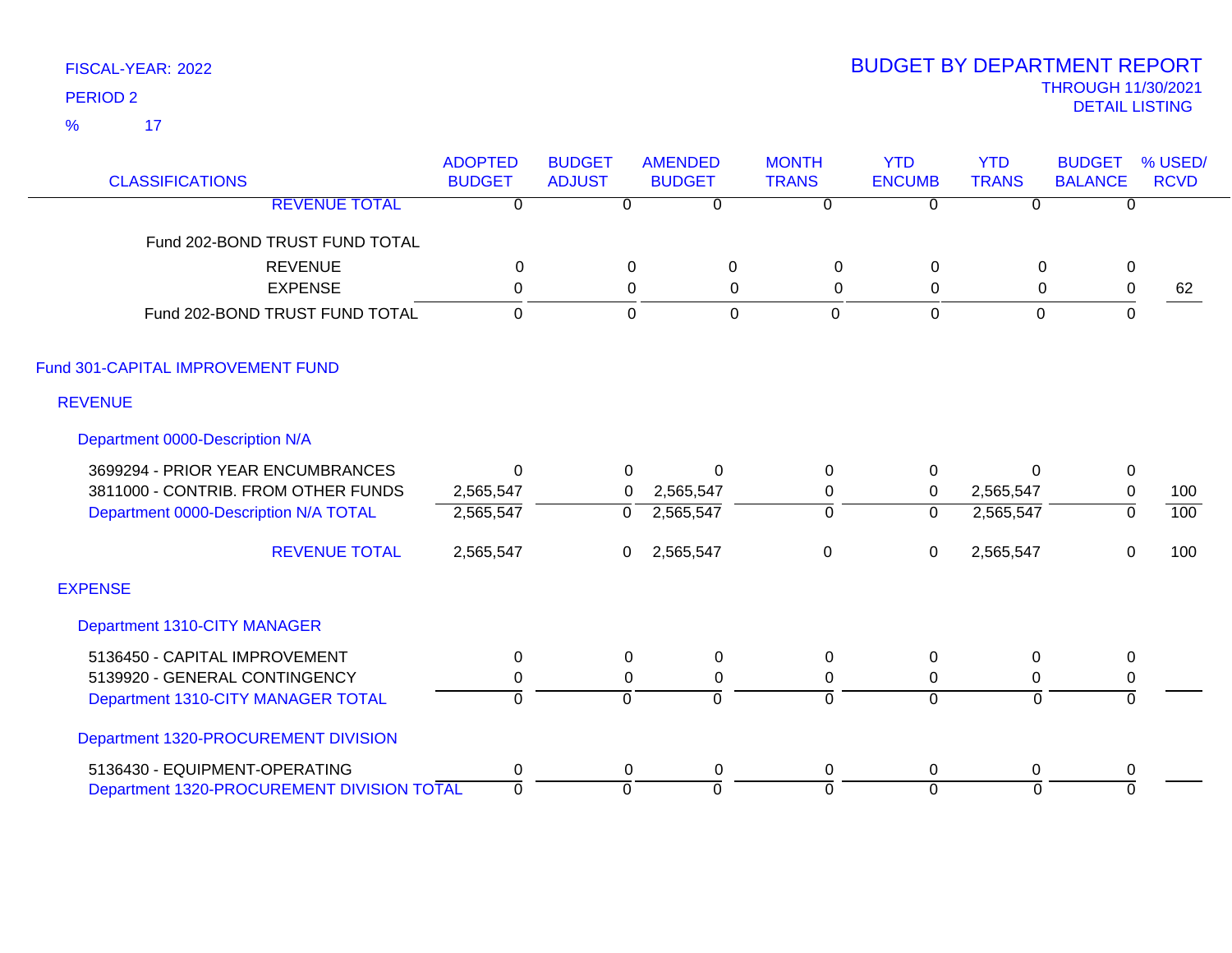17 %

| <b>CLASSIFICATIONS</b>                   | <b>ADOPTED</b><br><b>BUDGET</b> | <b>BUDGET</b><br><b>AMENDED</b> |                | <b>MONTH</b><br><b>TRANS</b> | <b>YTD</b><br><b>ENCUMB</b> | <b>YTD</b><br><b>TRANS</b> | <b>BUDGET</b><br><b>BALANCE</b> | % USED/     |
|------------------------------------------|---------------------------------|---------------------------------|----------------|------------------------------|-----------------------------|----------------------------|---------------------------------|-------------|
|                                          |                                 | <b>ADJUST</b>                   | <b>BUDGET</b>  |                              |                             |                            |                                 | <b>RCVD</b> |
| Department 1340-MANAGEMENT INFO. SYSTEMS |                                 |                                 |                |                              |                             |                            |                                 |             |
| 5133450 - CONTRACTUAL SERVCS-INFRA       | 0                               | 0                               | 0              | 0                            | 0                           | 0                          | 0                               |             |
| 5136430 - EQUIPMENT-OPERATING            | 0                               | $\Omega$                        | 0              | 0                            | $\Omega$                    | 0                          | 0                               |             |
| Department 1340-MANAGEMENT INFO. SYSTEMS | $\Omega$                        | $\overline{0}$                  | $\overline{0}$ | $\Omega$                     | $\Omega$                    | 0                          | $\overline{0}$                  |             |
| <b>Department 1410-FINANCE</b>           |                                 |                                 |                |                              |                             |                            |                                 |             |
| 5136430 - EQUIPMENT-OPERATING            | 0                               | 0                               | 0              | 0                            | 0                           | 0                          | 0                               |             |
| 5136440 - CAPITAL IMPROVEMENTS           | 0                               | 0                               | $\mathbf 0$    | 0                            | 0                           | 0                          | 0                               |             |
| Department 1410-FINANCE TOTAL            | $\Omega$                        | $\Omega$                        | $\mathbf 0$    | $\Omega$                     | $\mathbf 0$                 | $\Omega$                   | $\Omega$                        |             |
| Department 1610-BUILDING                 |                                 |                                 |                |                              |                             |                            |                                 |             |
| 5246440 - CODE VEHICLES                  | 0                               | 0                               | 0              | 0                            | 0                           | 0                          | 0                               |             |
| Department 1610-BUILDING TOTAL           | $\overline{0}$                  | $\overline{0}$                  | $\overline{0}$ | $\Omega$                     | $\Omega$                    | $\Omega$                   | $\Omega$                        |             |
| Department 1620-PLANNING & ZONING        |                                 |                                 |                |                              |                             |                            |                                 |             |
| 5246430 - EQUIPMENT-OPERATING            | 0                               | 0                               | 0              | 0                            | $\Omega$                    | 0                          | 0                               |             |
| 5246810 - SOFTWARE                       | 0                               | 0                               | 0              | $\Omega$                     | 0                           | 0                          | 0                               |             |
| Department 1620-PLANNING & ZONING TOTAL  | $\Omega$                        | $\overline{0}$                  | $\Omega$       | $\Omega$                     | $\Omega$                    | $\Omega$                   | $\Omega$                        |             |
| Department 1640-CODE ENFORCEMENT         |                                 |                                 |                |                              |                             |                            |                                 |             |
| 5246440 - CODE VEHICLES                  | 0                               | 0                               | 0              | $\mathbf 0$                  | 0                           | 0                          | 0                               |             |
| Department 1640-CODE ENFORCEMENT TOTAL   | 0                               | $\Omega$                        | $\Omega$       | $\Omega$                     | $\Omega$                    | $\Omega$                   |                                 |             |
| Department 1720-SOLID WASTE              |                                 |                                 |                |                              |                             |                            |                                 |             |
| 5346430 - EQUIPMENT-OPERATING            | 0                               | $\Omega$                        | $\Omega$       | $\Omega$                     | $\Omega$                    | $\Omega$                   | 0                               |             |
| 5346440 - SOLID WASTE VEHICLES           | 0                               | 107,805                         | 107,805        | $\Omega$                     | 107,805                     | 107,805                    | $\Omega$                        | 100         |
| Department 1720-SOLID WASTE TOTAL        | $\mathbf 0$                     | 107,805                         | 107,805        | $\Omega$                     | 107,805                     | 107,805                    | $\overline{0}$                  | 100         |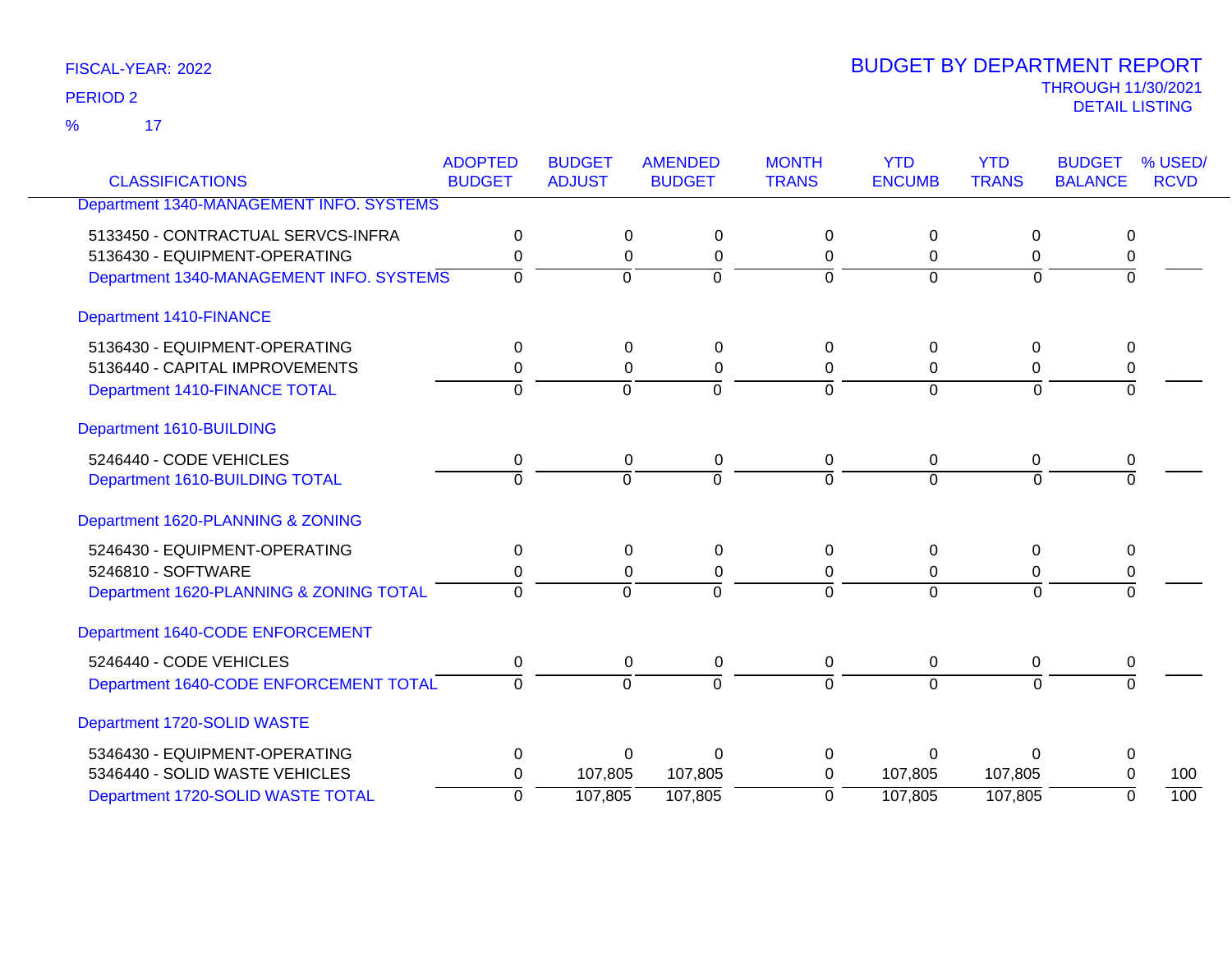17 %

| <b>CLASSIFICATIONS</b>                             | <b>ADOPTED</b><br><b>BUDGET</b> | <b>BUDGET</b><br><b>ADJUST</b> | <b>AMENDED</b><br><b>BUDGET</b> | <b>MONTH</b><br><b>TRANS</b> | <b>YTD</b><br><b>ENCUMB</b> | <b>YTD</b><br><b>TRANS</b> | <b>BUDGET</b><br><b>BALANCE</b> | % USED/<br><b>RCVD</b> |
|----------------------------------------------------|---------------------------------|--------------------------------|---------------------------------|------------------------------|-----------------------------|----------------------------|---------------------------------|------------------------|
| Department 1730-STREET MAINTENANCE                 |                                 |                                |                                 |                              |                             |                            |                                 |                        |
|                                                    |                                 |                                |                                 |                              |                             |                            |                                 |                        |
| 5414625 - LANDSCAPE MAINTENANCE                    | $\Omega$                        | 0                              | $\Omega$                        | 0                            | 0                           | 0                          | 0                               |                        |
| 5416450 - SUNSET DR & ST LIGHTING                  | 50,000                          | 0                              | 50,000                          | 0                            | 0                           | 0                          | 50,000                          |                        |
| Department 1730-STREET MAINTENANCE TOTAL           | 50,000                          | $\mathbf 0$                    | 50,000                          | $\overline{0}$               | $\overline{0}$              | $\overline{0}$             | 50,000                          |                        |
| Department 1760-MOTOR POOL                         |                                 |                                |                                 |                              |                             |                            |                                 |                        |
| 5196450 - CAPITAL OUTLAY                           | $\mathbf 0$                     | 0                              | $\pmb{0}$                       | 0                            | 0                           | 0                          | 0                               |                        |
| Department 1760-MOTOR POOL TOTAL                   | $\Omega$                        | $\overline{0}$                 | $\Omega$                        | $\Omega$                     | $\Omega$                    | $\Omega$                   | $\overline{0}$                  |                        |
| Department 1790-ENGINEERING & CONSTRUCTN           |                                 |                                |                                 |                              |                             |                            |                                 |                        |
| 5196440 - VEHICLES                                 | $\Omega$                        | 0                              | $\Omega$                        | 0                            | $\Omega$                    | 0                          | 0                               |                        |
| 5196450 - CAPITAL OUTLAY                           | 1,275,000                       | 564,693                        | 1,839,693                       | 646                          | 398,703                     | 609,754                    | 1,229,939                       | 33                     |
| Department 1790-ENGINEERING & CONSTRUCTN 1,275,000 |                                 | 564,693                        | 1,839,693                       | 646                          | 398,703                     | 609,754                    | 1,229,939                       | $\overline{33}$        |
| Department 1910-POLICE                             |                                 |                                |                                 |                              |                             |                            |                                 |                        |
| 5216440 - VEHICLES                                 | 310,000                         | 9,872                          | 319,872                         | 0                            | 9,872                       | 9,872                      | 310,000                         | 3                      |
| 5216450 - CAPITAL LEASE                            | 0                               | $\Omega$                       | 0                               | $\mathbf 0$                  | $\Omega$                    | 0                          | 0                               |                        |
| Department 1910-POLICE TOTAL                       | 310,000                         | 9,872                          | 319,872                         | $\overline{0}$               | 9,872                       | 9,872                      | 310,000                         | $\overline{3}$         |
| Department 2000-PARKS & RECREATION                 |                                 |                                |                                 |                              |                             |                            |                                 |                        |
| 5196440 - VEHICLES                                 | $\Omega$                        | $\Omega$                       | 0                               | 0                            | $\Omega$                    | 0                          | $\Omega$                        |                        |
| 5196450 - CAPITAL OUTLAY                           | $\Omega$                        | 0                              | $\Omega$                        | 0                            | 0                           | 0                          | 0                               |                        |
| 5726440 - CAPITAL IMPROVEMENTS                     | 55,000                          | $\Omega$                       | 55,000                          | $\Omega$                     | $\Omega$                    | $\Omega$                   | 55,000                          |                        |
| 5726450 - MATCHING CONTRIBUTION                    | 1,943,000                       | 524,375                        | 2,467,375                       | $\mathbf 0$                  | 977,971                     | 977,971                    | 1,489,403                       | 39                     |
| Department 2000-PARKS & RECREATION TOTAL           | 1,998,000                       | 524,375                        | 2,522,375                       | $\Omega$                     | 977,971                     | 977,971                    | 1,544,403                       | $\overline{38}$        |
| Department 2010-RECREATION-TENNIS                  |                                 |                                |                                 |                              |                             |                            |                                 |                        |
| 5726450 - MATCHING CONTRIBUTION                    | 0                               | 0                              | 0                               | 0                            | 0                           | 0                          | 0                               |                        |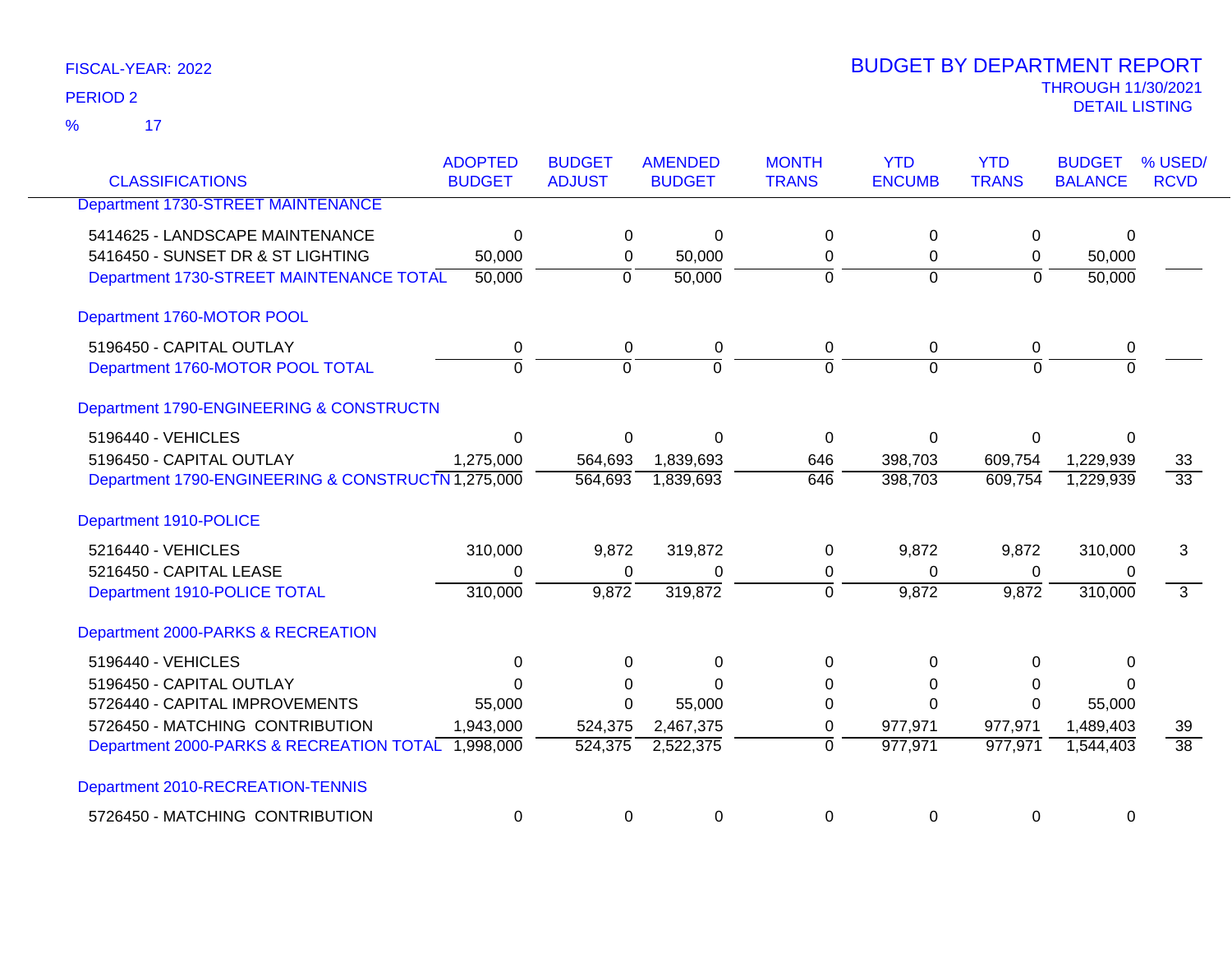17 %

| <b>CLASSIFICATIONS</b>                     | <b>ADOPTED</b><br><b>BUDGET</b> | <b>BUDGET</b><br><b>ADJUST</b> | <b>AMENDED</b><br><b>BUDGET</b> | <b>MONTH</b><br><b>TRANS</b> | <b>YTD</b><br><b>ENCUMB</b> | <b>YTD</b><br><b>TRANS</b> | <b>BUDGET</b><br><b>BALANCE</b> | % USED/<br><b>RCVD</b> |
|--------------------------------------------|---------------------------------|--------------------------------|---------------------------------|------------------------------|-----------------------------|----------------------------|---------------------------------|------------------------|
| Department 2010-RECREATION-TENNIS TOTAL    | $\Omega$                        | $\Omega$                       | $\Omega$                        | $\Omega$                     | $\Omega$                    | $\Omega$                   | $\mathbf{0}$                    |                        |
| Department 2020-MULTI PURPOSE CENTER       |                                 |                                |                                 |                              |                             |                            |                                 |                        |
| 5726450 - MATCHING CONTRIBUTION            | 0                               | 0                              | 0                               | 0                            | 0                           | 0                          | 0                               |                        |
| Department 2020-MULTI PURPOSE CENTER TOTAL | $\mathbf 0$                     | $\Omega$                       | $\Omega$                        | $\Omega$                     | $\Omega$                    | $\Omega$                   | $\Omega$                        |                        |
| Department 2030-Community Pool             |                                 |                                |                                 |                              |                             |                            |                                 |                        |
| 5726450 - MATCHING CONTRIBUTION            | 0                               | 0                              | 0                               | 0                            | 0                           | 0                          | 0                               |                        |
| Department 2030-Community Pool TOTAL       | $\mathbf 0$                     | $\mathbf 0$                    | $\overline{0}$                  | $\overline{0}$               | $\overline{0}$              | $\Omega$                   | $\mathbf{0}$                    |                        |
| <b>EXPENSE TOTAL</b>                       | 3,633,000                       | 1,206,745                      | 4,839,745                       | 646                          | 1,494,351                   | 1,705,402                  | 3,134,342                       | 35                     |
| Fund 301-CAPITAL IMPROVEMENT FUND TOTAL    |                                 |                                |                                 |                              |                             |                            |                                 |                        |
| <b>REVENUE</b>                             | 2,565,547                       | 0                              | 2,565,547                       | $\mathbf 0$                  | 0                           | 2,565,547                  | $\mathbf{0}$                    | 100                    |
| <b>EXPENSE</b>                             | 3,633,000                       | 1,206,745                      | 4,839,745                       | 646                          | 1,494,351                   | 1,705,402                  | 3,134,342                       | 35                     |
| Fund 301-CAPITAL IMPROVEMENT FUND TOTAL    | $-1,067,453$                    | $-1,206,745$                   | $-2,274,198$                    | $-646$                       | $-1,494,351$                | 860,145                    | $-3,134,342$                    |                        |
| Fund 608-STATE FORFEITURE FUND             |                                 |                                |                                 |                              |                             |                            |                                 |                        |
| <b>REVENUE</b>                             |                                 |                                |                                 |                              |                             |                            |                                 |                        |
| Department 0000-Description N/A            |                                 |                                |                                 |                              |                             |                            |                                 |                        |
| 3511000 - CONFISCATED REVENUE              | $\mathbf{0}$                    | 0                              | $\mathbf 0$                     | 0                            | $\mathbf 0$                 | $\Omega$                   | 0                               |                        |
| 3612000 - INTEREST INCOME                  | 700                             | 0                              | 700                             | 25                           | $\mathbf 0$                 | 60                         | 640                             | 8                      |
| Department 0000-Description N/A TOTAL      | 700                             | $\mathbf 0$                    | 700                             | $\overline{25}$              | $\mathbf 0$                 | $\overline{60}$            | $\overline{640}$                | $\overline{8}$         |
| <b>REVENUE TOTAL</b>                       | 700                             | $\mathbf 0$                    | 700                             | 25                           | $\mathbf 0$                 | 60                         | 640                             | 8                      |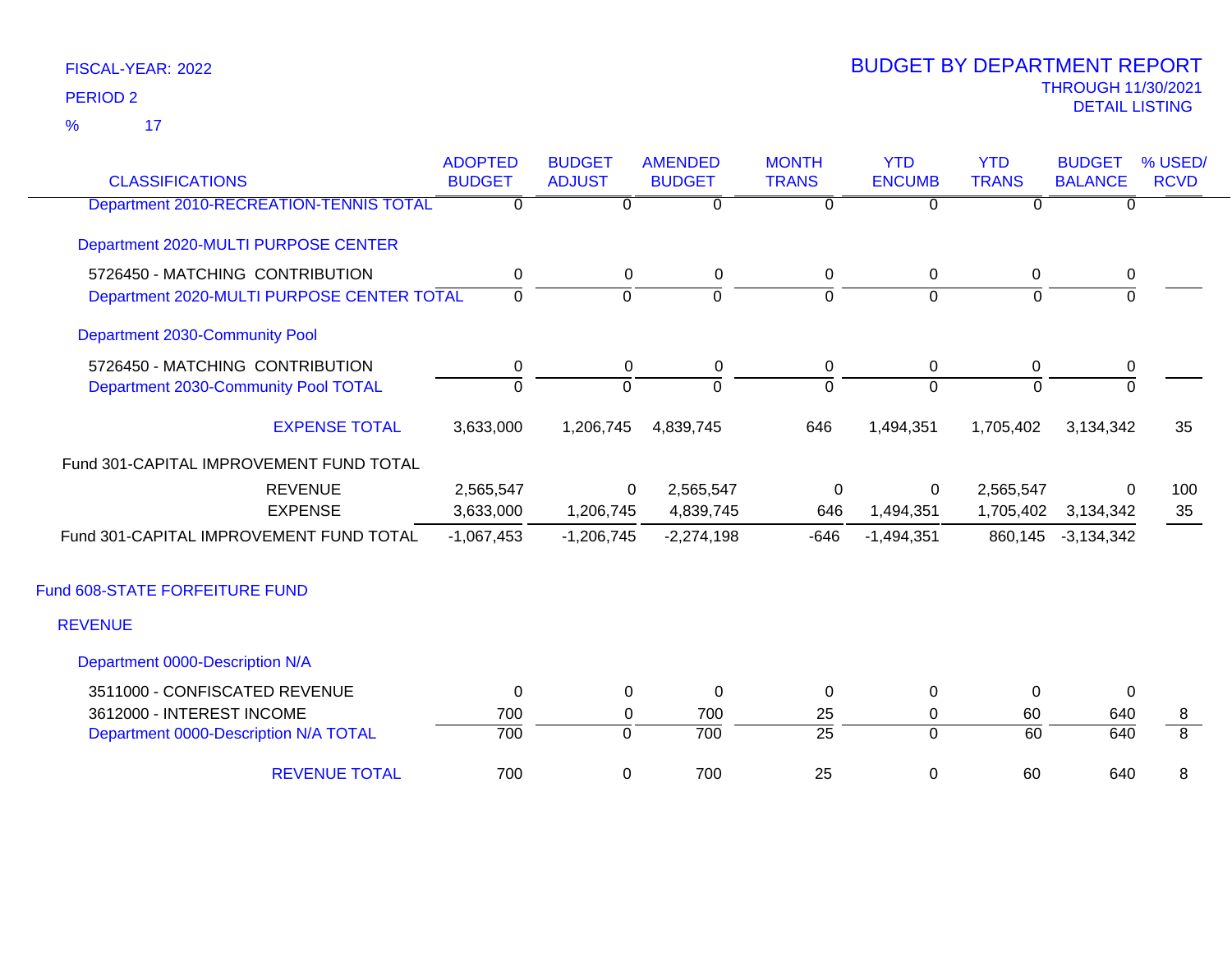17 %

| <b>CLASSIFICATIONS</b>               | <b>ADOPTED</b><br><b>BUDGET</b> | <b>BUDGET</b><br><b>ADJUST</b> |                | <b>AMENDED</b><br><b>BUDGET</b> | <b>MONTH</b><br><b>TRANS</b> | <b>YTD</b><br><b>ENCUMB</b> | <b>YTD</b><br><b>TRANS</b> | <b>BUDGET</b><br><b>BALANCE</b> | % USED/<br><b>RCVD</b> |
|--------------------------------------|---------------------------------|--------------------------------|----------------|---------------------------------|------------------------------|-----------------------------|----------------------------|---------------------------------|------------------------|
| <b>EXPENSE</b>                       |                                 |                                |                |                                 |                              |                             |                            |                                 |                        |
| Department 1910-POLICE               |                                 |                                |                |                                 |                              |                             |                            |                                 |                        |
| 5213450 - CONTRACTUAL SERVICES       | 0                               |                                | $\Omega$       | 0                               | 0                            | 0                           | 0                          | 0                               |                        |
| 5213490 - CRIME PREVENTION PROGRAMS  | ∩                               |                                | $\Omega$       | $\Omega$                        | $\Omega$                     | $\Omega$                    | $\Omega$                   | $\Omega$                        |                        |
| 5214070 - TRAVEL & CONFERENCE        | <sup>0</sup>                    |                                | 0              | $\Omega$                        | 0                            | 0                           | 0                          | $\Omega$                        |                        |
| 5215210 - SUPPLIES                   | 30,000                          |                                | 0              | 30,000                          | 0                            | $\Omega$                    | 0                          | 30,000                          |                        |
| 5215220 - UNIFORMS                   | $\Omega$                        |                                | 0              | 0                               | 0                            | 0                           | $\mathbf 0$                | 0                               |                        |
| Department 1910-POLICE TOTAL         | 30,000                          |                                | $\overline{0}$ | 30,000                          | $\overline{0}$               | $\mathbf 0$                 | $\overline{0}$             | 30,000                          |                        |
| <b>EXPENSE TOTAL</b>                 | 30,000                          |                                | $\mathbf 0$    | 30,000                          | $\mathbf 0$                  | $\pmb{0}$                   | $\boldsymbol{0}$           | 30,000                          |                        |
| Fund 608-STATE FORFEITURE FUND TOTAL |                                 |                                |                |                                 |                              |                             |                            |                                 |                        |
| <b>REVENUE</b>                       | 700                             |                                | 0              | 700                             | 25                           | $\mathbf 0$                 | 60                         | 640                             | 8                      |
| <b>EXPENSE</b>                       | 30,000                          |                                | 0              | 30,000                          | $\pmb{0}$                    | 0                           | $\mathbf 0$                | 30,000                          |                        |
| Fund 608-STATE FORFEITURE FUND TOTAL | $-29,300$                       |                                | 0              | $-29,300$                       | 25                           | $\mathbf 0$                 | 60                         | $-29,360$                       |                        |
| Fund 610-CRA TRUST FUND              |                                 |                                |                |                                 |                              |                             |                            |                                 |                        |
| <b>REVENUE</b>                       |                                 |                                |                |                                 |                              |                             |                            |                                 |                        |
| Department 0000-Description N/A      |                                 |                                |                |                                 |                              |                             |                            |                                 |                        |
| 3111000 - OPERATING REVENUE          | $\Omega$                        |                                | 0              | 0                               | 0                            | $\mathbf 0$                 | 0                          | 0                               |                        |
| 3612000 - INTEREST INCOME            | $\Omega$                        |                                | 0              | 0                               | 0                            | 0                           | 0                          | 0                               |                        |
| 3612100 - INTEREST INCOME-TIF        |                                 |                                | 0              | 0                               | 0                            | $\Omega$                    | $\Omega$                   | 0                               |                        |
| 3625100 - RENTAL PROPERTIES          |                                 |                                | 0              | 0                               | 0                            | 0                           | 0                          | 0                               |                        |
| 3699201 - MISC. OTHERS               |                                 |                                | $\Omega$       | $\Omega$                        | $\Omega$                     | $\Omega$                    | $\Omega$                   | 0                               |                        |
| 3811900 - TRANSFER FR GENERAL FUND   | 0                               |                                | $\Omega$       | $\mathbf 0$                     | $\Omega$                     | $\Omega$                    | $\Omega$                   | $\mathbf 0$                     |                        |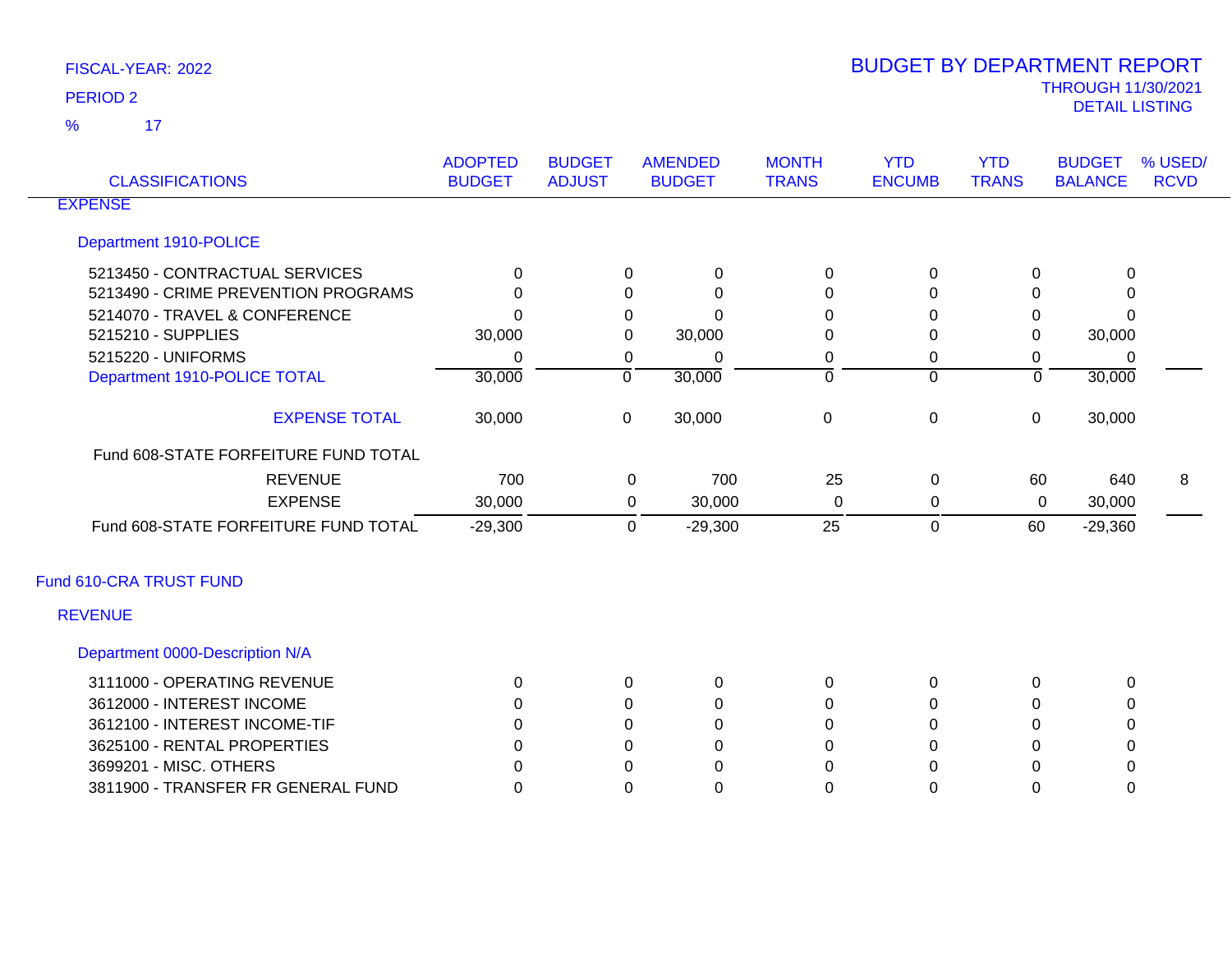17 %

| <b>CLASSIFICATIONS</b>                | <b>ADOPTED</b><br><b>BUDGET</b> | <b>BUDGET</b><br><b>ADJUST</b> | <b>AMENDED</b><br><b>BUDGET</b> | <b>MONTH</b><br><b>TRANS</b> | <b>YTD</b><br><b>ENCUMB</b> | <b>YTD</b><br><b>TRANS</b> | <b>BUDGET</b><br>% USED/<br><b>BALANCE</b><br><b>RCVD</b> |
|---------------------------------------|---------------------------------|--------------------------------|---------------------------------|------------------------------|-----------------------------|----------------------------|-----------------------------------------------------------|
| Department 0000-Description N/A TOTAL | 0                               | 0                              | 0                               | $\Omega$                     | 0                           | 0                          |                                                           |
| <b>REVENUE TOTAL</b>                  | 0                               | 0                              | $\Omega$                        | 0                            | 0                           | $\Omega$                   | $\Omega$                                                  |
| <b>EXPENSE</b>                        |                                 |                                |                                 |                              |                             |                            |                                                           |
| Department 1110-CRA BOARD FOR TIF     |                                 |                                |                                 |                              |                             |                            |                                                           |
| 5131210 - REGULAR                     | 0                               | 0                              | 0                               | 0                            | 0                           | 0                          | $\Omega$                                                  |
| 5132110 - F.I.C.A.                    | U                               | 0                              | 0                               | 0                            | 0                           |                            | $\Omega$                                                  |
| 5132210 - PENSION PLAN CONTRIBUTION   | n                               | 0                              | 0                               | 0                            | 0                           | n                          |                                                           |
| 5132220 - DEFERRED COMP CONTRIB.      | O                               | 0                              | 0                               | 0                            | 0                           | 0                          |                                                           |
| 5132310 - GROUP HEALTH INSURANCE      | O                               | 0                              | 0                               | 0                            | 0                           | n                          |                                                           |
| 5132410 - WORKERS' COMPENSATION       | ∩                               | 0                              | 0                               | 0                            | 0                           |                            |                                                           |
| 5134060 - AUTO ALLOWANCE              |                                 | 0                              | 0                               |                              | 0                           | O                          |                                                           |
| 5211210 - REGULAR                     |                                 | 0                              | 0                               | U                            | 0                           |                            |                                                           |
| 5211410 - OVERTIME                    |                                 | 0                              | 0                               | 0                            | 0                           |                            |                                                           |
| 5212110 - F.I.C.A.                    | n                               | 0                              | 0                               | 0                            | 0                           | n                          |                                                           |
| 5212210 - PENSION PLAN CONTRIBUTION   |                                 | 0                              | 0                               | U                            | 0                           |                            |                                                           |
| 5212310 - GROUP HEALTH INSURANCE      |                                 | 0                              | 0                               | 0                            | 0                           |                            |                                                           |
| 5212410 - WORKERS' COMPENSATION       |                                 | 0                              | 0                               | O                            | 0                           |                            |                                                           |
| 5215220 - UNIFORMS                    |                                 | 0                              | 0                               | U                            | 0                           |                            |                                                           |
| 5413120 - PROFESSIONAL SERVS-ST BEA   |                                 | 0                              | 0                               | 0                            | 0                           | O                          |                                                           |
| 5413450 - CONTRACTUAL SERVICES        | O                               | 0                              | 0                               | 0                            | 0                           |                            |                                                           |
| 5414670 - MAINT & REP-GRDS & STRUCT   | ∩                               | 0                              | 0                               | 0                            | 0                           | O                          |                                                           |
| 5414710 - PRINTING MATERIAL-INFRAST   |                                 | 0                              | 0                               |                              | 0                           | n                          |                                                           |
| 5416340 - CAPITAL IMPROVEMENTS        |                                 | 0                              | 0                               | 0                            | 0                           |                            |                                                           |
| 5416450 - SUNSET DR & ST LIGHTING     |                                 | 0                              | 0                               |                              | 0                           |                            |                                                           |
| 5419930 - STREET BEAUTIFICATION       |                                 | 0                              | 0                               |                              | 0                           |                            |                                                           |
| 5511310 - PART TIME                   |                                 | 0                              | O                               |                              | O                           |                            |                                                           |
| 5512110 - FICA                        |                                 | 0                              | 0                               |                              | 0                           |                            |                                                           |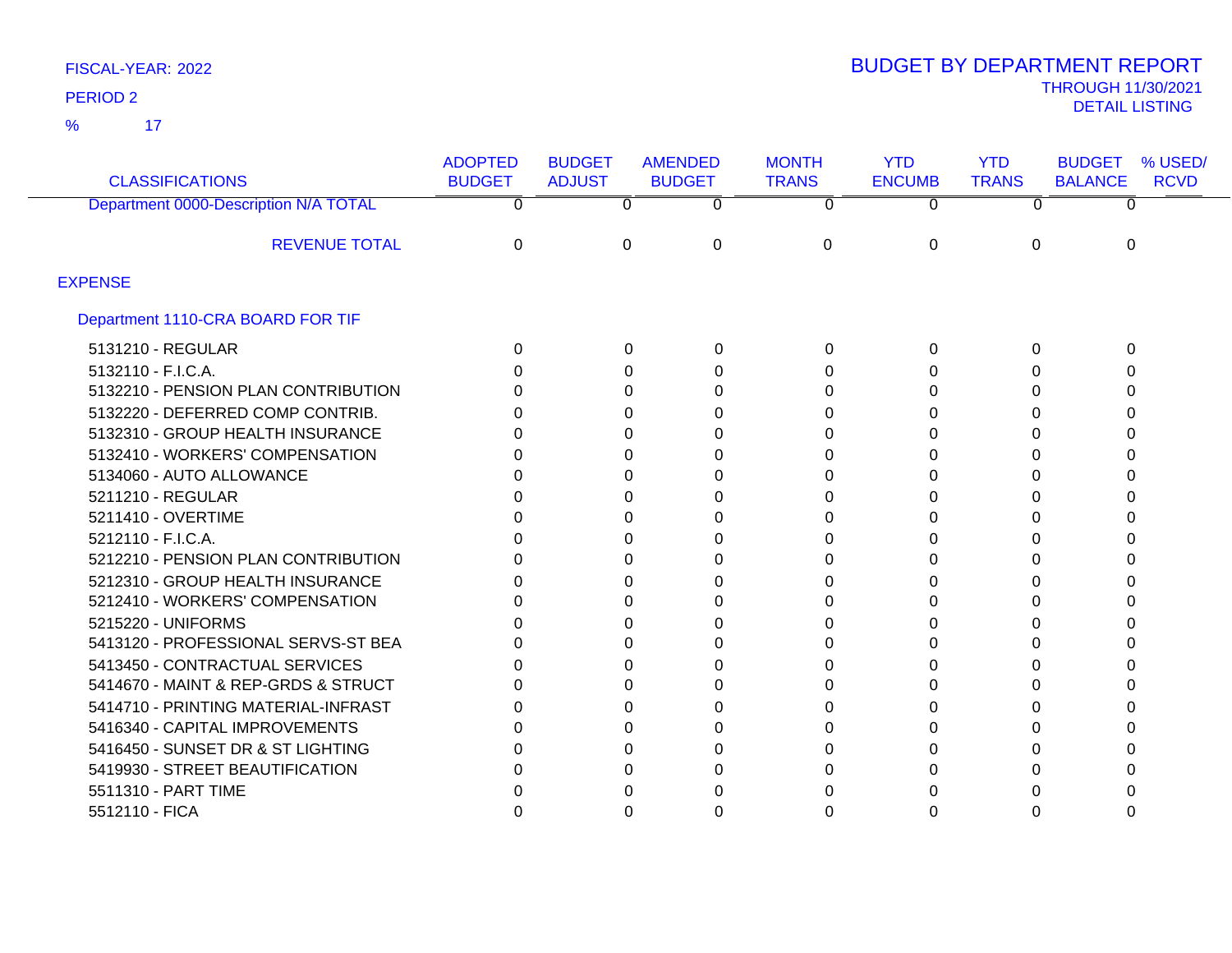17 %

|                                          | <b>ADOPTED</b> | <b>BUDGET</b> | <b>AMENDED</b> | <b>MONTH</b> | <b>YTD</b>    | <b>YTD</b>   | <b>BUDGET</b><br>% USED/      |
|------------------------------------------|----------------|---------------|----------------|--------------|---------------|--------------|-------------------------------|
| <b>CLASSIFICATIONS</b>                   | <b>BUDGET</b>  | <b>ADJUST</b> | <b>BUDGET</b>  | <b>TRANS</b> | <b>ENCUMB</b> | <b>TRANS</b> | <b>RCVD</b><br><b>BALANCE</b> |
| 5512410 - WORKER'S COMPENSATION          | 0              | 0             | 0              | 0            | 0             | 0            | 0                             |
| 5513120 - PROFF.SVC/ECONOMIC DEVLOP      |                | 0             | 0              | 0            |               |              |                               |
| 5514710 - PRINTING MATERIALS-ECO.DE      |                |               |                | 0            |               |              |                               |
| 5515210 - Supplies                       |                |               |                | U            |               |              |                               |
| 5519932 - ECONOMIC DEVELOPMENT PRGM      |                |               |                | 0            |               |              |                               |
| 5519933 - BUSINESS STARTUP ASSTNCE       |                | 0             | U              | 0            |               |              |                               |
| 5523120 - PROFF.SVC-COMM.BLDG REHAB      |                |               |                | 0            |               |              |                               |
| 5523450 - CONTRACTUAL SRVCS-COMMERC      |                |               |                | 0            |               |              |                               |
| 5524710 - PRINTING-MATERIALS-COMMER      |                |               |                | 0            |               |              |                               |
| 5541210 - REGULAR                        |                |               |                | 0            |               |              |                               |
| 5542110 - FICA                           |                |               |                | 0            |               |              |                               |
| 5542210 - PENSION PLAN                   |                |               |                | 0            |               |              |                               |
| 5542220 - DEFERRED COMP CONTRIB.         |                |               |                | 0            |               |              |                               |
| 5542310 - GROUP HEALTH INSURANCE         |                |               |                | 0            |               |              |                               |
| 5542410 - WORKER'S COMPENSATION          |                |               |                | U            |               |              |                               |
| 5543120 - LEGAL SERVICES                 |                |               |                | 0            |               |              |                               |
| 5543210 - AUDITOR'S FEES                 |                |               |                | 0            |               |              |                               |
| 5543460 - Madison Land Adquisition & Dev |                |               |                | 0            |               |              |                               |
| 5544070 - TRAVEL & CONFERENCE            |                |               |                | 0            |               |              |                               |
| 5544080 - EMPLOYEE EDUCATION &TRAIN      |                |               |                | U            |               |              |                               |
| 5544631 - COMMUNICATION EQUIPMENT        |                |               |                | 0            |               |              |                               |
| 5544710 - PRINTING, BINDING, PHOTOCOP    |                |               |                | 0            |               |              |                               |
| 5544850 - NON-LEGAL ADVERTISING          |                |               |                | 0            |               |              |                               |
| 5544910 - LEGAL ADS-NON TIF              |                |               |                | $\Omega$     |               |              |                               |
| 5545210 - SUPPLIES                       |                |               |                | 0            |               |              |                               |
| 5545410 - MEMBERSHIPS & SUBSCRIPTIO      |                |               |                | 0            |               |              |                               |
| 5549140 - CRA SEC/GRNT ADM/MISC EXP      |                |               |                | 0            |               |              |                               |
| 5549915 - MISCELLANEOUS-CITY CONTRB      |                |               |                | 0            |               |              |                               |
| 5549920 - GENERAL CONTINGENCY            |                |               |                |              |               |              |                               |
| 5549925 - CRA BOARD MEMBRS DISCRT F      |                | ი             | O              | 0            |               |              |                               |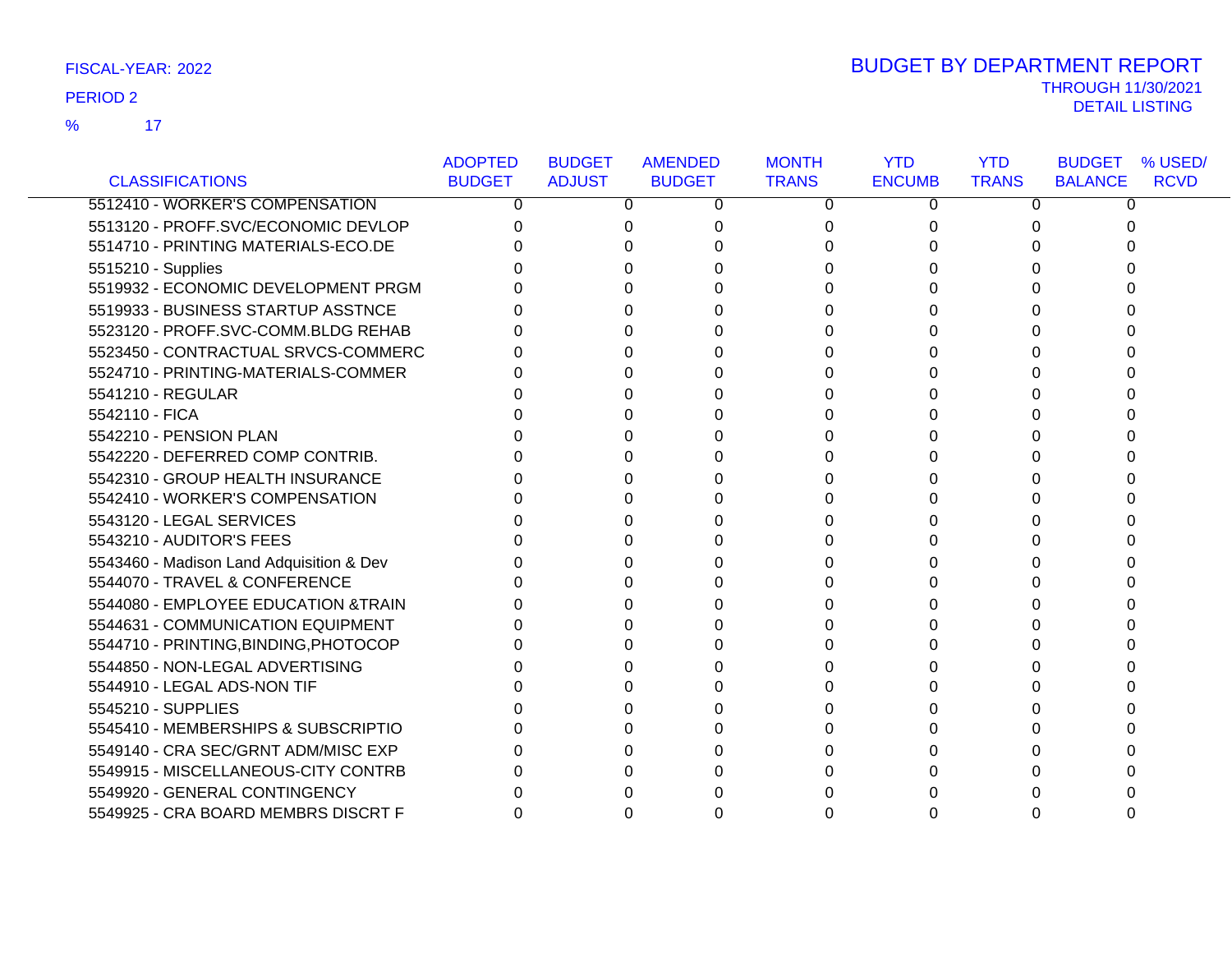17 %

|                                           | <b>ADOPTED</b> | <b>BUDGET</b> | <b>AMENDED</b> | <b>MONTH</b> | <b>YTD</b>    | <b>YTD</b>   | <b>BUDGET % USED/</b>         |
|-------------------------------------------|----------------|---------------|----------------|--------------|---------------|--------------|-------------------------------|
| <b>CLASSIFICATIONS</b>                    | <b>BUDGET</b>  | <b>ADJUST</b> | <b>BUDGET</b>  | <b>TRANS</b> | <b>ENCUMB</b> | <b>TRANS</b> | <b>RCVD</b><br><b>BALANCE</b> |
| 5553120 - PROF SERVICES-INFILL PROG       | 0              | 0             | 0              | 0            | 0             | 0            | 0                             |
| 5593120 - PROFESSNL SERV-TECH ASSTC       |                | 0             | 0              | 0            | O             |              | 0                             |
| 5593450 - WORK STUDY PROGRAM              |                | 0             |                | 0            |               |              | n                             |
| 5599931 - SUMMER YOUTH & AFTER SCHOOL     |                | 0             |                |              |               |              |                               |
| 5599932 - SCHOOL ASSISTANCE PROGRAM       |                | 0             |                | 0            |               |              |                               |
| 5643120 - PROFESSIONAL SERV-LEGAL S       |                | 0             |                | 0            |               |              |                               |
| 5643450 - CONTRACTUAL                     |                | 0             |                | 0            |               |              |                               |
| 5649921 - MULTI-FAMILY REHAB PROGRM       |                | 0             |                | 0            |               |              |                               |
| 5649930 - SINGLE FAMILY REHAB PRGRM       |                | U             |                |              |               |              |                               |
| 5649935 - ASSISTANCE PROGRAM              |                | 0             |                | 0            |               |              |                               |
| 5691210 - REGULAR                         |                | 0             |                | 0            |               |              |                               |
| 5692110 - FICA                            |                | 0             |                | 0            |               |              |                               |
| 5692210 - PENSION PLAN                    |                | 0             |                | 0            |               |              |                               |
| 5692310 - GROUP HEALTH INSURANCE          |                | <sup>0</sup>  |                | 0            |               |              |                               |
| 5692410 - WORKER'S COMPENSATION           |                | 0             |                | 0            |               |              |                               |
| 5723120 - PROF. SVC-PARK IMPROVEMNT       |                | 0             |                | 0            |               |              |                               |
| 5723450 - CONTRACTUAL                     |                | 0             | U              | 0            | O             |              | U                             |
| 5726450 - MATCHING CONTRIBUTION           |                | 0             |                | 0            |               |              |                               |
| 5741210 - SPECIAL EVENTS PLANNING         |                | 0             |                | 0            |               |              |                               |
| 5742110 - FICA                            |                | O             |                |              |               |              |                               |
| 5742210 - PENSION                         |                | U             |                | 0            |               |              |                               |
| 5742310 - HEALTH INSURANCE                |                | 0             |                | 0            |               |              |                               |
| 5742410 - WORKER'S COMPENSATION           |                | 0             |                | 0            |               |              |                               |
| 5743120 - PROFESSIONAL SERV-MRKTNG        |                | 0             |                | 0            |               |              |                               |
| 5819120 - INTRA-GOV TRANSFER-TO GF        |                | 0             |                | 0            |               |              |                               |
| 5819140 - INTRA GOV-CAPITAL IMP PROJ FUN  |                | 0             |                | 0            |               |              |                               |
| 5819500 - REIMB CITY/MADISON SQUARE / EXP |                | 0             |                |              |               |              |                               |
| 5819600 - INTRA-GOV-BRIDGE/BIKE LN        |                | U             |                | 0            |               |              |                               |
| 5833120 - - PROFESSIONAL SERVICES         |                |               |                |              |               |              |                               |
| 5833125 - PROPERTY MANAGEMENT             | 0              | 0             |                | 0            |               |              |                               |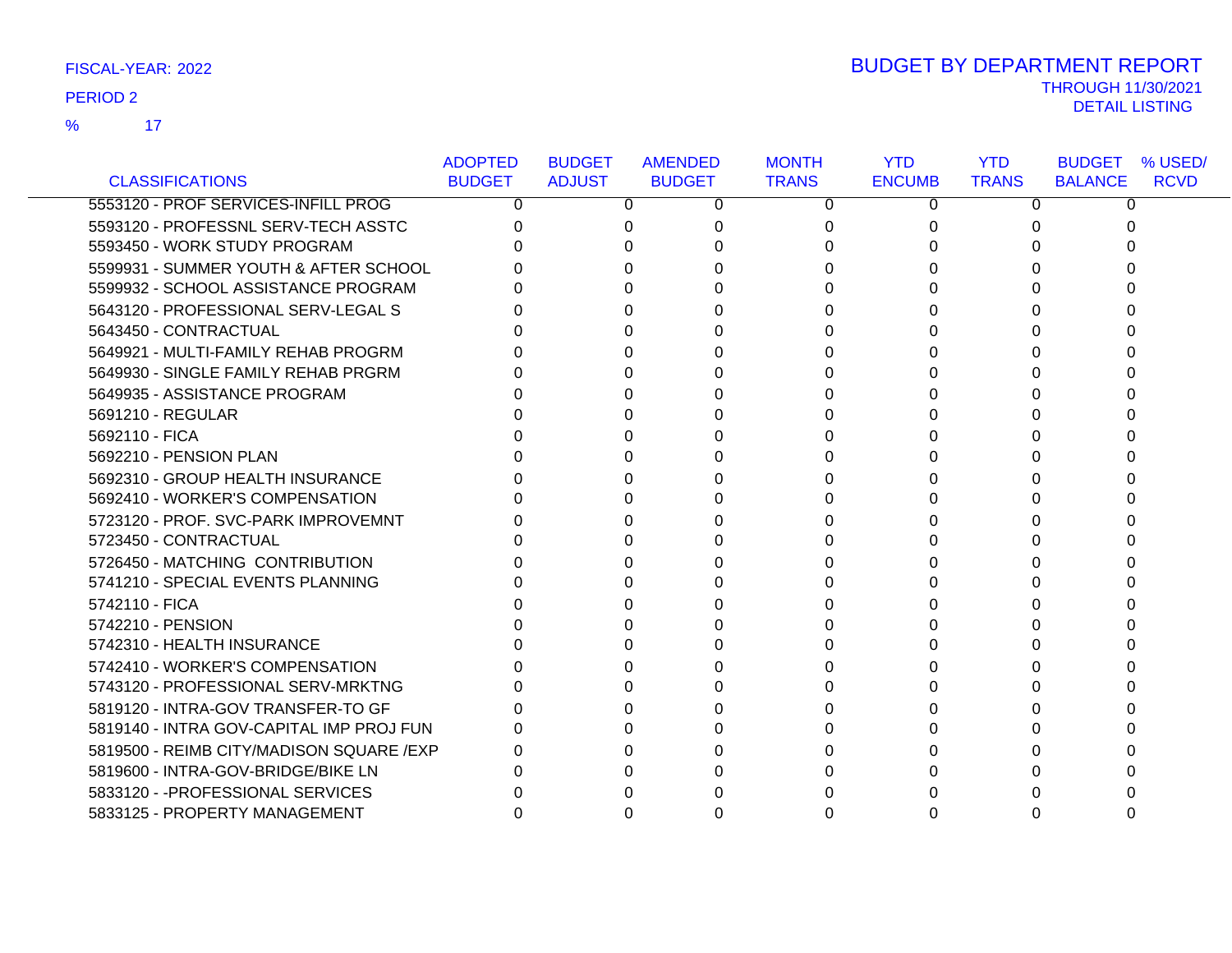## THROUGH 11/30/2021 DETAIL LISTING PERIOD <sup>2</sup> BUDGET BY DEPARTMENT REPORT

| <b>CLASSIFICATIONS</b>                                          | <b>ADOPTED</b><br><b>BUDGET</b> | <b>BUDGET</b><br><b>ADJUST</b> | <b>AMENDED</b><br><b>BUDGET</b> |                | <b>MONTH</b><br><b>TRANS</b> | <b>YTD</b><br><b>ENCUMB</b> | <b>YTD</b><br><b>TRANS</b> | <b>BUDGET</b><br><b>BALANCE</b> | % USED/<br><b>RCVD</b> |
|-----------------------------------------------------------------|---------------------------------|--------------------------------|---------------------------------|----------------|------------------------------|-----------------------------|----------------------------|---------------------------------|------------------------|
|                                                                 |                                 |                                |                                 |                |                              |                             |                            |                                 |                        |
| 5833455 - PROPERTY MAINTENANCE                                  | 0                               | $\overline{0}$                 |                                 | $\overline{0}$ | $\overline{0}$               | $\overline{0}$              | $\overline{0}$             | $\Omega$                        |                        |
| 5836110 - LAND ACQUISITION                                      | $\Omega$                        | $\Omega$                       |                                 | 0              | 0                            | $\Omega$                    | 0                          |                                 |                        |
| 5837110 - REGIONS BANK LOAN \$2,730,                            |                                 | 0                              |                                 | $\Omega$       | 0                            | $\Omega$                    |                            |                                 |                        |
| 5837210 - REGIONS LN 2006 - \$2,730M<br>5939900 - SPECIAL ITEMS | 0                               | 0<br>$\Omega$                  |                                 | 0<br>0         | 0<br>0                       | 0<br>0                      | 0<br>0                     | 0<br>0                          |                        |
| Department 1110-CRA BOARD FOR TIF TOTAL                         | $\Omega$                        | $\mathbf 0$                    |                                 | $\Omega$       | $\Omega$                     | $\Omega$                    | $\Omega$                   | $\Omega$                        |                        |
|                                                                 |                                 |                                |                                 |                |                              |                             |                            |                                 |                        |
| <b>EXPENSE TOTAL</b>                                            | $\mathbf 0$                     | $\mathbf 0$                    |                                 | $\mathbf 0$    | $\mathbf 0$                  | $\mathbf 0$                 | $\overline{0}$             | $\mathbf 0$                     |                        |
| Fund 610-CRA TRUST FUND TOTAL                                   |                                 |                                |                                 |                |                              |                             |                            |                                 |                        |
| <b>REVENUE</b>                                                  | $\Omega$                        |                                | 0                               | 0              | 0                            | $\mathbf 0$                 | 0                          | 0                               |                        |
| <b>EXPENSE</b>                                                  | 0                               |                                | 0                               | 0              | 0                            | 0                           | 0                          | 0                               |                        |
| Fund 610-CRA TRUST FUND TOTAL                                   | $\overline{0}$                  |                                | 0                               | $\mathbf 0$    | $\mathbf 0$                  | $\mathbf 0$                 | 0                          | 0                               |                        |
| Fund 615-FEDERAL FORFEITURE FUND                                |                                 |                                |                                 |                |                              |                             |                            |                                 |                        |
| <b>REVENUE</b>                                                  |                                 |                                |                                 |                |                              |                             |                            |                                 |                        |
| Department 0000-Description N/A                                 |                                 |                                |                                 |                |                              |                             |                            |                                 |                        |
| 3511000 - CONFISCATED REVENUE                                   | $\Omega$                        | 0                              |                                 | $\Omega$       | $\Omega$                     | $\Omega$                    | $\Omega$                   | $\Omega$                        |                        |
| 3612000 - INTEREST INCOME                                       | 15,000                          | 0                              |                                 | 15,000         | 732                          | 0                           | 1,744                      | 13,256                          | 11                     |
| 3699200 - MISC OTHERS                                           | 0                               | 0                              |                                 | 0              | 0                            | 0                           | $\Omega$                   | -0                              |                        |
| Department 0000-Description N/A TOTAL                           | 15,000                          | $\mathbf 0$                    |                                 | 15,000         | $\overline{732}$             | $\mathbf 0$                 | 1,744                      | 13,256                          | $\overline{11}$        |
| <b>REVENUE TOTAL</b>                                            | 15,000                          | 0                              |                                 | 15,000         | 732                          | 0                           | 1,744                      | 13,256                          | 11                     |
| <b>EXPENSE</b>                                                  |                                 |                                |                                 |                |                              |                             |                            |                                 |                        |

Department 1910-POLICE